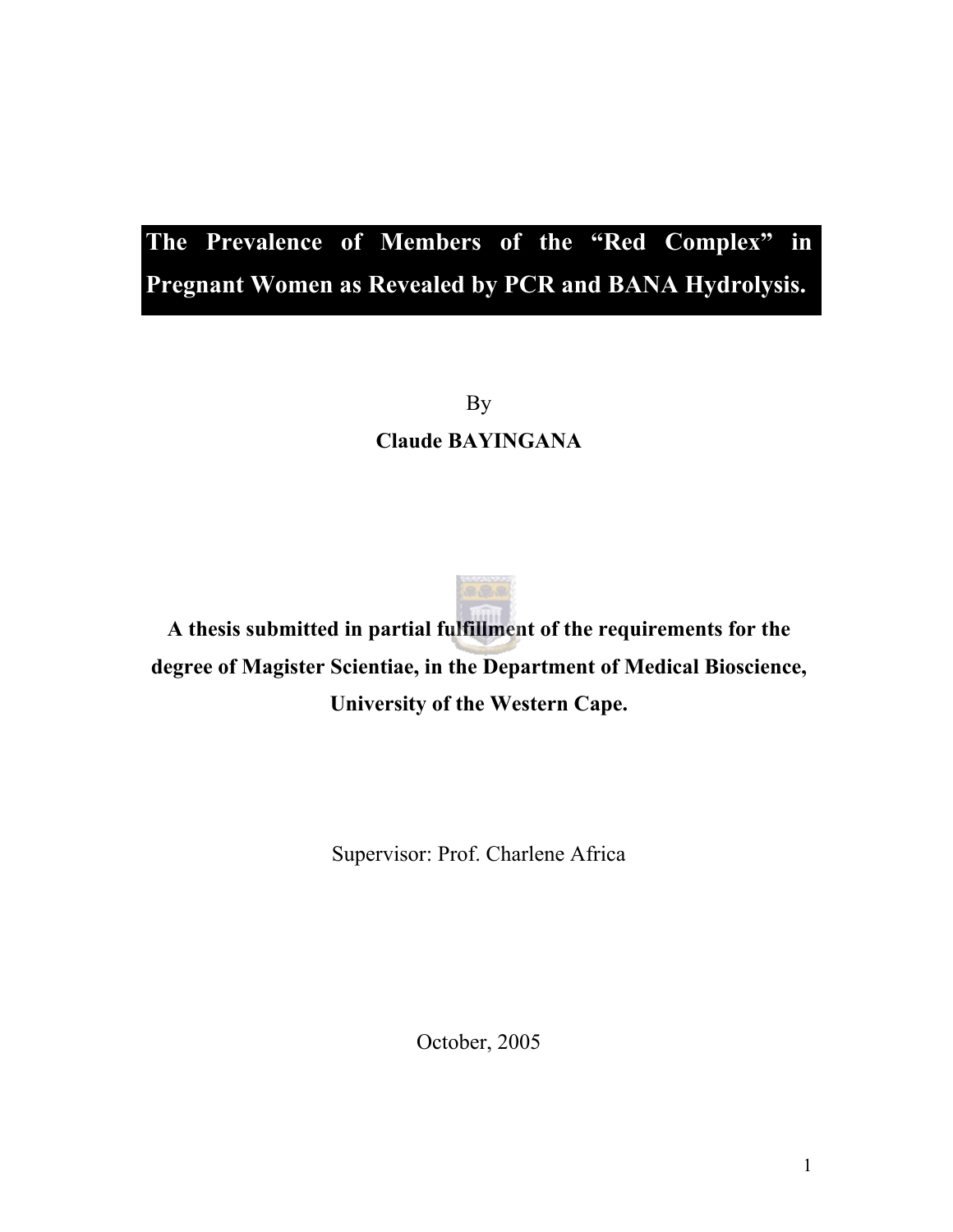## **The Prevalence of Members of the "Red Complex" in Pregnant Women as Revealed by PCR and BANA Hydrolysis.**

## **CLAUDE BAYINGANA**

## **KEYWORDS**

Periodontal disease

**Gingivitis** 

**Periodontitis** 

Pregnancy

BANA-hydrolase

Polymerase Chain Reaction

Red Complex

*Porphyromonas gingivalis* 

*Tannerella forsythensis* 

*Treponema denticola* 

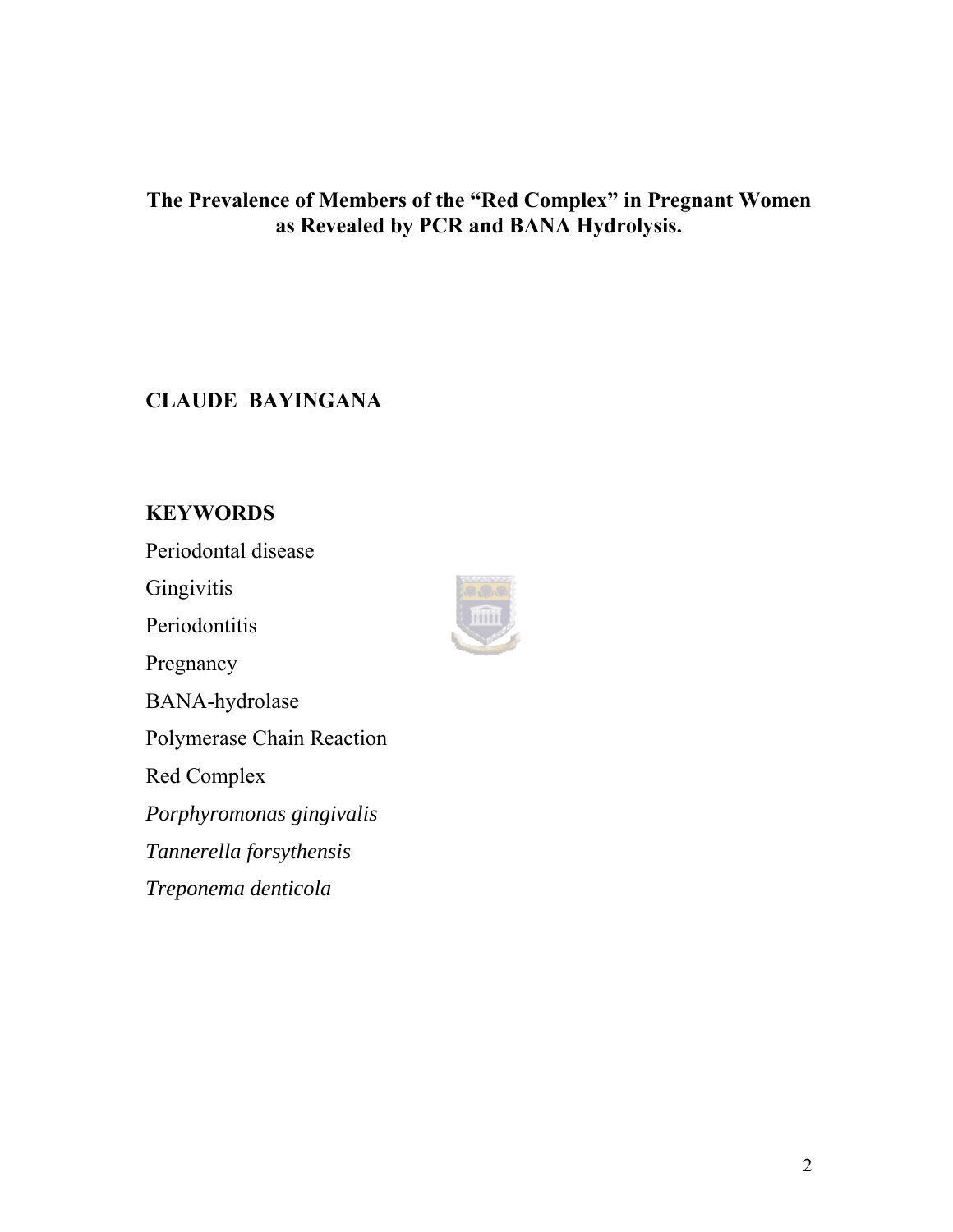#### ABSTRACT

<span id="page-2-0"></span>Increased levels of oestrogen and progesterone during pregnancy may lead to periodontal disease. The anaerobic Gram-negative bacteria called **red complex** (*Porphyromonas gingivalis*, *Tannerella forsythensis* and *Treponema denticola*) are frequently associated with periodontal disease. Periodontopathogens produce toxins and enzymes which can enter the bloodstream and cross the placenta to harm the foetus. The response of the mother's immune system to infection by these periodontopathogens, brings about the release of inflammatory mediators which may trigger preterm labour or result in low birth-weight infants. The purpose of this study was to examine the prevalence of **red complex**, using BANA and PCR in subginginval plaque samples from pregnant women**.** Subgingival plaque samples were obtained from pregnant women between the ages of 17 to 45 years attending a Mitchells Plain ante-natal clinic. Plaque samples were analyzed by the enzymatic BANA-test for detection of the presence of **red complex** and DNA was extracted and analyzed using 16 rDNA-Polymerase Chain Reaction (PCR).

Seventy-nine percent of pregnant women showed gingival index scores of  $\geq 1$  of which 74.24% harboured by at least one of the members of the **red complex**. *P.gingivalis* was the most prevalent of the three members of the **red complex**. Findings of this study confirmed a need for dental preventive measures in pregnant women and microbial monitoring of suspected periodontopathogenes. This could be achieved by joint cooperation between Maternity Obstetric Units (MOU), Dentistry and oral microbiology departments. The results of this study revealed that although PCR is more sensitive than BANA in detecting members of the **red complex,** BANA showed a better association with the indices used to diagnose periodontal disease.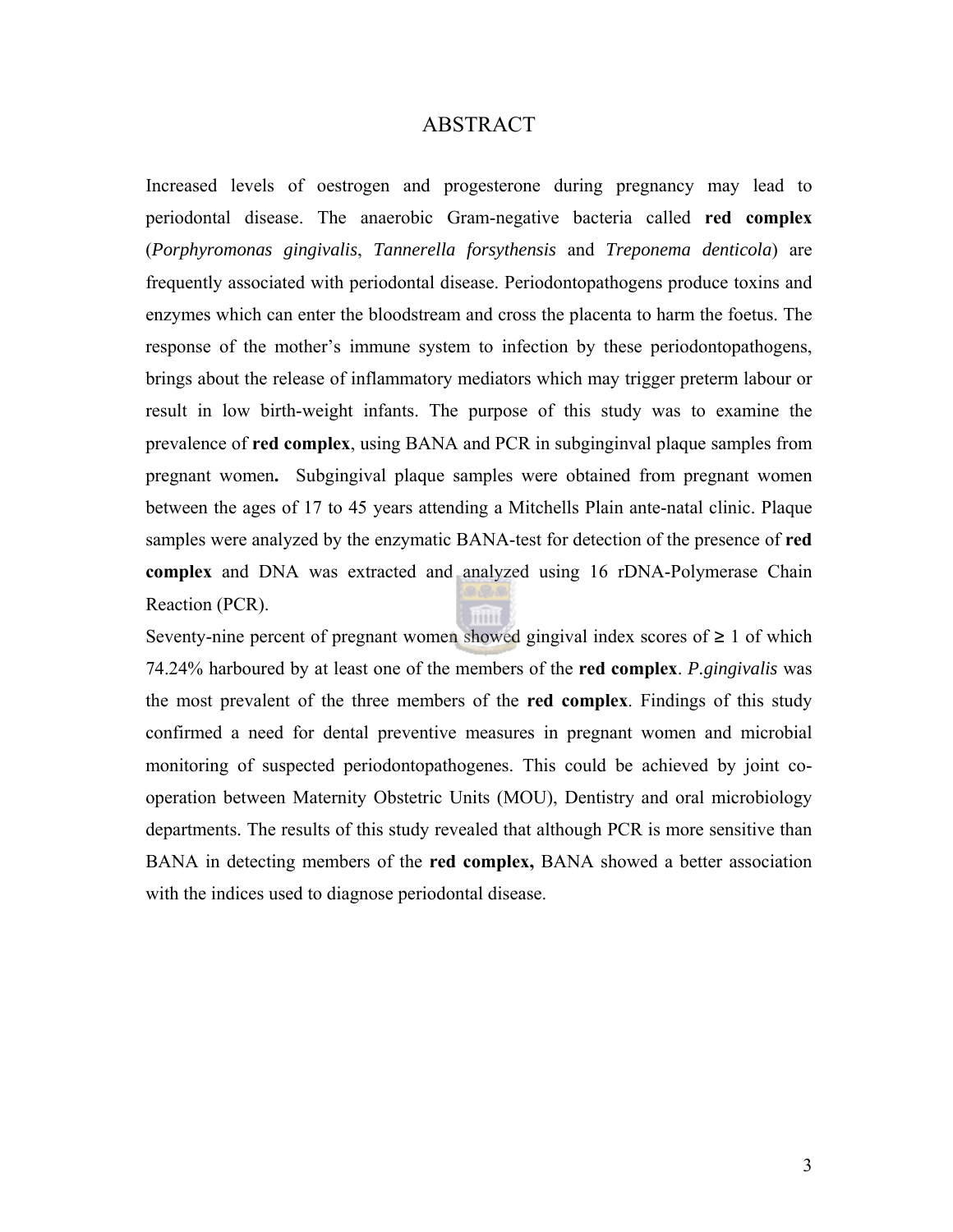## DECLARATION

<span id="page-3-0"></span>I declare that this work is my own work, that it has not been submitted before for any degree or examination in any other university, and that all the sources I have used or quoted have been indicated and acknowledged by complete references.

**Claude BAYINGANA October 2005** 



**Signed:……………………..**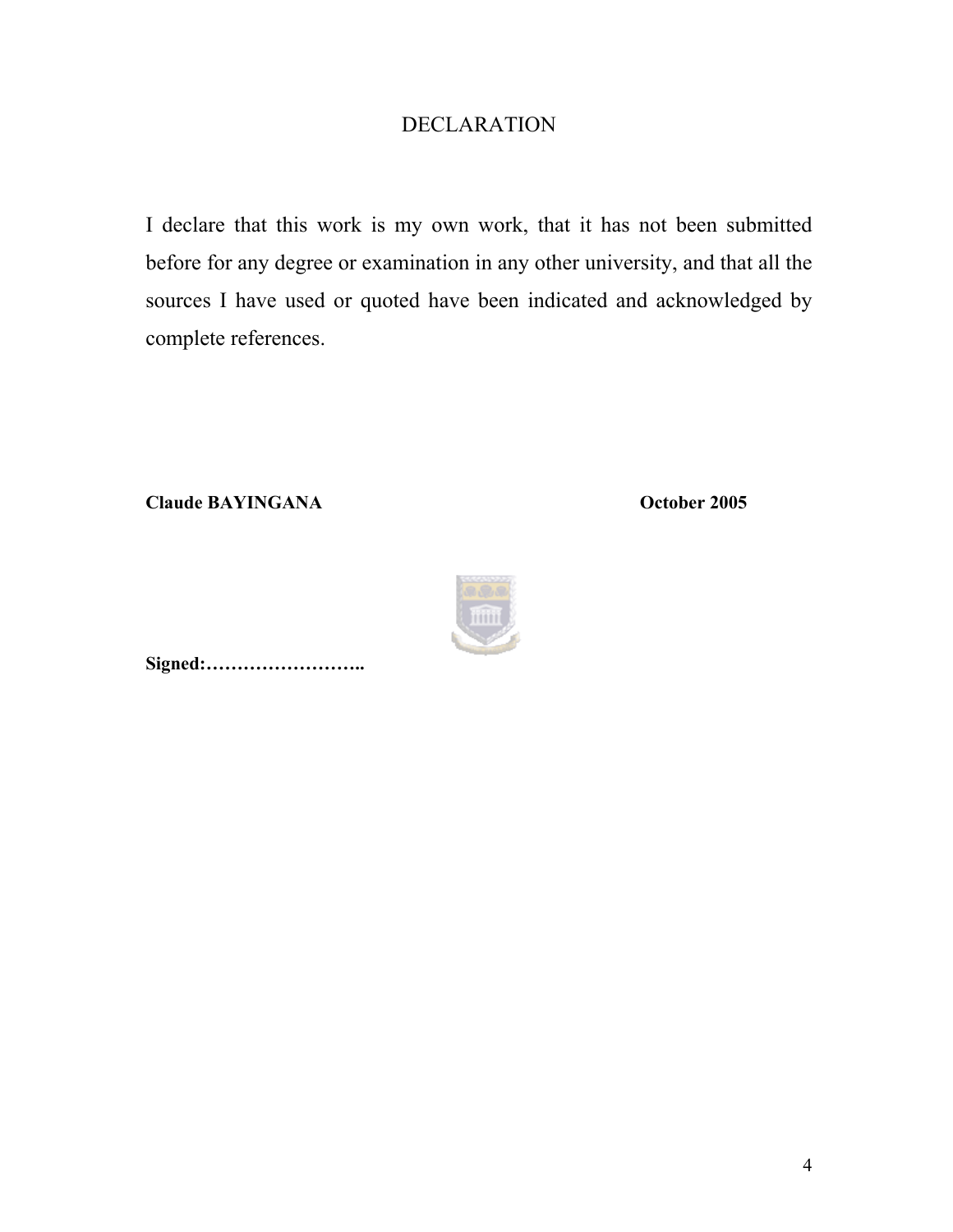### AKNOWLEDGEMENTS

<span id="page-4-0"></span>I would like to thank:

Prof Charlene W.J. Africa for guidance and advice throughout this study, her commitment to this effort was truly remarkable.

Dr S. Harnekar for her dedication in conducting the oral examination and sampling.

Mr. Ashley Pretorius for guidance and assistance in molecular biology techniques.

Rwandan Government for financial assistance.

Prof Theunis Kotze for statistical assistance.

Mr. Norman Coldrey and Ernest Maboza for their help in the laboratory and collection of samples respectively.

The nursing personnel of the UWC dentistry and Mitchells Plain Maternity Obstetric Unit for accommodating me during busy clinic hours.

The participants in this study for their co-operation and permission to use the samples and information obtained. **Time** 

My parents for their unreserved encouragement.

My wife whose support, love and encouragement continues to inspire me.

All my friends who made my stay in Cape-Town pleasant.

Finally, I ask for the forgiveness of those whose contributions to this study, I have inadvertently forgotten.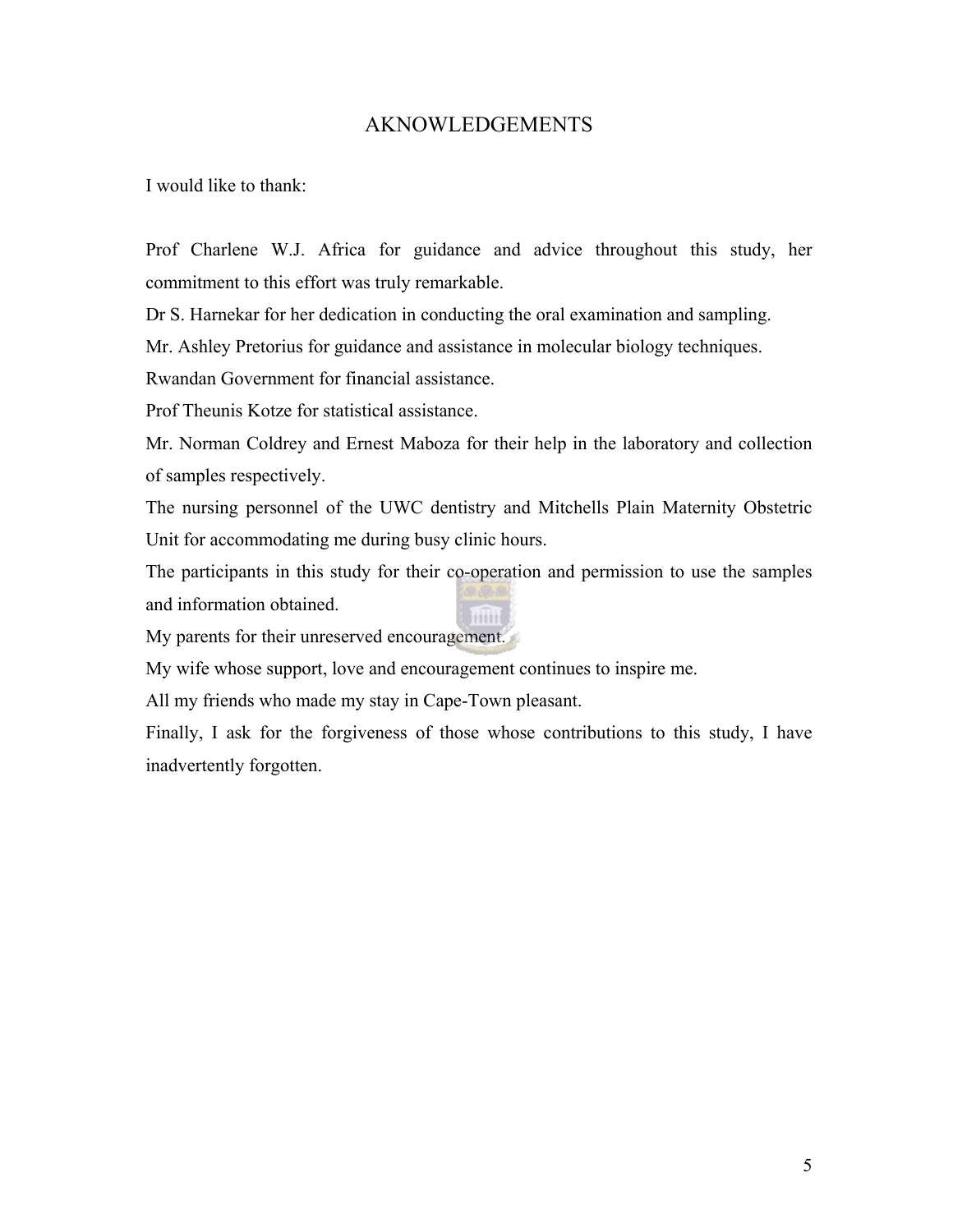## DEDICATION

<span id="page-5-0"></span>I dedicate this thesis to my children Axel, Tricia, Nick and Militia for their love and sacrifice for my success.

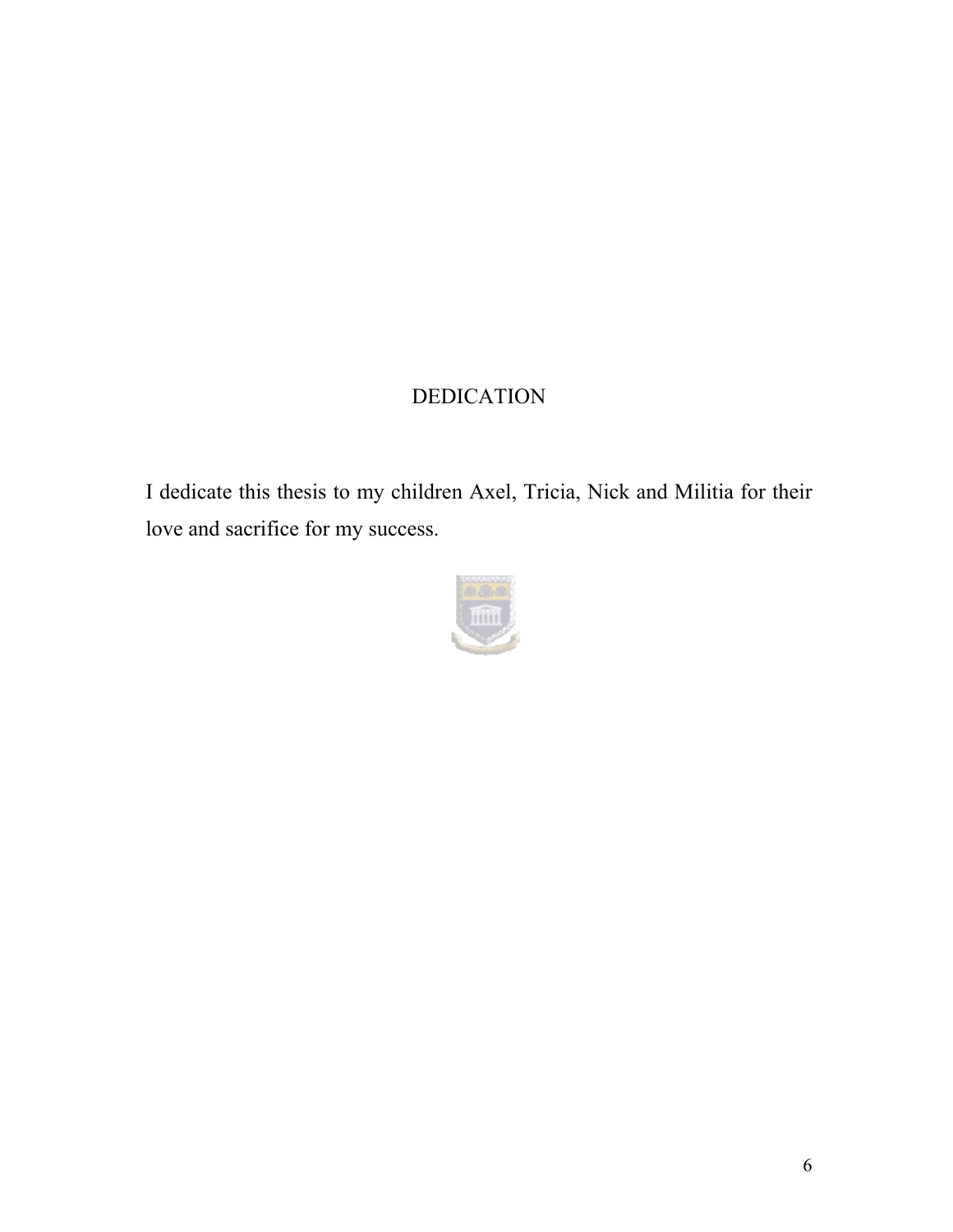## **TABLE OF CONTENTS**

| 1,4. THE MICROBIOLOGY OF PREGNANCY-ASSOCIATED PERIODONTAL DISEASE  11                          |  |
|------------------------------------------------------------------------------------------------|--|
|                                                                                                |  |
|                                                                                                |  |
|                                                                                                |  |
|                                                                                                |  |
|                                                                                                |  |
|                                                                                                |  |
|                                                                                                |  |
|                                                                                                |  |
|                                                                                                |  |
|                                                                                                |  |
|                                                                                                |  |
|                                                                                                |  |
| 2.6.4. Detection of PCR products by agarose Gel Electrophoresis with Ethidium Bromide staining |  |
|                                                                                                |  |
|                                                                                                |  |
|                                                                                                |  |
|                                                                                                |  |
|                                                                                                |  |
|                                                                                                |  |
|                                                                                                |  |
|                                                                                                |  |
| 3.1.6. Association between demographic and clinical variables with clinical                    |  |
|                                                                                                |  |
|                                                                                                |  |
|                                                                                                |  |
| 3.1.9. Associaton between red complex members (as detected by PCR) and clinical  54            |  |
|                                                                                                |  |
|                                                                                                |  |
|                                                                                                |  |
|                                                                                                |  |
|                                                                                                |  |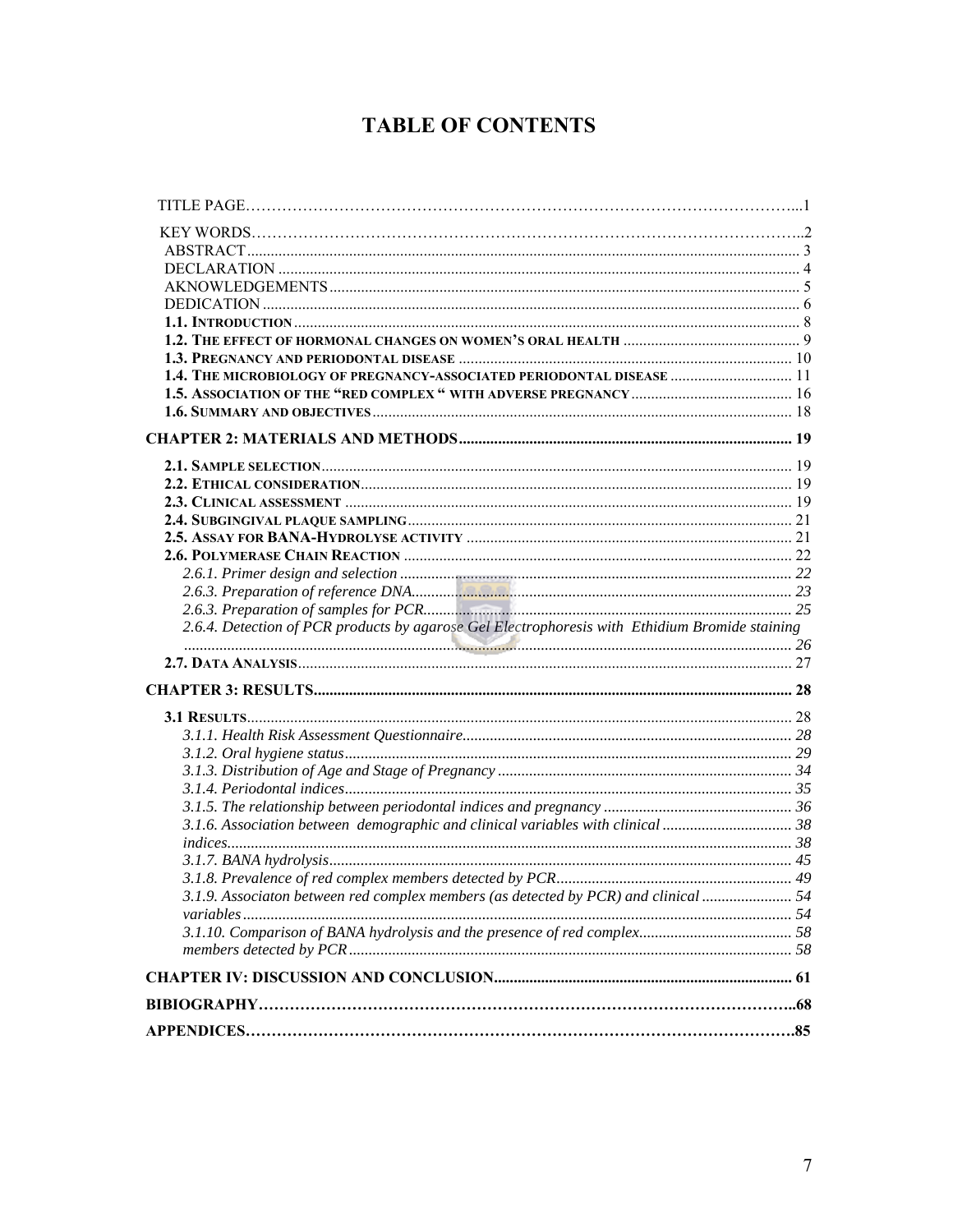### <span id="page-7-0"></span> **CHAPTER 1: INTRODUCTION AND LITERATURE REVIEW**

## **1.1. Introduction**

Periodontal disease is an infection of the tissues surrounding and supporting the teeth and may vary from inflammation of the gingivae alone (gingivitis**)**, to severe inflammation of the periodontal ligament (periodontitis**)** as a result of a non-specific proliferation of the normal gingival crevice microflora due to poor oral hygiene (Marsh and Martin, 1992). Plaque bacteria may produce disease directly, by invasion of the tissues, or indirectly via bacterial toxins.

In the early stage of periodontal disease, the gingivae become red, swollen and bleed easily resulting in false pocket formation. At this stage (gingivitis), the disease is still reversible and can usually be eliminated by improved oral hygiene practice. If chronic gingivitis is not treated, bacterial poisons from the plaque penetrate the deeper tissues and destroy the periodontal membrane and alveolar bone. This advanced stage of periodontal disease is known as periodontitis. In periodontitis, the junctional epithelial tissue at the base of the gingival crevice migrates down the root of the tooth resulting in deepening of the gingival pocket and true periodontal pocket formation (Levison, 1997). Serious damage to the gingivae and alveolar bone results in tooth loss (Marsh and Martin, 1992, Bragg *et al*., 1999).

The classification of periodontal diseases is still far from being resolved. Disease may be classified according to age (e.g. pre-pubertal, juvenile, adult), rate of progress (chronic, acute, rapid), and distribution of lesions (localized or generalized). Other factors which predispose to periodontal disease include hormonal changes, diabetes and HIV.

As a background to the present study, the review of the literature will focus mainly on periodontal disease associated with hormonal changes in women, with special emphasis on pregnancy and the associated risk of adverse pregnancy outcomes.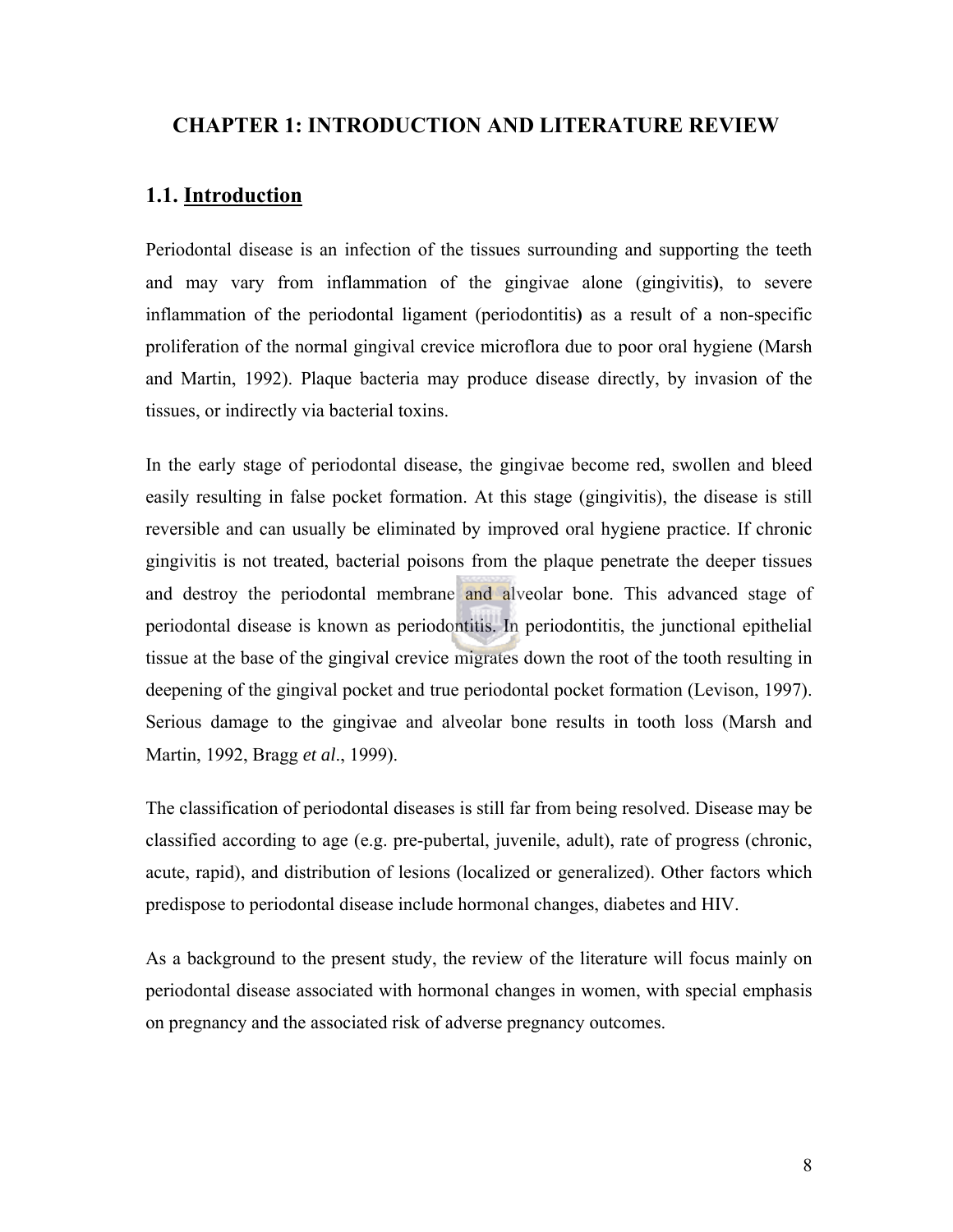## <span id="page-8-0"></span>**1.2. The effect of hormonal changes on women's oral health**

Sex-specific relationships and the association between periodontitis and certain systemic disorders have prompted researchers to investigate the possibility of associations between periodontitis and specific women's health issues (Zakrzewska, 1996, Jeffcoat, 2000, Krejci and Bissada, 2002).

Hormonal changes during puberty, menses, pregnancy, contraceptive use and menopause all influence women's oral health and their susceptibility to periodontal disease (Steinberg, 2000; Blagojevic *et al*, 2002, Krejci and Bissada, 2002). Ovarian hormones (estrogen and progesterone) stimulate bacterial growth and promote the inflammatory process. Elevated plasma concentrations of the ovarian hormones stimulate bacterial growth and are associated with an increased incidence of gingival inflammation and exudates (Zachariasen, 1991, 1993; Soory, 2000; Tilakarantne *et al.*, 2000; America Dental Association, 2002b; Bueltmann and Stillman, 2002; Family Gentle Dental Care, 2003; Machtei *et al*., 2004). Osteoporosis (loss of bone density) has been associated with periodontal disease in postmenopausal women (Wactawski-Wende, 2001). There is some evidence that some treatments for osteoporosis, such as bisphosphonates, may reduce bone loss, including the bony structures that support the teeth (American Dental Association, 2002a).

At the present time, it would appear that more research has been done on periodontal disease associated with pregnancy than any of the other stages of the female life cycle. With mother-infant research now receiving attention because of HIV infection, other infections, such as periodontal disease, are also being examined for their impact on the well-being of the infant.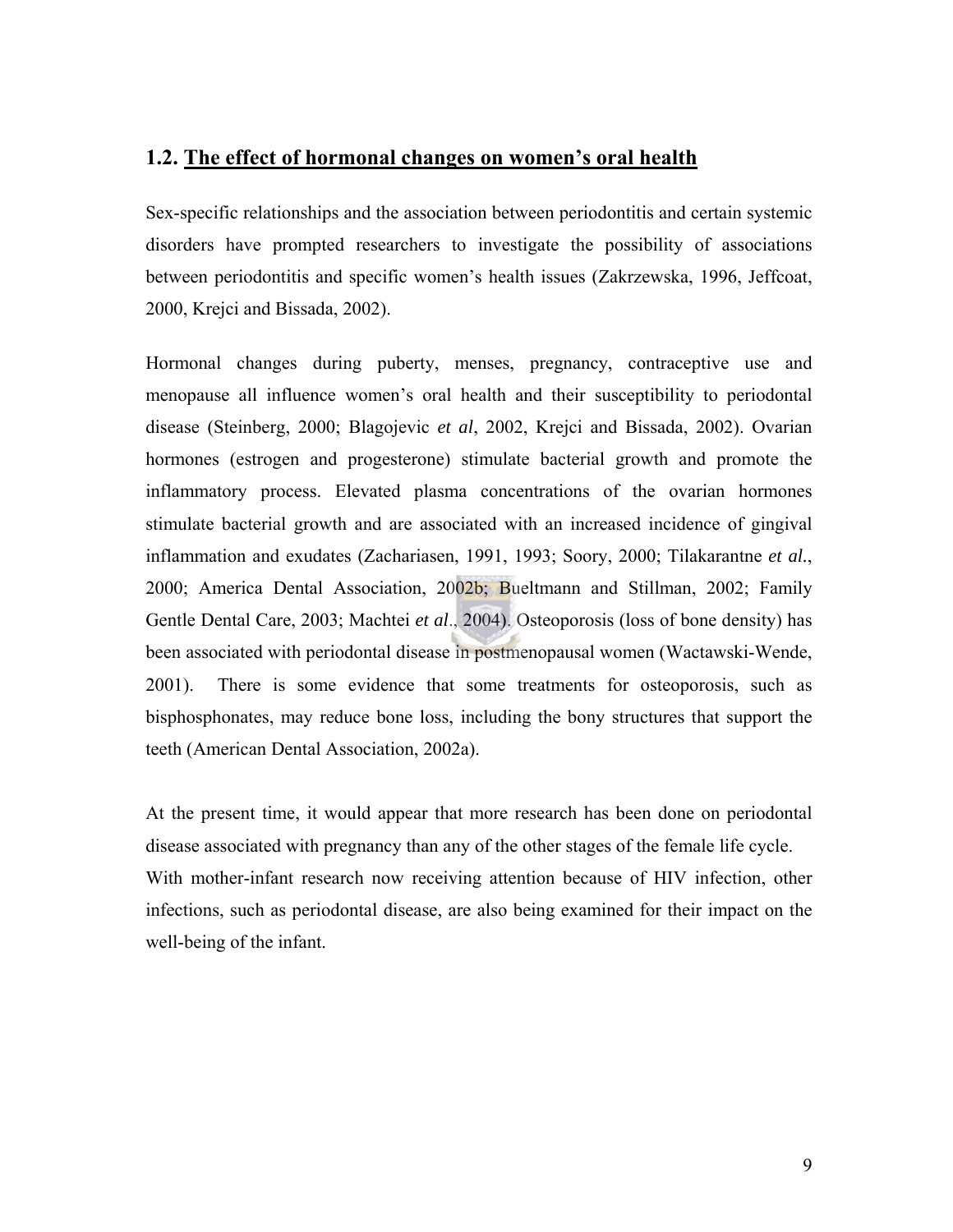## <span id="page-9-0"></span>**1.3. Pregnancy and periodontal disease**

Pregnancy gingivitis was described at least three decades ago by (amongst others) Lundgren *et al* (1973) and Deasy and Vogel (1976) but it was not until two decades later that an association was established with adverse pregnancy outcomes, such as low birthweight infants and preterm delivery. Sixty-five to seventy percent of all pregnant women are said to develop gingivitis around the second month of pregnancy, but the prevalence tends to decrease during the ninth month (Miyakazi *et al.,* 1991; Family Gentle Dental Care, 2003).

In a study by Rossel *et al*. (1999), 100% of pregnant women presented with some kind of gingivitis, while Tilakarantne *et al.* (2000), in a study of a rural population of Sri-Lankan women, found no statistically significant differences between the Plaque Index (PI) and loss of attachment (LA) in pregnant and non-pregnant groups, nor were differences reported with the advancement of the pregnancy. However, the Gingival Index (GI) scores of the test group increased significantly at each trimester, till the third trimester of pregnancy, when a drop in GI occurred and continued to three-months postpartum.

Sometimes, gingivae swollen by pregnancy gingivitis may react strongly to the bacteria in plaque and form large lumps. These growths, called pregnancy tumours, are not cancerous and are generally painless. Those tumours disappear after pregnancy, or if they persist, may require removal by a periodontist (American Academy of Periodontology, 2000a).

Periodontal infection of the mother may be a potential risk factor for preterm low birthweight (PLBW) (Offenbacher *et al*., 1996; Lopez *et al*., 2002; Jeffcoat *et al*., 2001; Mitchell-Lewis *et al*., 2001). Research data suggests that 18.2% of the (PLBW) deliveries occurring each year might be attributed to periodontal disease (McGaw, 2002).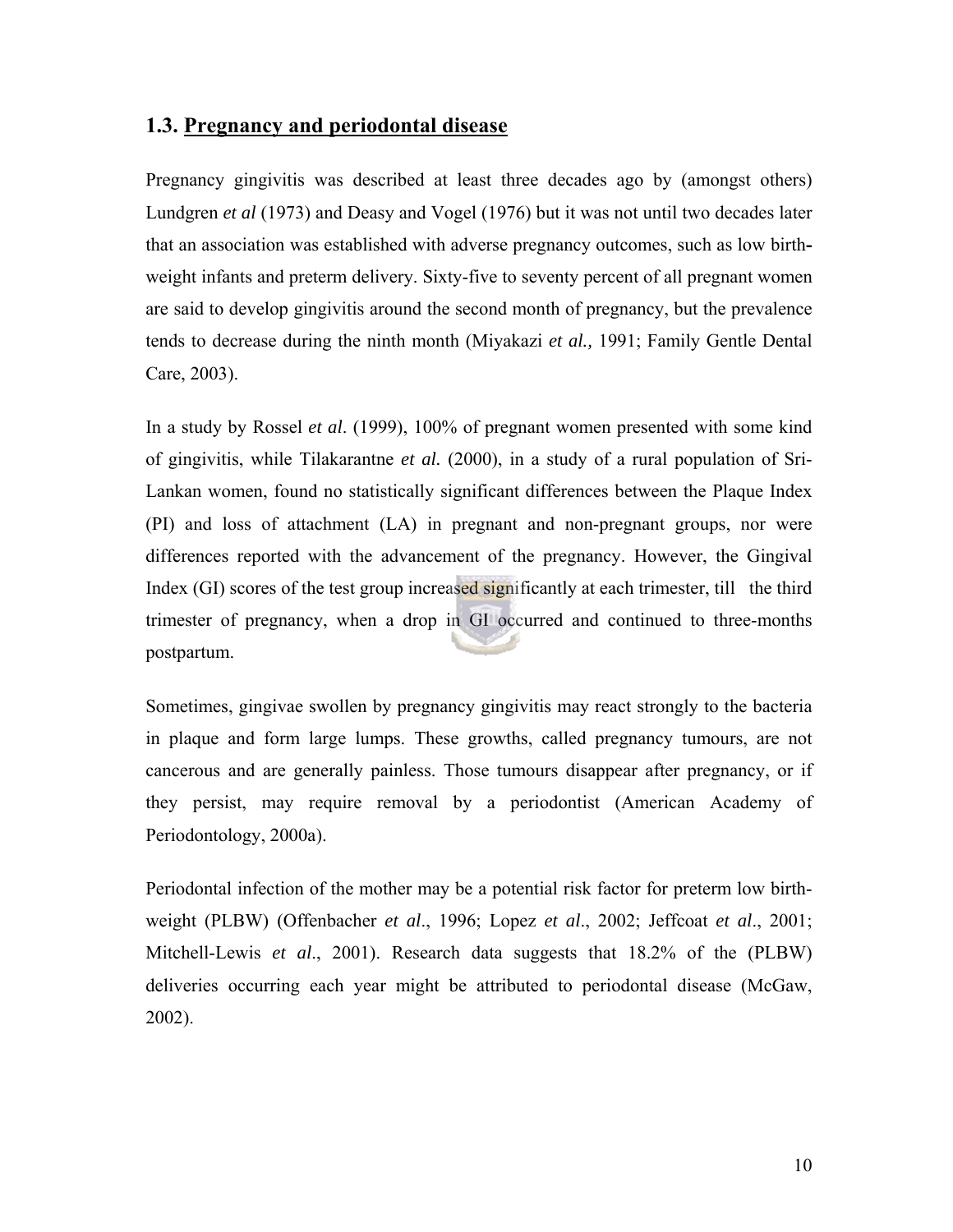<span id="page-10-0"></span>Birth is considered to be preterm if it occurs at less than 37 weeks of pregnancy, while low birth-weight is considered to be birth-weight of less than 2500g (Davenport, 1998). PLBW continues to be a significant public health issue in both developed and developing countries (McGaw, 2002). Mitchell-Lewis (2001), in his study of a cohort of young minority women in New York, found that the prevalence of PLBW was 16.5%. Mothers of PLBW infants were reported to be shorter, less educated, gained less weight during pregnancy, married to men of lower occupational class, had less healthy gingivae with more areas of bleeding and calculus (Dasanayake, 1998). After adjusting for smoking, age, race, vaginosis treatment history, marital status and previous preterm delivery, periodontal disease appeared to increase the risk of delivering a PLBW infant by more than 7 times (Offenbacher *et al*., 2001)**.** Low birth-weight children are more likely to die during the neonatal period than infants of normal birth**-**weight (Shapiro *et al.,*1980) and those who survive, face a higher risk of neurodevelopmental disturbances and health problems such as asthma, respiratory infections and ear infections.

The exact mechanism by which periodontal disease may provoke PLBW has not been clearly established (Bueltmann, 2002), but it is known that the response of the mother's immune system to the infection can activate the liberation of inflammatory mediators, growth factors and cytokines which may provoke PLBW ( Offenbacher *et al.,*1996). High levels of cytokines (Il-1, Il-6, and TNF- $\alpha$ ) have been found in the amniotic fluid of patients in preterm labour (Gibbs *et al*., 1992; Offenbacher *et al.,* 1996; Dörtbudak *et al*., 2005).

### **1.4. The microbiology of pregnancy-associated periodontal disease**

More than 500 distinct bacterial species have been reported to inhabit the periodontal pocket (Klein, 2003). Microbial species frequently associated with pregnancy-associated periodontal disease have not been discussed in much detail in the literature.Reasons for this include the fact that until recently, disease pertaining to women has been sadly neglected and of the few studies done, discrepancies occur due to differences in sampling and detection methods as well as stage of gestation (Lin *et al.*, 2003; Dörtbudak *et al*., 2005). In order to appreciate these differences, a brief outline of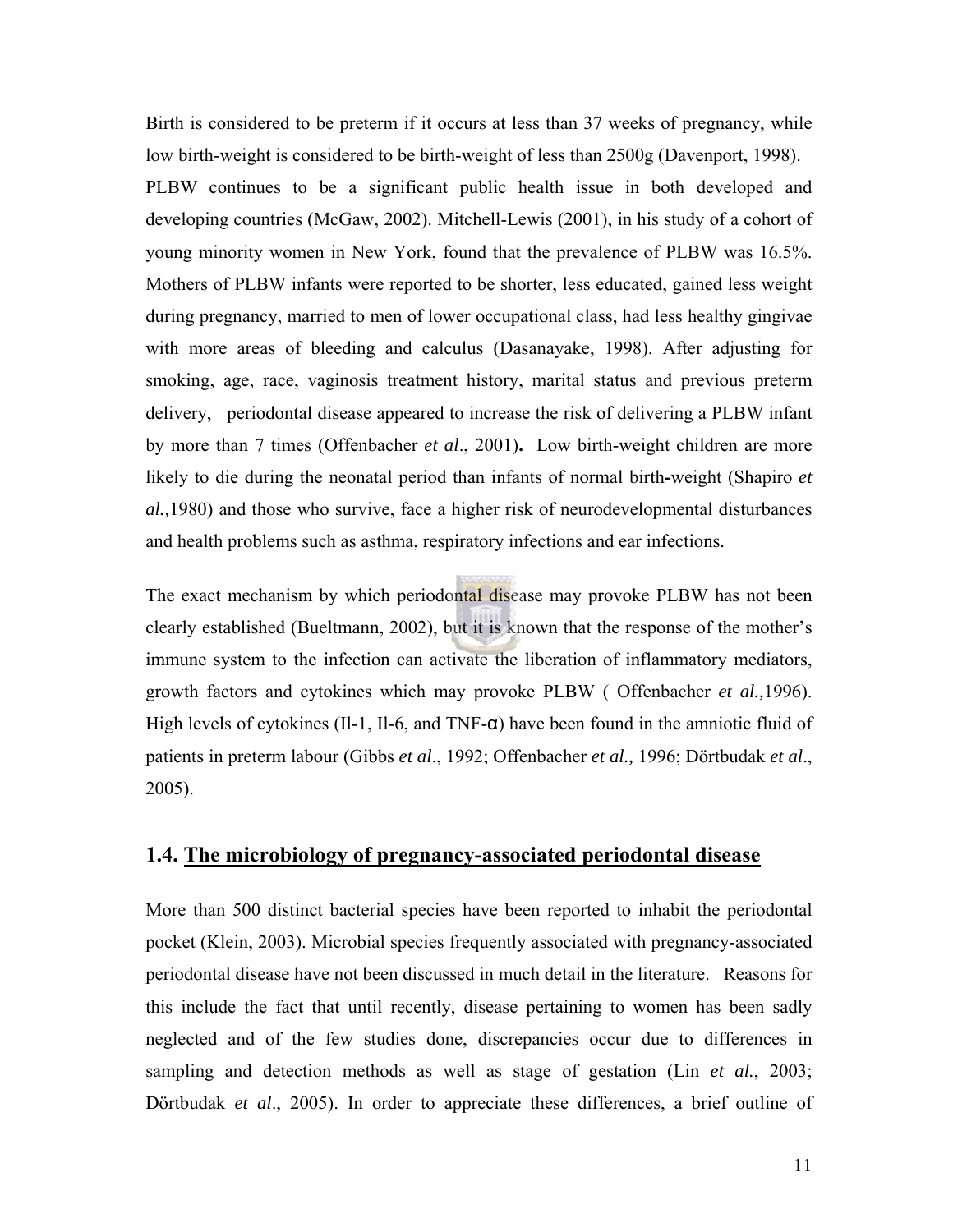microbiology detection methods deserves mention. Methods frequently used in attempting to establish the microbial aetiology of periodontal disease include differential microscopy, culture, antibody testing, molecular biology and enzyme activity. For reason**s** described below, many of these techniques are now being replaced by more rapid and sensitive methods of detection.

#### *Microscopy*

Darkfield and phase contrast microscopy examine plaque samples for bacterial shape and motility and are used in the quantitative assessment of bacteria such as spirochaetes, which are difficult to culture (Listegarden and Hellden, 1978; Slots *et al*., 1979; Listegarden and Levin, 1981; Singletary *et al*., 1982; Keyes and Rams, 1983; Africa and Reddy 1985a,b; Moter *et al*., 1998; Willis *et al*., 1998, Willis *et al*., 1999).

Microbial monitoring of bacterial morphotypes is a good diagnostic aid in the treatment of periodontal disease but it has its limitation in the fact that specimens have to be examined on site and immediately, for the results to have any true significance.

 Fluorescence microscopy has been used to detect specific antibodies to plaque bacteria (Zambon *et al*., 1985, 1990; Drisko *et al*., 1986; Gmur, 1988). However, few specific bacteria can be detected by this technique and possibilities of false positive or false negative results can occur (Gmur, 1988).

#### *Cultural studies*

Earlier studies plated plaque samples on different growth media in anaerobic conditions. Although much information was gained regarding different species associated with periodontal disease, this technique cannot detect non**-**viable bacteria, nor is there a single medium which can support the growth of all the bacterial species now known to colonize the periodontal pocket (Loesche *et al*., 1984; Zambon *et al*., 1990; Africa, 1992; Brady *et al*., 1996; Chattin *et al*., 1999; Conrad *et al*., 1999; Dörtbudak *et al*., 2005).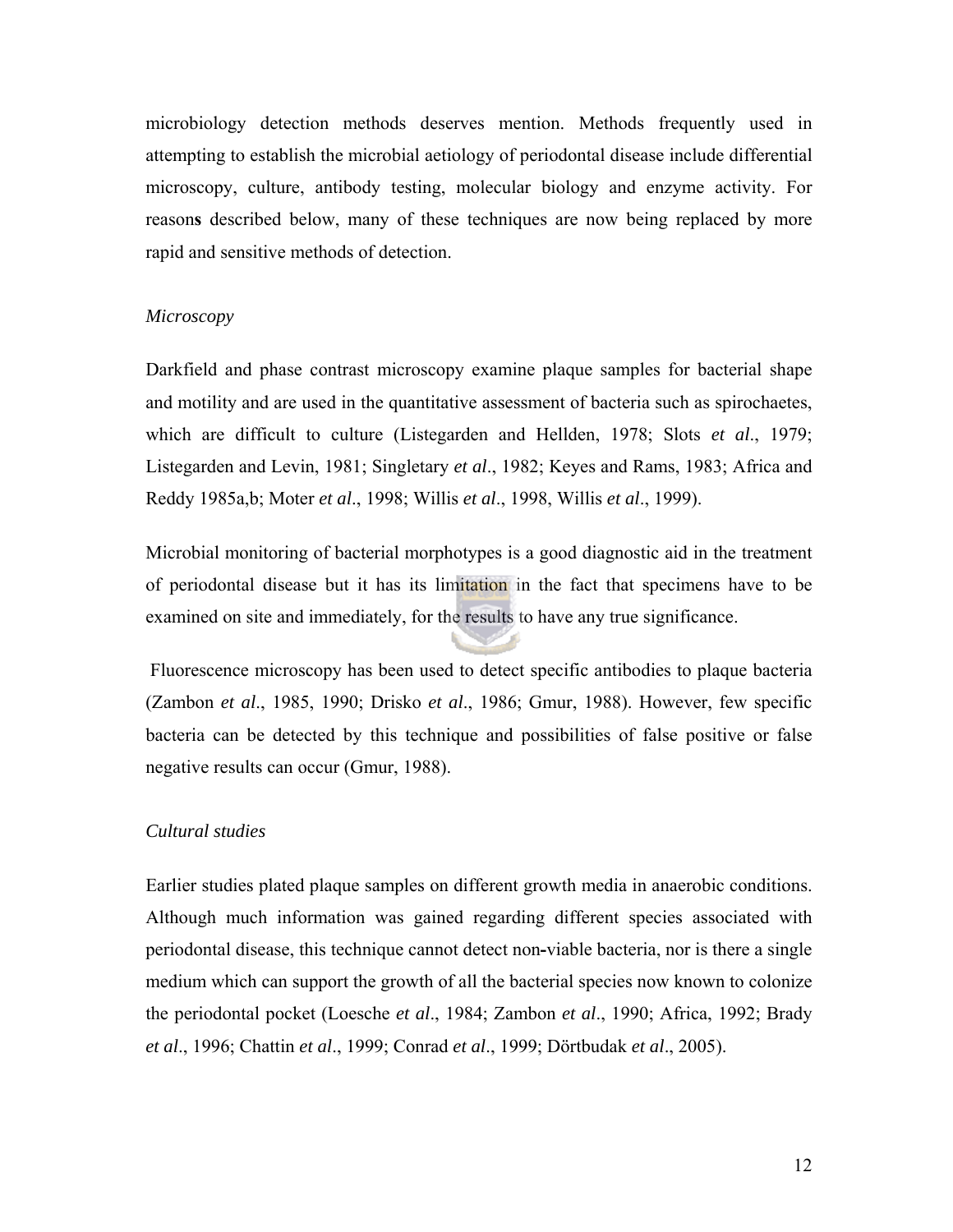Bacterial culture and identification is time-consuming and there are many species which have not been cultured, even though they have been successfully detected by other methods. For this reason, cultural studies are fast being replaced by other more sensitive and rapid means of detection.

#### *Enzyme linked Immunosorbent Essay (ELISA)*

The ELISA technique uses antibodies to detect antigens on target bacteria. This technique has been used to identify periodontopathic microflora. But in some case**s** of spirochaetes, the relationship between elevated antibody titres and disease activity is still unclear because infected subjects could have elevated titres due to past infection (Genco *et al.*, 1986; Kornman, 1987).

#### *DNA Probes*

DNA probes have a strong interaction with a specific target only, and can be detected by colorimetric or chemiluminescence techniques (Keller and Manak, 1991). These methods are rapid and can detect nonviable species (Loesche *et al*., 1992; Tenenbaum *et al*, 1997; Takamatsu, 1997).

#### *Polymerase Chain Reaction*

Polymerase Chain Reaction (PCR) is a technique used to amplify the number of copies of a specific region of DNA, in order to increase the yield of DNA in a sample**.** It can be used with huge accuracy in disease identification and forensic investigations. Two oligonucleotide primers are used that hybridise to opposite strands and flank both ends of a given region of DNA (Erlich, 1989, White, 1993). Many studies have employed PCR to detect individual species in subgingival plaque (Watanabe and Frommel, 1993; Guillot and Mouton, 1996; Tran and Rudney, 1996; Watanabe and Frommel, 1997; Conrads *et al*., 1999; Takamatsu, 1997; Willis *et al*., 1999; Tran and Rudney, 1999; Doungudomdacha *et al*., 2000; Kuhnert *et al*., 2002; Edwards *et al*., 2003; Klein *et al*., 2003). Compared with culture, PCR is rapid, sensitive (can detect  $\leq 10^3$  bacteria) and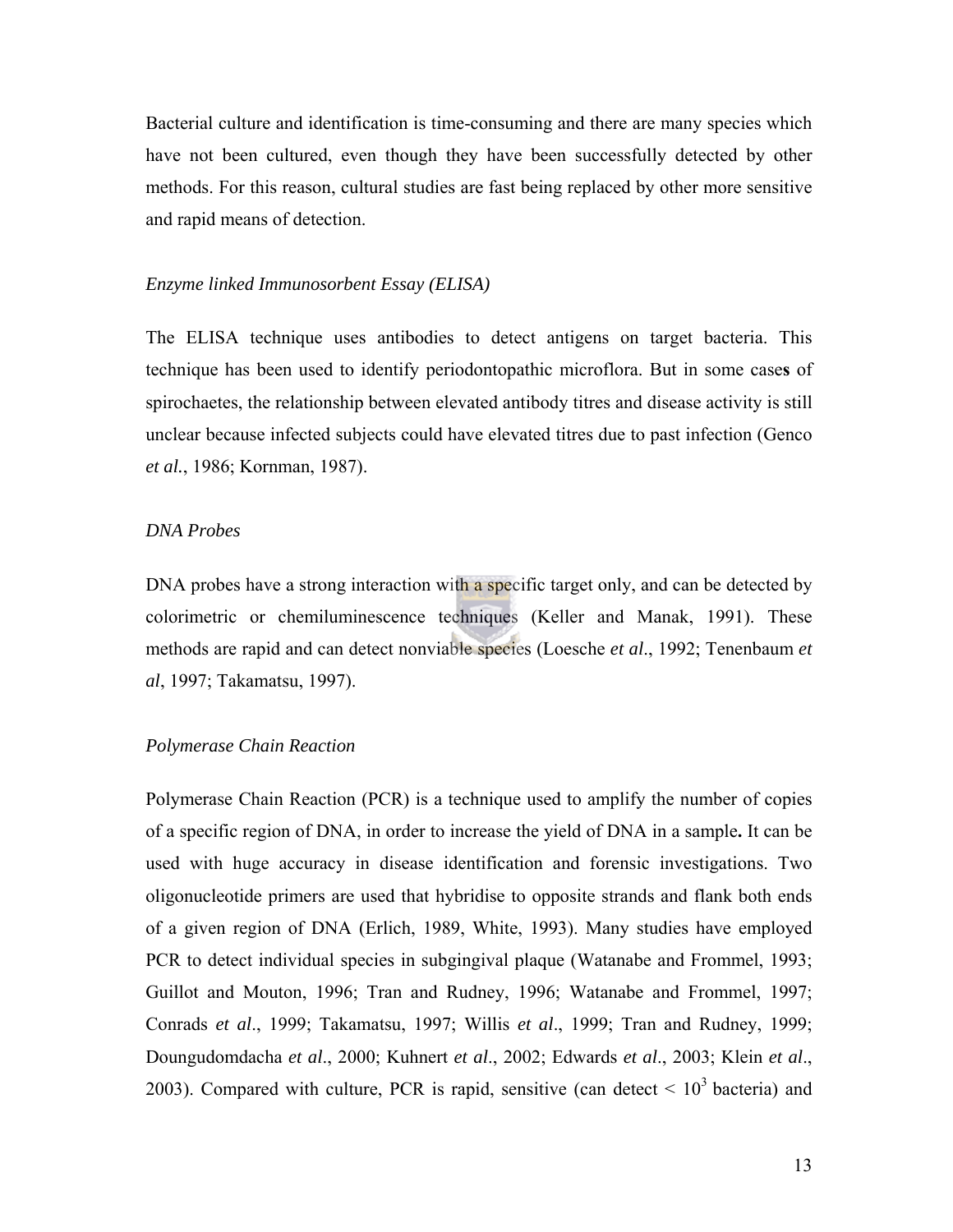more accurate (Siqueira, 2001). PCR is also able to detect bacterial species which are difficult or impossible to culture.

#### *Enzyme tests*

*Porphyromonas gingivalis, Tannerella forsythensis,* previously called *Bacteroides forsythus* (Sakamoto, 2002) *and Treponema denticola* are among the few subgingival microflora associated with periodontal disease which possess a trypsin-like enzyme capable of hydrolyzing the synthetic peptide N-benzoyl-DL-arginine-B-naphthylamide, commonly referred to as BANA (Laughon *et al*., 1982; Loesche *et al*., 1990). The commercially available BANA test (Oral B, Perioscan<sup>TM</sup>) is a modification of the BANA hydrolysis test adapted from the trypsin-like enzyme of the API-ZYM Kit (Laughon *et al.*, 1982; Loesche *et al.*, 1990). BANA is a rapid and effective diagnostic aid and has shown to correlate well with the clinical indices used to diagnose periodontal disease (Loesche *et al*., 1990;1997a,b; Grisi *et al*., 1999, 2001). BANA is able to detect between 10<sup>3</sup> -10<sup>5</sup> targets/sample (Loesche *et al.*, 1992; Tran *et al*., 1999) which is within the same range as immunoassays and nucleic acid probes.

SK-013 (carbobenzoxy-glycyl-arginine-3,5-dibromo-4-hydroxy-arginine) has also been used for the detection of peptidase activity of *T.denticola, P. gingivalis and T. forsythensis* in plaque samples (Ishihara *et al.,* 1991). However, BANA appears to be more frequently employed.

Results obtained using the above microbiological assays have suggested a synergy between plaque bacteria co-habiting the same site (Onagawa *et al*., 1994; Yao *et al*., 1996; Socransky *et al*., 1998). Earlier studies (Kornman and Loesche, 1980) found that during pregnancy, the ratio of bacterial anaerobes to aerobes and the proportions of *Bacteroides melaninogenicus, Prevotella intermedia (Bacteroides intermedius)* and *Porphyromonas gingivalis (Bacteroides gingivalis)* increased. Pregnant women were found to have a level of *Bacteroides* species 55 times higher than that of non-pregnant women (Jensen *et al.*, 1981).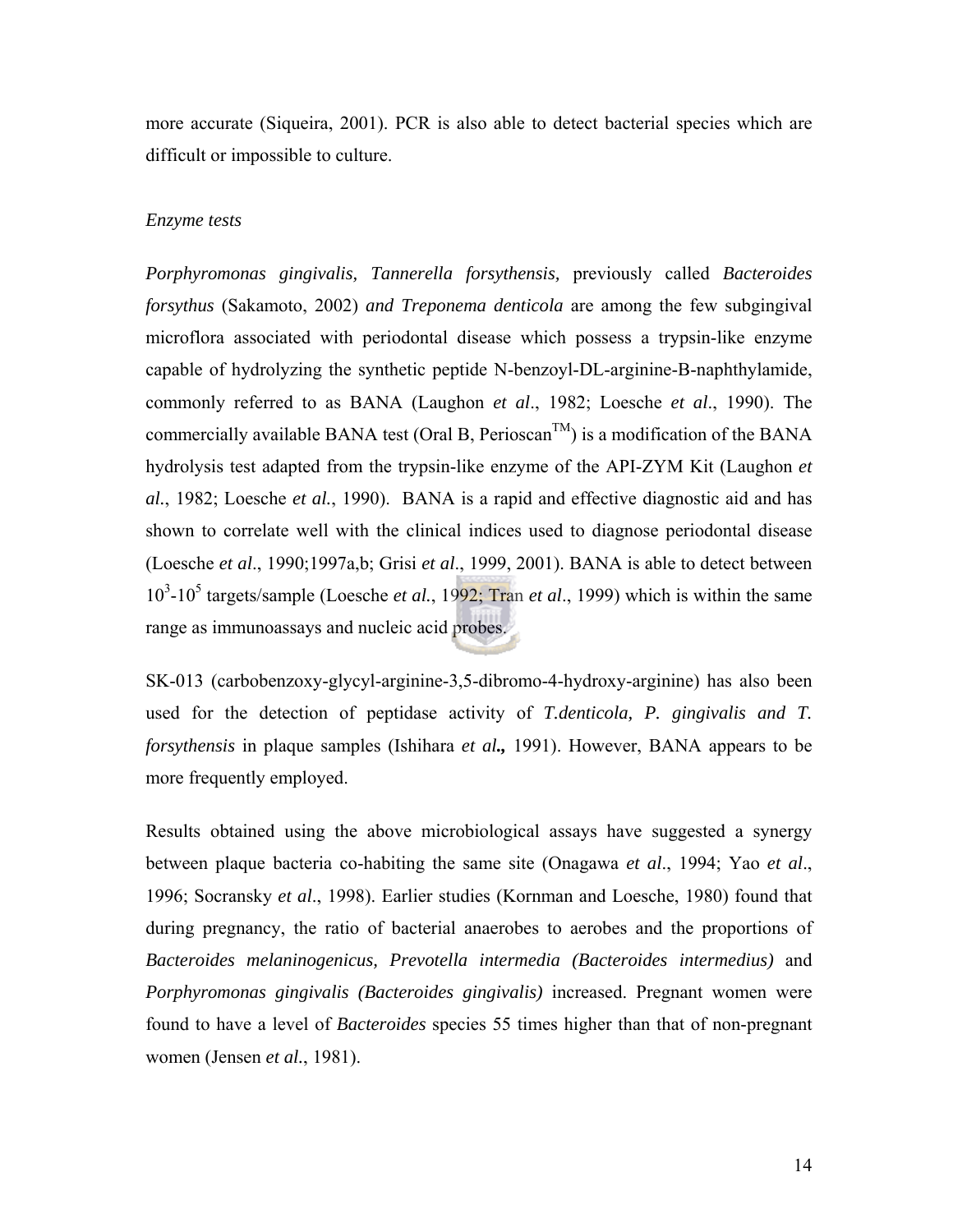Pregnancy, because it is an immune-hyporesponsive state, appears to increase a women's susceptibility to infection. This, in turn, puts the foetus at risk for congenital or neonatal infections, resulting in both maternal and foetal morbidity and mortality. Although physical and immunological barriers protect the foetus from most infections while in the uterus, some microbes are able to cause transplacental or congenital infections via haematogenous spread from the mother, while others colonise the infant at delivery, during its passage through the birth canal. Exogenous pathogens such as *Treponema pallidum*, Rubella, Varicella, Herpes Simplex Virus, *Listeria monocytogenes*  etc.**,** have received more attention for the role they play in congenital and neonatal infections than endogenous organisms such as Group B streptococci (GBS) and some of the suspected periodontopathogens such as *Treponema denticola*, *Porphyromonas gingivalis* and *Tannerella forsythensis*. Diagnostic tests such as BANA-hydrolysis, have confirmed their role as indicators of infection (Loesche *et al.*, 1990) and their strong association with severe periodontal disease, led to the designation of this group of bacteria as the **red complex** (Socransky *et al*., 1998)**.** 

Using statistical analysis, Socransky *et al.,* (1998) clustered frequently occurring bacterial species into complexes which were colour-coded in order to facilitate discussion (Table 1). The **red complex** was found to be most closely associated with pocket depth and bleeding on probing, while the **orange complex** related to pocket depth but less frequently with the other clinical parameters used in the diagnosis of periodontal disease.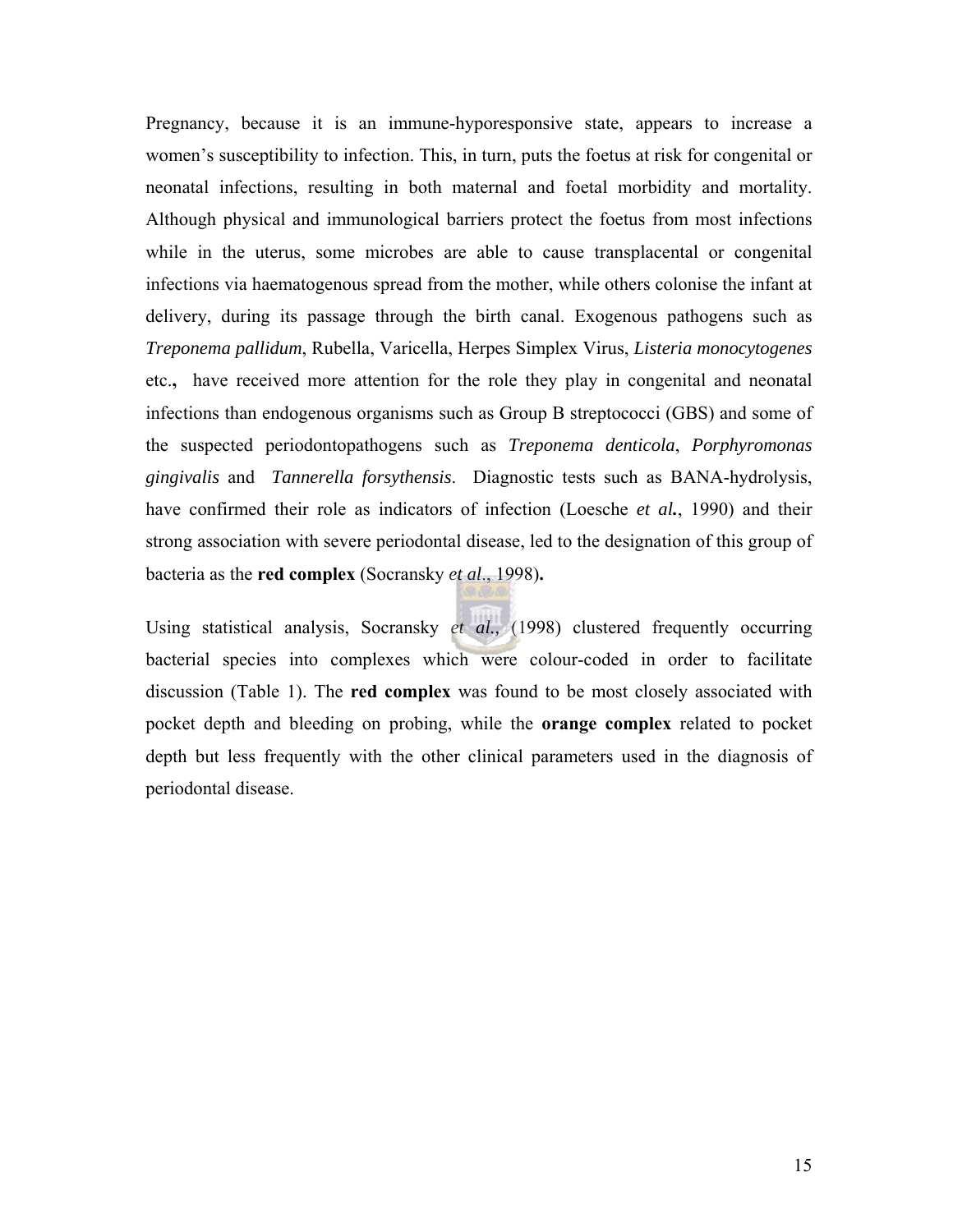| Complex | Bacterial cluster                                                                                                                                                                                                                                               |
|---------|-----------------------------------------------------------------------------------------------------------------------------------------------------------------------------------------------------------------------------------------------------------------|
| Red     | gingivalis, Tannerella<br>Treponema denticola, Porphyromonas<br>forsythensis                                                                                                                                                                                    |
| Orange  | Fusobacterium nucleatum, Prevotella intermedia, Prevotella<br>nigrescens, Peptostreptococcus micros (Associated species included)<br>Eubacterium nodatum, Campylobacter rectus, Campylobacter<br>showae,<br>Streptococcus constellatus, Campylobacter gracilis) |
| Yellow  | Streptococcus sanguis, Streptococcus oralis, Streptococcus mitis,<br>Streptococcus gordonii, Streptococcus intermedius                                                                                                                                          |
| Green   | Carpnocytophaga, Camplobacter concisus,<br>Eikenella corrodens,<br>Actinobacillus actinomycemcomitans (serotype a)                                                                                                                                              |
| Purple  | Veillonella parvula, Actinomyces odontolyticus,<br>Actinobacillus actinomycemcomitans (serotype b), Selenomonus<br>noxia, Actinomyces naesludii                                                                                                                 |

<span id="page-15-0"></span>**Table 1: Bacterial clusters described by Socransky** *et al* **(1998**).

## **1.5. Association of the "red complex " with adverse pregnancy outcomes**

Serum Antibody levels to suspected periodontopathogens are useful markers for periodontal infection (Ebersol, 1982). Blood samples from foetal cords tested for the presence of IgM antibody against 13 periodontal pathogens, showed that among the PLBW samples, 33.3% tested positive while only 17.9% of the normal birth-weight samples tested positive (Offenbacher *et al.* 1999). Of the 13 periodontal pathogens used in the research, IgM antibodies against *C. rectus, P.gingivalis and F. nucleatum* were most often encountered. Dasanayake *et al.* (2001**,** 2003) found that women with higher levels of *P. gingivalis*-specific IgG had higher odds of giving birth to PLBW infants and this association remained significant after controlling for smoking, age, race and IgG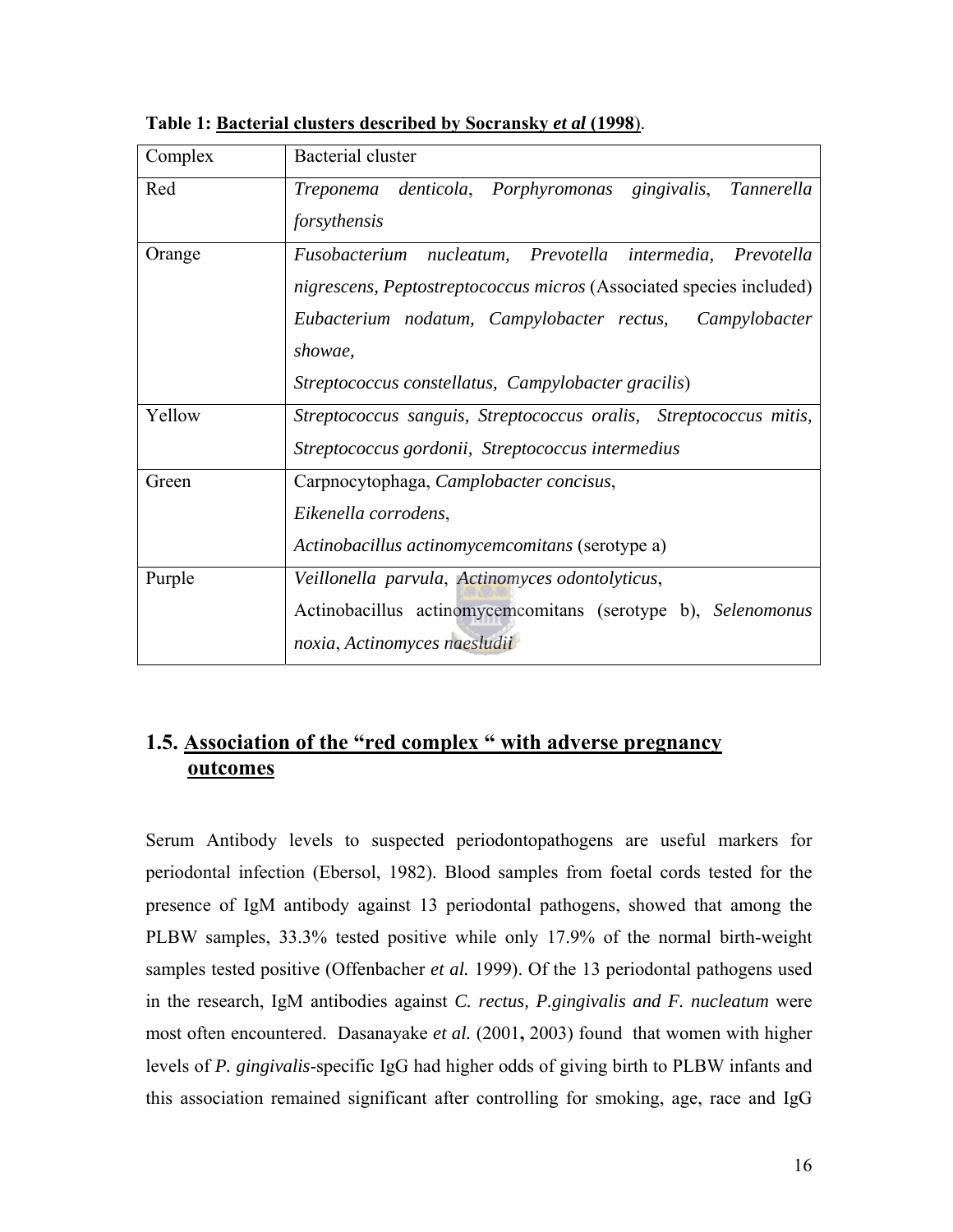levels against other selected periodontal pathogens**.** Madianos *et al*.,( 2001) reported that mothers with lack of maternal IgM antibody to the "Red Complex**"** were found to have a higher rate of preterm deliveries and they proposed that circulating antibodies had a protective function in pregnant women.

Offenbacher *et al.* (1996) reported high levels of *B. forsythus (T. forsythensis), P.gingivalis, A. actinomycetemcomitans and T. denticola* in mothers who delivered preterm, low-birth-weight infants. A study of women at risk for pregnancy complication revealed that the "Orange Complex" and the "Red Complex**"** were found in 18% of fullterm and 100% of preterm cases. High counts of CFU of periodontopathic bacteria were found in 5/6 cases in women who delivered preterm and only 4/30 in women who delivered full-term (Dörtbudak *et al*., 2005).

The BANA test is indicated for use in patients with known risk factors for periodontal disease such as smokers and those at risk for coronary artery disease (De Stefano *et al*., 1993). There is no documented proof that BANA has been used as a screening test for mothers at risk for adverse pregnancy outcomes**.** Since the **red complex** has been implicated in adverse pregnancy outcomes**,** it would be interesting to establish whether the BANA test could be used to identify mothers at risk for preterm delivery or low birth**-**weight infants. Early detection of periodontopathic bacteria could lead to adequate therapy, thus eliminating the risk of inflammation and infection dissemination. Most studies addressing stillbirth, preterm birth and low birth-weight babies have been performed in USA (Offenbacher 1996; Jeffcoat *et al*., 2001, 2003; Davenport *et al.,* 2002; Lopez *et al*., 2002) and to our knowledge, nothing has been reported in the literature regarding endogenous oral pathogens and adverse pregnancy outcomes in South Africa. This study will therefore be the first in South Africa to screen patients at risk for adverse pregnancy outcomes using the BANA technique and PCR.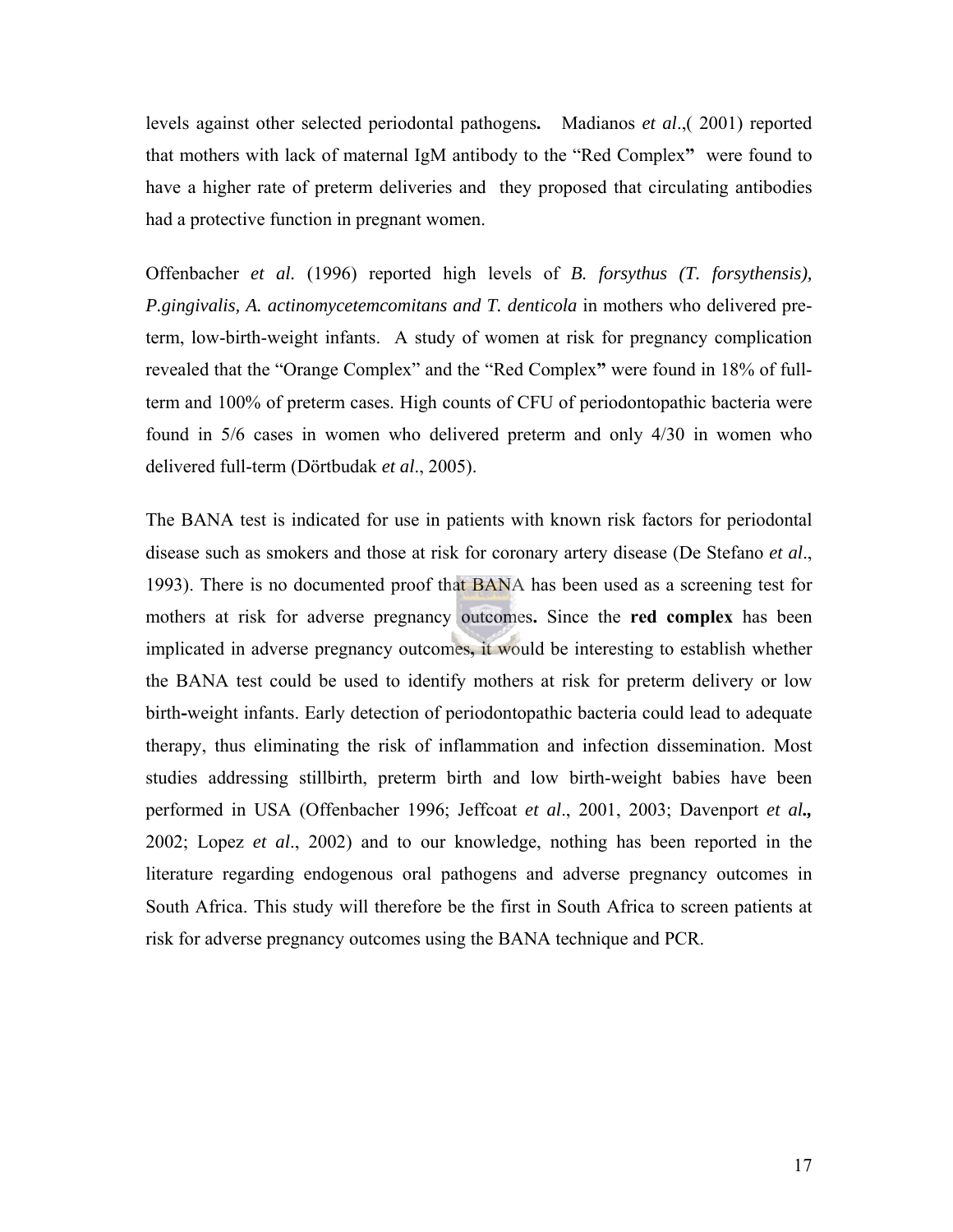## <span id="page-17-0"></span>**1.6. Summary and objectives**

It is only recently, that research has focused on issues relating to women's health and the possible threat to their infants. Although isolated studies have established some association of changes in microbial flora in different stages of the female life-cycle, there are many unanswered questions relating to the effect oral disease can have on the unborn child. For this reason, a closer look at the microbiology of pregnancy periodontal disease is needed, and rapid, sensitive methods are needed to detect periodontal disease in pregnant mothers thus identifying those at risk of delivering preterm or low birthweight infants. To our knowledge no studies have been reported in the literature testing the efficacy of BANA as a screening test for adverse pregnancy outcomes, nor has anything been published associating the **red complex** with pregnancy, using PCR. The objectives of this study are therefore to examine the prevalence of *Treponema denticola*, *Tannerella forsythensis*, and *Porphyromonas gingivalis* in subginginval plaque samples from pregnant women in order to:

- observe the oral health status of pregnant women attending the MOU in order to establish the prevalence of the red complex using BANA and PCR,
- evaluate the use of BANA as a screening test for mothers at risk of pre-term delivery or low birth weight.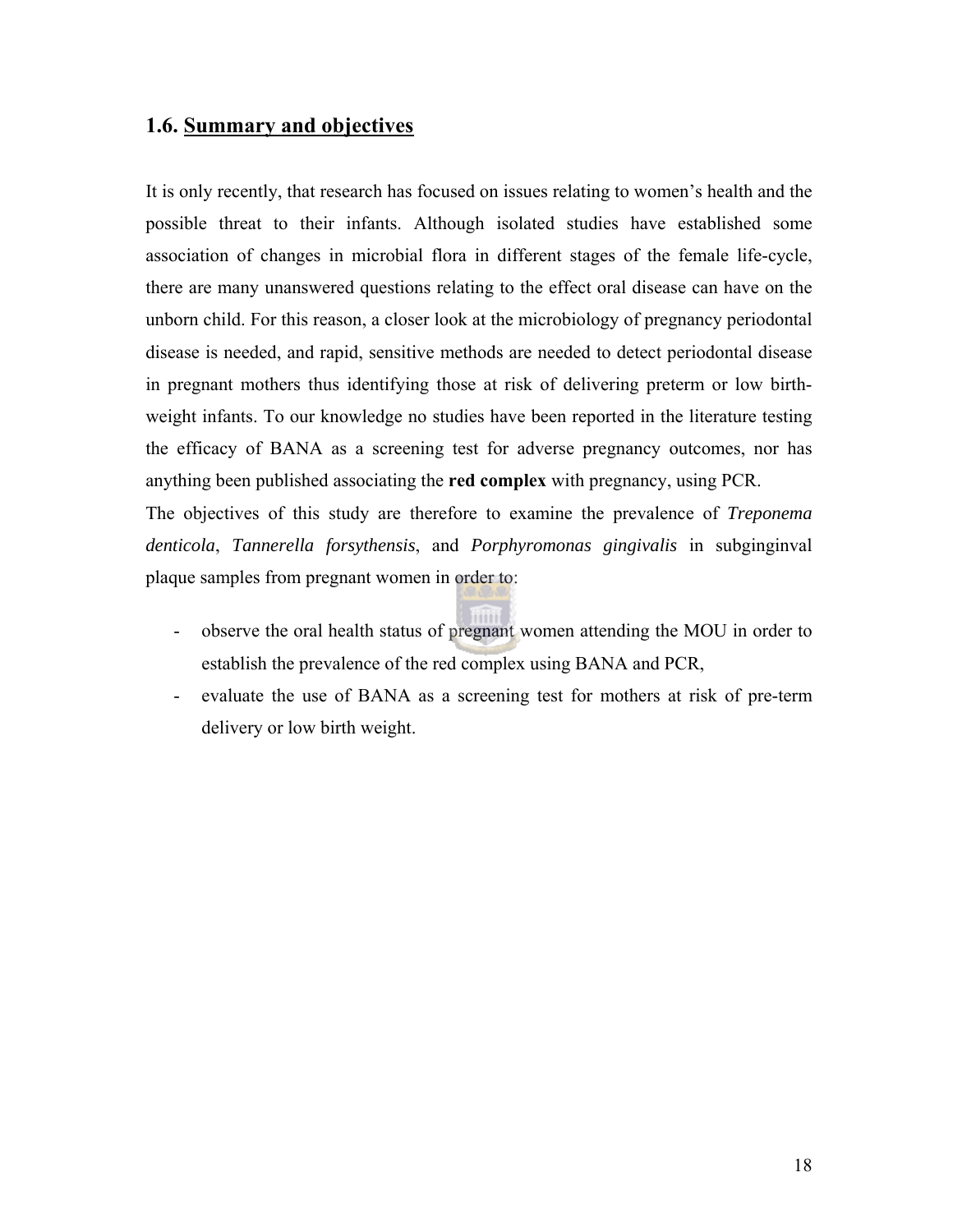#### **CHAPTER 2: MATERIALS AND METHODS**

## <span id="page-18-0"></span>**2.1. Sample selection**

The study sample consisted of pregnant women attending the early morning clinic at a local Maternity Obstetrics Unit (MOU) in Mitchells Plain, Western Cape. Their ages ranged between 17 and 45 years and their selection was random. No instruction for oral hygiene had preceded the measurements or collection of samples.

#### **2.2. Ethical consideration**

For the sake of convenience, the appendix numbers will correspond with the chapter number in this text e.g. 2A, 2B etc. Informed consent was obtained from the participants in verbal and written form as defined by the Medical Research council, 2001 (see appendix 2A). They were informed of the purpose of the study, the benefits and potential risks and their right to refuse participation (see appendix 2B). After written informed consent was obtained, study participants completed a questionnaire containing items designed to obtain information regarding medical history, factors predisposing for periodontal disease, and oral hygiene habits (see appendix 2C).

## **2.3. Clinical assessment**

The oral examination was done by Dr Soraya Harnekar (Faculty of Dentistry, UWC).

The clinical assessment included patient history, recording of clinical indices and oral lesions (if present).

Decayed, missing, and filled (DMF) teeth were recorded (Ndiaye *et al*., 1997). Interproximal sites of the six Ramfjord teeth were used in the clinical examination (Ramfjord, 1959; Gettinger *et al*., 1982). The Ramfjord teeth are:

- Maxillary right first molar (16)
- Maxillary left central incisor (21)
- Maxillary left first bicuspid (24)
- Mandibular left first molar (36)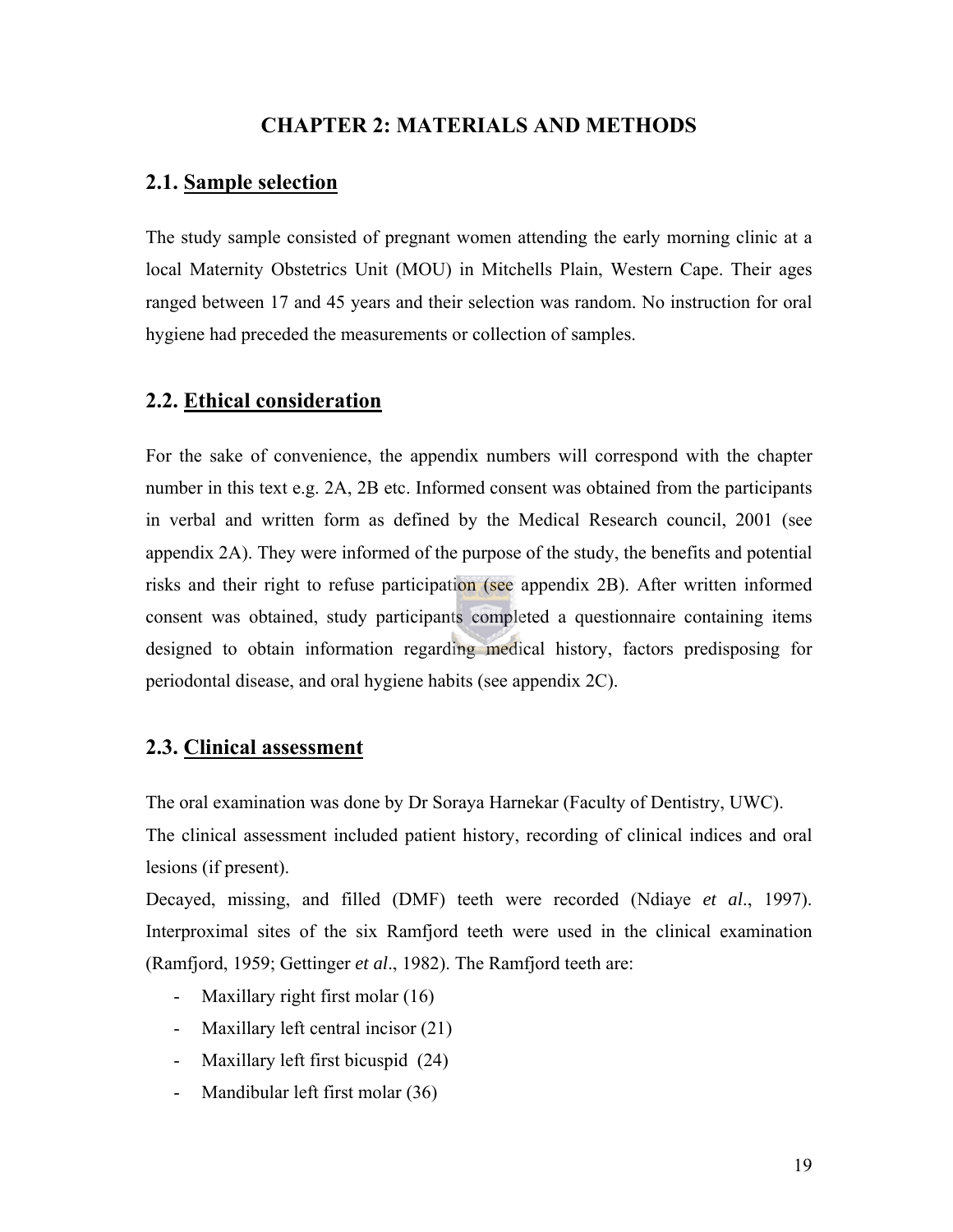- Mandibular right central incisor (41)
- Mandibular right first bicuspid (44)

Measurements were taken at the mesial locations of the selected teeth.

Missing teeth were substituted as follows:

- 16: by the mesial of 15, if not by the distal of 17
- 21: by the distal of 22
- 24: by the distal of 25
- 36: by the mesial of 35, if not by the distal of 37
- 41: by the distal of 42
- 44: by the distal of 45.

The amount of plaque present (PI) was assessed using the criteria of Silness and Löe (1964) and scored from 0-3 (Table 2).

| Criteria                                                                       | <b>Scores</b>    |
|--------------------------------------------------------------------------------|------------------|
| No plaque                                                                      | $\boldsymbol{0}$ |
| A film of plaque adhering to the free gingival margin and adjacent area of the |                  |
| tooth. The plaque may be seen only by using the probe on the tooth surface.    |                  |
| Moderate accumulation of soft deposits within the gingival pocket, or on the   | $\mathcal{L}$    |
| tooth and gingival margin which can be seen with the naked eye.                |                  |
| Abundance of soft matter within the gingival pocket and or on the tooth and 3  |                  |
| gingival margin.                                                               |                  |

#### **Table 2- The Plaque Index System** (Silness and Löe, 1964):

Gingival inflammation (GI) was scored from 0-3 according to the method of Löe and Silness (1963). This index is based upon the clinical characteristics of the different stages of the gingival inflammation (Table 3).

Probing depth (PD) was measured from the gingival margin to the base of the pocket using a periodontal probe and loss of attachment (LA) was measured from the cementoenamel junction to the base of the pocket.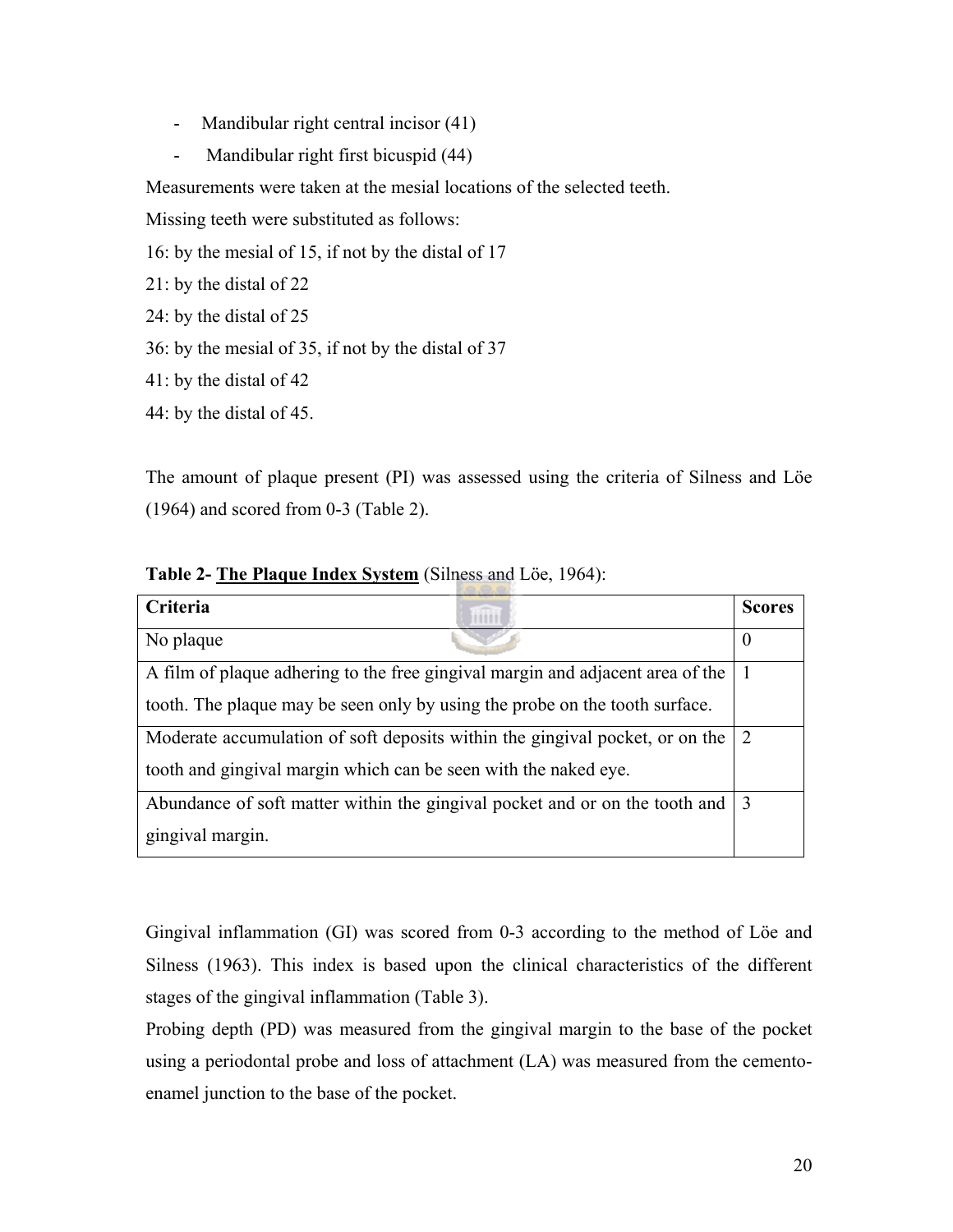| Criteria                                                               | <b>Scores</b> |
|------------------------------------------------------------------------|---------------|
| No inflammation                                                        | $\theta$      |
| Mild inflammation-slight change in color and little change in texture. |               |
| Moderate inflammation- moderate glazing, redness, oedema, and 2        |               |
| hypertrophy. Bleeding on probing.                                      |               |
| Severe inflammation, redness and hypertrophy. Spontaneous 3            |               |
| bleeding. Ulceration.                                                  |               |

<span id="page-20-0"></span>**Table 3- Criteria and scores for the Gingival Index System** (Löe and Silness, 1963)

## **2.4. Subgingival plaque sampling**

After removal of supragingival plaque, subgingival plaque was collected by inserting a sterile periodontal probe into the base of the pocket. The samples were dispersed in vials containing 500  $\mu$ l of sterile saline (0.75%) with 5 glass beads (to assist in dispersing sample) and transported directly to the laboratory.

imini

## **2.5. Assay for BANA-Hydrolyse activity**

The BANA test was done according to the manufacture's instructions (Perioscan, Oral B). Briefly the principle of the test is as follows. The BANA hydrolysis test is a plastic card with two separate reagent matrices (strips). The lower strip is impregnated with BANA reagent and the upper strip contains a chromogenic diazo reagent, Fast Black K. B-naphthylamide, one of the hydrolytic products of the BANA reaction reacts with the Fast Black K, producing a permanent blue colour. Site information was recorded on the BANA Test card in the marked space.

The samples were dispersed for 10 seconds with a vortex mixer (Heidolph vortex, Rose Scientific Ltd). Aliquots of 150 µl were centrifuged at 3000Xg for 10 min in an eppendorf tube (Eppendorf Centrifuge 5415 C, Daves Electronics Plus) and 7 µl of the pellet (Loesche *et al*., 1992) was applied to the lower reagent strip of the BANA Test card. The remaining sample was frozen till further use. The upper strip of the Perioscan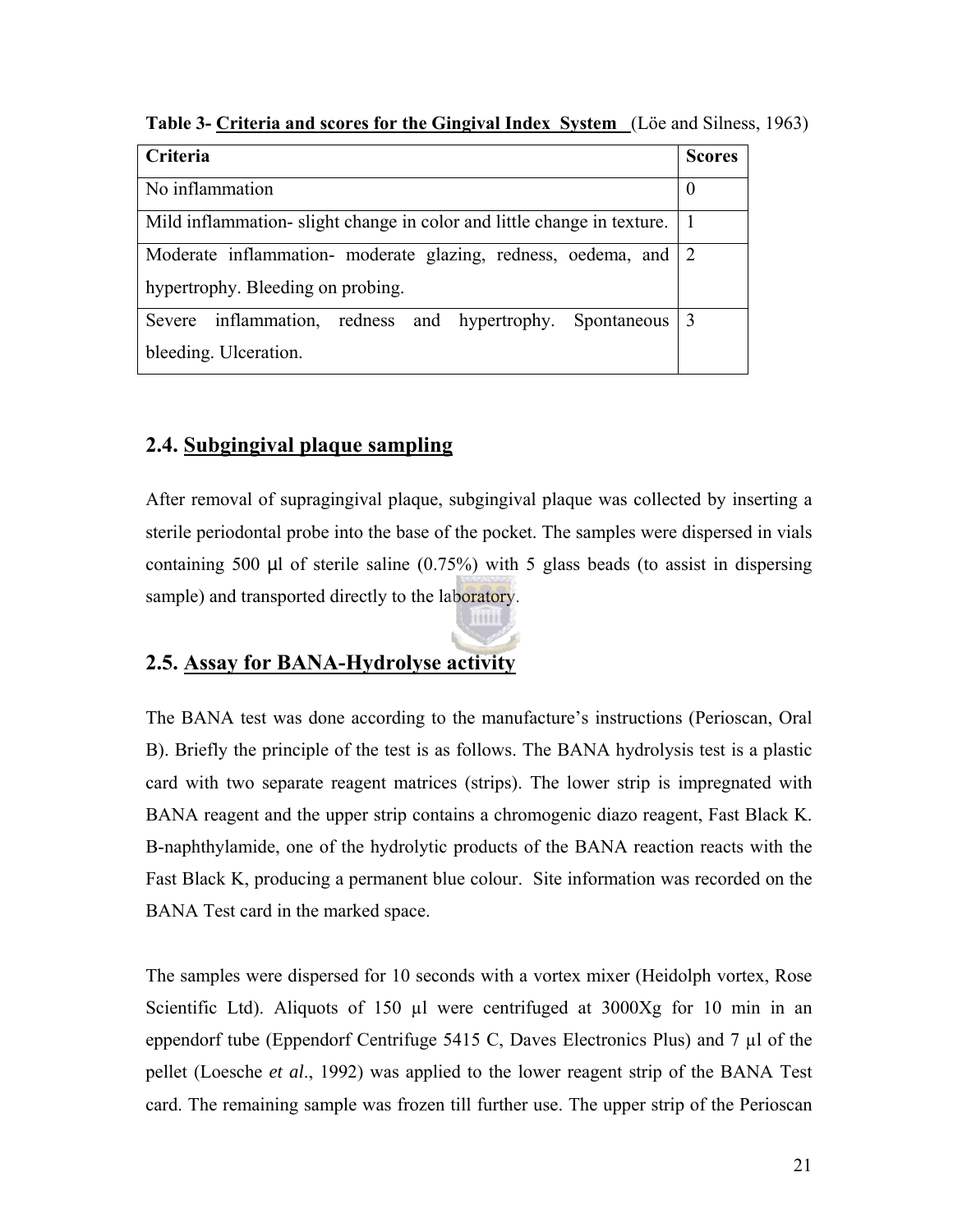<span id="page-21-0"></span>card containing the fast black dye was activated by moistening with distilled water, the BANA card folded at the perforation (so that the white lower and buff upper matrice came in contact with each other) and placed in the BANA incubator for 15 min at  $55^{\circ}$ C. The BANA test results were read on the upper buff matrix and the results recorded on the patient's chart as negative (no blue colour), or positive (blue colour). A positive result suggested that the plaque contained at least  $10^4$  to  $10^5$  BANA-positive organisms (Loesche *et al*., 1990). Positive controls of *T. denticola* (ATCC 33520) were used to ensure that the test cards were working.

### **2.6. Polymerase Chain Reaction**

#### **2.6.1. Primer design and selection**

Species-specific primers (Inqaba Biotech Industries (Pty) Ltd) were used to detect the presence of the "red complex". The expected product lengths were 641 bp for *T. forsythensis*, 404 bp for *P. gingivalis* and 316 bp for *T. denticola.* A pair of ubiquitous primers product length (602 bp) which matched most bacterial 16S rRNA genes at the same position was used as a positive control for the PCR reaction (Rôças *et al*., 2001). Nucleotide sequences of selected and modified 16S rDNA primer pairs. (Rôças *et al*., 2001) are listed in Table 4.

| <b>Target</b>                              | PCR primer pairs $(5' - 3')$        |
|--------------------------------------------|-------------------------------------|
| Tannerella forsythensis: - Forward         | GCG TAT GTA ACC TGC CCG CA          |
| - reverse                                  | TGC TTC AGT GTC AGT TAT ACC T       |
| <i>Porphyromonas gingivalis:</i> - Forward | AGG CAG CTT GCC ATA CTG CG          |
| -Reverse                                   | ACT GTT AGC AAC TAC CGA TGT         |
| Treponema denticola: - Forward             | TAA TAC CGA ATG TGC TCA TTT ACA T   |
| - Reverse                                  | TCA AAG AAG CAT TCC CTC TTC TTC TTA |
| Ubiquitous primers: - Forward              | GAT TAG ATA CCC TGG TAG TCC AC      |
| - Reverse                                  | CCC GGG AAC GTA TTC ACC G           |

**Table 4**: **PCR primer sequences used for detection of red complex**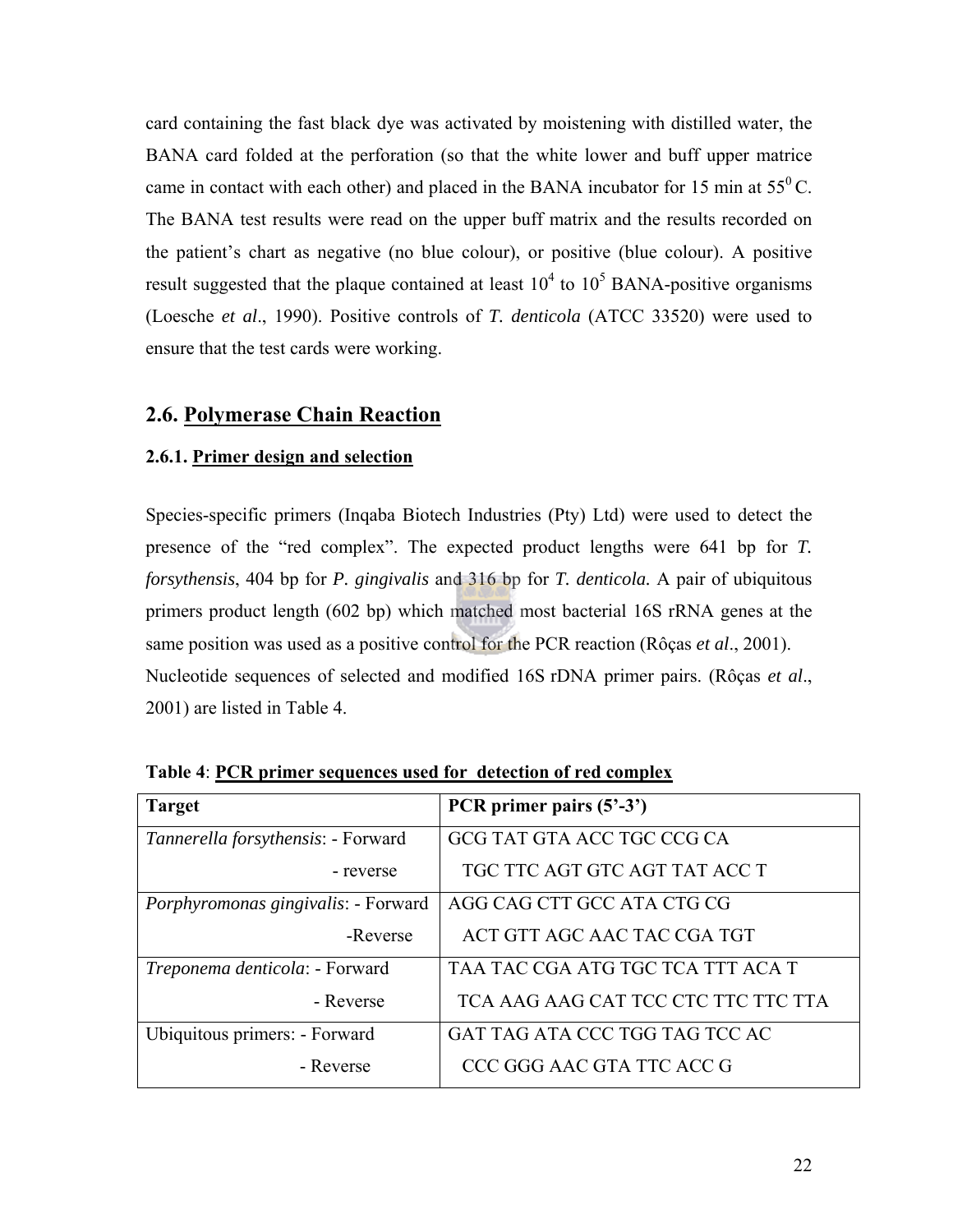#### <span id="page-22-0"></span>**2.6.3. Preparation of reference DNA**

Initially, two methods were used in order to establish which produced a greater yield of DNA.

#### **Method A**

Bacterial cultures were centrifuged at 4000 rpm for 10 minutes at  $4^{\circ}$  C, washed in Tris Hydroxymethyl Methylamine (TES see appendix 2E**)** buffer, resuspended in 20 ml TES and stored at  $-70^{\circ}$  C.

Cell were lysed by the addition of 1 mg/ml lysozyme and incubated for 10 minutes at  $37^{\circ}$  C or until changes in colour or viscosity were seen. Lipid molecules were removed by the addition of sodium dodecylsulphate detergent (SDS see appendix 2E) to a final concentration of 1 %, followed by another incubation at  $37^{\circ}$ C for 10 minutes.

Proteinase K (1 mg/ml, dissolved in 0.5 M Tris-HCl pH 7.2) was added and DNA incubated at  $37^{\circ}$ C for 30 minutes. Proteinase K was added to facilitate the breakdown of protein molecules and facilitate phenol extraction. Protein was precipitated and extracted with phenol/chloroform as follows: a volume of 500 µl of the aqueous solution of DNA was added to 250 µl phenol solution and 250 µl chloroform, gently mixed by inversion for 1 minute, then spun at 4000 rpm for 10 minutes. Because phenol and water are immiscible, the protein was extracted into the phenol layer (bottom layer), leaving nucleic acids in the aqueous top layer. The aqueous top layer containing nucleic acids was removed. The extraction procedure was repeated twice.

DNA was precipitated by the addition of 50 µl of 5M NaCl and 1 ml of 100 % ethanol. After chilling on ice for 3-5 minutes, the tube was gently mixed by inversion and spun for 10 minutes at  $4^{\circ}$  C. If the high molecular weight nucleic acids were not precipitated as a white fibrous material, but rather as a colourless, gelatinous material, it indicated that protein was still bound to the nucleic acid. The nucleic acid was then treated with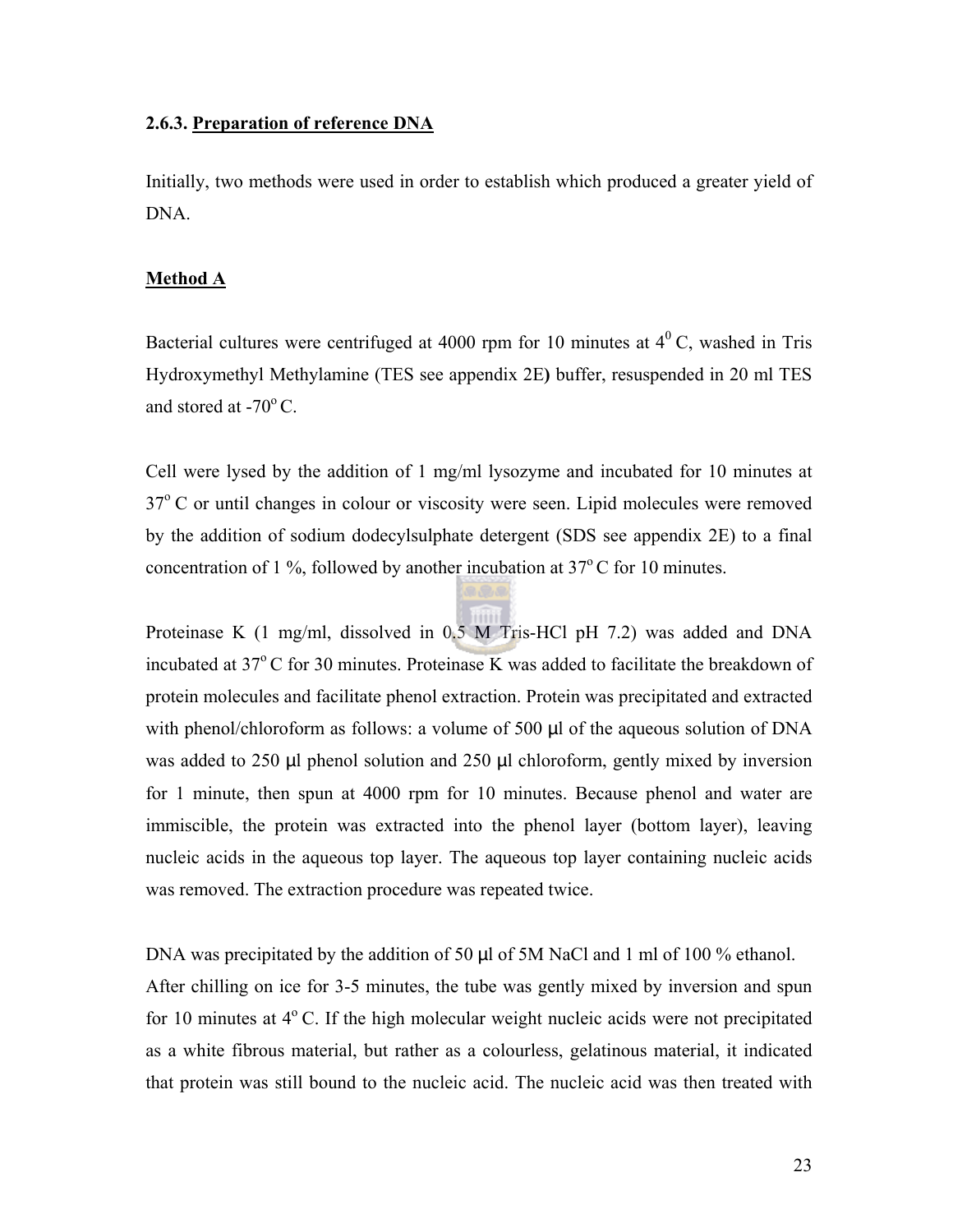ribonuclease (RNase) at  $65^{\circ}$  C for 10 minutes (10 mg in 1 ml TE buffer), followed by another round of proteinase K treatment, phenol/chloroform extraction and ethanol precipitation. The pellet was washed in 70% ethanol without centrifugation (just poured off without mixing) and resuspended in 500  $\mu$ l sterile distilled water. Fifty  $\mu$ l 5M ammonium acetate (see appendix 2E) was added, followed by 1 ml cold ethanol. The solution was mixed by inversion and left to precipitate at  $-20^{\circ}$ C for 5 minutes. The DNA was carefully spooled with a glass rod and washed by dipping in 500 µl 70% ethanol, and then in 100  $\mu$ l TE. The DNA was left overnight at 37 $\degree$  C, if not dissolved immediately.

If the DNA preparation appeared very dilute, it was concentrated as follows:

300  $\mu$ l DNA was mixed with 30  $\mu$ l 5M NaCl and 750  $\mu$ l cold ethanol, incubated at -20<sup>o</sup> C for at least an hour, then spun for 10 minutes. The supernatant was removed and the pellet washed with 70% ethanol, dried under vacuum and resuspended in 100 µl TE. This phase was re-extracted with 600 µl TE. If method A failed to yield an adequate amount of DNA, method B was used.



#### **Method B**

Cells were harvested at 7000 rpm at  $4^{\circ}$ C for 15 minutes, resuspended in 1 ml TE. After spinning for one minute speed, the pellet was resuspended in  $300 \mu l$  buffer consisting of 100 µg/ml RNase A in 50 mM Tris-Cl, 10 mM EDTA (pH 8.0). One mg of lysozyme in 50 µl distilled water was added, followed by incubation at  $37^{\circ}$  C for 20 minutes. Seventeen µl of 20% SDS to a final concentration of 1 % was added and the solution incubated at  $37^{\circ}$ C for 10 minutes. The final volume was made up to 600 µl with TE. The solution was mixed by inversion and extracted with TE buffered phenol, leaving behind the sheet of bacteria debris at the interphase. This was followed by precipitation of the combined aqueous phase with a tenth of the volume  $(60 \mu l)$  of 5M ammonium acetate and 2 volumes (1.2 ml) of cold ethanol (-20 $^{\circ}$  C). DNA was spooled with a glass rod, washed in 70% ethanol, resuspended in 500 µl TE and allowed to dissolve slowly.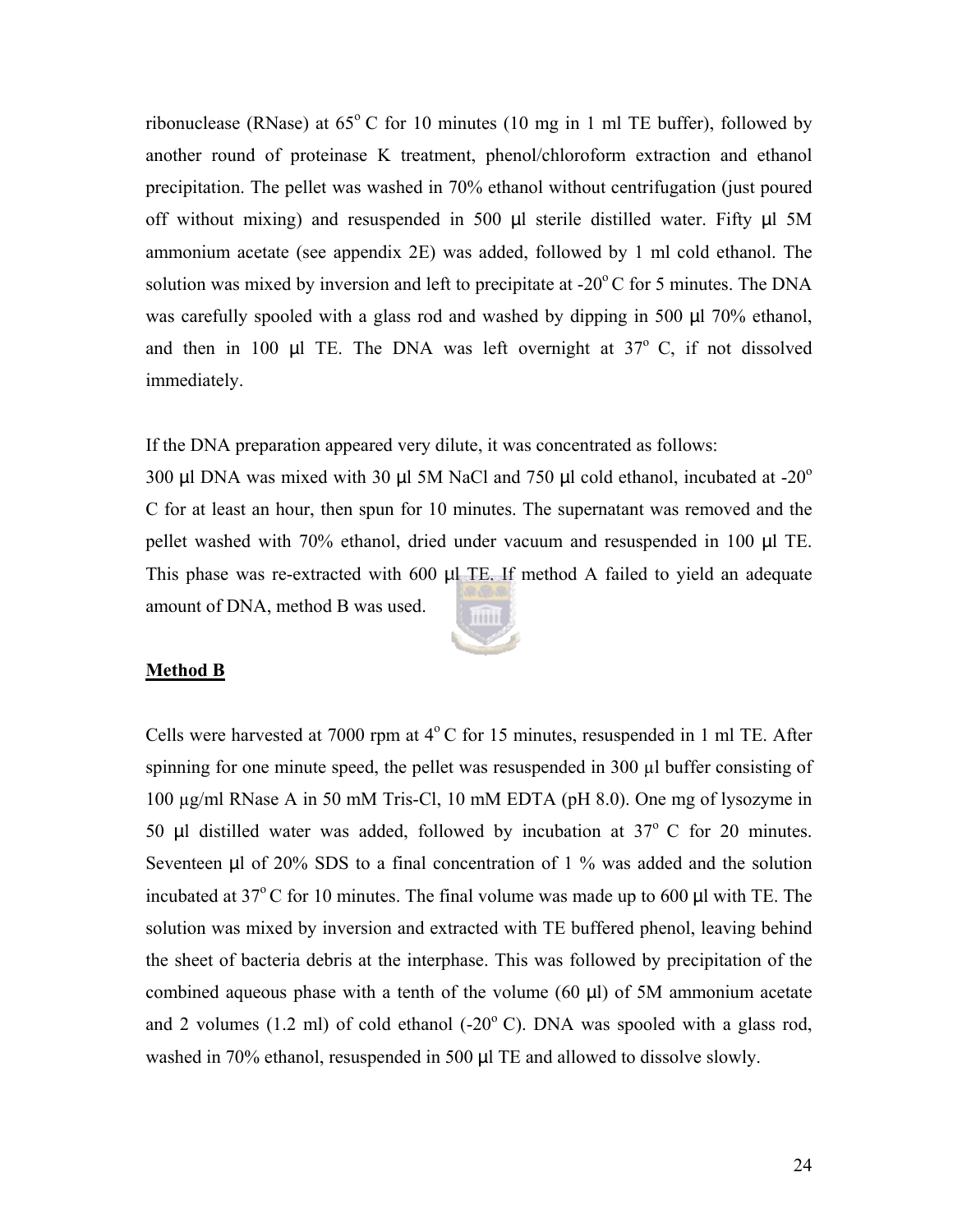|                   | Initial conc.   | Final conc.      | Volume/µl for |
|-------------------|-----------------|------------------|---------------|
|                   |                 |                  | 1 tube        |
| F primer          | $40 \mu M$      | $40 \mu M$       | 1             |
| <b>R</b> primer   | $40 \mu M$      | $40 \mu M$       | 1             |
| BufferX10         | X10             | X <sub>1</sub>   | 5             |
| MgCl <sub>2</sub> | $25 \text{ mM}$ | $1 \text{ mM}$   | 4             |
| dNTP              | $20 \text{ mM}$ | $0.2 \text{ mM}$ | 0.5           |
| <b>DNA</b>        |                 |                  | 5             |
| Taq polymerase    | 250 U           | 1.25 U           | 0.25          |
| $dH_2O$           |                 |                  | 33.25         |
| <b>Total</b>      |                 |                  | 50            |

#### <span id="page-24-0"></span>**Table 5- Preparation of the PCR cocktail**

The *Taq*, MgCl<sub>2</sub> and 10 x buffer were supplied by  $(JMR-801,$  Southern Cross Biotechnology) and the dNTP was supplied by (AB-0196, Southern Cross Biotechnology). Dilution of primer were done using 1 X TE (see appendix 2E).

#### **2.6.3. Preparation of samples for PCR**

Samples were prepared for PCR accoding to the method of (Conrads *et al*., 1999). Deepfrozen 250-µl suspensions of samples were thawed by incubation for 10 min at  $37^{\circ}$  C. Samples were vortexed for 30 seconds and centrifuged for 2 minutes at 2500X g. The supernatant was removed and the pellet resuspended in 100 µl of distilled water. Another step of vortexing and centrifugation was done and the pellet resuspended in 500  $\mu$ l of distilled water. The suspension was heated for 10 min at  $94^{\circ}$  C (Omeg HB/01 digital heating block, Omeg Scientific) and the vials immediately chilled on ice for 5 min. After centrifugation for 10 seconds at 9000X g, 5 µl aliquots of the supernatant was used in the PCR assay. This was added to 45 µl of the PCR cocktail mix (see Table 5). The blank sample (negative control) containd 5  $\mu$ l of dH<sub>2</sub>O in place of the sample, while the positive control consisted of 49  $\mu$ l from the cocktail mix and 1  $\mu$ l of the reference genomic DNA. Samples were mixed by vortex briefly and layered with 20µl of mineral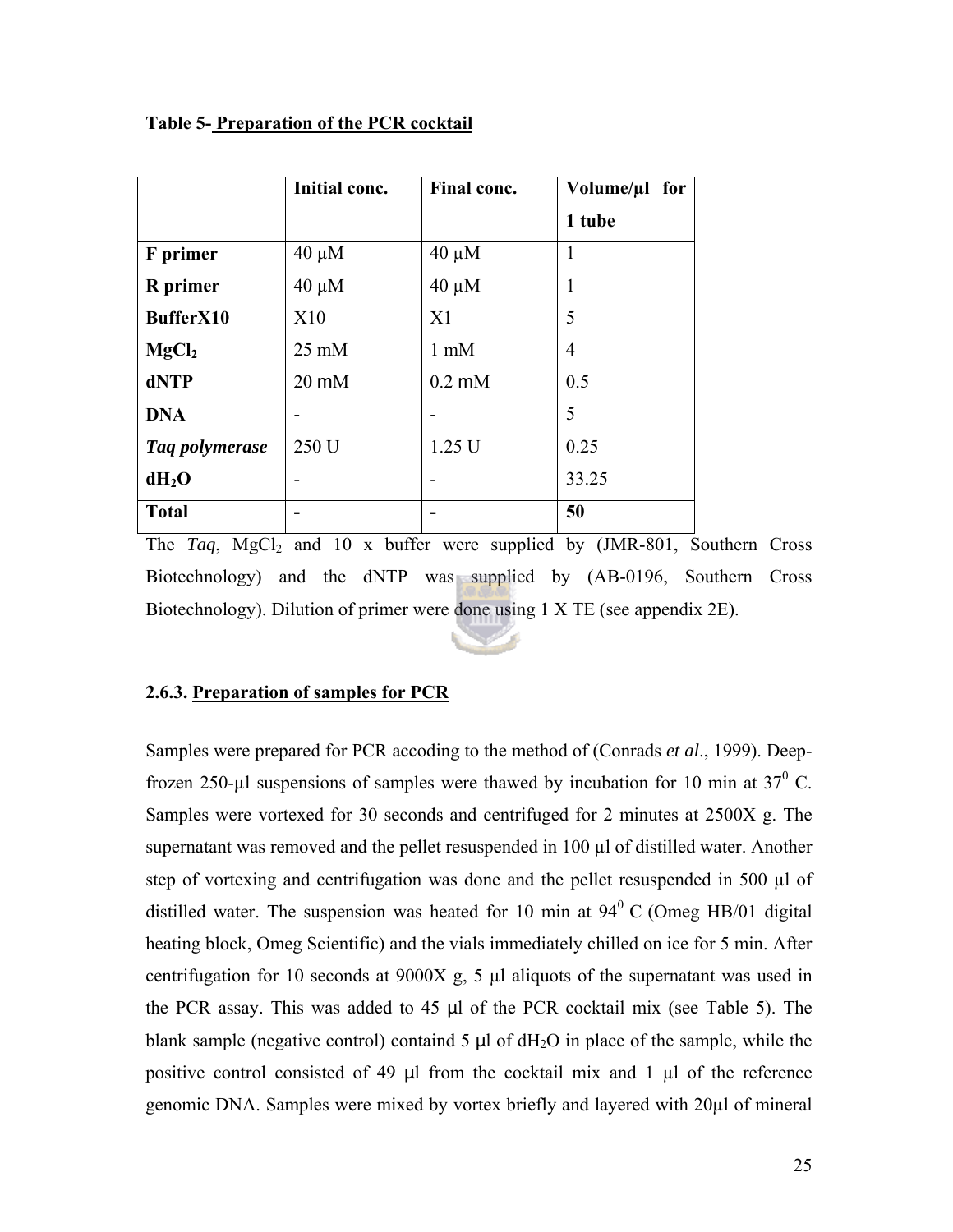<span id="page-25-0"></span>oil. Amplification of samples was achieved using thermal cycle (HYBAID, Omnigene temperature Cycling System) under the conditions listed in Table 6 (Rocas *et al*., 2001).

|                       | Principles                    | P. gingivalis                 | T.denticola,                  |
|-----------------------|-------------------------------|-------------------------------|-------------------------------|
|                       |                               |                               | <i>T.forsythensis</i>         |
|                       |                               |                               | and ubiquitous                |
| Initial denaturation  | DNA denatures to              | $95^{\circ}$ C for 2 minutes  | $95^{\circ}$ C for 2 minutes  |
| $(1 \text{ cycle})$   | form a single<br>stranded DNA |                               |                               |
| Denaturation          |                               | $94^{\circ}$ C for 30 seconds | $95^{\circ}$ C for 30 seconds |
| $(1 \text{ cycle})$   |                               |                               |                               |
| Annealing             | Primers bind to the           | $60^0$ C for 1 minute         | $60^0$ C for 1 minute         |
| $(36 \text{ cycles})$ | template DNA                  |                               |                               |
| Extention             | New DNA strands               | $72^{\circ}$ C for 2 minutes  | $72^{\circ}$ C for 1 minute   |
| $(1 \text{ cycle})$   | built                         |                               |                               |
| Final extention       |                               | $72^{\circ}$ C for 10 minutes | $72^{\circ}$ C for 2 minutes  |
| $(1 \text{ cycle})$   |                               |                               |                               |

**Table 6: Conditions of PCR amplification** 

#### **2.6.4. Detection of PCR products by agarose Gel Electrophoresis with Ethidium Bromide staining**

The size and purity of the PCR products were determined by electrophoresis in 1.5% agarose gel (Midi ABagarose AG-0300/b) using Tris-borate-EDTA buffer (1XTBE, see appendix 5). The agarose was melted in a microwave until dissolution of all particules and was cooled down before adding 2  $\mu$ l of ethidium bromide (0.5  $\mu$ g/ml, see appendix 5). After solidification of the agarose gel, it was put in the electrophoresis tank (MAX Submarine agarose Gel Unit, Model HE 99) and covered with 1X TBE. Five  $\mu$ l of loading buffer (see appendix 5) was added to 50 µl of each PCR sample and loaded into the gel. The first well of the agarose gel, contained the 100bp marker (Supperladder-Low 100 bp size marker, SLL-100S), well 2 the positive control, well 3 the negative control (water) and the remaining wells contained DNA test samples. The electrophoresis was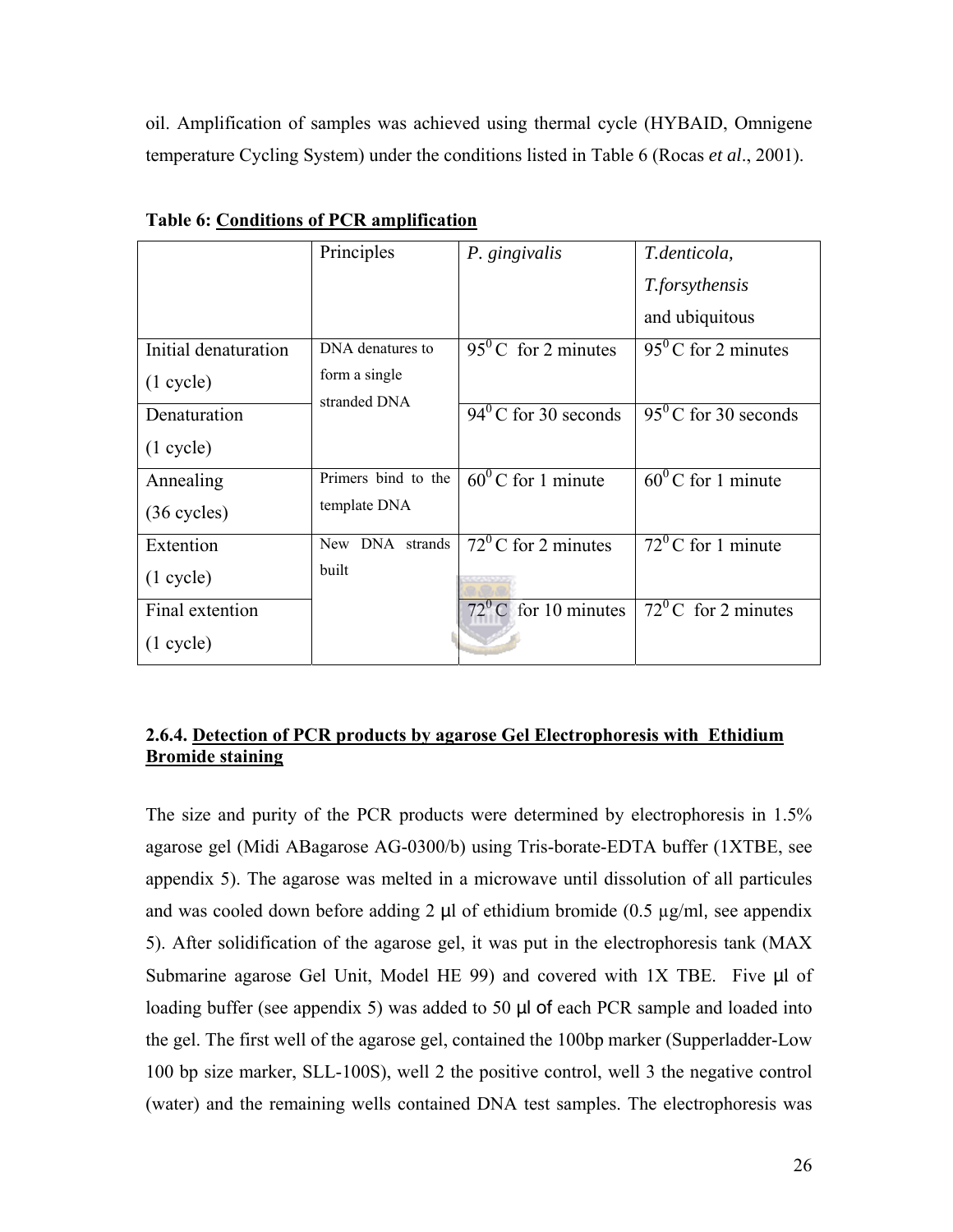<span id="page-26-0"></span>performed at 90 V for one hour. The DNA was visualized under ultraviolet illumination (UV TRANSILLUMINATOR UVP,  $_{\text{INC}}$ ). The specificity of the PCR was evaluated by testing representatives of related and unrelated bacterial species. These included members of the **red complex** as well as, *Fusobacterium nucleatum*, *Prevotella intermedia, Escherichia coli, Bacteroides fragilis, Bacteroides vulgatus*, *Porphyromonas asaccharolyticus*, *Treponema socranskii*.

### **2.7. Data Analysis**

Data was analyzed using Epi Info, a microcomputer statistics program produced by the Center for Disease Control, Atlanta, Georgia and the World Health Organization, Geneva. All questionnaires, oral examination and laboratory data were entered into the program and statistical analysis were performed by Theo Data Statistical Consultation Services (Belville, Cape Town) using Excel and the Number Cruncher Statistical System (NCSS). Spearman Rank Correlation and Kruskal-Wallis One-Way ANOVA were used to determine significant correlations.



The accuracy of the test was expressed by using the following formula:

Sensitivity:  $TP/(TP+FN)$ , Specificity:  $TN/(FP+TN)$ , positive predictive value (PPV):  $TP/(TP + FP)$ , negative predictive value (NPV):  $TN/(FN + TN)$ , Positive odds ratios: Sensitivity/1 – specificity while negative odds ratios were obtained by the following formula: FN/TP + FN divided by TN/FP +TN. The percentage accuracy for each method was calculated using the formula:  $TP + TN/sample$  number  $X$  100.

TP: True positive, TN: true negative, FN: false negative, FP: false positive.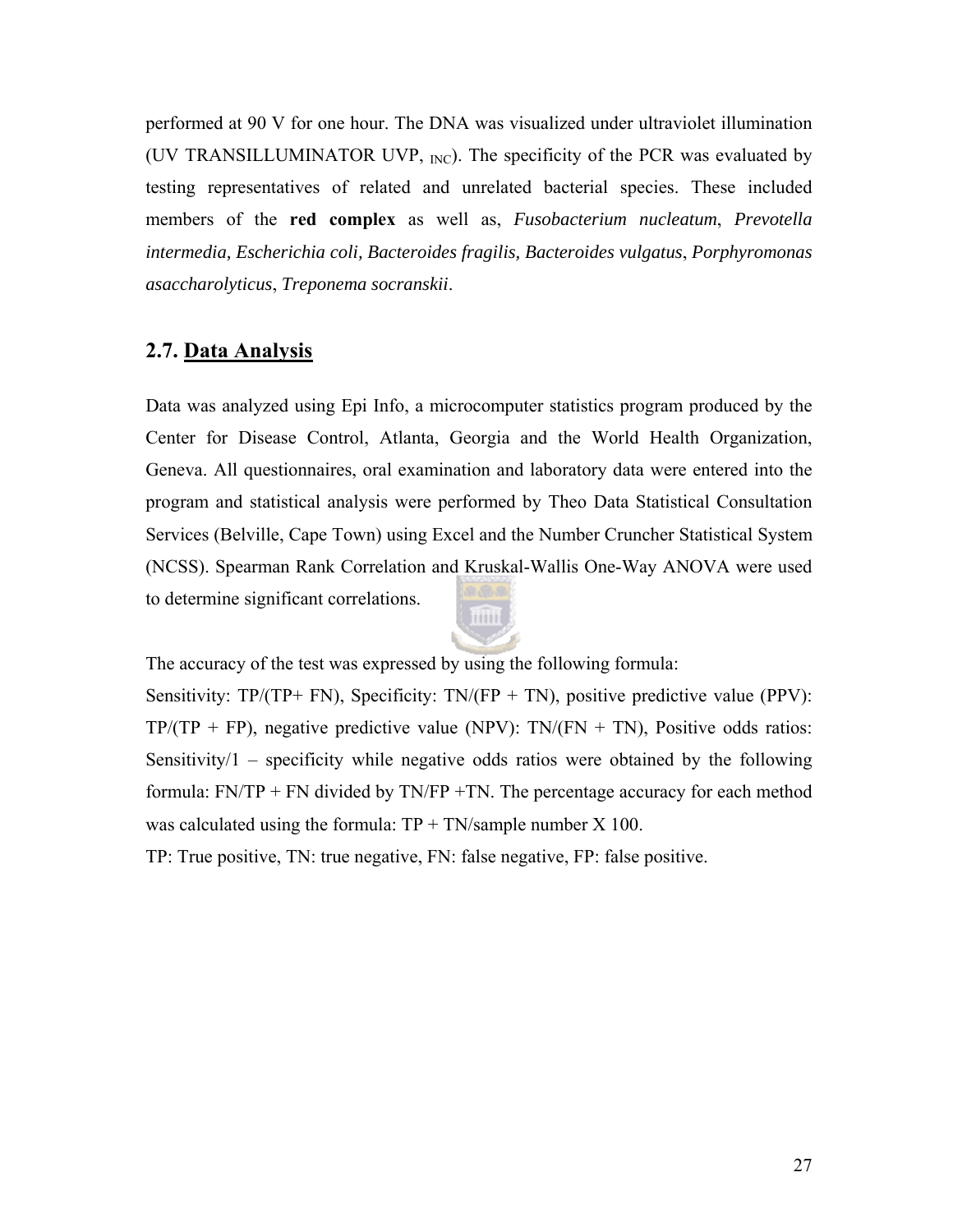#### **CHAPTER 3: RESULTS**

## <span id="page-27-0"></span>**3.1 Results**

#### **3.1.1. Health Risk Assessment Questionnaire**

Prior to the oral examination, mothers were asked to complete a questionnaire in order to identify factors which might pose a health risk to them and their infants. The responses to the questionnaire are summarized in Table 7. All the participants had received some level of education. Most had completed high school (89.4%), followed by primary school (6.1%) and university education (4.5%). Seventy-seven percent lived in a house, 16.7% in shacks and 6.1% lived in flats. Sixty-seven percent lived 5 or less than 5 people in a home, while 32.7% of them lived more than 5 people in a home. Thirty-seven percent were in their first pregnancy, while 63.1% had already two or more pregnancies.

Of the patients examined, 78.8% were HIV-seronegative, 7.6% were HIV-seropositive while the remaining 13.6% were not willing to be tested for HIV. Forty-six percent visited a gynecologist when necessary, while 37.9% never had routine gynecological check-ups prior to pregnancy. Annual check-ups were claimed by 10.3% and 5.2% claimed that they had monthly check-ups. Eighty-five point five % and 86.2% reported not having a urinary tract infection or a sexually transmitted disease respectively.

Thirty-two % reported never visiting a dentist while 40.7% visited a dentist only when necessary. Annual visitations were reported by 20.3% and bi-annual visitations by 6.8 %. The majority (63%) reported brushing their teeth twice a day and 25.9% brushed once a day with only 11.1% brushing after every meal. Only 20.4% admitted to having bad breath with 79.6% responding negatively.

Half of the participants reported having easy access to medical and dental care but only 6.2% had medical insurance. One third (32.3%) admitted to smoking and 27.0% admitted to alcohol consumption on special occasions only.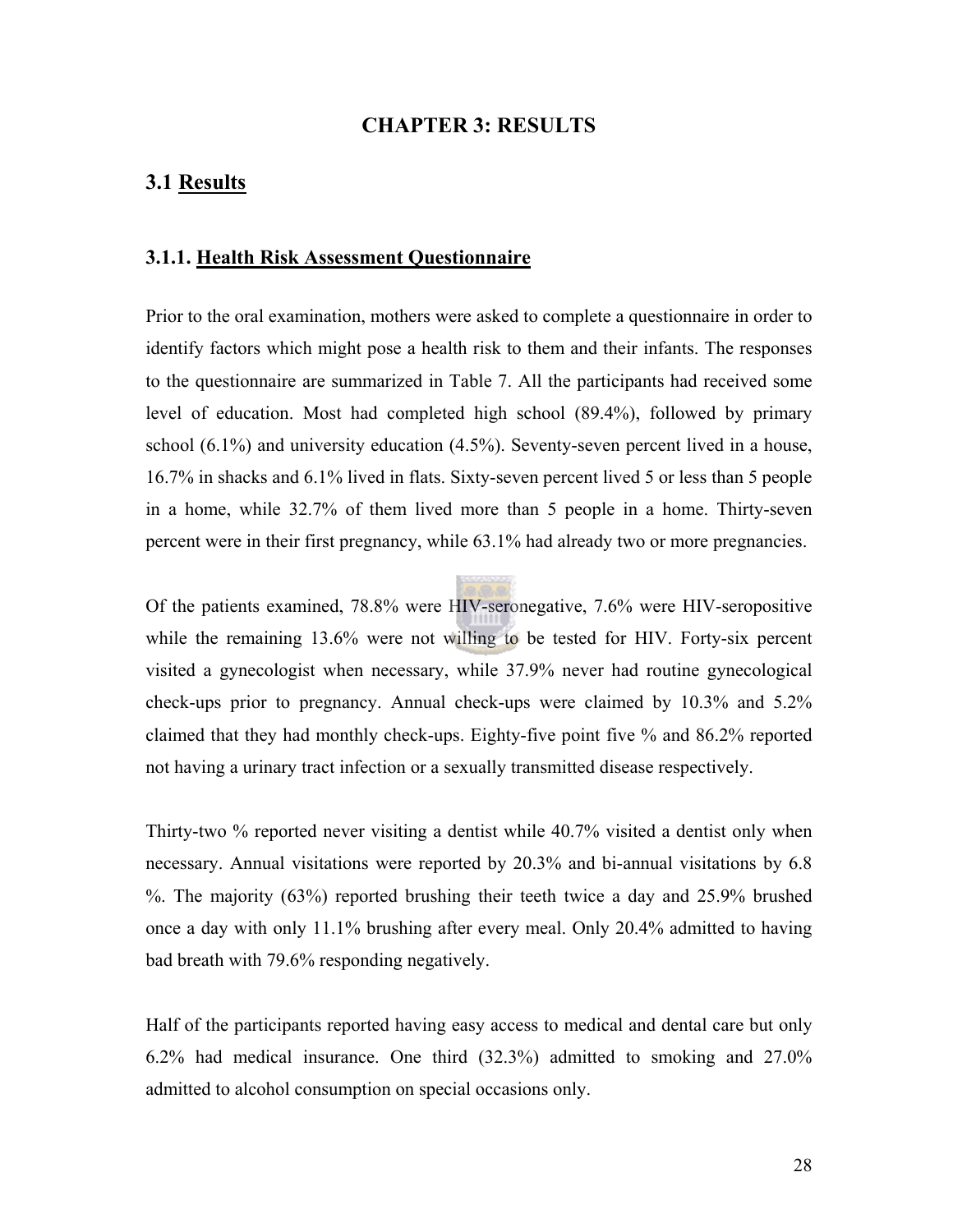<span id="page-28-0"></span>Forty-eight of the sample population reported to have fruit and vegetables as main diet, 21.4 % bread, 12.5 % meat and 10.8 % bread, fruit and vegetables.

No diabetics were included in our sample population because they attended the clinic on Fridays and we collected samples on the other days of the week.

### **3.1.2. Oral hygiene status**

Three hundred and seventy-two samples were collected from 66 pregnant women attending the Mitchells Plain's MOU. We examined the overall hygiene status of each patient. Figures 1-5 demonstrate the oral status of 5 of the patients examined. Only 11 (16.9 %) of the subject group had no decayed teeth, while greater than 80 % had one or more missing teeth and only 15 % had fillings (Table 8). One third (33.84 %) of the subject group had more than seven teeth missing. Thirty-five % had between 3-6 missing teeth, 21.53 % had between 1-2 missing teeth and only 9.23 % had no missing teeth. Almost 68 % had a DMF-T greater than 7 and 20 % had a DMF-T between 3 and 6.





**Figure 1: Healthy gingiva around the central incisors; gingival papillary hyperplasia present in the posterior and lower anterior segments.**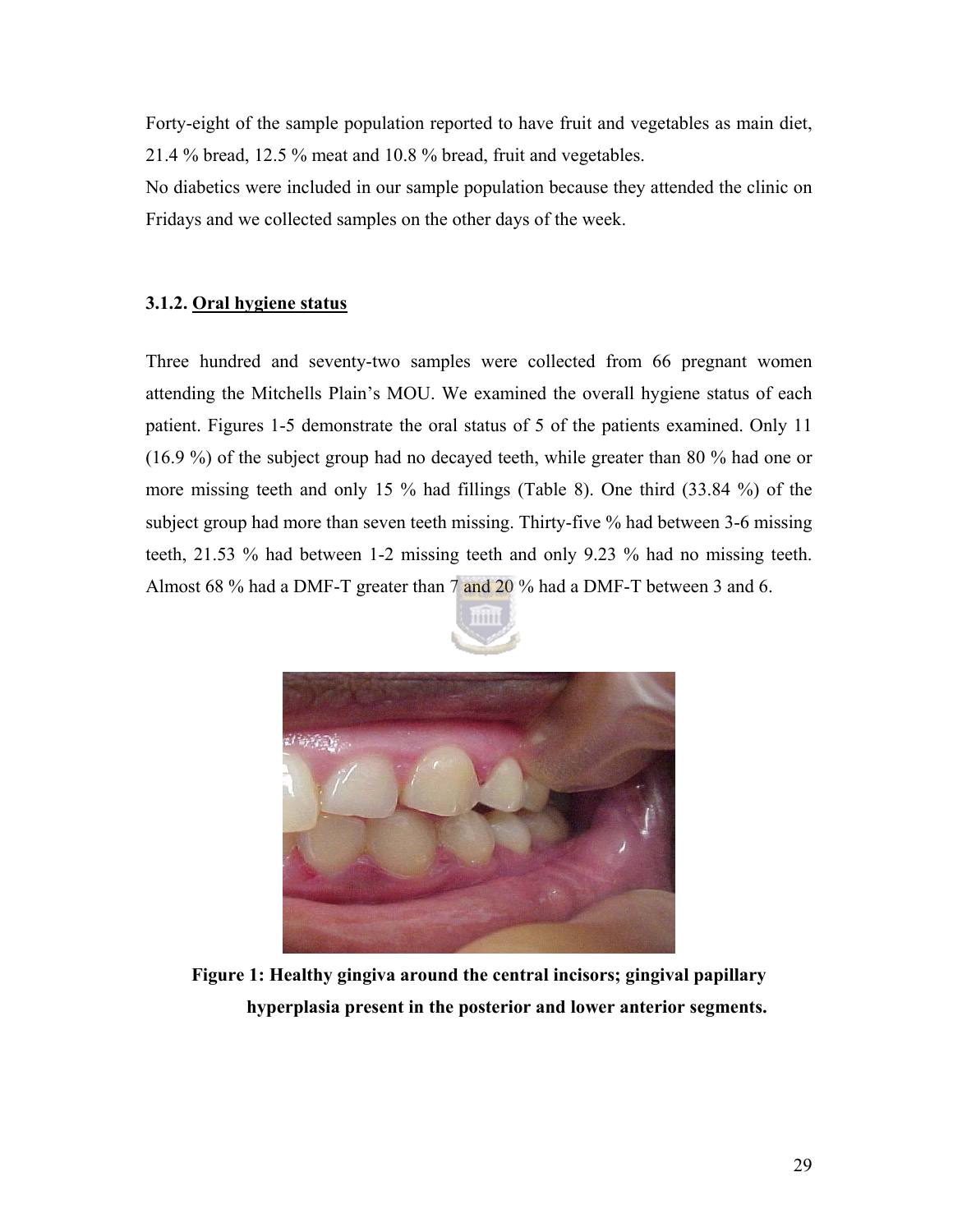

**Figure 2: Patient with upper central incisor teeth extracted; generalized moderatesevere gingival inflammation; subgingival calculus deposits; loss of gingival contour in the lower anterior segment.** 



**Figure 3: Healthy mouth and gingival tissues with a visible cross bite on the left side.**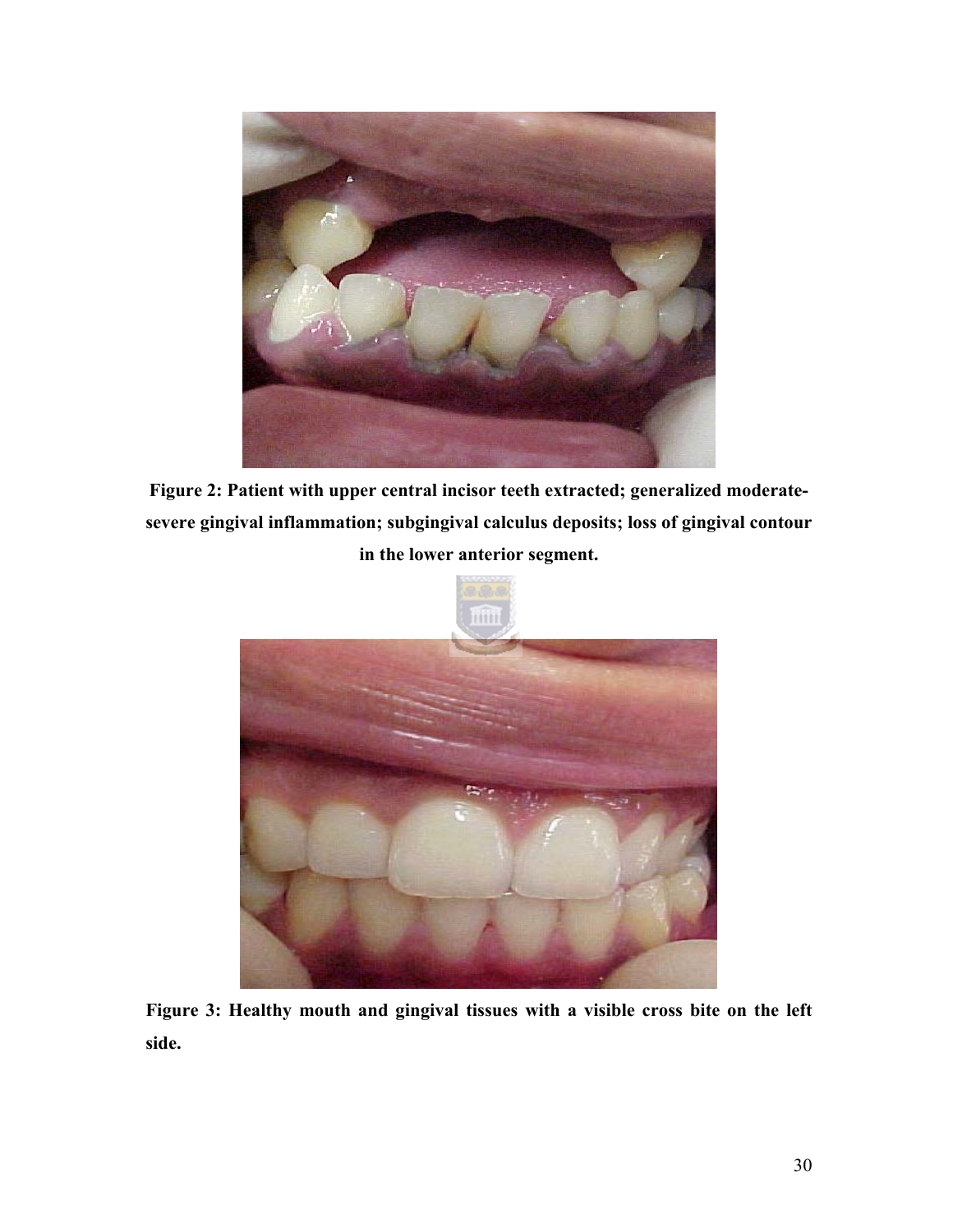

**Figure 4: Patient with generalized moderately fibrotic appearance of the gingiva.** 



**Figure 5: Patient with gingival tissue mildly fibrous in appearance and caries on the 11 mesial.**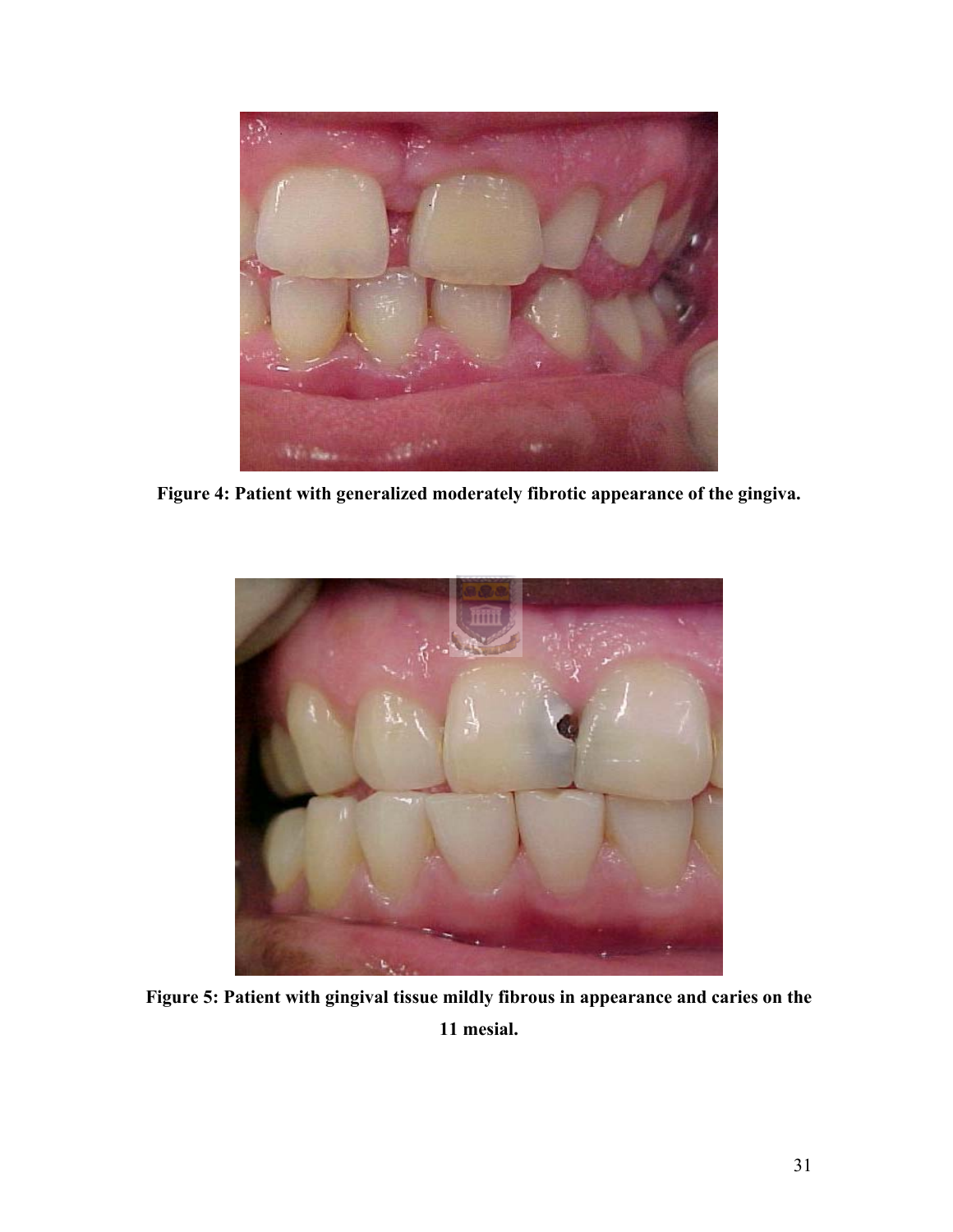| <b>Characteristics</b>                              | Frequency      | Percent |
|-----------------------------------------------------|----------------|---------|
| <b>1. LEVEL OF EDUCATION</b>                        |                |         |
| University                                          | 3              | 4.5 %   |
| <b>High school</b><br>$\overline{a}$                | 59             | 89.4%   |
| <b>Primary school</b><br>÷.                         | $\overline{4}$ | 6.1%    |
| No formal education                                 | $\theta$       | $0\%$   |
| 2. LIVING CONDITIONS:                               |                |         |
| <b>NUMBER OF PEOPLE IN A HOME</b>                   |                |         |
| $\leq$ 5                                            | 35             | 67.3%   |
| > 5<br>÷,                                           | 17             | 32.7%   |
| <b>HABITATION</b>                                   |                |         |
| Flat                                                | $\overline{4}$ | 6.1%    |
| <b>House</b>                                        | 51             | 77.3 %  |
| <b>Shack</b>                                        | 11             | 16.7%   |
| <b>3. HISTORY OF PREVIOUS PREGNANCIES</b>           |                |         |
| <b>FIRST PREGNANCY</b>                              |                |         |
| <b>Yes</b><br>÷,                                    | 24             | 36.9%   |
| N <sub>0</sub><br>$\overline{a}$                    | 41             | 63.1%   |
| <b>INDUCED ABORTION</b>                             |                |         |
| Yes                                                 | 3              | 9.1%    |
| No<br>÷.                                            | 30             | 90.9%   |
| <b>4. HIV STATUS</b>                                | 1111           |         |
| <b>HIV-Seronegative</b><br>$\overline{\phantom{a}}$ | 52             | 78.8%   |
| <b>HIV-Seropositve</b><br>$\overline{\phantom{a}}$  | 5              | 7.6%    |
| Not ready<br>$\overline{\phantom{a}}$               | 9              | 13.6 %  |
| 5. GYNECOLOGICAL HISTORY:                           |                |         |
| <b>GYNECOLOGICAL CHECK-UPS</b>                      |                |         |
| <b>Never</b><br>$\overline{\phantom{a}}$            | 22             | 37.9%   |
| <b>Monthly</b><br>$\overline{\phantom{a}}$          | 3              | 5.2%    |
| Once a year<br>$\overline{\phantom{a}}$             | 6              | 10.3%   |
| Only when necessary<br>$\frac{1}{2}$                | 27             | 46.6%   |
| <b>URINARY TRACT INFECTION</b>                      |                |         |
| Yes<br>$\overline{a}$                               | 9              | 14.5 %  |
| No.<br>$\overline{\phantom{a}}$                     | 53             | 85.5%   |
| <b>SEXUALLY TRANSMITTED DISEASE</b>                 |                |         |
| Yes                                                 | 9              | 13.8%   |
| N <sub>0</sub><br>$\overline{a}$                    | 56             | 86.2%   |

**Table 7: Health Risk Assessment Questionnaire**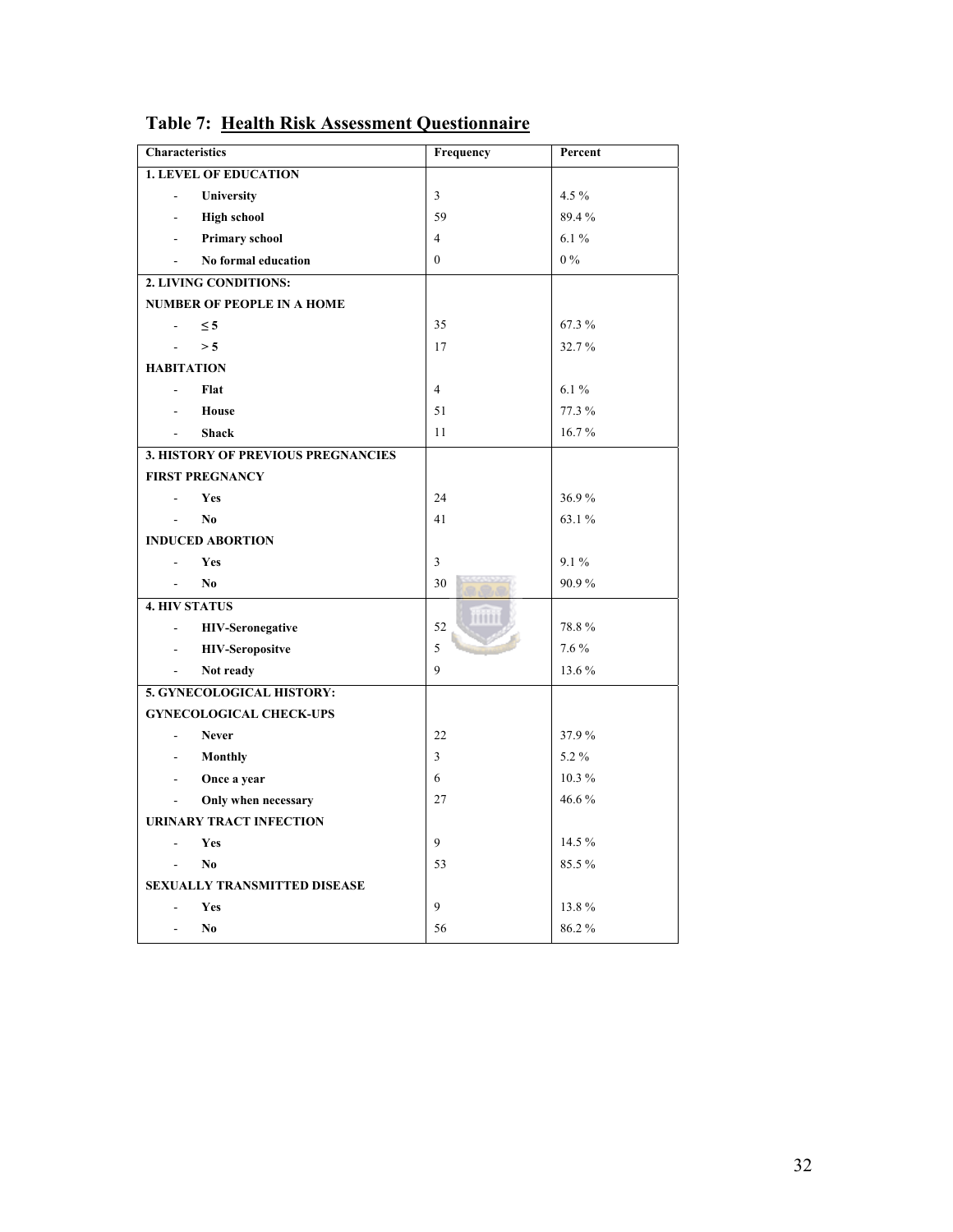## **Table 7 (continued**)

| <b>Characteristics</b>                              | Frequency      | Percent |
|-----------------------------------------------------|----------------|---------|
| <b>6. DENTAL HISTORY:</b>                           |                |         |
| <b>VISIT TO A DENTIST</b>                           |                |         |
| <b>Never</b><br>$\overline{a}$                      | 19             | 32.2%   |
| Once a year                                         | 12             | 20.3%   |
| Twice a year                                        | $\overline{4}$ | $6.8\%$ |
| Whenever                                            | 24             | 40.7%   |
| <b>FREQUENCY OF BRUSHING</b>                        |                |         |
| Once a day<br>$\overline{\phantom{a}}$              | 14             | 25.9%   |
| Twice a day                                         | 34             | 63.0%   |
| After every meal                                    | 6              | 11.1%   |
| <b>BAD BREATH</b>                                   |                |         |
| yes<br>÷,                                           | 10             | 20.4%   |
| No                                                  | 39             | 79.6%   |
| 7. MEDICAL CARE                                     |                |         |
| <b>Medical or dental care</b>                       |                |         |
| Yes                                                 | 29             | 50 %    |
| No<br>÷.                                            | 29             | 50 %    |
| <b>Medical insurance</b>                            |                |         |
| Yes<br>$\overline{a}$                               | $\overline{4}$ | $6.2\%$ |
| No.<br>$\blacksquare$                               | 61             | 93.8%   |
| <b>8. CIGARETTE AND ALCOHOL USE</b>                 | 11111          |         |
| <b>Current smokers</b>                              |                |         |
| Yes<br>÷.                                           | 21             | 32.3 %  |
| No<br>$\mathbb{Z}^{\mathbb{Z}}$                     | 44             | 67.7%   |
| Alcohol use                                         |                |         |
| <b>Never</b><br>$\overline{a}$                      | 45             | 71.4%   |
| <b>Special occasion</b><br>$\overline{\phantom{a}}$ | 17             | 27.0%   |
| Weekly<br>$\blacksquare$                            | $\mathbf{1}$   | $1.6\%$ |
| <b>MAIN DIET</b>                                    |                |         |
| <b>Bread</b><br>$\overline{a}$                      | 12             | 21.4%   |
| Meat                                                | $\overline{7}$ | 12.5 %  |
| <b>Bread and Meat</b><br>$\overline{a}$             | $\mathbf{1}$   | $1.8\%$ |
| Fruit and veg<br>$\overline{a}$                     | 27             | 48.2%   |
| Bread, Fruit and veg<br>÷,                          | 6              | 10.8%   |
| Meat, Fruit and veg<br>$\overline{a}$               | 1              | 1.8%    |
| Everything<br>÷.                                    | $\overline{2}$ | 3.6%    |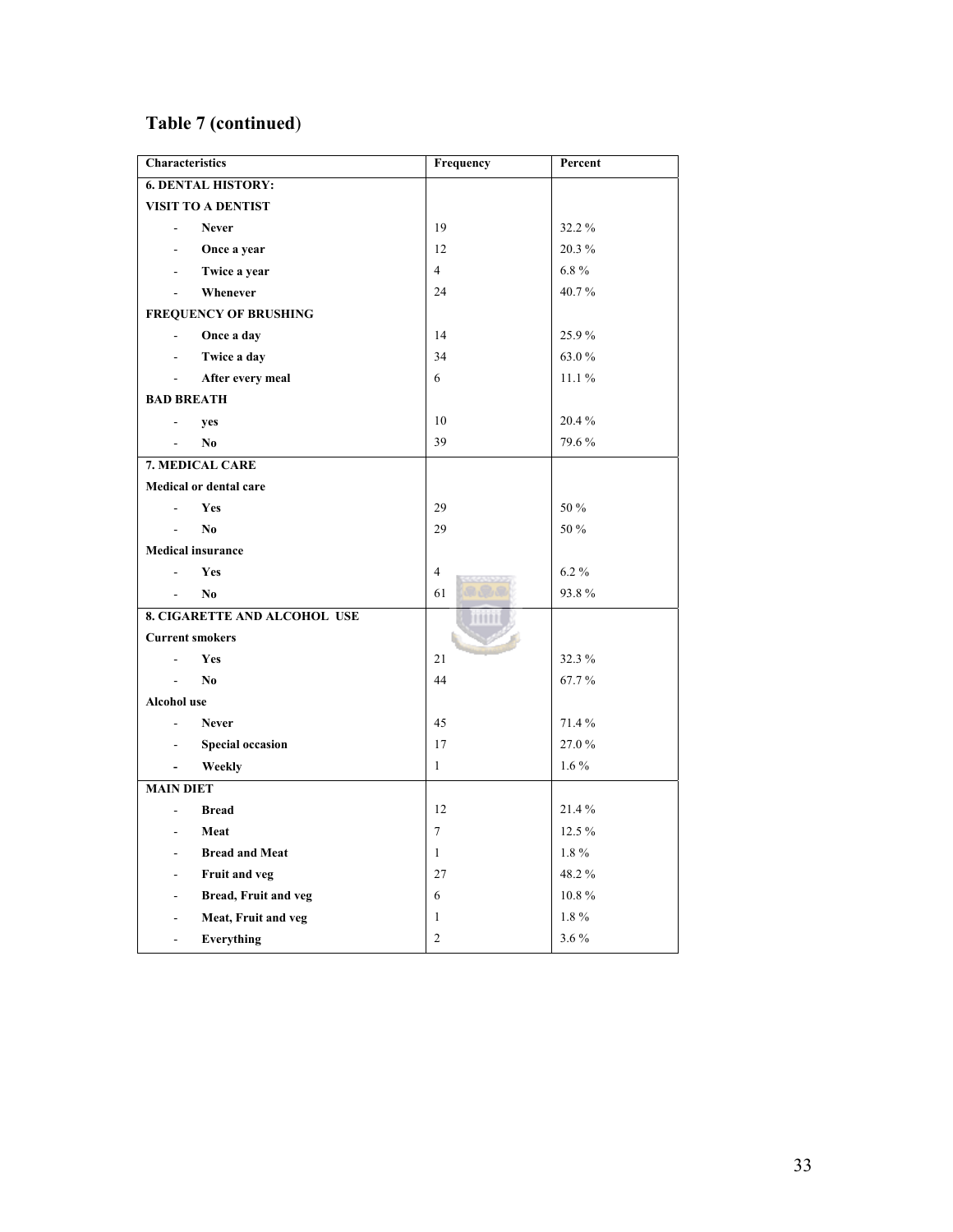#### <span id="page-33-0"></span>**Table 8: Decayed, Missing and Filled teeth**

| Characteristics                   | Frequency      | Percent   |
|-----------------------------------|----------------|-----------|
| <b>DECAYED TEETH</b>              |                |           |
| None<br>$\blacksquare$            | 11             | 16.92 %   |
| $1-2$<br>$\overline{\phantom{a}}$ | 15             | 23.07%    |
| $3-6$<br>$\blacksquare$           | 28             | 43.07%    |
| , 7                               | 11             | 16.92%    |
| <b>MISSING TEETH</b>              |                |           |
| None<br>$\overline{\phantom{a}}$  | 6              | $9.23\%$  |
| $1-2$<br>$\sim$                   | 14             | 21.53 %   |
| $3 - 6$<br>$\blacksquare$         | 23             | 35.38%    |
| , 7                               | 22             | 33.84 %   |
| <b>FILLED TEETH</b>               |                |           |
| None<br>$\overline{\phantom{a}}$  | 55             | 84.61%    |
| $1 - 2$<br>$\blacksquare$         | $\overline{4}$ | 6.15%     |
| $3-6$<br>$\blacksquare$           | 6              | 9.23 %    |
| , 7                               | $\theta$       | $0\%$     |
| <b>DMF-T</b>                      |                |           |
| None<br>$\overline{\phantom{a}}$  | $\overline{4}$ | 6.15%     |
| $1-2$<br>$\overline{\phantom{a}}$ | $\overline{4}$ | $6.15~\%$ |
| $3-6$                             | 13             | 20%       |
| , 7                               | 44<br>mini     | 67.69%    |
|                                   |                |           |

#### **3.1.3. Distribution of Age and Stage of Pregnancy**

The age of the study population ranged from 17 to 45 years with a mean of 26.7 years (Table 9). Half (50%) were aged between 17-25 years. Only one patient was in the first trimester of pregnancy, 30.3% were in the second trimester and 68.8% in the third trimester of pregnancy.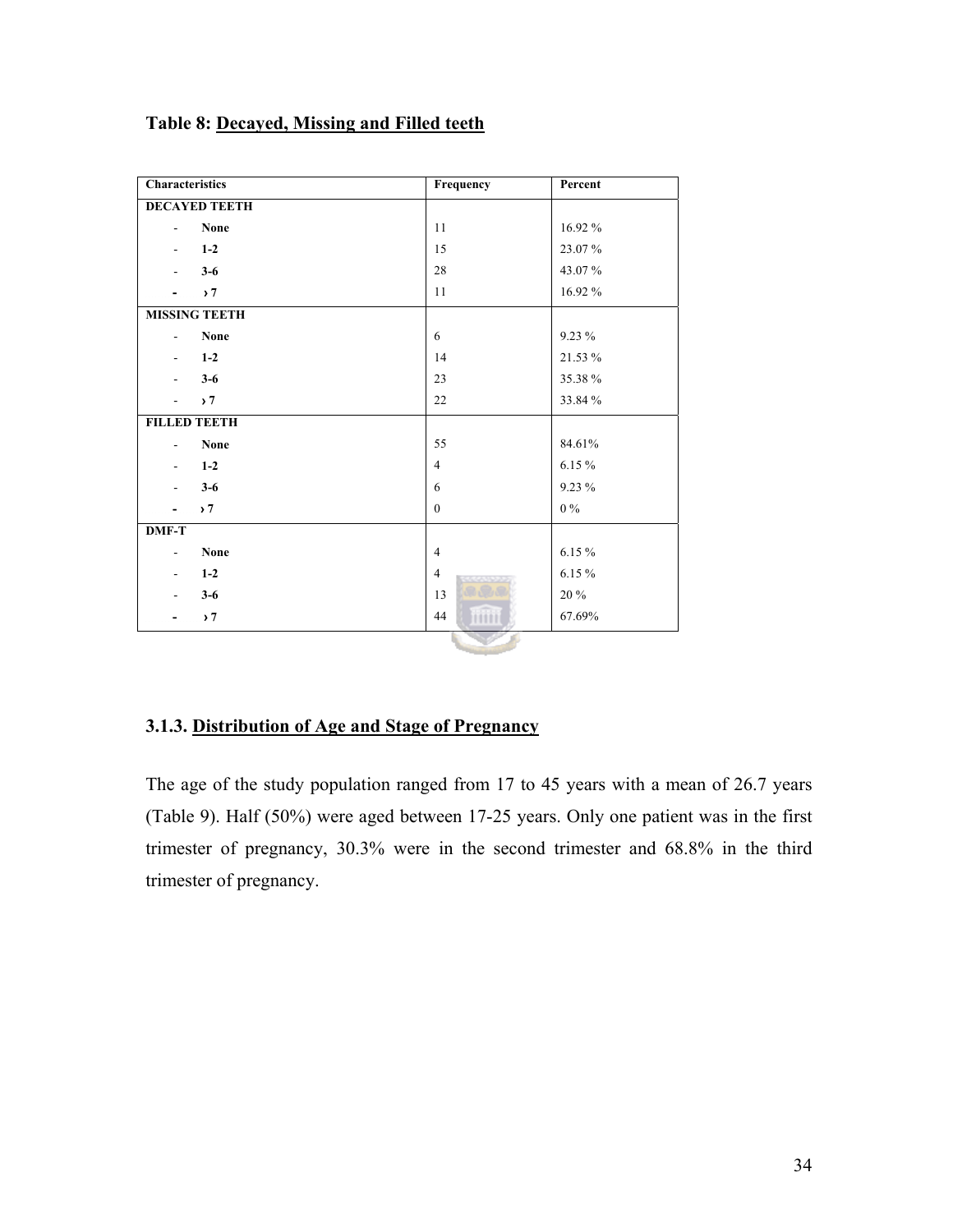| <b>Characteristics</b>                         | Frequency      | Percent  |
|------------------------------------------------|----------------|----------|
| AGE                                            |                |          |
| Main age : $26.7 \ (\pm 6.49)$                 |                |          |
| <b>17-25 Years</b><br>$\overline{a}$           | 33             | 50 %     |
| <b>26-30 Years</b><br>$\overline{a}$           | 13             | 19.6 %   |
| <b>31-35 Years</b><br>$\overline{\phantom{0}}$ | 13             | 19.6 %   |
| <b>36-40 Years</b><br>$\overline{a}$           | 5              | $7.5\%$  |
| $\geq$ 41 Years<br>$\mathcal{L}^{\text{max}}$  | $\overline{2}$ | $3.0\%$  |
| <b>STAGE OF PREGNANCY</b>                      |                |          |
| 1 <sup>st</sup> Trimester                      | 1              | $1.5\%$  |
| $2nd$ Trimester                                | 20             | $30.3\%$ |
| 3 <sup>rd</sup> Trimester                      | 45             | 68.8%    |

<span id="page-34-0"></span>**Table 9: Distribution of Age and Stage of Pregnacy**

#### **3.1.4. Periodontal indices**

Of the 372 sites examined, 68.5% had a PI score equal to 0 with a mean PI of 0.4 (Table 10). The mean GI score was 1.04 ( $\pm$ 0.54) with 78.3% measuring GI  $\geq$ 1. The mean pocket depth was 3.2 mm  $(\pm 0.75)$ . Sixty-six percent of the 372 sites measured, had a PD score between 1 and 3mm and 33.1% had a PD between 4 and 6mm. Because the majority of sites showed no loss of attachment, this made the data unsuitable for statistical analyses. The PI, GI and PD for each patient were obtained by adding the PI, GI and PD respectively for all six Ramfjord teeth and dividing by six. Appendix 3A summarizes the details of all the clinical indices according to the different Ramfjord teeth.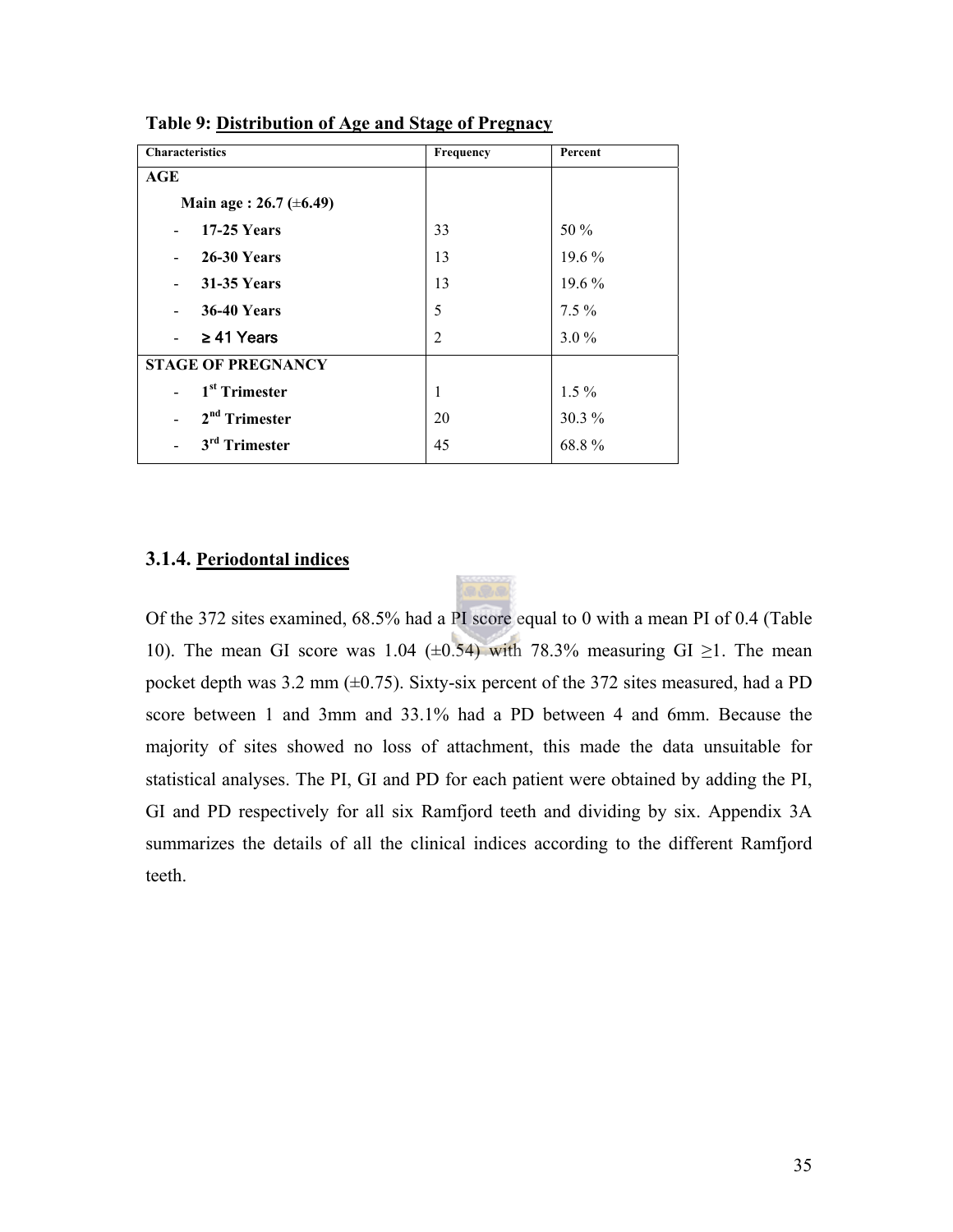|                          |                       | <b>Number of sites</b> | Percent |
|--------------------------|-----------------------|------------------------|---------|
|                          | <b>Plaque Index</b>   |                        |         |
|                          | $\bf{0}$              | 255                    | 68.5%   |
|                          | $-1$                  | 95                     | 25.5 %  |
|                          | $\overline{2}$        | 22                     | 5.9%    |
|                          | Mean (SD)             | $0.4 (\pm 0.47)$       |         |
|                          | <b>Gingival Index</b> |                        |         |
|                          | $\bf{0}$              | 80                     | 21.5%   |
|                          | - 1                   | 204                    | 54.9%   |
|                          | $-2$                  | 85                     | 22.9%   |
|                          | 3                     | $\overline{2}$         | $0.5\%$ |
|                          | Mean (SD)             | $1.04 (\pm 0.54)$      |         |
| <b>Pocket Deph</b>       |                       |                        |         |
|                          | $1-3$ mm              | 244                    | 66.3%   |
|                          | $4-6mm$               | 122                    | 33.1 %  |
|                          | $> 6 \text{ mm}$      | $\overline{2}$         | $0.5\%$ |
| $\overline{\phantom{0}}$ | Mean (SD)             | 3.2 $(\pm 0.75)$       | m       |
|                          |                       |                        |         |

<span id="page-35-0"></span>**Table 10: Means and Standard deviation (SD) of Clinical Indices**

#### **3.1.5. The relationship between periodontal indices and pregnancy**

Only 1 patient enrolled in the first trimester of pregnancy, her clinical indices measured higher than the means for those in the second and third trimesters (Table 12). This study showed no significant difference between the mean PI of women in the second  $(0.40 \pm 1)$ 042) trimester and those enrolled in the third trimester ( $0.38 \pm 0.46$ ). However, the mean GI and PD scores increased from the second to the third trimester of pregnancy.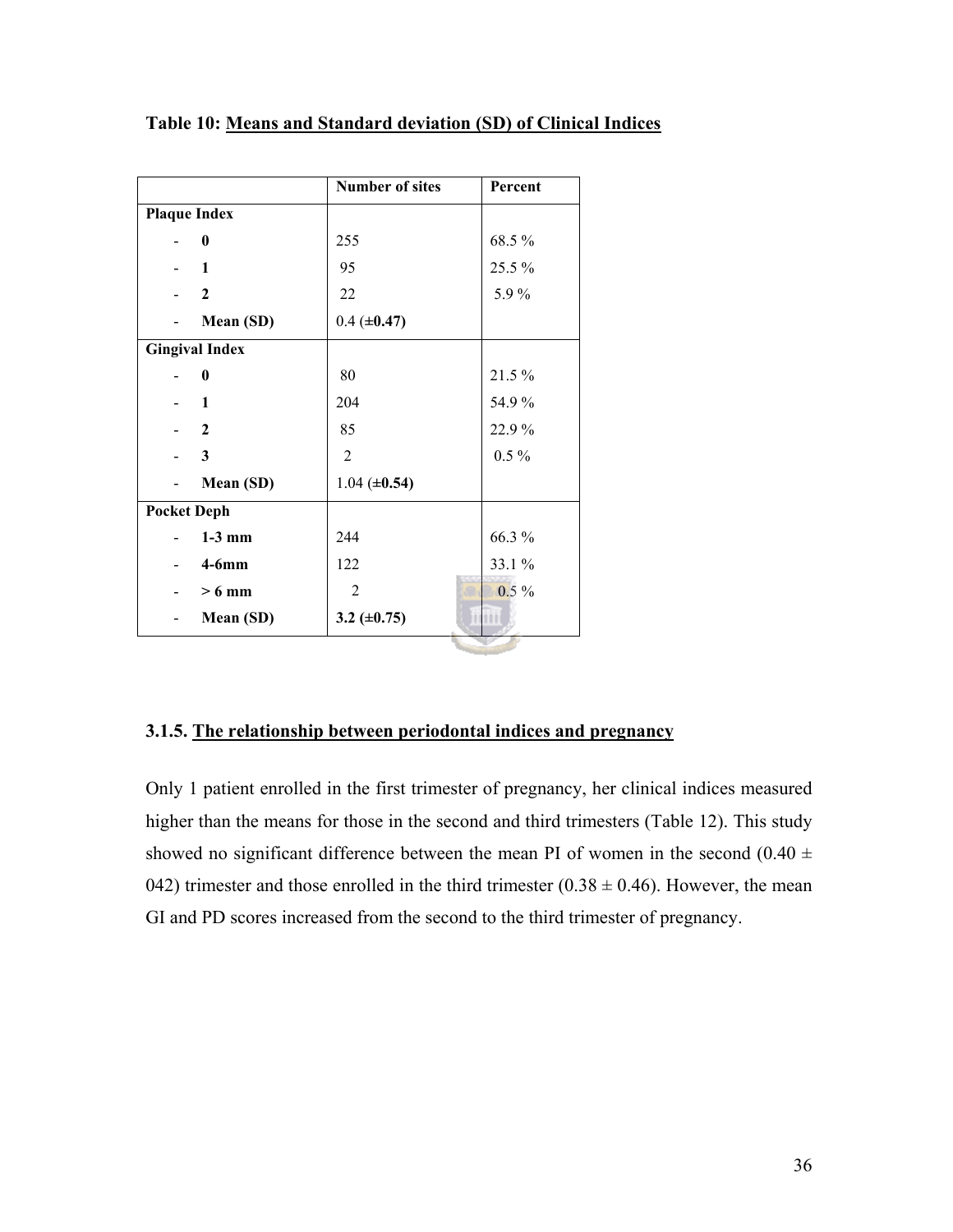| <b>Table 11: Spearman Rank Correlation</b> |  |  |
|--------------------------------------------|--|--|
|--------------------------------------------|--|--|

|              | A        | B            | $\mathsf C$  | D              | E              | $\mathsf F$    | G            | $\boldsymbol{\mathsf{H}}$ |                |
|--------------|----------|--------------|--------------|----------------|----------------|----------------|--------------|---------------------------|----------------|
| A r          | 1        | $-0.188$     | 0.277        | $-0.228$       | 0.031          | $-0.019$       | 0.274        | 0.156                     | $-0.052$       |
| $\sf P$      | $\Omega$ | 0.181        | 0.033        | 0.065          | 0.804          | 0.88           | 0.03         | 0.21                      | 0.678          |
| n            | 66       | 52           | 59           | 66             | 66             | 66             | 63           | 66                        | 66             |
| B r          | $-0.188$ | $\mathbf{1}$ | $-0.345$     | $-0.221$       | $-0.146$       | 0.048          | 0.034        | 0.05                      | $-0.037$       |
| $\sf P$      | 0.181    | $\mathbf{0}$ | 0.017        | 0.116          | 0.302          | 0.736          | 0.816        | 0.724                     | 0.794          |
| $\mathsf n$  | 52       | 52           | 47           | 52             | 52             | 52             | 49           | 52                        | 52             |
| C r          | 0.277    | $-0.345$     | 1            | $-0.108$       | $-0.03$        | $-0.149$       | $-0.017$     | $-0.006$                  | $-0.087$       |
| $\sf P$      | 0.033    | 0.017        | $\mathbf{0}$ | 0.416          | 0.82           | 0.259          | 0.903        | 0.965                     | 0.514          |
| $\mathsf n$  | 59       | 47           | 59           | 59             | 59             | 59             | 56           | 59                        | 59             |
| D r          | $-0.228$ | $-0.221$     | $-0.108$     | $\mathbf{1}$   | 0.491          | 0.412          | 0.214        | 0.132                     | 0.336          |
| P            | 0.065    | 0.116        | 0.416        | $\Omega$       | $\overline{0}$ | 0.001          | 0.092        | 0.29                      | 0.006          |
| $\mathsf n$  | 66       | 52           | 59           | 66             | 66             | 66             | 63           | 66                        | 66             |
| E r          | 0.031    | $-0.146$     | $-0.03$      | 0.491          | $\mathbf{1}$   | 0.506          | 0.22         | 0.268                     | 0.396          |
| P            | 0.804    | 0.302        | 0.82         | $\overline{0}$ | $\mathbf{0}$   | $\overline{0}$ | 0.084        | 0.03                      | 0.001          |
| $\mathsf n$  | 66       | 52           | 59           | 66             | 66             | 66             | 63           | 66                        | 66             |
| F r          | $-0.019$ | 0.048        | $-0.149$     | 0.412          | 0.506          | $\mathbf{1}$   | 0.227        | 0.263                     | 0.227          |
| $\sf P$      | 0.88     | 0.736        | 0.259        | 0.001          | $\overline{0}$ | $\mathbf{0}$   | 0.073        | 0.033                     | 0.067          |
| n            | 66       | 52           | 59           | 66             | 66             | 66             | 63           | 66                        | 66             |
| Gr           | 0.274    | 0.034        | $-0.017$     | 0.214          | 0.22           | 0.227          | $\mathbf{1}$ | 0.168                     | 0.111          |
| P            | 0.03     | 0.816        | 0.903        | 0.092          | 0.084          | 0.073          | $\mathbf{0}$ | 0.187                     | 0.385          |
| n            | 63       | 49           | 56           | 63             | 63             | 63             | 63           | 63                        | 63             |
| H r          | 0.156    | 0.05         | $-0.006$     | 0.132          | 0.268          | 0.263          | 0.168        | $\mathbf{1}$              | 0.518          |
| P            | 0.21     | 0.724        | 0.965        | 0.29           | 0.03           | 0.033          | 0.187        | $\mathbf{0}$              | $\overline{0}$ |
| n            | 66       | 52           | 59           | 66             | 66             | 66             | 63           | 66                        | 66             |
| $\mathsf{r}$ | $-0.052$ | $-0.037$     | $-0.087$     | 0.336          | 0.396          | 0.227          | 0.111        | 0.518                     | $\mathbf{1}$   |
| P            | 0.678    | 0.794        | 0.514        | 0.006          | 0.001          | 0.067          | 0.385        | $\overline{0}$            | $\mathbf{0}$   |
| n            | 66       | 52           | 59           | 66             | 66             | 66             | 63           | 66                        | 66             |

A: Age of participant at survey, B: Stage of pregnancy, C: Number of people in home

D: PI, E: GI, F: PD, G: LA, H: BANA positive and I: PCR positive.

 $r =$  coefficient of correlation,  $p = p$  value,  $n =$  number of patients.

This table will be used in further points of this study to see the relationship between two variables. Level of significance =  $p < 0.05$ .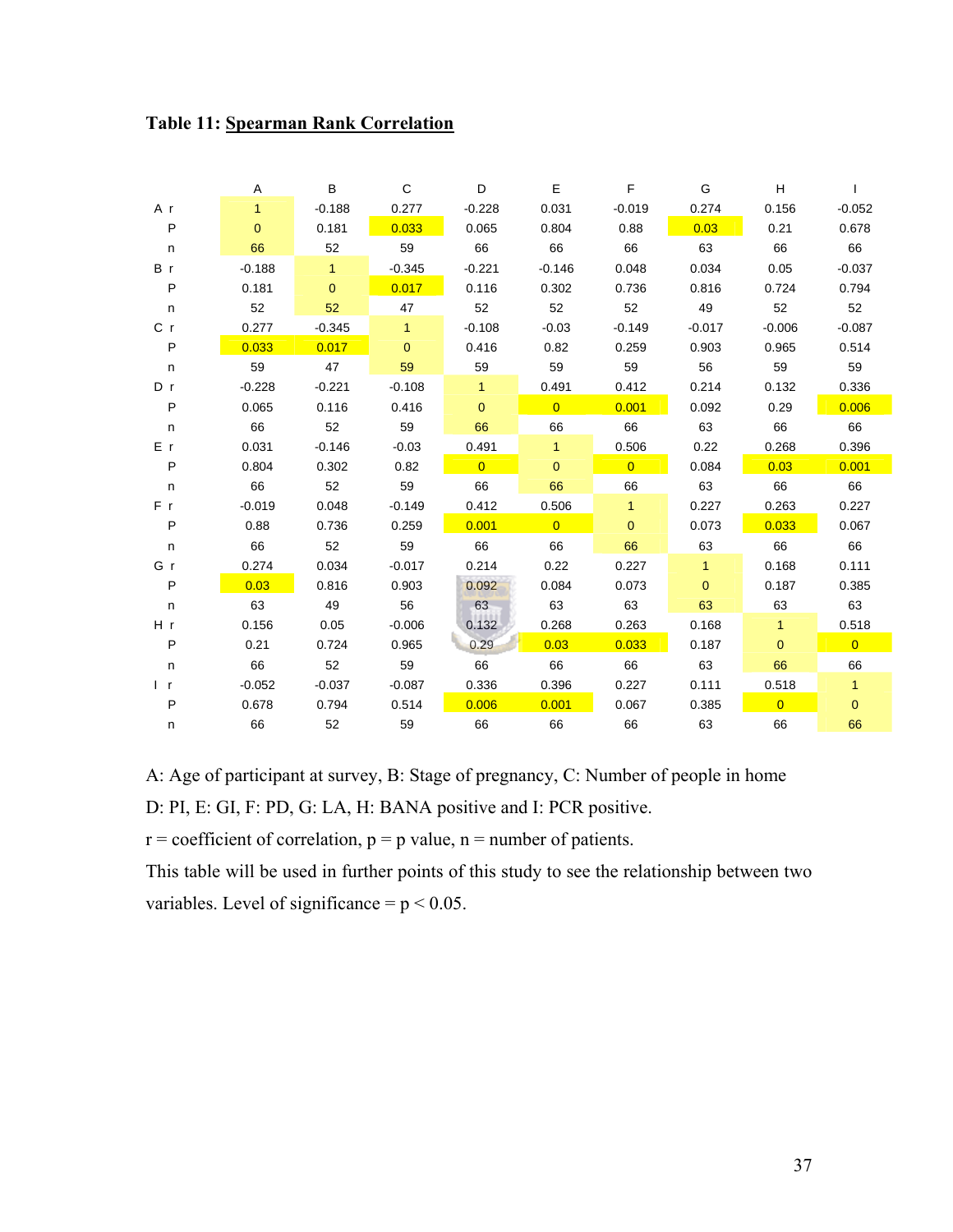|                    | <b>Stage of Pregnancy</b> | <b>TOTAL</b> |            |            |
|--------------------|---------------------------|--------------|------------|------------|
|                    |                           |              |            |            |
| Number of Patients |                           | 20           | 45         | 66         |
| Mean PI (SD)       | 1.67                      | 0.40(0.42)   | 0.38(0.46) | 0.40(0.47) |
| Mean GI (SD)       | 2.00                      | 0.88(0.59)   | 1.10(0.49) | 1.04(0.54) |
| Mean PD (SD)       | 3.67                      | 3.07(0.70)   | 3.25(0.78) | 3.20(0.75) |

#### **Table 12: Relationship between periodontal indices and stage of pregnancy**

## **3.1.6. Association between demographic and clinical variables with clinical**

#### **indices**

*Age*

Table 11 shows a positive correlation ( $r = 0.274$ ) between the age at survey and LA ( $p =$ 0.030). There was a negative correlation between the ages at survey and PI, PD. The coefficients of correlation (r) were: -0.228 and -0.019 respectively. GI showed no correlation with age.

#### *Number of people in a home*

There was a negative correlation between the number of people in a home with PI and GI: -0.221 and -0.146 respectively. There was no significant correlation between the number of people in a home with PD and LA.

## *History of Pregnancy*

Figures 6, 7, 8 demonstrate that the median for PI, GI and PD of women in their first pregnancy (FP) was lower than those who were not in their first pregnancy (MP) while Figure 9 shows no difference in LA between FP and MP.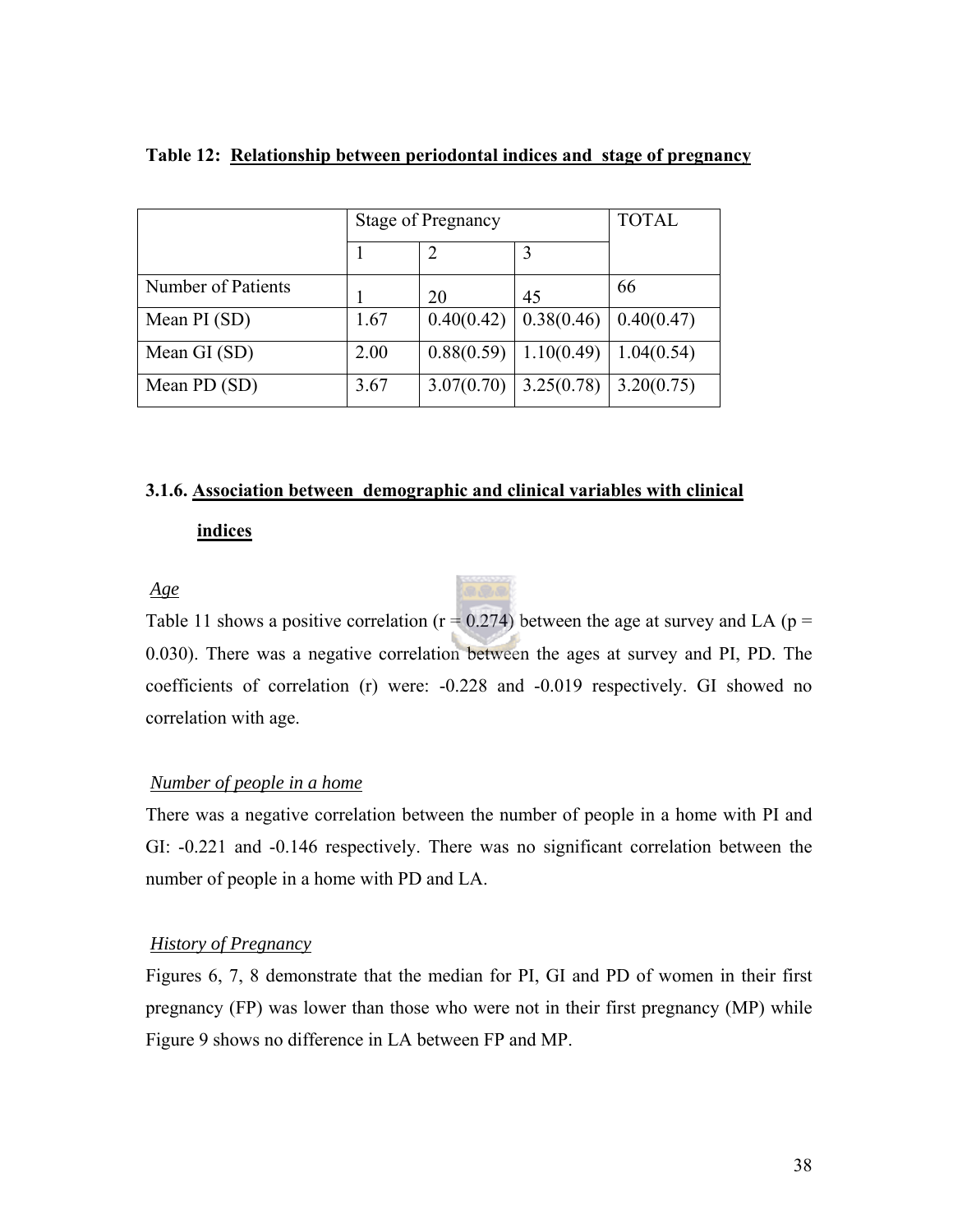



MP: Multiple pregnancies, FP: First pregnancy



**Figure 7: Relationship between first pregnancy or multiple pregnacies and GI**

MP: Multiple pregnancies, FP: First pregnancy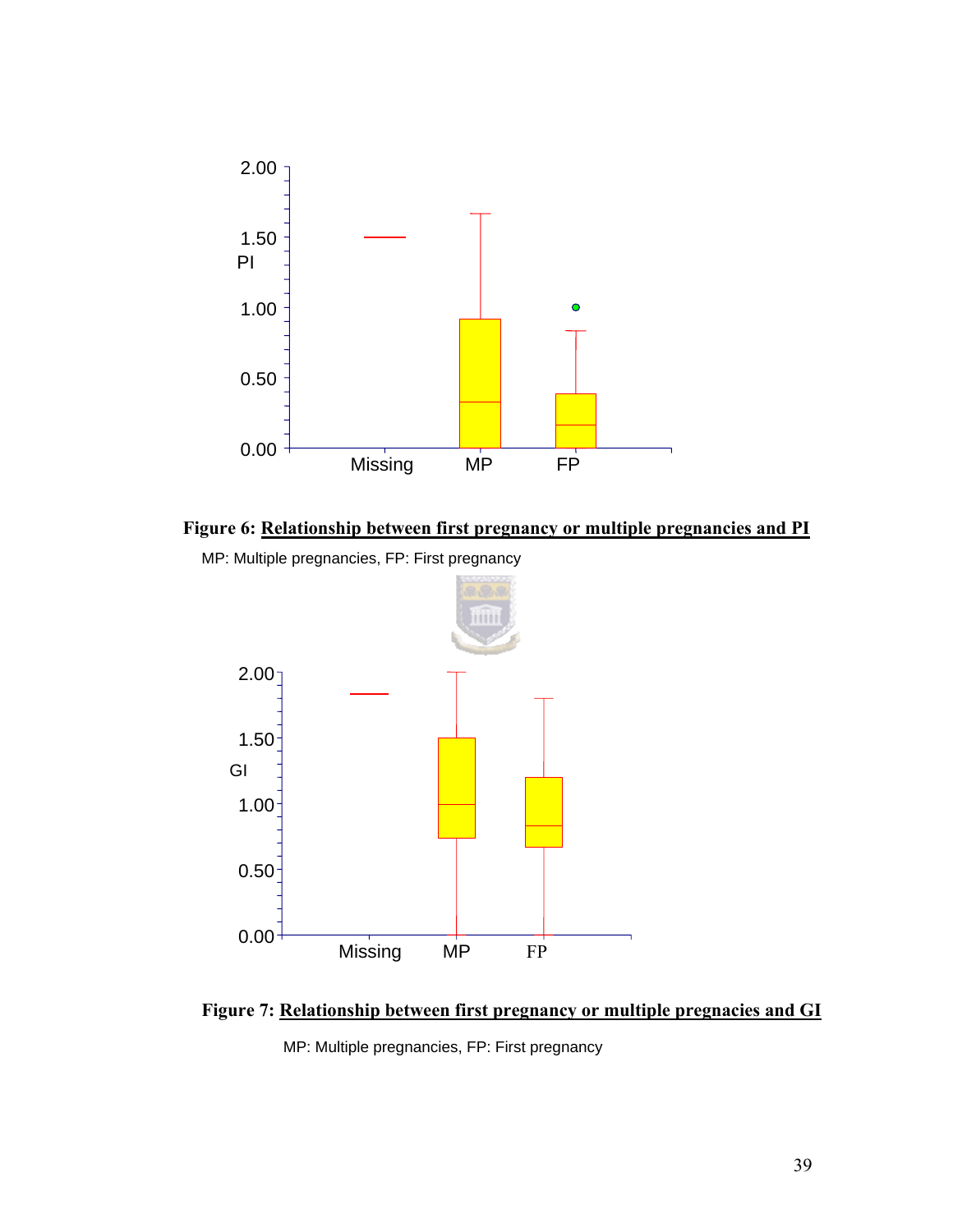

**Figure 8: Relationship between first pregnancy or multiple pregnacies and PD**



MP: Multiple pregnancies, FP: First pregnancy

**Figure 9: <u>Relationship between first pregnancy or multiple pregnancies and LA</u> MP: Multiple pregnancies, FP: First pregnancy**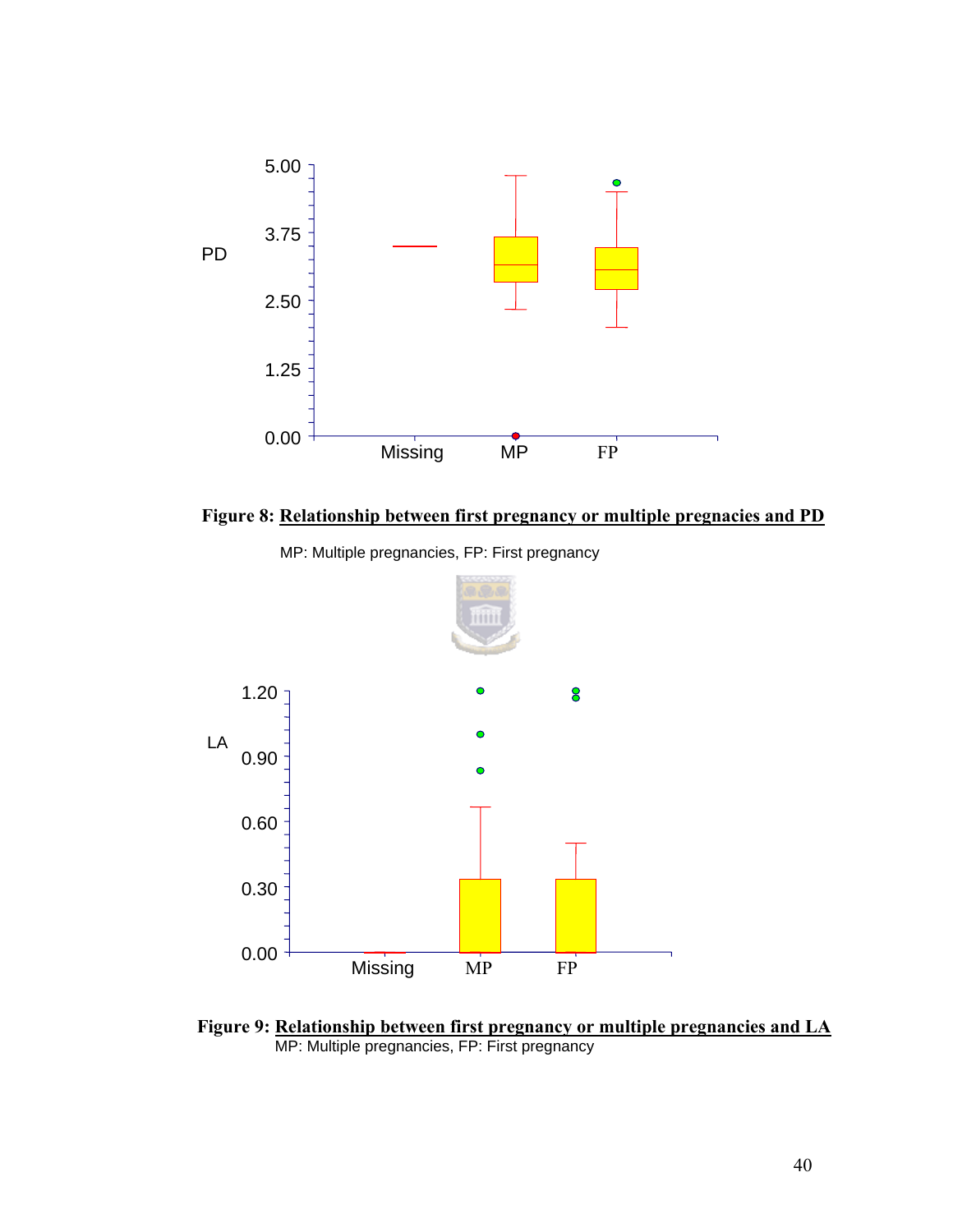#### *HIV- Status*

No marked difference was observed between HIV+ and HIV- patients for PI, PD and LA (Figures 10, 12 and 13). The median for GI was lower in HIV-positive patients than in the other groups (Figure 11).



**Figure 10: Relationship between HIV status and PI**

## *Cigarette consumption*

The median was higher for PI in smokers than in non-smokers (Figures 14) while no differences were observed between smokers and non-smokers for GI, PD and LA (Figures 15, 16 and 17).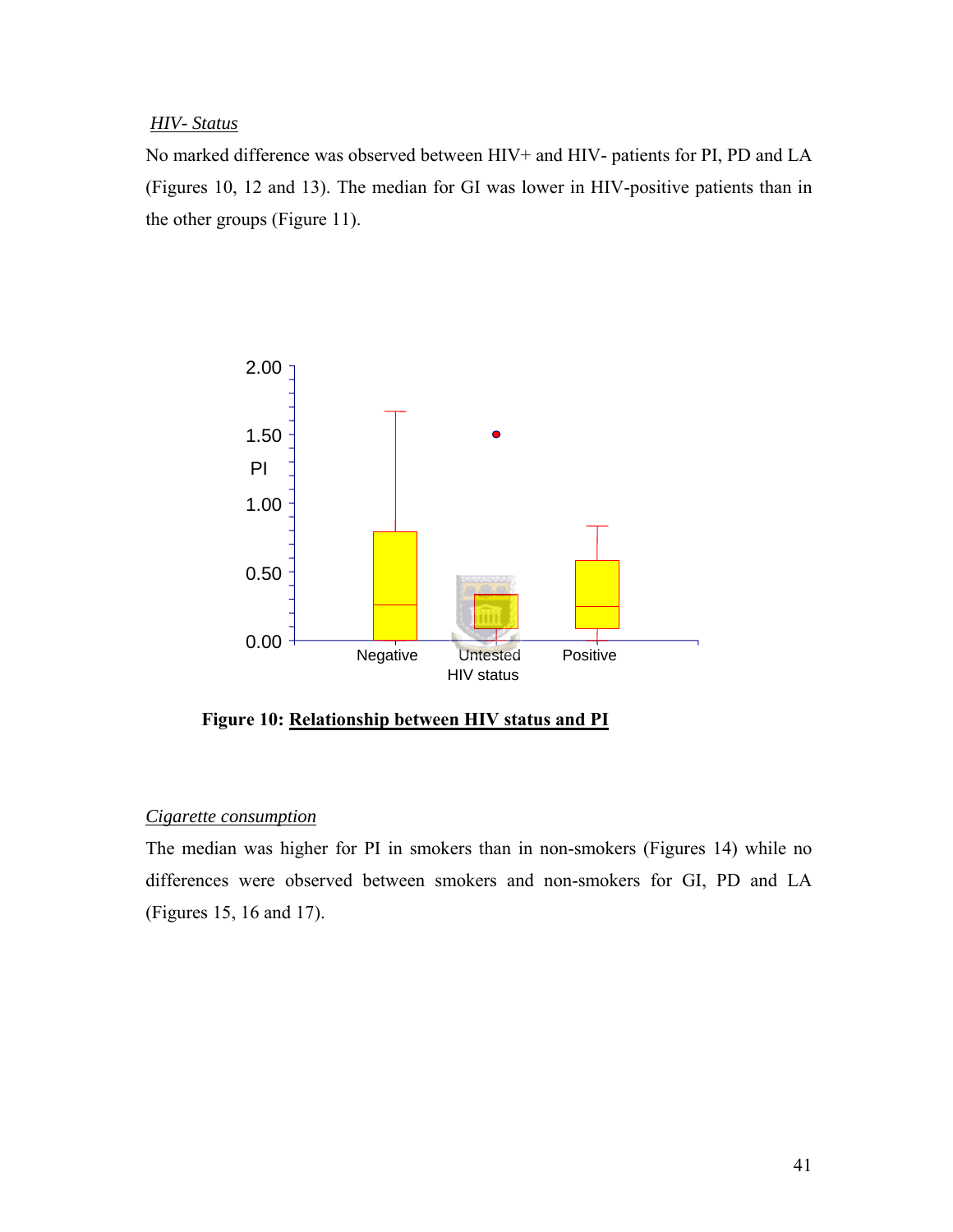

**Figure 11: Relationship between HIV status and GI**



**Figure 12: Relationship between HIV status and PD**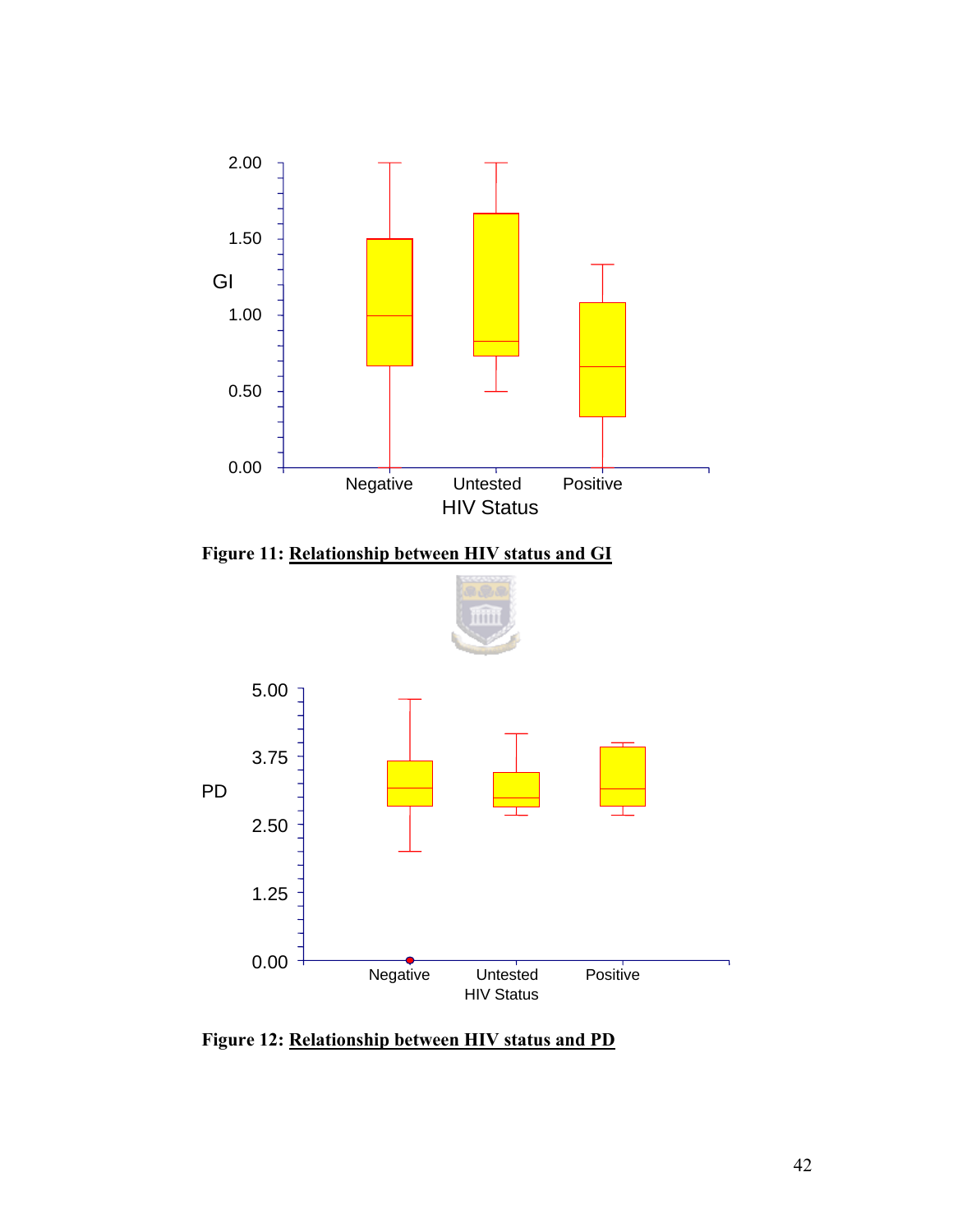

**Figure 13: Relationship between HIV status and LA**



**Figure 14: Relationship between smoking and PI**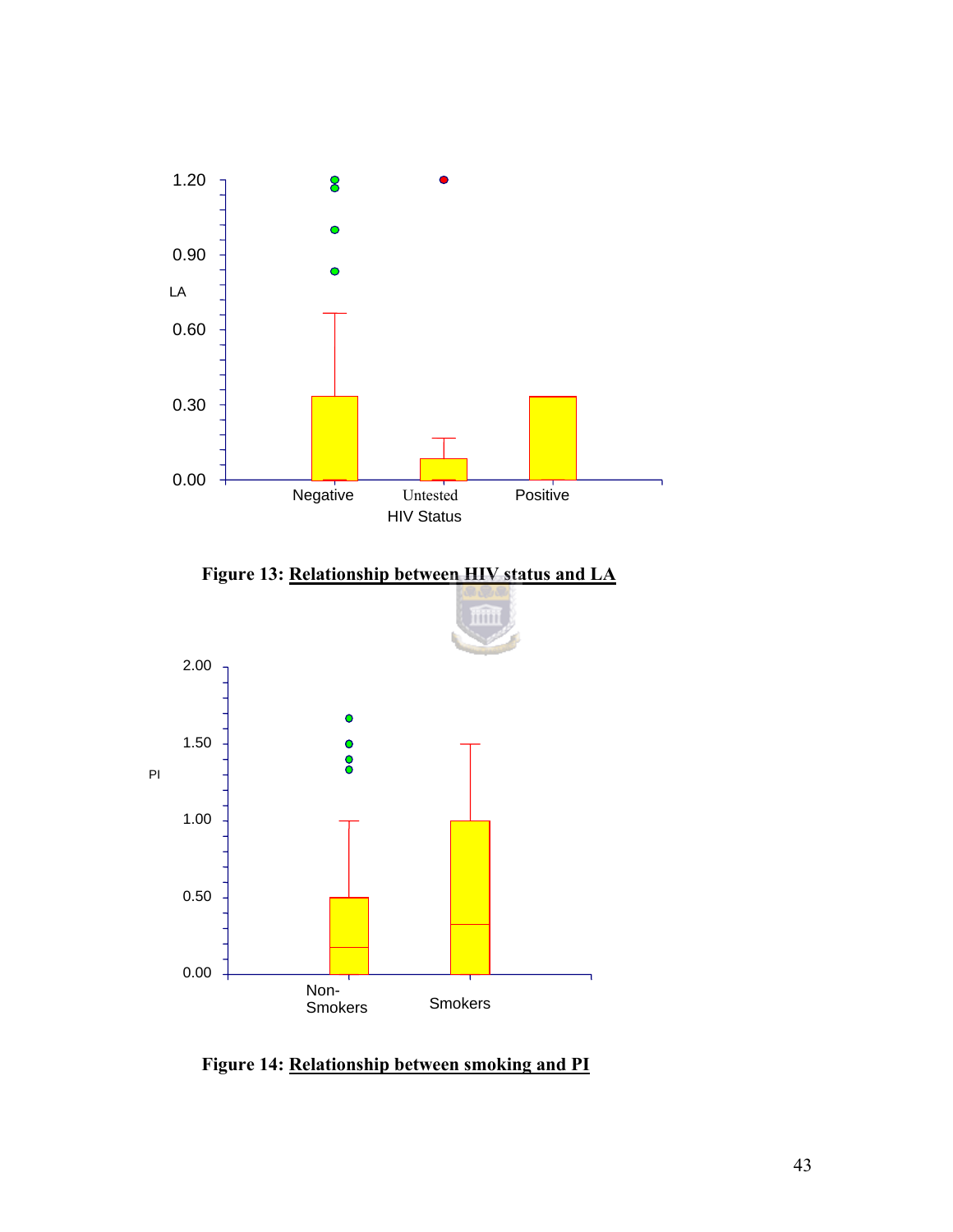

**Figure 15: Relationship between smoking and GI**



**Figure 16: Relationship between smoking and PD**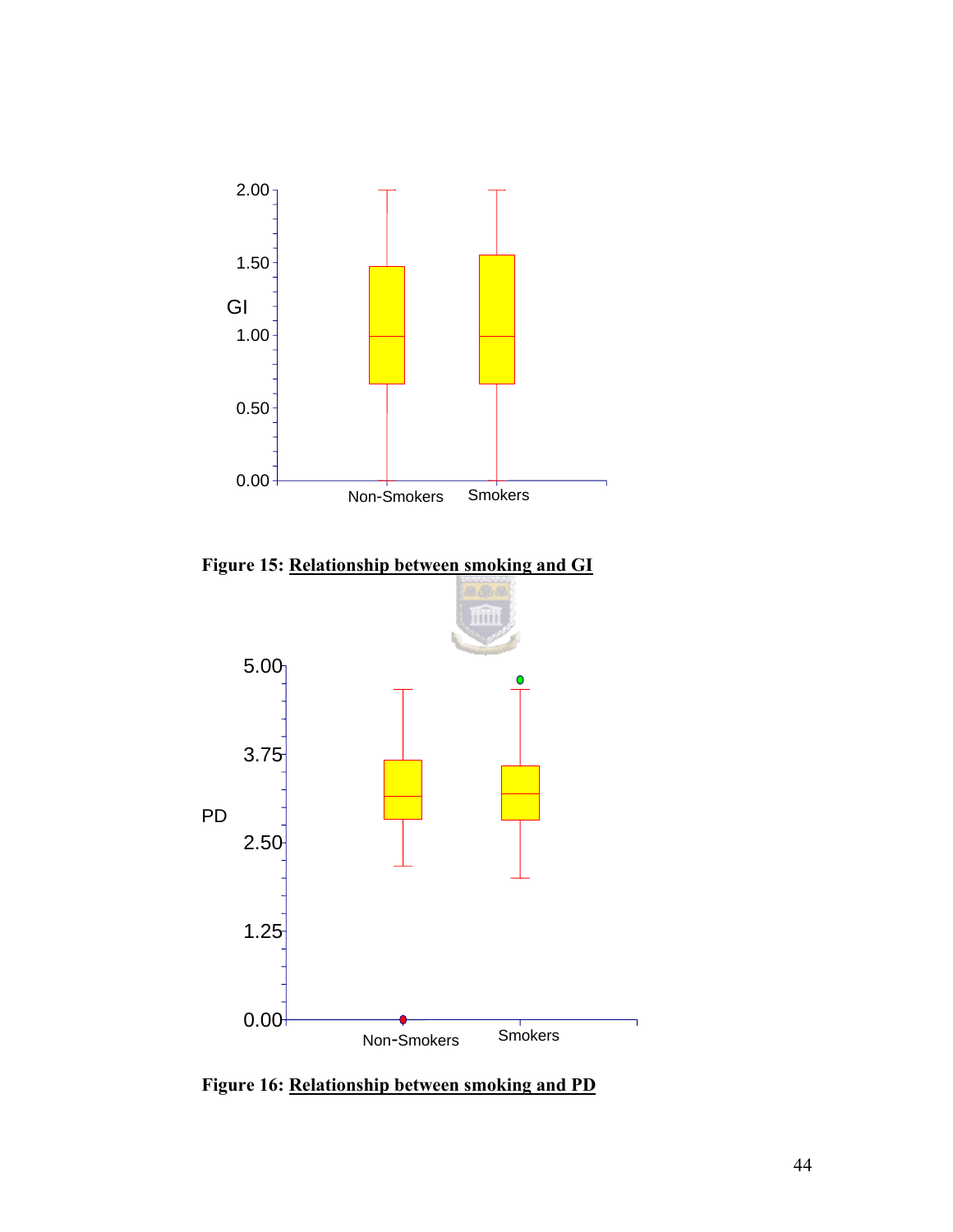

### **Figure 17: Relationship between smoking and LA**



## **3.1.7. BANA hydrolysis**

The BANA test was used to screen for the presence of members of the red complex. Positive and negative BANA reactions are demonstrated in Figure 18. Only 27 (7.25%) of the 372 sites tested positive in 25.75% of the patients examined (Table 13).

**Table 13: BANA hydrolysis results**

|                 | Patients (n=66) |               | Sites $(n=372)$ |               |  |
|-----------------|-----------------|---------------|-----------------|---------------|--|
|                 | n               | $\frac{0}{0}$ | n               | $\frac{0}{0}$ |  |
| <b>Negative</b> | 49              | 74.24         | 345             | 92.74         |  |
| <b>Positive</b> |                 | 25.75         |                 | 7.25          |  |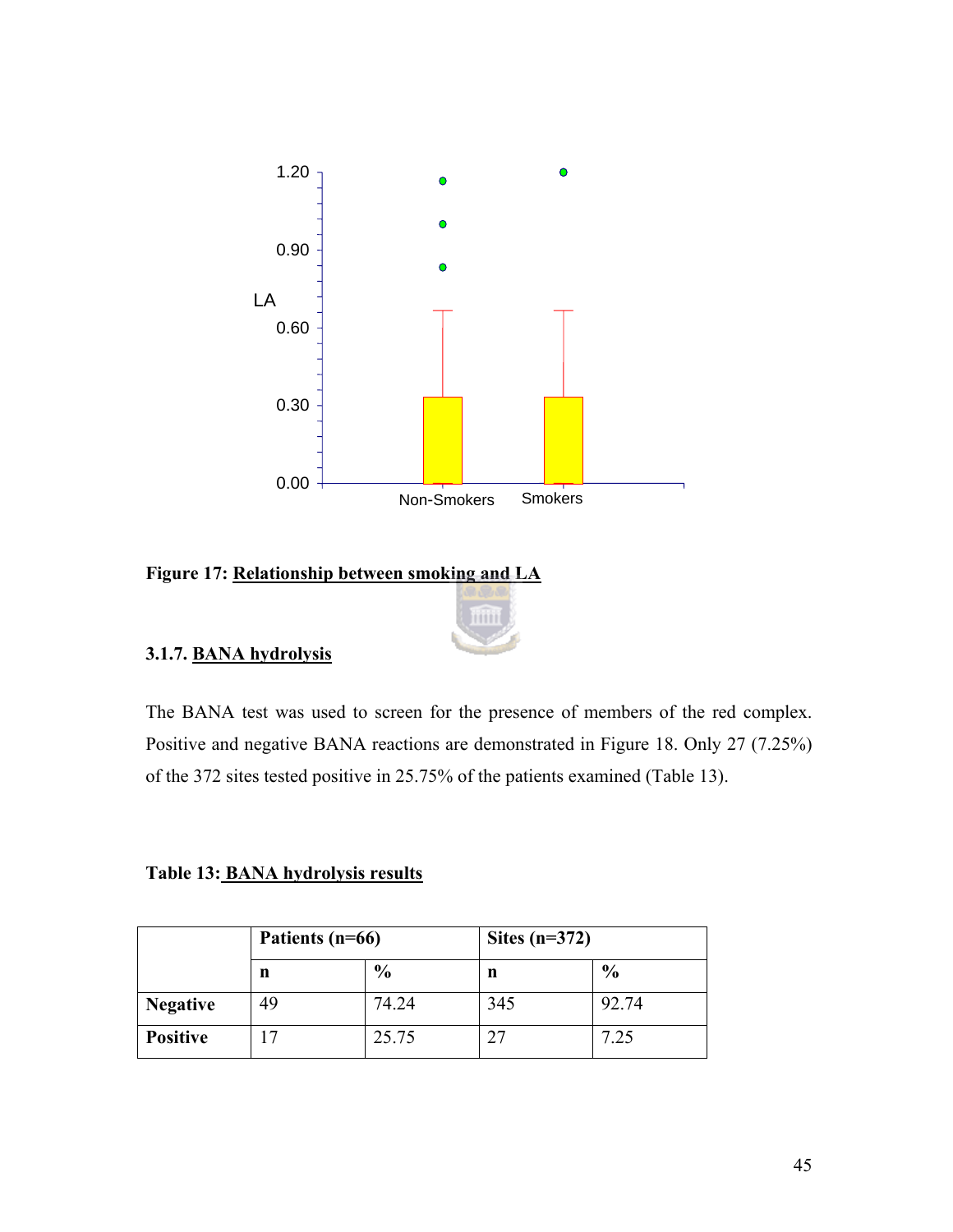

**Figure 18: BANA-test card**

Left: positive reaction appears as a blue colour to the upper test strip

Right: Negative reaction: no colour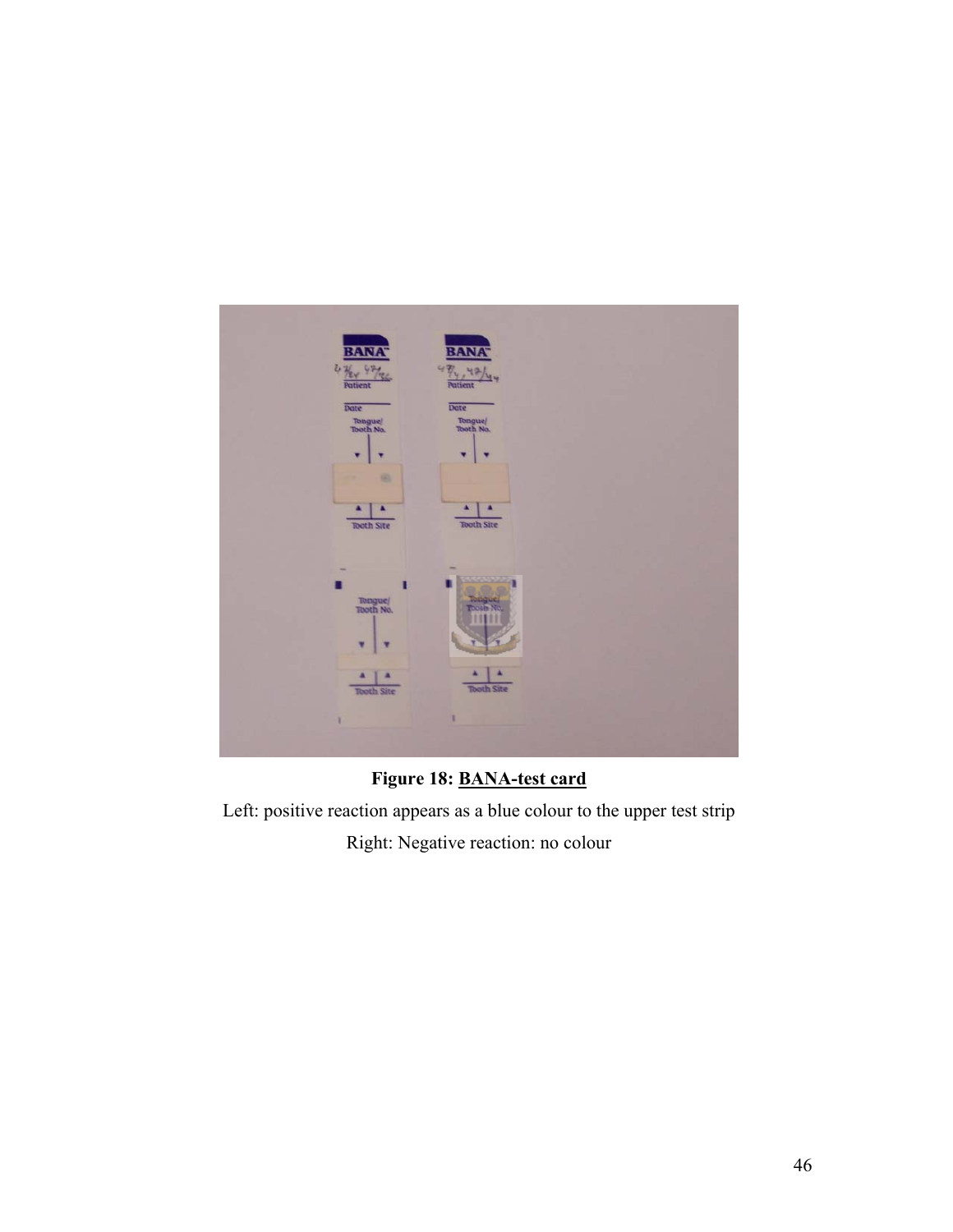A correlation was sought between BANA, and patient variables (Table 14). Forty-nine of the 66 patients examined tested negative for BANA, 9/66 had 1 BANA-positive site and 7/66 had 2 BANA positive sites. Only one patient had 3 BANA-positive sites. The number of positive BANA sites increased with the stage of pregnancy, and as the number of BANA positive sites increased, so also did the clinical indices. Table 11 shows no significant correlation between BANA and PI, nor between BANA and LA, while GI ( $p = 0.030$ ) and PD ( $p = 0.033$ ) showed a significant correlation with BANA.

|                                 | Number of positive BANA sites | <b>TOTAL</b> |            |      |            |
|---------------------------------|-------------------------------|--------------|------------|------|------------|
|                                 | $\overline{0}$                |              | 2          | 3    |            |
| <b>Total number of Patients</b> | 49                            | 9            | 7          |      | 66         |
| Mean PI (SD)                    | 0.40(0.51)                    | 0.37(0.34)   | 0.46(0.41) | 0.50 | 0.40(0.47) |
| Mean GI (SD)                    | 0.97(0.57)                    | 1.09(0.36)   | 1.40(0.25) | 1.67 | 1.04(0.54) |
| Mean PD (SD)                    | 3.08(0.74)                    | 3.43(0.79)   | 3.58(0.49) | 4.50 | 3.20(0.75) |
| <b>Stage of Pregnancy</b>       |                               |              |            |      |            |
| <b>First Trimester</b>          | 1                             | 0            | 0          | 0    |            |
| Second trimester                | 16                            | 0            | 3          |      | 20         |
| Third trimester                 | 32                            | 9            | 4          | 0    | 45         |

**Table 14: Correlation between perioscan BANA, clinical indices and stage of pregnancy**

Figure 19 shows the median of BANA positive sites per patient to be the same in women who were in their first pregnancy (FP) and those who had multiple pregnancies (MP). HIV status did not influence the BANA results (Figure 20) while smoking greatly influenced the BANA results. Non-smokers tested negative for BANA while smokers produced more BANA positive sites (Figure 21).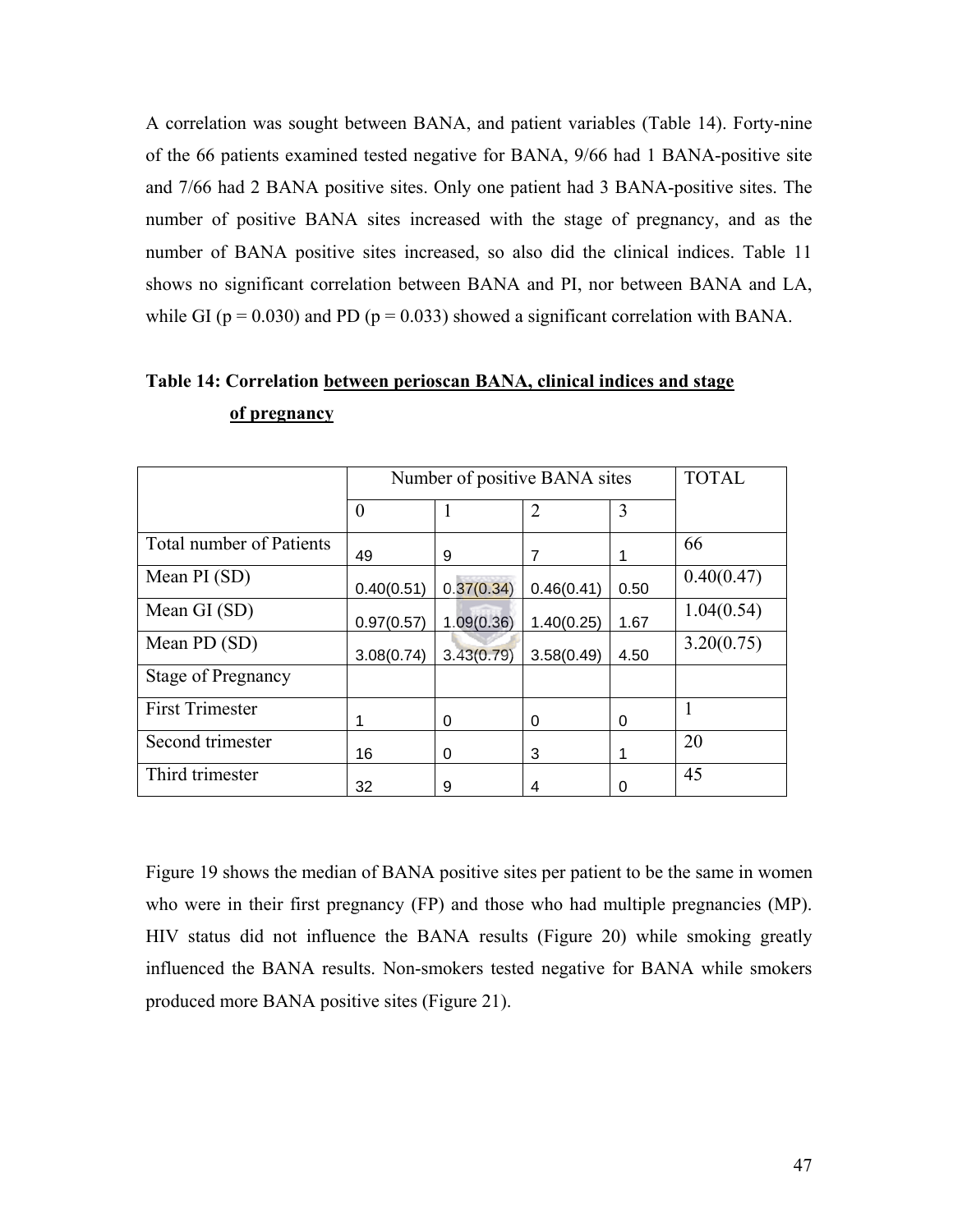







**Figure 20: Relationship between HIV status and number of BANA positive sites per patient**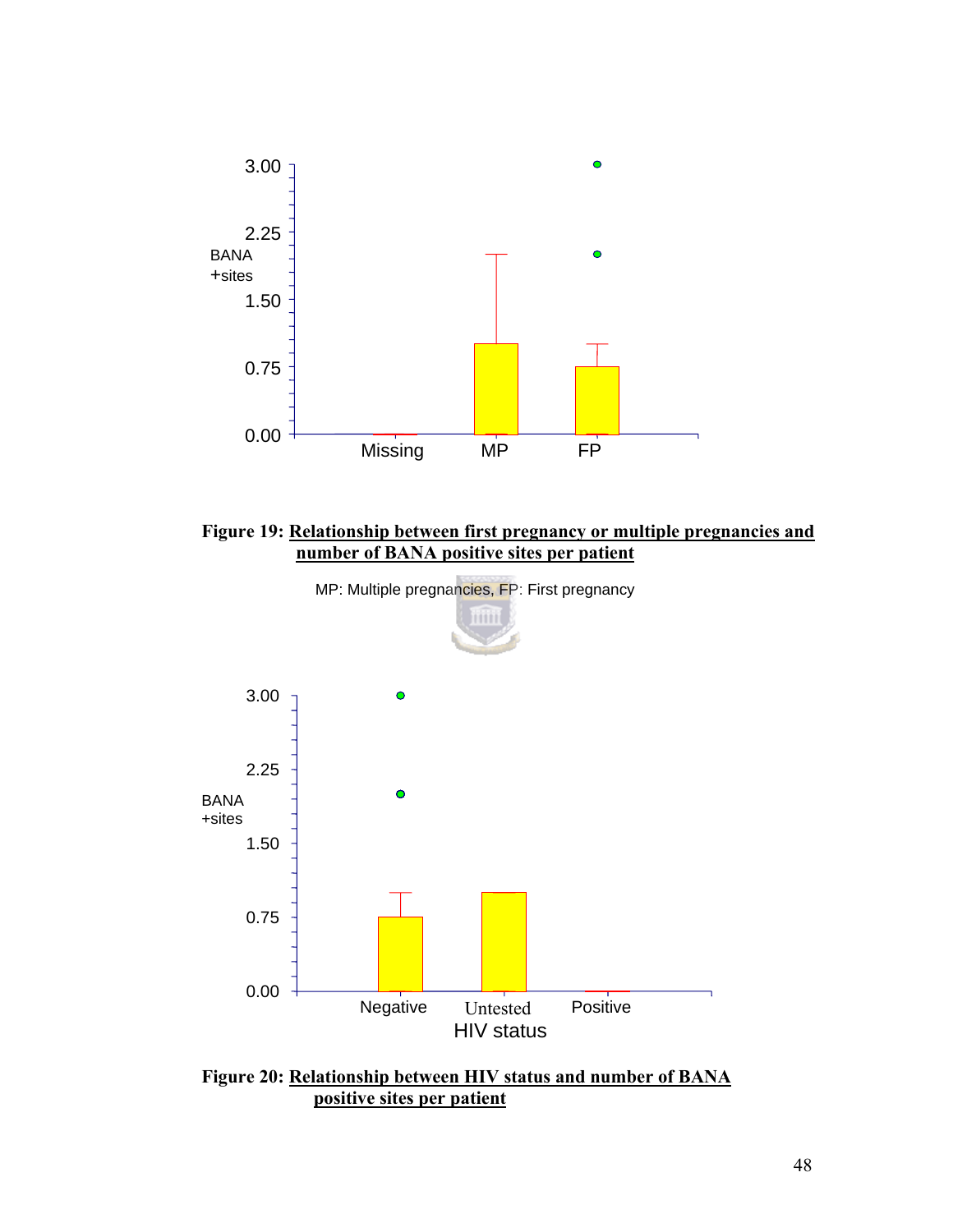

## **Figure 21: Relationship between smoking and number of BANA positive sites per patient**



## **3.1.8. Prevalence of red complex members detected by PCR**

Individual members of the **red complex** were tested for using PCR. Examples of PCR detection of *T. denticola, T. forsythensis, P. gingivalis* respectively are demonstrated in Figures 22-24. Table 15 reports on the prevalence of the **red complex** in the subject group while Table 16 reports on the prevalence of the **red complex** in sites from the subject group. Of the subjects examined, 74.2% tested positive by PCR for at least one member of the red complex (Table 15), with a total of 36.29% of the sample sites yielding a positive BANA test (Table 16). *P. gingivalis* was the most frequently detected, followed by *T. forsythensis* and lastly *T. denticola* (Table 15). All three members of the red complex were detected in 16.6% of the subjects while 28.7% harboured species in pairs with their prevalence occurring in order of *T. forsythensis/P. gingivalis* (18%), *P. gingivalis/T. denticola* (6%) and *T. forsythensis/T. denticola* (4%).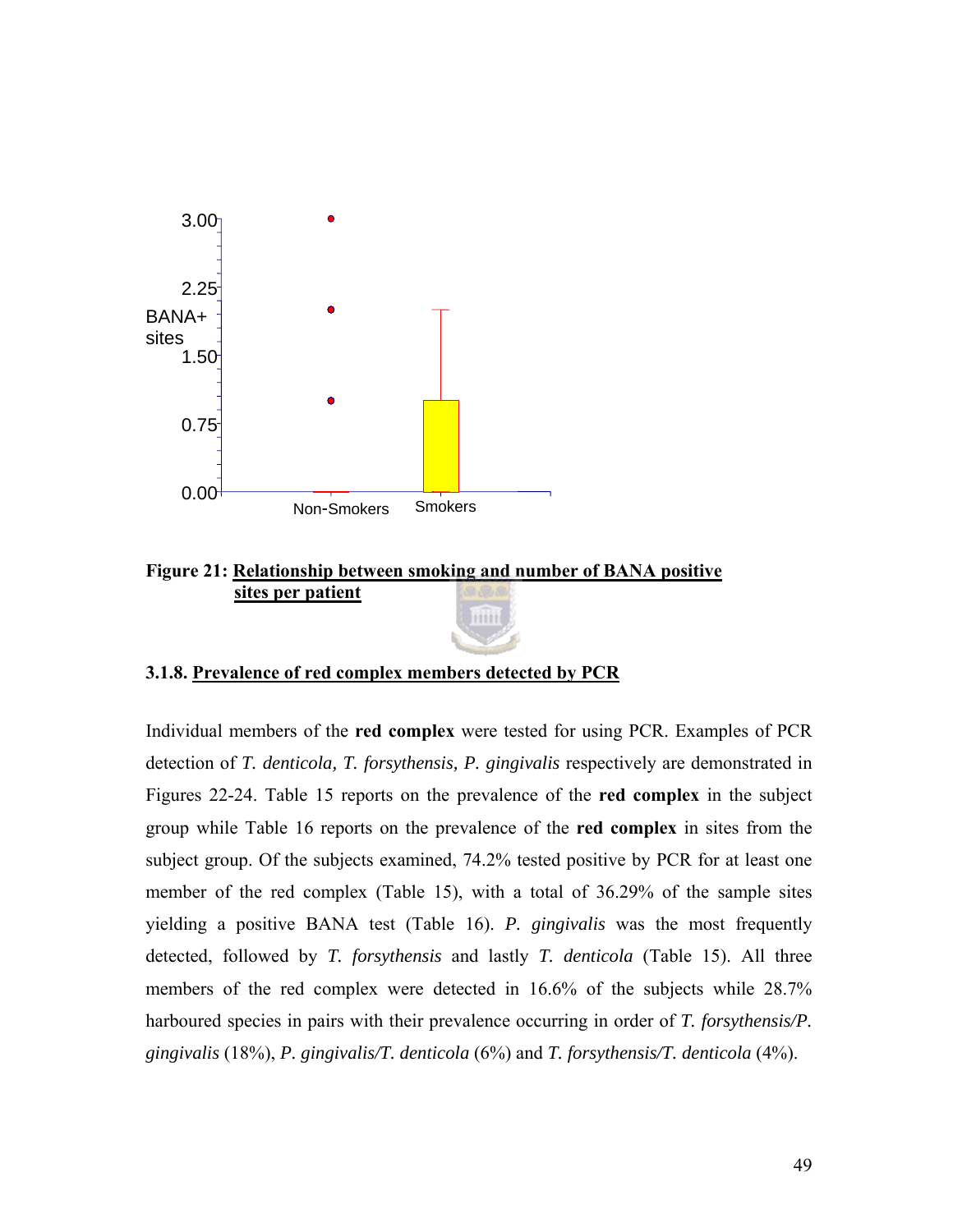| <b>PCR Results</b>           | <b>Patients</b> |               |
|------------------------------|-----------------|---------------|
|                              | $n = 66$        | $\frac{0}{0}$ |
| P.gingivalis                 | 10              | 15.15 %       |
| T. forsythensis              | 6               | $9.09\%$      |
| <b>T</b> .denticola          | 3               | $4.54\%$      |
| T. forsythensis/P.gingivalis | 12              | 18.18%        |
| P.gingivalis/T.denticola     | 4               | $6.06\%$      |
| T.forsythensis/T.denticola   | 3               | $4.54\%$      |
| Red complex (all 3 species)  | 11              | $16.66\%$     |
| <b>Negative</b>              | 17              | 25.8%         |
| <b>Total of Positive</b>     | 49              | 74.2 %        |

**Table 15: Prevalence of red complex members among subject group**

A similar trend is apparent when we examine the prevalence of these species in the different sites (Table 16). Appendix 3B gives the breakdown of PCR results in different Ramfjord teeth.



| <b>PCR Results</b>                | <b>Sites</b> |               |
|-----------------------------------|--------------|---------------|
|                                   | $n = 372$    | $\frac{0}{0}$ |
| <i>P.gingivalis</i>               | 55           | 14.78         |
| T. forsythensis                   | 21           | 5.64          |
| <b>T</b> .denticola               | 8            | 2.15          |
| T. forsythensis/P.gingivalis      | 23           | 6.18          |
| <b>T.forsythensis/T.denticola</b> | 10           | 2.68          |
| P.gingivalis/T.denticola          | 9            | 2.42          |
| Red complex (all 3 species)       | 9            | 2.42          |
| <b>Negative</b>                   | 237          | 63.70         |
| <b>Total of Positive</b>          | 135          | 36.29         |

## **Table 16: Prevalence of red complex members according to sites**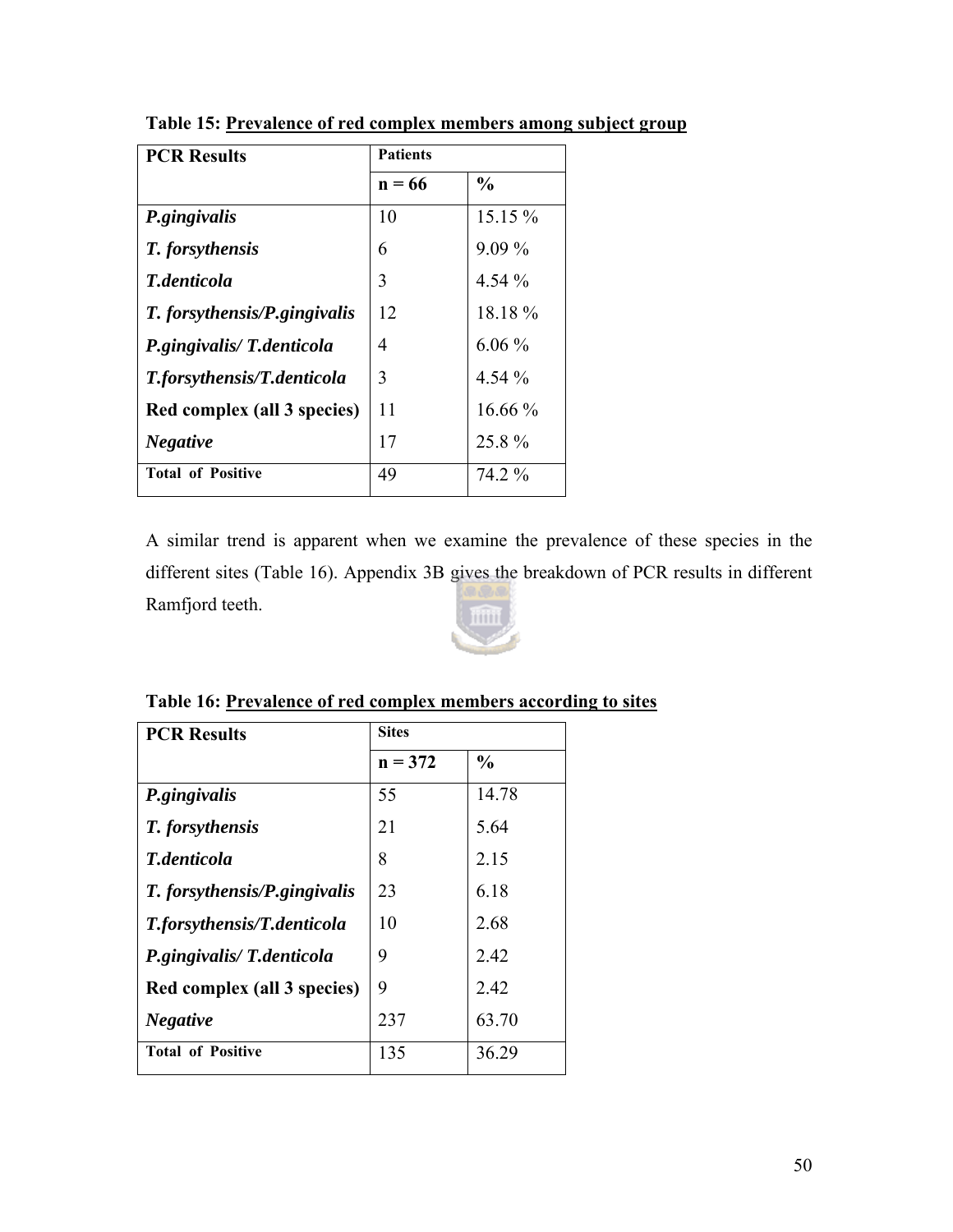

**Figure 22: PCR amplification of** *T. denticola* **using Species-specific primers** 

Expected product size: 316 bp, lane 1: DNA marker 100 bp, lane 2: positive control, lane 3: negative control, lanes 4, 5, 7: samples showing target DNA amplifications, lanes 6, 8: no amplification.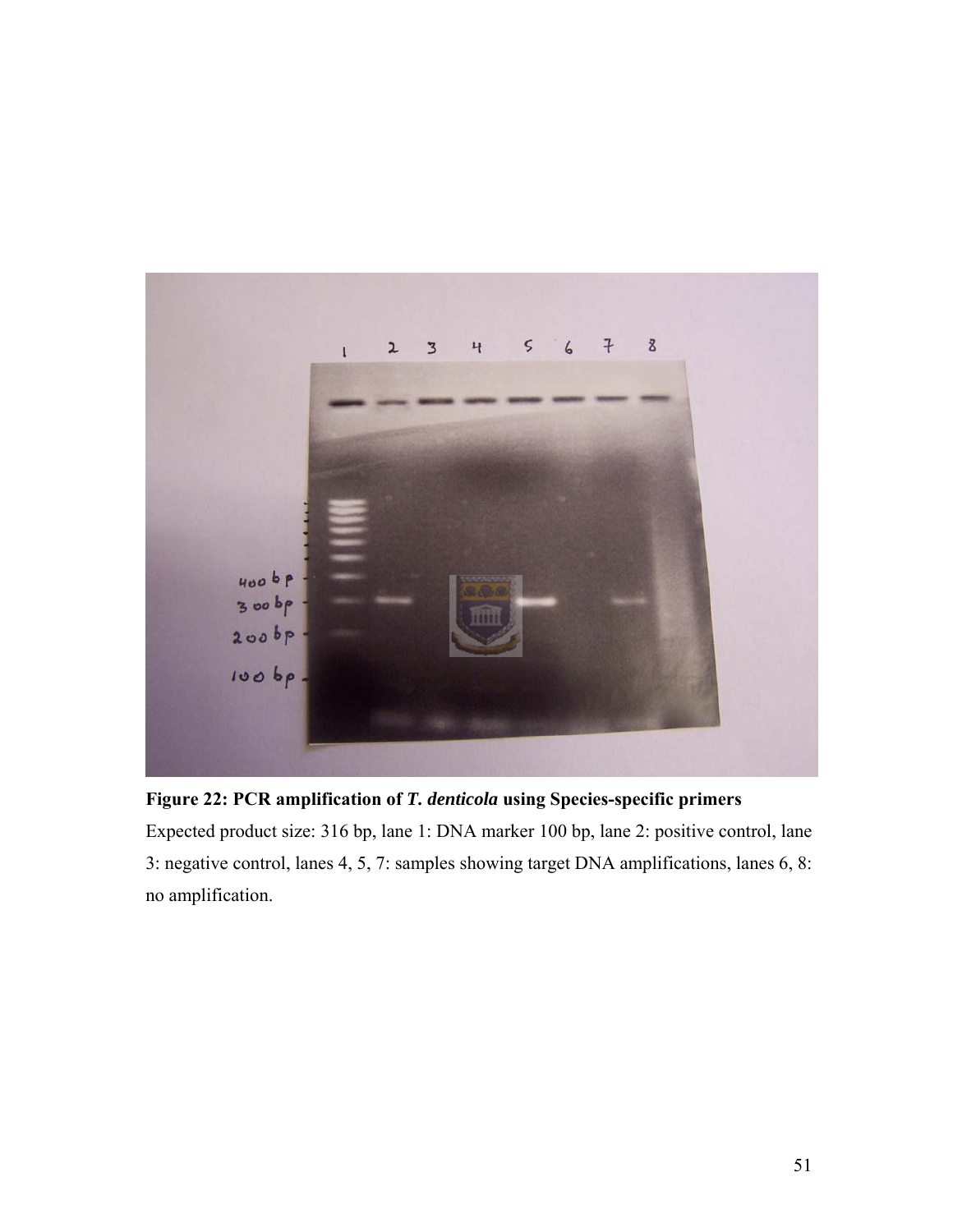

**Figure 23: PCR amplification of** *T. forsythensis* **using Species-specific primers**  Expected product size: 641 bp, lane 1: DNA marker 100 bp, lane 2: positive control, lane 3: negative control, lanes 4, 5, 8: samples showing target DNA amplifications, lanes 6, 7, 9, 10: no amplification.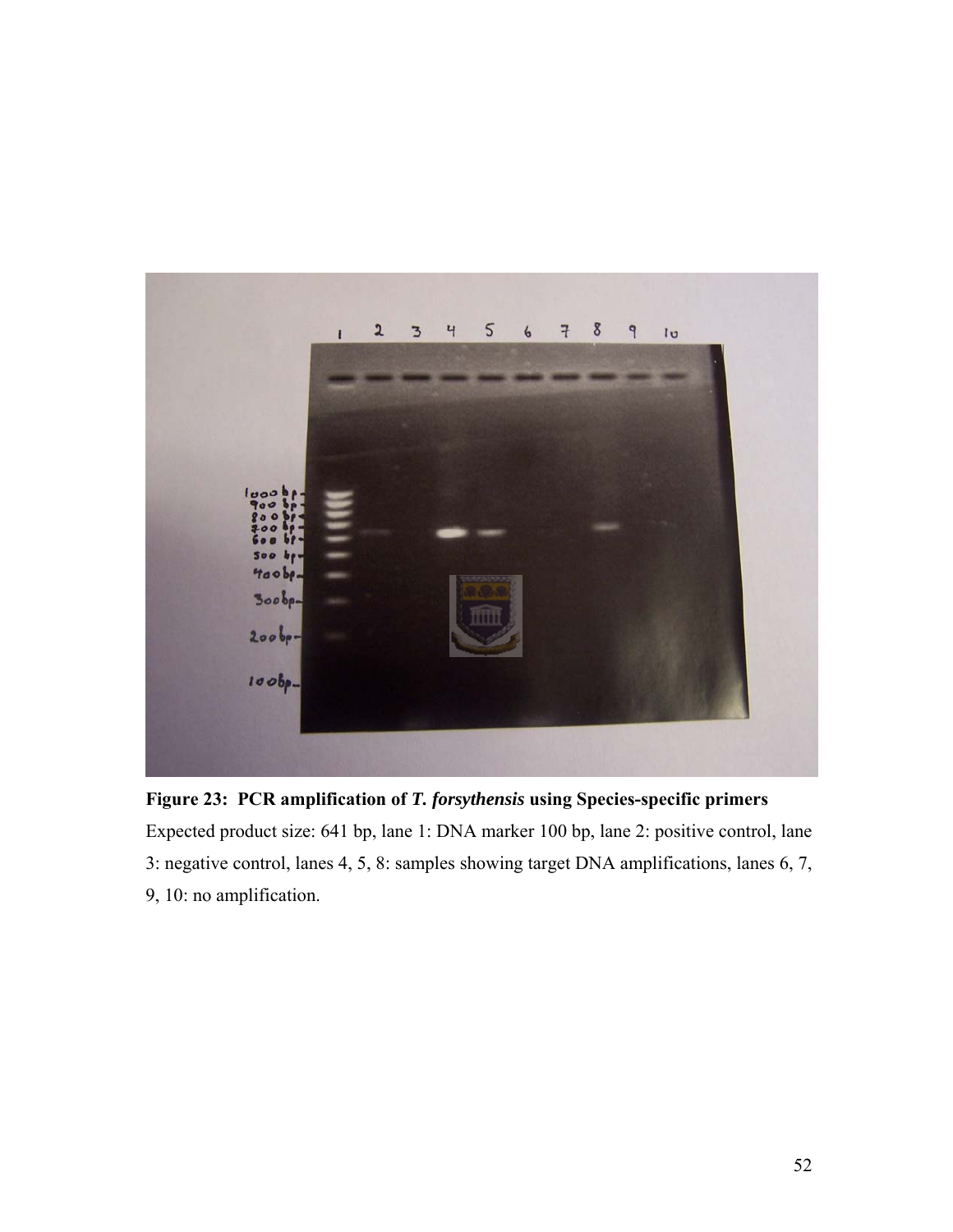

**Figure 24: PCR amplification of** *P. gingivalis* **Using Species-specific primers** 

Expected product size: 404 bp, lane 1: DNA marker 100 bp, lane 2: positive control, lane 3: negative control, lanes 4, 5, 7, 9: samples showing target DNA amplifications, lanes 6, 8, 10, 11, 12: no amplification.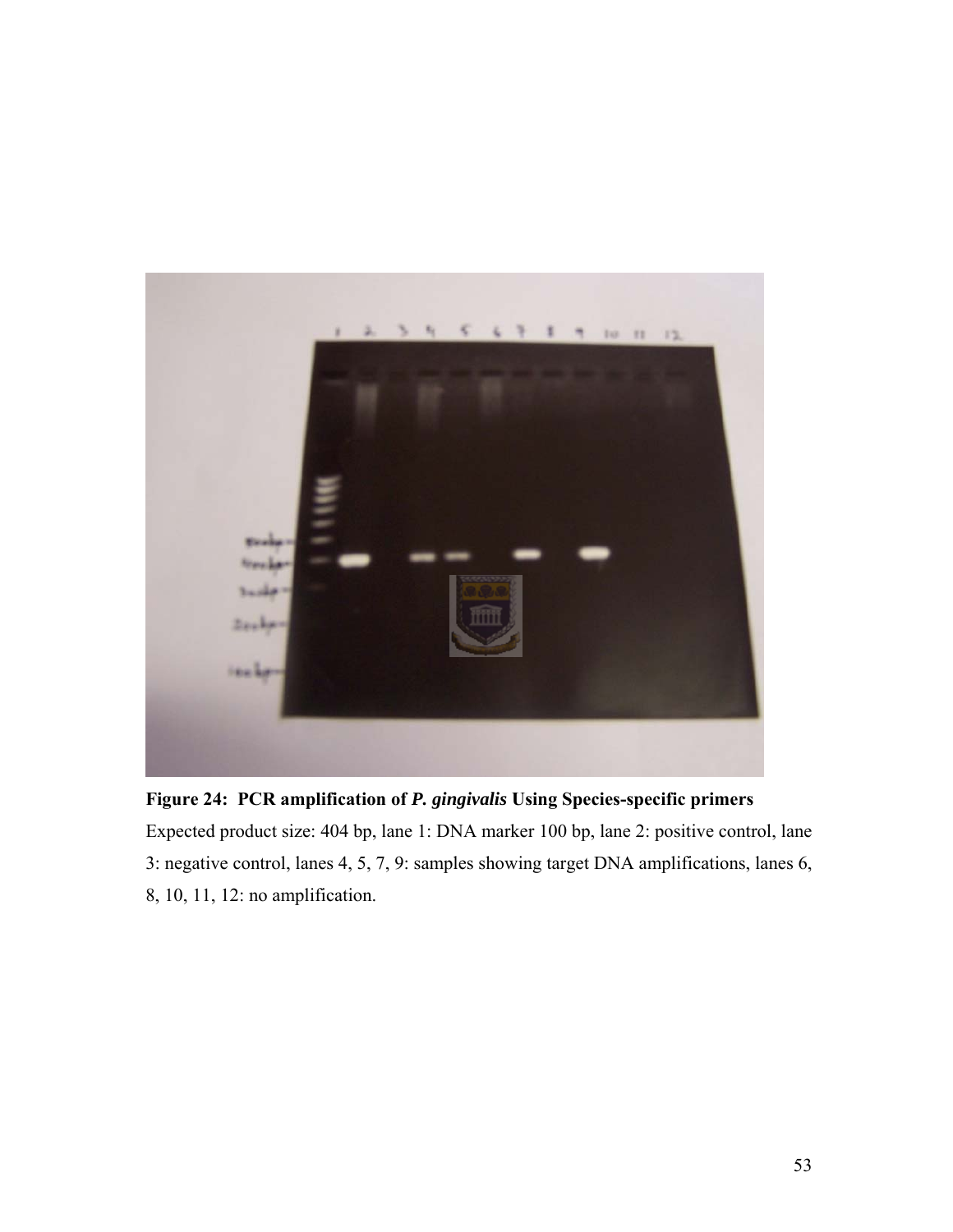# **3.1.9. Associaton between red complex members (as detected by PCR) and clinical variables**

The mean PI for subjects with no positive sites was  $0.25$  ( $\pm 0.41$ ) while patients with 1-2 positive sites and those with 3 and more positive sites had means of 0.4  $(\pm 0.49)$  and 0.5  $(\pm 0.47)$  respectively (Figure 25). These results correspond with Table 11 where a significant correlation ( $r = 0.336$ ) between PCR-positive results and PI ( $p = 0.006$ ), and PCR- positive results and GI ( $r = 0.396$ ,  $p = 0.001$ ) are reported. No significant correlation ( $r = 0.227$ ,  $p = 0.067$ ) was observed between PCR-positive results and PD (Table 11 and Figure 25).



**Figure 25: Red complex members and clinical indices**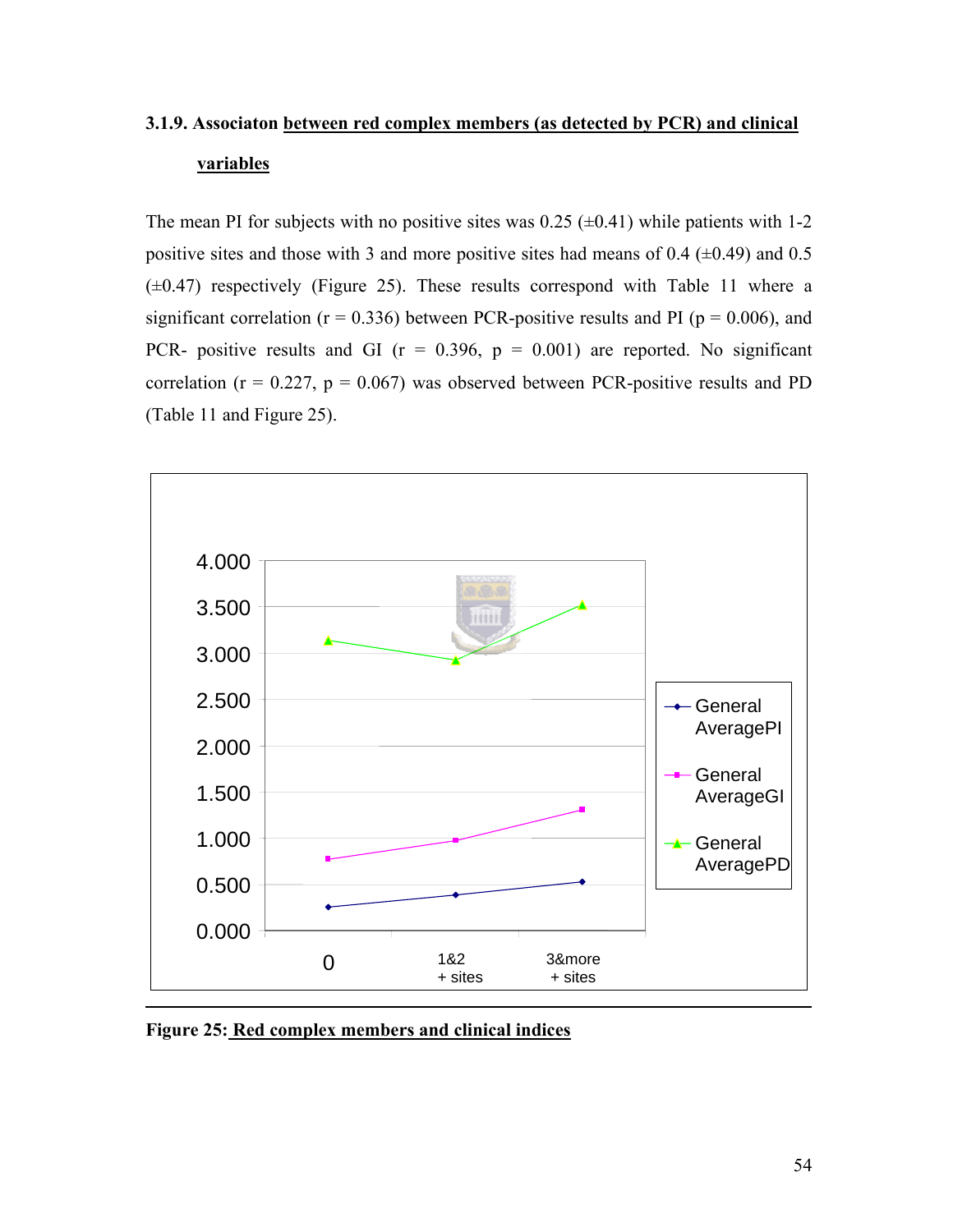Figure 26 shows that no difference was observed between the median of PCR positive sites per patient for women who were in their first pregnancy (FP) and those who had multiple pregnancies (MP), neither did the HIV+ subjects show any association with PCR detection (Figure 27). More PCR positive sites were observed in smokers than nonsmokers (Figure 28).



**Figure 26: Relationship between first pregnancy or multiple pregnancies and number of PCR positive sites per patient** 

MP: Multiple pregnancies, FP: First pregnancy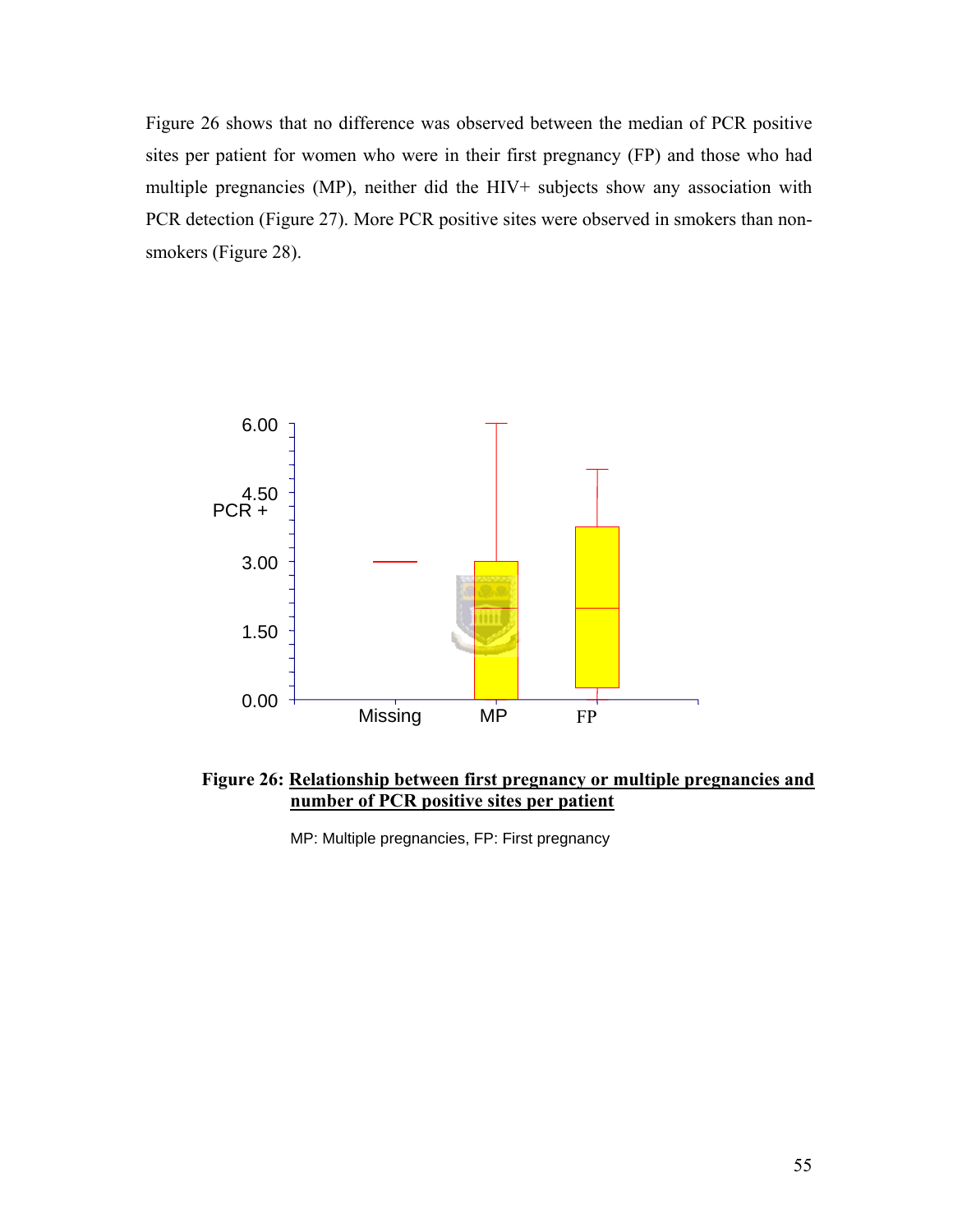



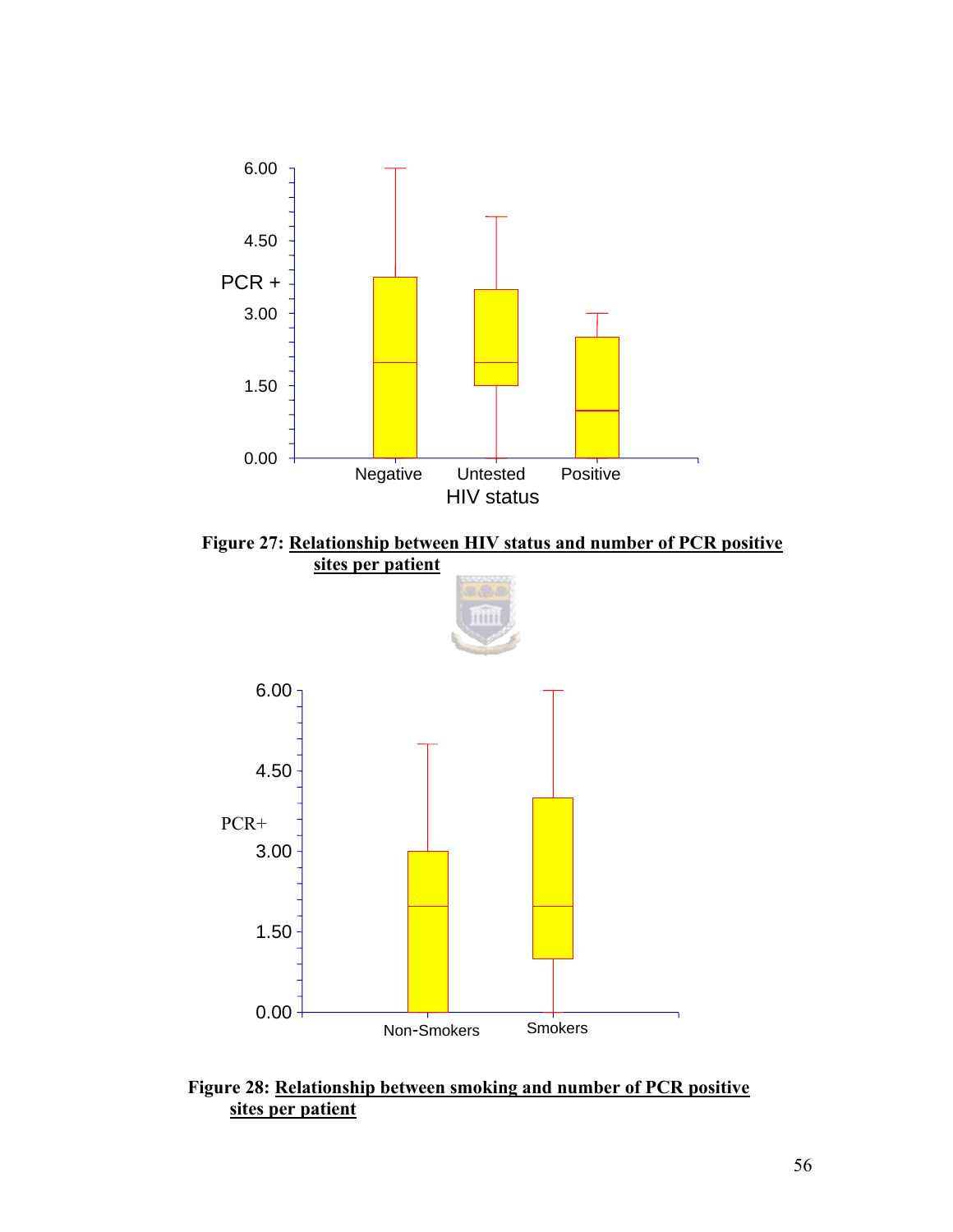Earlier an association between BANA and stage of pregnancy was demonstrated. Using PCR, it was possible to define exactly which member of the **red complex** contributed to the BANA reaction in a particular site. When looking for an association between members of the **red complex** and stage of pregnancy (Table 17), it was observed that *P. gingivalis* had the greatest prevalence, followed by *T. forsythensis* with *T. denticola* only appearing in the  $3<sup>rd</sup>$  trimester. No significant increase was noted between the  $2<sup>nd</sup>$  and  $3<sup>rd</sup>$ trimester for *T. forsythensis/P. gingivalis*, nor *P. gingivalis/T. denticola*, however, a significant increase was observed in the 3rd trimester for *T*. *forsythensis/T.denticola* .

Fifteen of the 20 patients (Table 18) who presented in the  $2<sup>nd</sup>$  trimester of pregnancy were PCR positive (75%) while only 33/45 (73%) in the 3<sup>rd</sup> trimester were PCR positive. Only one patient tested positive for all six sites and she was in the  $2<sup>nd</sup>$  trimester of her pregnancy.

|                                            | 2 <sup>nd</sup> | 3 <sup>rd</sup>  |
|--------------------------------------------|-----------------|------------------|
|                                            | Trimester       | <b>Trimester</b> |
| <i>P.gingivalis</i> $n\frac{6}{6}$         | $17(38.63\%)$   | 38(41.75 %)      |
| <i>T. forsythensis</i> $n\frac{6}{6}$      | 8(18.18%)       | $13(14.28\%)$    |
| <i>T.denticola</i> $n\binom{0}{0}$         | 0               | $8(8.79\%)$      |
| $T$ , for sythensis/P, gingival is $n(\%)$ | $11(25\%)$      | $12(13.18\%)$    |
| P.gingivalis/T.denticola $n$ (%)           | $4(9.09\%)$     | $5(5.49\%)$      |
| $T$ . for sythensis/T. denticola $n$ (%)   | $1(2.27\%)$     | $9(9.89\%)$      |
| $n\binom{0}{0}$<br>Red complex             | $3(6.81\%)$     | $6(6.59\%)$      |
|                                            |                 |                  |

**Table 17: Members of red complex and stage of pregnancy**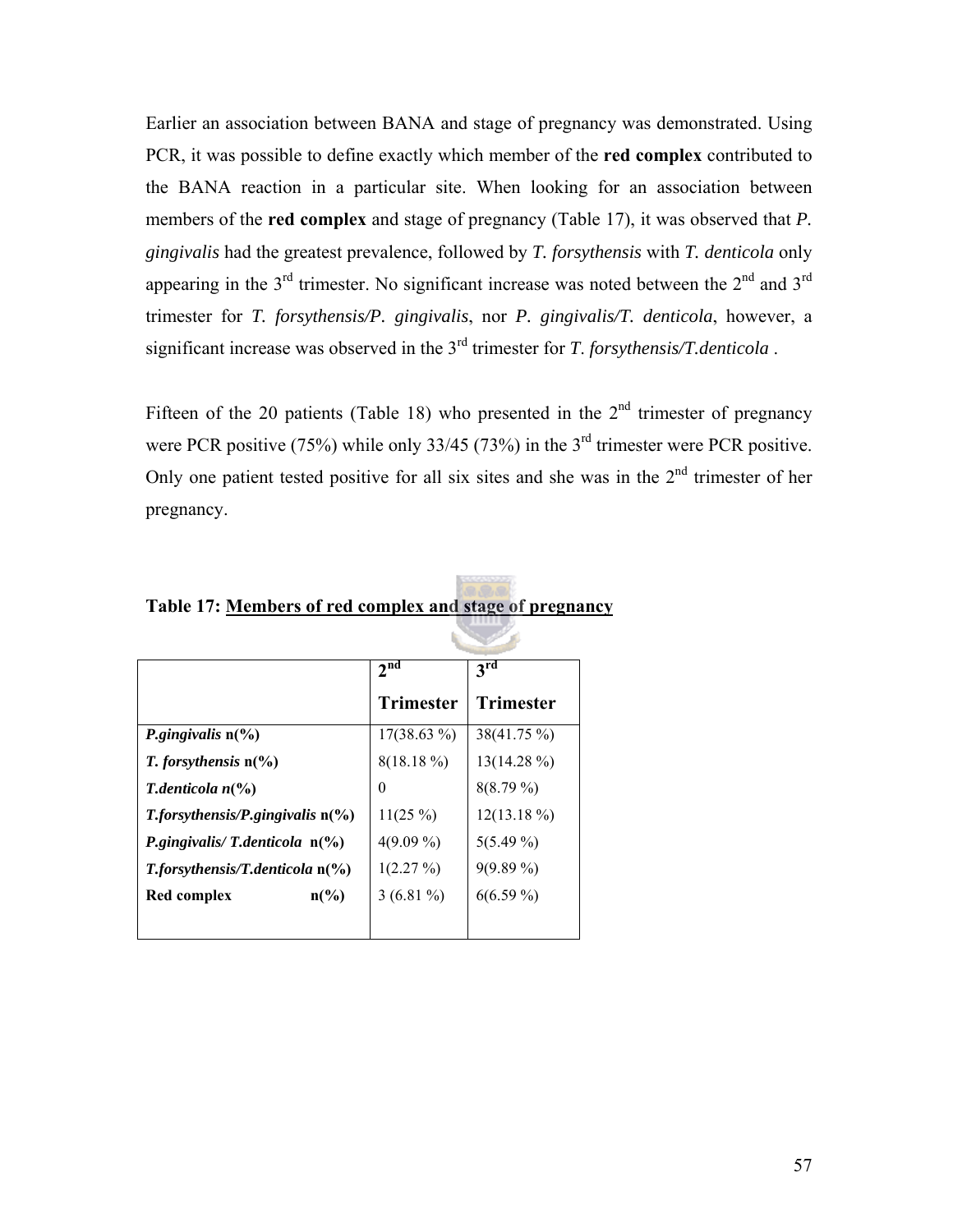| of<br><b>Stage</b> |          | <b>TOTAL</b> |    |   |   |   |   |    |
|--------------------|----------|--------------|----|---|---|---|---|----|
| pregnancy          | $\theta$ |              | 2  | 3 | 4 | 5 | 6 |    |
| 1 <sup>st</sup>    |          |              |    |   |   |   |   |    |
| <b>Trimester</b>   | 0        | 0            | 1  | 0 | 0 | 0 | 0 |    |
| 2 <sup>nd</sup>    |          |              |    |   |   |   |   |    |
| <b>Trimester</b>   | 5        | 4            | 4  | 1 | 3 | 2 | 1 | 20 |
| $3^{\rm rd}$       |          |              |    |   |   |   |   |    |
| <b>Trimester</b>   | 12       | 6            | 10 | 8 | 5 | 4 | 0 | 45 |
| <b>TOTAL</b>       | 17       | 10           | 15 | 9 | 8 | 6 |   | 66 |

#### **Table 18: Number of PCR positive sites and stage of pregnancy**

#### **3.1.10. Comparison of BANA hydrolysis and the presence of red complex Titlit members detected by PCR**

Table 19 shows the comparison of BANA hydrolysis and PCR in detecting the **red complex**. Overall, more sites tested positive with PCR than with BANA. In order to determine the accuracies of the two detection methods, sensitivity, specificity, % accuracy, positive and negative predictive values and odds ratios were calculated.

When using BANA as the reference standard, and PCR as the test a sensitivity of 96.42% and a specificity of 68.6% was obtained, along with an accuracy of 70.69% and positive and negative predictive values of 20% and 99.57% respectively (Table 20).

When PCR was used as the reference standard, the sensitivity of BANA in detecting members of the **red complex** dropped to 20% while specificity and PPV increased to 99.57% and 96.4% respectively. BANA showed excellent specificity and positive predictive values for all three members of the **red complex** whether they occurred singly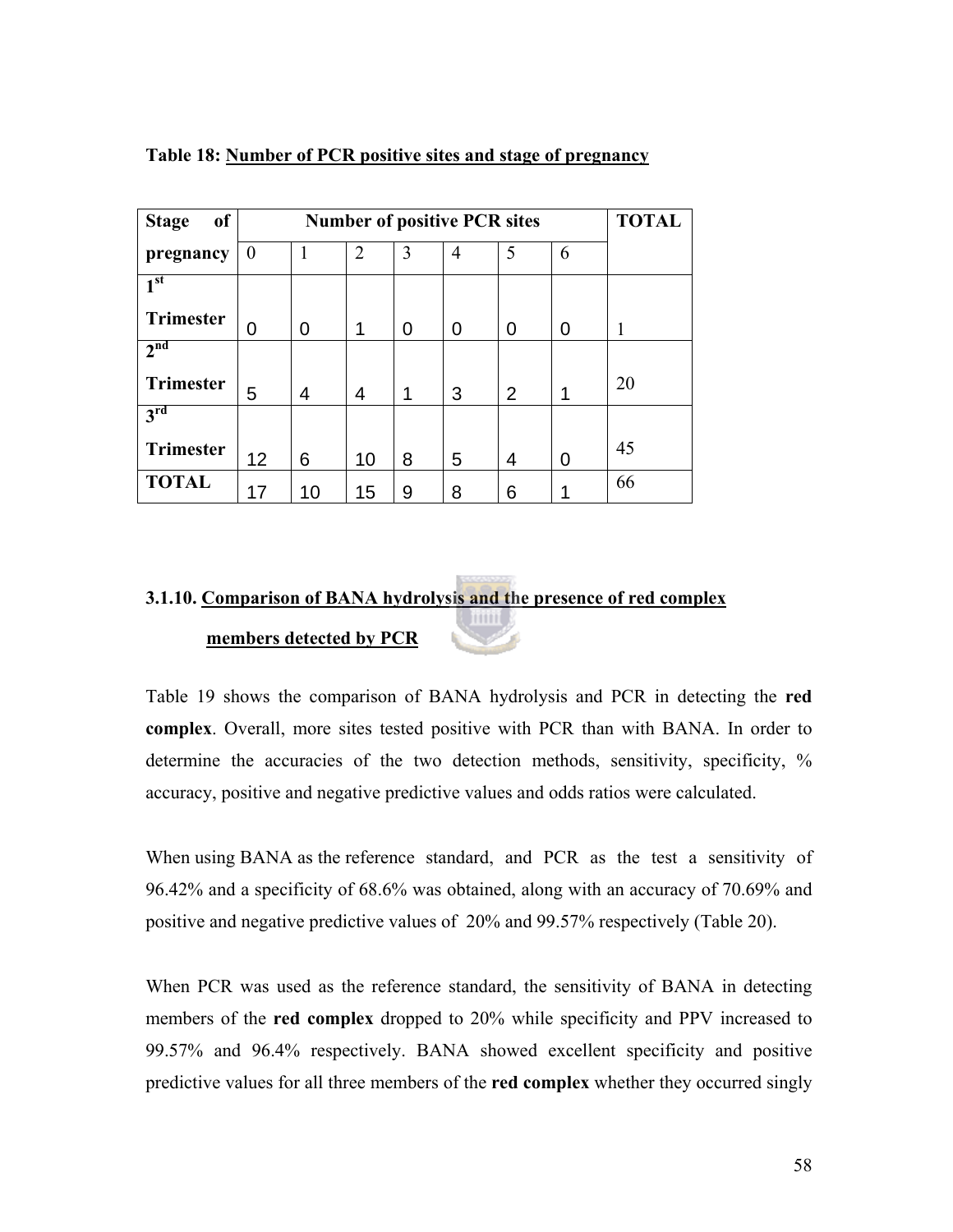or in pairs (Table 21). The accuracy of 64-66% was influenced by the specificity (100 %) since the sensitivity was rather low. The results in Tables 20 and 21 show that PCR was more sensitive in detecting the **red complex** than BANA.

The above results indicate that although sensitivity, specificity and accuracy values provide a good indication of the validity of the test procedure, they do not necessarily predict the outcome if the result is unknown. A better representation of the validity of the test procedure is indicated in the odds ratios, as reflected in Tables 20 and 21.

# **Table 19: Relationship between BANA hydrolysis in different sites and the presence of red complex members detected by PCR**

|                             |              | <b>Number of   BANA Positive</b> |               | <b>BANA</b> Negative |               |
|-----------------------------|--------------|----------------------------------|---------------|----------------------|---------------|
|                             | $PCR +$      | $\mathbf n$                      | $\frac{0}{0}$ | $\mathbf n$          | $\frac{0}{0}$ |
|                             | <b>Sites</b> | -------                          |               |                      |               |
| P.gingivalis                | 55           | 11                               | 40.74         | 44                   | 12.75         |
| T. forsythensis             | 21           | Ι.                               | 3.70          | 20                   | 5.79          |
| T.denticola                 | 8            |                                  | 3.70          | 7                    | 2.02          |
| T.forsythensis/P.gingivalis | 23           | 7                                | 25.92         | 16                   | 4.63          |
| T.forsythensis/T.denticola  | 10           | $\theta$                         | $\theta$      | 10                   | 2.89          |
| P.gingivalis/T.denticola    | 9            | $\overline{4}$                   | 14.81         | 5                    | 1.44          |
| Red complex (All 3)         | 9            | $\overline{c}$                   | 7.40          | 7                    | 2.02          |
| <b>Negative</b>             | 237          |                                  | 3.70          | 236                  | 68.40         |

#### **Table 20: Comparison of BANA (reference) results and PCR**

| Reference   Sens. |       | Spec. | Acc.  | <b>PPV</b> | <b>NPV</b> | $Odds +$ | $\sim$ Odds - |
|-------------------|-------|-------|-------|------------|------------|----------|---------------|
| $\frac{0}{0}$     |       |       |       |            |            |          |               |
| <b>PCR</b>        | 96.42 | 68.60 | 70.69 | 20         | 99.57      | 3.09     | 0.03          |

Sens.: sensitivity, Spec.: specificity, Acc.: Percentage accuracy, PPV: positive predictive value, NPV: negative predictive value, Odds +: positive odd ratio, Odds -: negative odd ratio.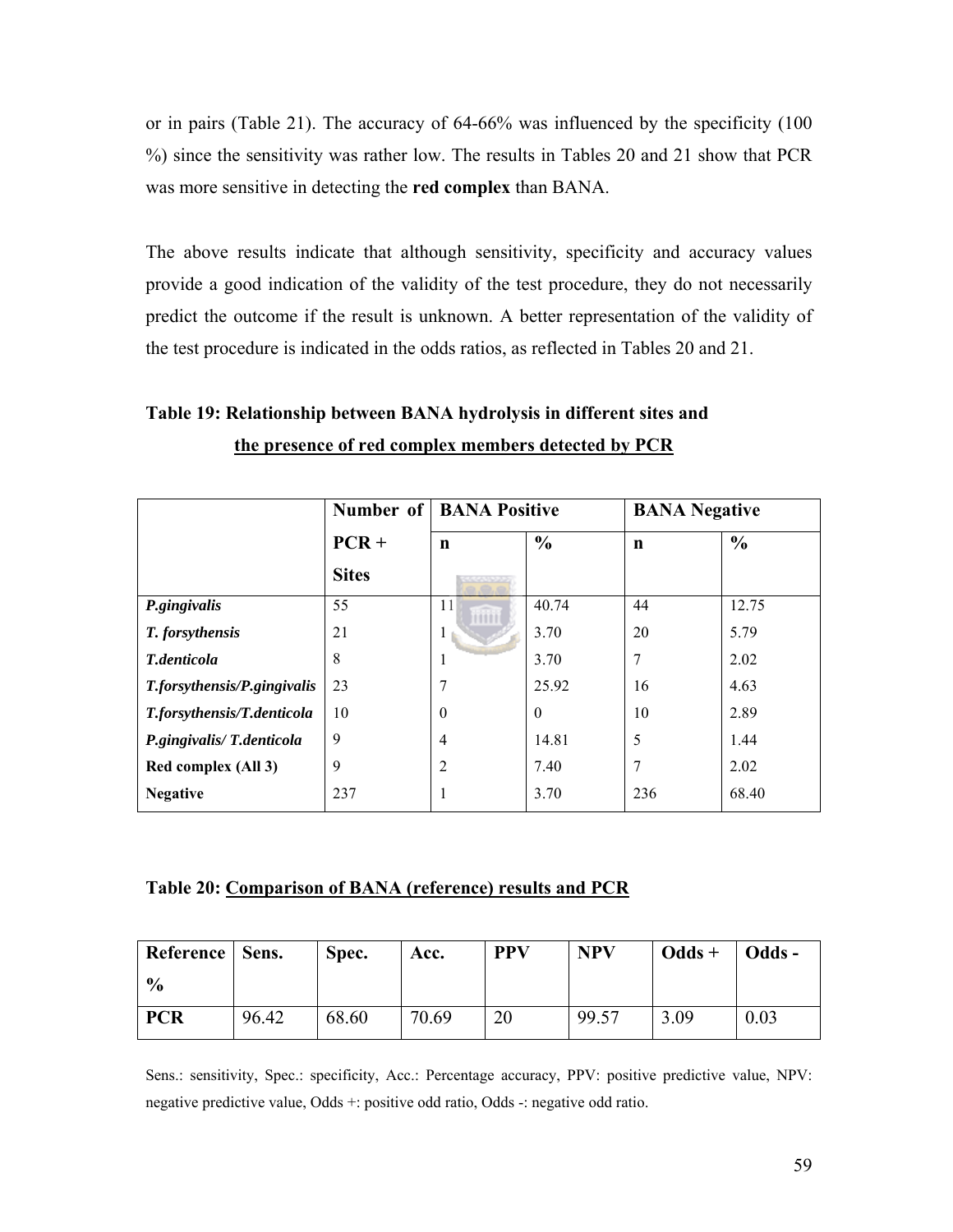| Reference %                 | Sens.    | Spec. | Acc.  | <b>PPV</b> | <b>NPV</b> | Odds+          | Odds- |
|-----------------------------|----------|-------|-------|------------|------------|----------------|-------|
| <b>BANA</b>                 | 20       | 99.57 | 70.69 | 96.42      | 68.60      | 50             | 0.01  |
| P.gingivalis                | 20       | 100   | 66.66 | 100        | 84.34      | $\overline{a}$ | 0.80  |
| T.denticola                 | 12.5     | 100   | 63.97 | 100        | 97.13      | $\blacksquare$ | 0.87  |
| <b>T</b> .forsythensis      | 4.76     | 100   | 63.97 | 100        | 92.21      | $\blacksquare$ | 0.95  |
| P.gingivalis/T.denticola    | 44.44    | 100   | 64.78 | 100        | 97.93      | $\blacksquare$ | 0.55  |
| T.forsythensis/P.gingivalis | 30.43    | 100   | 64.51 | 100        | 93.67      | $\blacksquare$ | 0.69  |
| T.forsythensis/T.denticola  | $\theta$ | 100   | 63.70 | 100        | 95.95      |                | 1     |
| Red complex (all 3)         | 22.22    | 100   | 64.24 | 100        | 97.13      | -              | 0.77  |

**Table 21: Comparison of PCR (reference) results and BANA** 

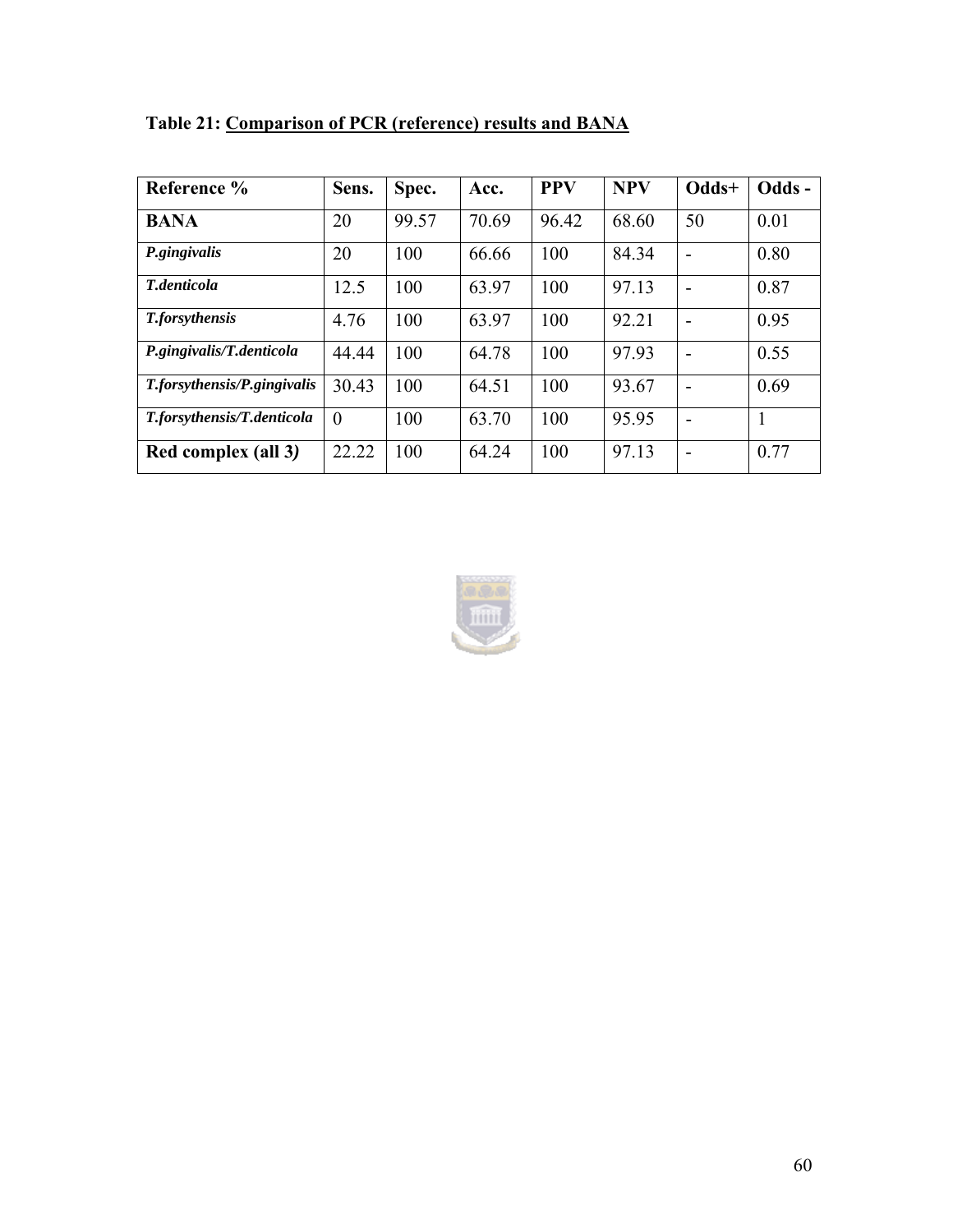### **CHAPTER IV: DISCUSSION AND CONCLUSION**

The objective of the study was to establish the prevalence of the **red complex** in women attending a MOU in order to determine their risk of preterm or low birth weight delivery as a consequence of periodontal disease.

The level of education, living conditions and diet may all contribute to the general health of a mother. Proper hygiene habits, weight control and regular visits to the dentist and gynecologist should ensure that a woman maintains good health throughout her pregnancy and delivers a healthy infant. Obstetric risk factors were assessed by means of a questionnaire. Half of the study group were young, aged between 17 and 25 years, and uninformed. Many were not aware that their oral status may impact on their infants. Most of the subjects (68.8%) visited the clinic for the first time in their third trimester of pregnancy. A DMF-T score of  $> 7$  was recorded for  $> 67\%$  of the subjects of whom 40-47% admitted visiting a dentist or gynecologist only when necessary. A large percentage (93%) reported having no medical insurance and this could account for their lack of annual medical and dental check-ups. Mitchells Plain is an area in which most people live below the breadline thus limiting effective nutrition and health care.

Measurement of the clinical indices showed that 68.5% of the 372 sites measured had PI  $= 0$ , and the mean (SD) PI for all the teeth was 0.4 ( $\pm$ 0.47). Silness and Löe (1964) found a mean PI of  $0.85 \pm 0.024$ . Tilakaratne *et al.* (2000) reported a mean PI of 0.69 at the third trimester of pregnancy. The low PI of our study population may be due to better oral hygiene practices than these previous studies and the time of the day when the samples were collected. All the samples were collected in the early morning just after tooth brushing and before plaque was allowed to build up. There was no significant difference between the mean PI of women in the second  $(0.40 \pm 0.42)$  trimester and those enrolled in the third trimester ( $0.38 \pm 0.46$ ). These results disagree with those reported in previous studies (Silness and Löe, 1964; Yalcin *et al*., 2002; Taani *et al*., 2003) but agree with the one reported by Tilakaratne *et al*., (2000).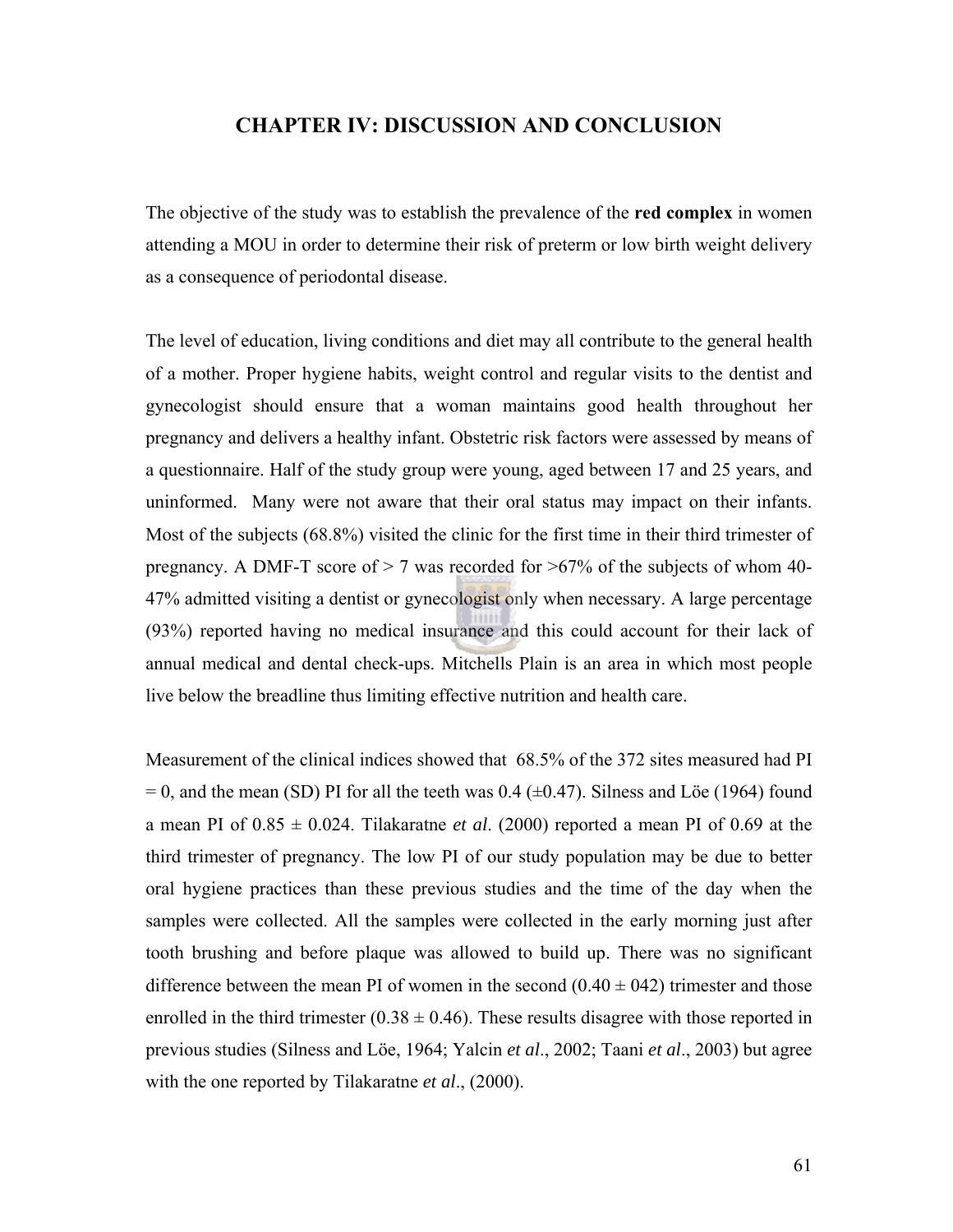Earlier studies showed the prevalence of pregnancy gingivitis ranging from 35% to 100 % (Miyakazi *et al*., 1991; Rossel *et al*., 1999; Yalcin *et al*., 2002; Family Gentle Dental Care, 2003). GI=1 indicates a mild inflammation with a slight change in colour and texture of the gingivae. According to the criteria for the GI, this study showed that 78.3% of pregnant women showed signs of gingival inflammation with GI=1 in 54.9% and GI=2 in 22.9%. The mean GI was 1.04  $(\pm 0.54)$  which was similar to results found by Löe and Silness (1963) in their study of pregnant women (1.03 ± 0.03). Lieff *et al*.(2004) in their study on oral conditions and pregnancy, found that 28.1% of pregnant women had a score of 0 and 71.9% of them had a score of  $GI \ge 1$ . The influence of the stage of pregnancy on gingival scores was examined and it was found that the mean GI increased from  $0.88 \pm 0.59$  to  $1.10 \pm 0.49$  from second to third trimester. Similar results were reported by Löe and Silness, (1963), Nuamah and Annan, (1998), Agbelusi *et al*., (2000), Tilakaratne *et al*., (2000), Yalci *et al*., (2002) and Taani *et al*., (2003). It is believed that in the third trimester, progesterone and estrogen levels increase 10 to 30 times greater than during the menstrual cycle (Zachariasen *et al*., 1993). This increase causes dilatation of gingival capillaries, gingival exudates and permeability which can demonstrate the redness and bleeding tendency during pregnancy (Sooriyamoorthy, 1989).

In this study we found an increase in GI and PD scores from the second trimester to the third trimester, but no significant difference in PI and LA was observed between second and third trimesters. The mean pocket depth of our study population was  $3.2$  ( $\pm 0.75$ ) mm. Sixty-six percent of the 372 sites measured had a PD between 1 and 3mm and 33.1% had a PD between 4 and 6mm. Löe and Silness, (1963) found a mean PD of  $3.2 \pm$ 0.05. Moore *et al.*, (2001), in their study on periodontal health of London women during early pregnancy, found a mean PD of  $2 \pm 0.4$  while Lief *et al.*, (2004) reported a mean PD of  $1.6 \pm 0.5$ . The higher mean of PD in our population study may be due to the higher frequency of pregnant women at the third trimester (68.8 %). The mean PD of patients enrolled in the second trimester increased from  $3.07 \pm 0.70$  to  $3.25 \pm 0.78$  for those enrolled at their third trimester. Similar results were found by others (Löe and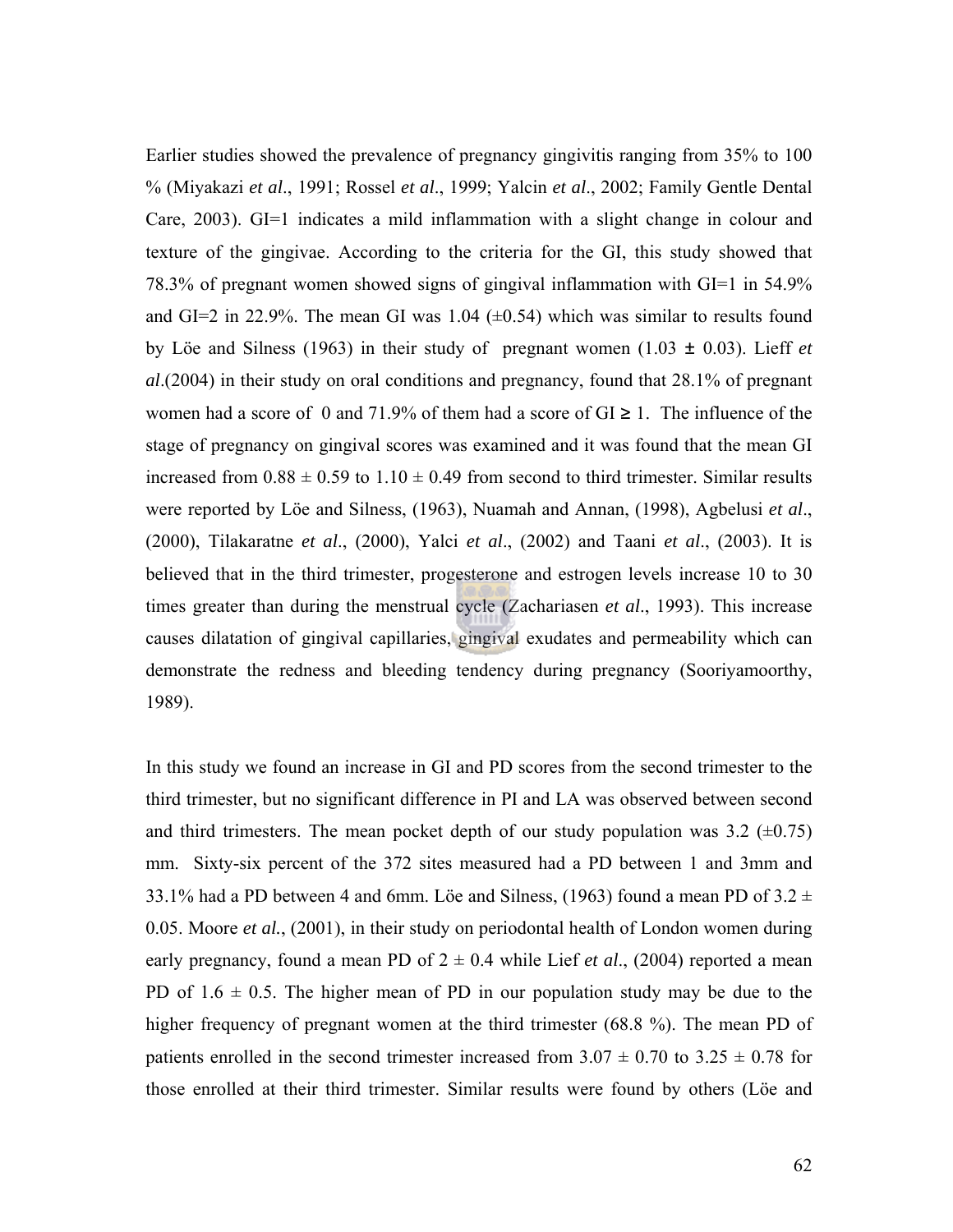Silness, 1963; Agbelusi *et al*., 2000; Tilakaratne *et al*., 2000; Yalcin *et al*., 2002; Taani *et al*., 2003).

There was a positive correlation between the increase of age at survey with LA but not with PI and PD. Yalcin *et al.*, (2002) reported no association between the increase of age and clinical parameters. These findings disagree with Taani *et al*., (2003) who reported that the increase of age was associated with significantly higher GI and PD scores.

Women who had previous or multiple pregnancies had higher PI, GI and PD scores than women in their first pregnancy. These results support the findings of Taani *et al*., (2003) who found women with previous or multiple pregnancies had statistically significant higher GI and PD scores than women in their first pregnancy.

A high prevalence of HIV-associated periodontal disease has been reported (Masouredis *et al*. 1992, The America Academy of Periontology, 1994, Schuman *et al*., 1998, Scully *et al.,* 1999, Robinson *et al*., 2002). In the present study, HIV did not remarkably alter the clinical indices of the patients examined, unlike the study of Ndiaye *et al*. (1997) who reported higher scores of GI and PD in seropositive than seronegtive subjects. Gornitsky *et al*., (1991) found that the mean PI and PD were similar for seropositive and seronegative individuals as in our study.

As in the study by Moore *et al*. (2001), smokers in this study demonstrated higher median PI scores with more BANA and PCR positive sites per patient than the nonsmokers. Loesche *et al*., (1997a), Zambon *et al*. (1996), and Kazor *et al*. (1999) reported that smokers are 10 times more likely to have BANA positive plaques than non smokers, which is what we found in this study. Although smoking has been reported to contribute to the colonisation of suspected periodontopathogens in this and the above studies, the reasons for this have not been elucidated and requires further investigation (Shiloach *et al*., 2000).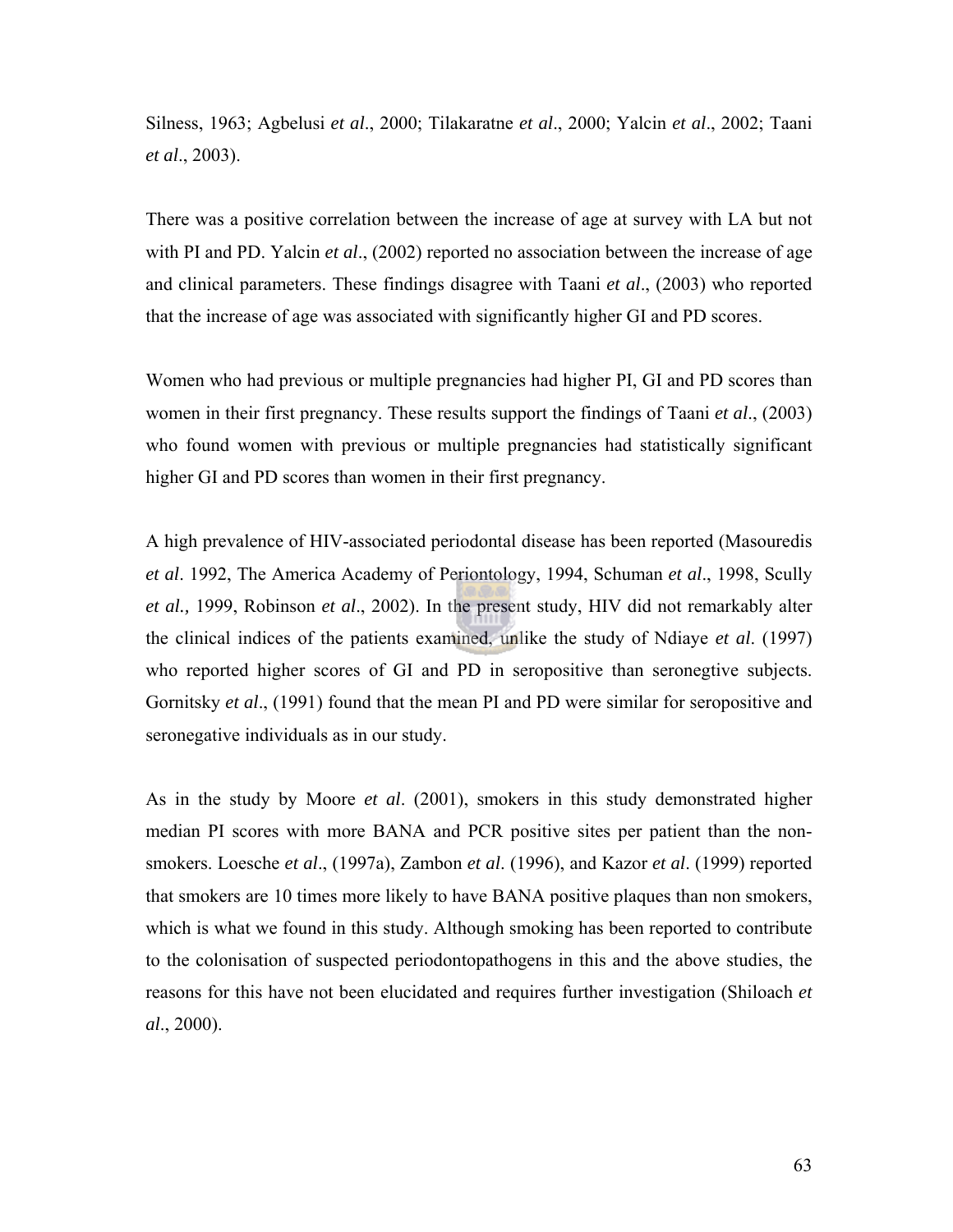Twenty-five point seventy-five percent of the population group showed a positive BANA-test but only 27 (7.25 %) of the 372 sites were positive. Of the 6 sites examined in each of the 66 patients, it was found that all patients had no more than 3 sites which tested positive for BANA. The use of 6 Ramfjord teeth instead of 2 or 3 random sites therefore confirms the need for examination of more sites. The use of six Ramfjord teeth is useful in predicting the whole mouth periodontal status (Gettinger *et al*., 1982; Silness and Roynstrand, 1988; Baelum *et al*., 1995; Mumghamba *et al*., 2004), and reduces the risk of missing out sites which may be breaking down.

There was no significant correlation between BANA and PI, while a positive correlation was demonstrated between BANA and GI, and between BANA and PD. These findings suggest a correlation between BANA and the clinical indices used to indicate periodontal infection with the **red complex**. Similar results were found by others in previous studies (Loesche *et al.,* 1990; Grisi *et al*., 1999; Grisi *et al*., 2001; Figueiredo *et*   $al$ , 2000). The number of BANA positive sites increased from the  $2<sup>nd</sup>$  to  $3<sup>rd</sup>$  trimester of pregnancy, and in women who had previous pregnancies.

The PCR results showed at least one of the members of the **red complex** occurred in 74.2% of women and of the 372 samples collected, only 36.29% of sites were PCRpositive. This result demonstrates once again the importance of the use of the six Ramford teeth instead of one or two random sites. Many patients (18.18%) harboured the pair *T.forsythensis/P.gingivalis*. Previous studies have reported the synergy between *T.forsythensis* and *P.gingivalis* (Zambon, 1996; Takemoto *et al*., 1997; Klein and Goncalves, 2003), with a decrease in frequency after therapy (Takamatsu, 1997). All three members of the **red complex** occurred in 16.66% of women. *P.gingivalis* was prevalent in 15.15%, *T. forsythensis* occurred in 9.09% with *T. denticola* occurring in only 4.54% of patients. Previous studies found *T.forsythensis* more prevalent than *P.gingivalis* (Klein and Goncalves, 2003; Takamatsu, 1997) while other studies found *P.gingivalis* to be more prevalent than *T. forsythensis* (Kasuga *et al*., 2000; Lee *et al*., 2003).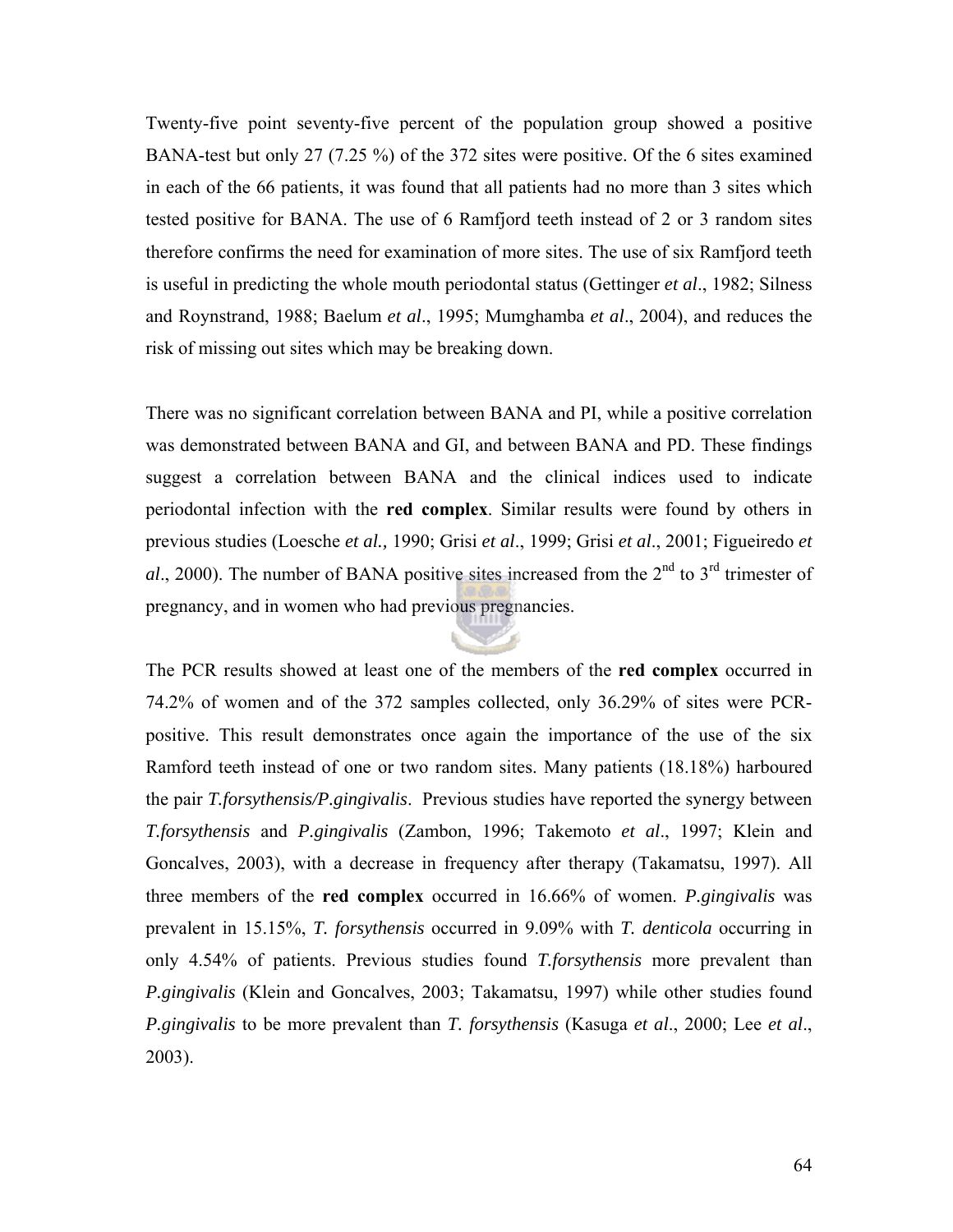There was a positive correlation found between PCR and PI, and between PCR and GI. This correlation between **red complex** members and clinical indices has been reported previously (Kasuga *et al*., 2000, Tanaka *et al*., 2002, Klein and Goncalve, 2003). No significant correlation was found between PCR and PD.

PCR-results showed a good agreement with BANA when BANA was used as the reference standard. The weak PPV (20%) was due to the few positive BANA results compared to the positive PCR-results. Only one site in this study tested positive for BANA and negative for PCR. This could account for the sensitivity of 96.4% recorded in Table 20 instead of 100%. Because BANA is unable to specify which species is present, we had to rely on PCR to establish the prevalence of each of the members of the **red complex.**

When PCR was used as the reference standard, BANA results showed good specificity, percentage accuracy, positive and negative predictive values, but the sensitivity of the test was very low (20%). Table 11 showed a positive correlation  $(r = 0.518)$  between BANA and PCR  $(p = 0.000)$ . Previous studies showed that BANA was very sensitive (Loesche *et al*., 1990, 1991, 1992, 1997), but another study found a specificity of only 61% and a sensitivity of 41.7% for BANA (Neuenschwander *et al*., 1992). These studies examined diseased sites only, while our study examined random sites whether or not they were diseased. Comparison of BANA with ELISA for detecting *P.gingivalis*, *T.denticola* and *T.forsythensis* was 85 %, 75% and 65% accurate respectively; and 54%, 89% and 34% accurate when compared with culture (Loesche *et al*., 1992). Loesche *et al*. (1997) reported a frequency of 9% of false-positive BANA. *Bacteroides* and *Capnocytophaga* species were reported to have a weak BANA-positive reaction (Loesche *et al*., 1990).

When *P.gingivalis* occurred on its own the sensitivity was 20% and this increased to 22.22% when all 3 members of the **red complex** occurred together, showing the greatest sensitivity when combined with either *T.denticola* (44.4%) or *T.forsythensis* (30.4%). Loesche *et al*., 1990, found that the perioscan results were 85 % sensitive, 53 % specific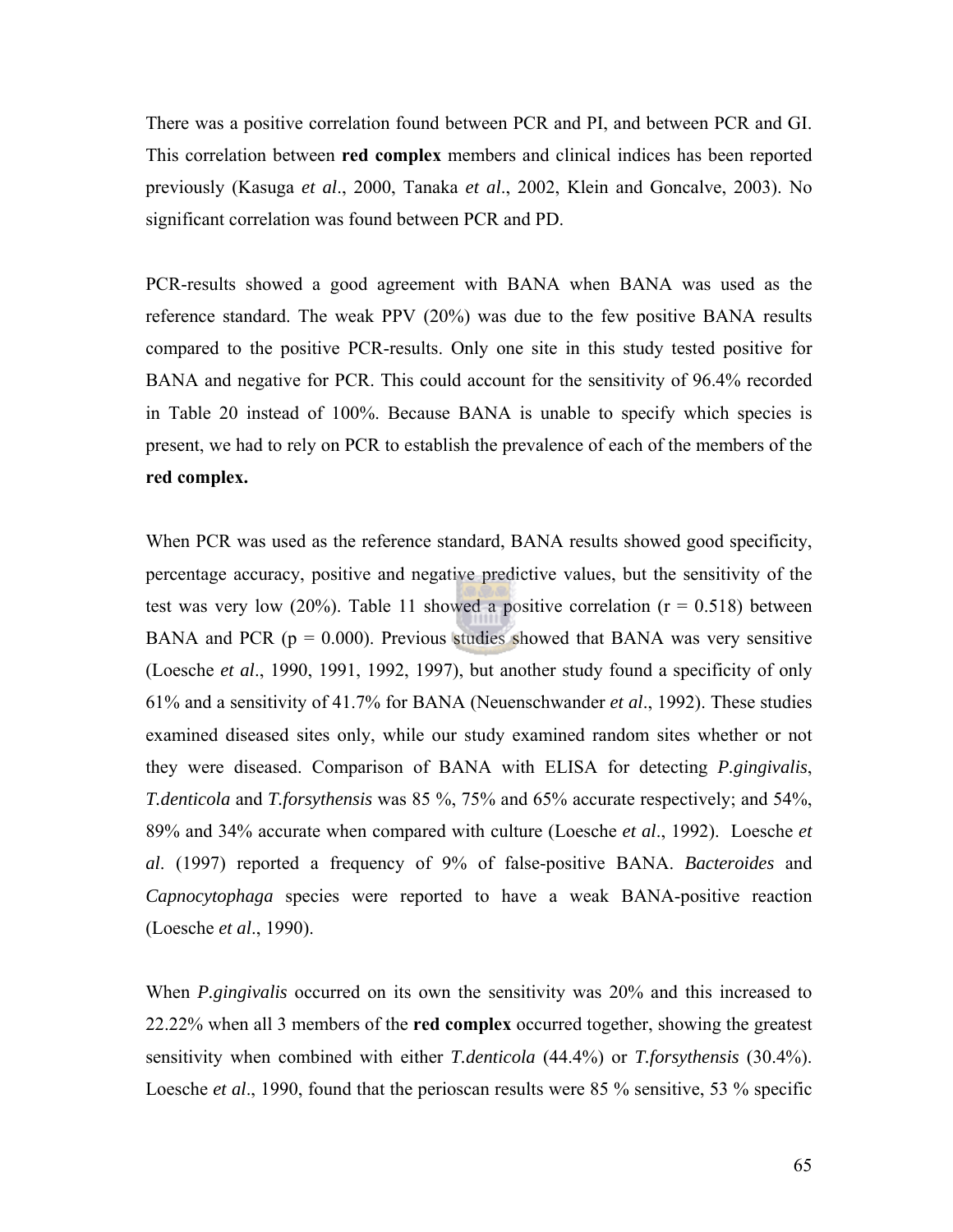and 79 % accurate related to the presence or absence of either *T.denticola* or *P.gingivalis* or both in plaque samples. Although the sensitivity was lower in the present study, the PPV for each of the species, either on its own or in association with other members, was 100 %.

The PCR results showed that 74.2% of the subjects harboured at least one member of the **red complex**. *P.gingivalis* was the most prevalent of the three members of the **red complex**. PCR, therefore appears to be a more sensitive detection method for the **red complex** than BANA. PCR has a high level of sensitivity and has been used successfully for the identification of periodontal pathogens (Klein and Gonsalve, 2003, Watanabe and Frommel, 1993, 1996, Tran and Rudney, 1996, 1999, Lee *et al*, 2003, Kasuga *et al*, 2000, Conrads *et al*, 1999).

The present study revealed a positive correlation between BANA and PCR. No significant association was observed between PCR and PD or LA although there was a correlation with PI and GI. A significant correlation was also found between BANA and PD as well as GI.

Findings of this study confirm the need for oral hygiene instruction and dental preventive measures in pregnant women. Although the sample number of 66 may be considered small, we considered the number of 372 sites adequate for the comparison of BANA and PCR. Microbial monitoring of potential colonization of periodontopathogens may play a major role in preventing periodontal disease associated with pregnancy, thus reducing the risk for LBW or pre-term infants. While it can't be disputed that PCR is a more sensitive detection method for members of the **red complex**, there is the risk of very small numbers of bacteria being detected even in sites which are considered to be healthy, as reported by Wilson *et al*., (1993), Lee *et al*., (2003) and Klein and Gonçalves (2003). One can therefore conclude that although PCR is the better test for detecting small numbers of members of the **red complex** in plaque samples, BANA is a more sensitive indicator of gingivitis backed by the significant correlation with PD and GI which are the clinical indices used in the diagnosis of gingivitis. Since 78.3% of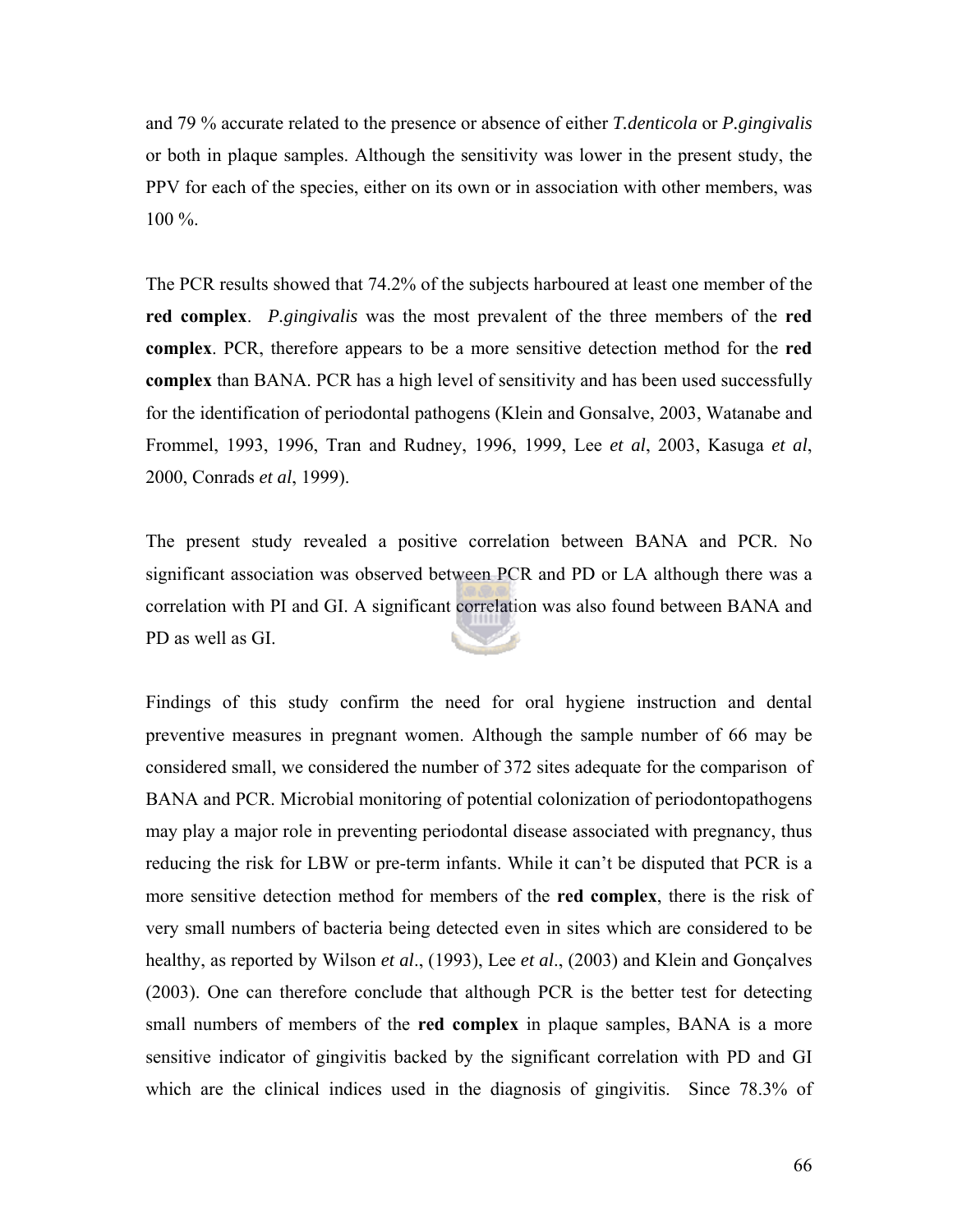pregnant women in this study showed signs of gingival inflammation ( $GI \ge 1$ ), the above results suggest that BANA may therefore be a better predictor of mothers at risk for adverse pregnancy outcomes. Follow-up studies are currently underway to establish whether any of the mothers in present study who, according to the BANA test, appeared to be at risk for periodontal disease, delivered pre-term or low birth weight infants. The outcome of these studies may pave the way for effective identification of mothers at risk, thus reducing the risk of infant mortality as a result of pre-term or low birth weight delivery.

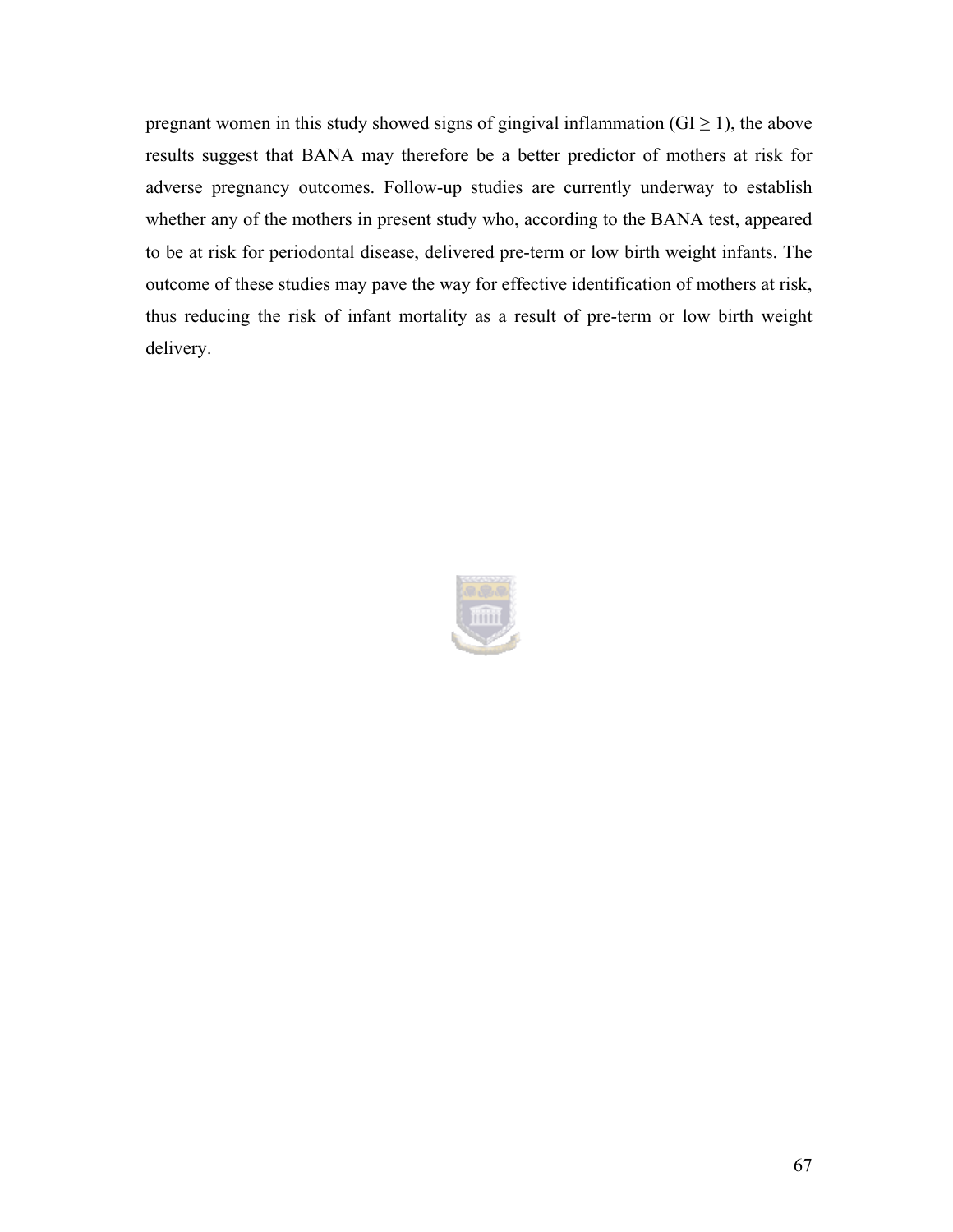#### **BIBLIOGRAPHY**

- Africa, C.W., Parker, J.R. and Reddy, J. 1985a. Bacteriological studies of a periodontitis-resistant population. 1. Darkfield microscopical studies. *J. Periodont Res*. **20**: 1-7.
- Africa, C.W., Parker, J.R. and Reddy, J. 1985b. Darkfield microscopiy of the flora subgingival plaque of patients with severe periodontitis and its use in therapeutic assessment. J Dent Ass S.A. **39**: 11-14.
- Africa, C.W. 1992. Techniques for identification of treponemes. PhD thesis. University of London, London, United Kingdom.
- Agbelusi, G.A., Akinwande, J.A. & Shutti, Y.O. 2000. Oral health status and treatment needs of pregnant women in Lagos State. *Niger Postgrad Med*. **7**(3):96-100.

American Dental Association. 2002a. *Frequently Asked Questions: Gum Disease (Periodontal Disease).* [online]. Available <http://www.ada.org/public/fac/gums.html>

- American Dental Association. 2002b. *Women and periodontal disease.* [online]. Available [http://www.ada.org](http://www.ada.org/)
- Baelum, V., Manji, F., Wanzala, P., & Fejerskov, O. 1995. Relationship between CIPTN and periodontal attachment loss findings in an adult population. *Journal of Clinical Periodontology*. **22**:146-152.
- Bagg, J., MacFarlane, T.W., Poxton, I.R., Miller, C.H. and Smith, A.J. 1999. *Essential Microbiology for Dental Students.* Oxford: Oxford University Press: pp 227-311.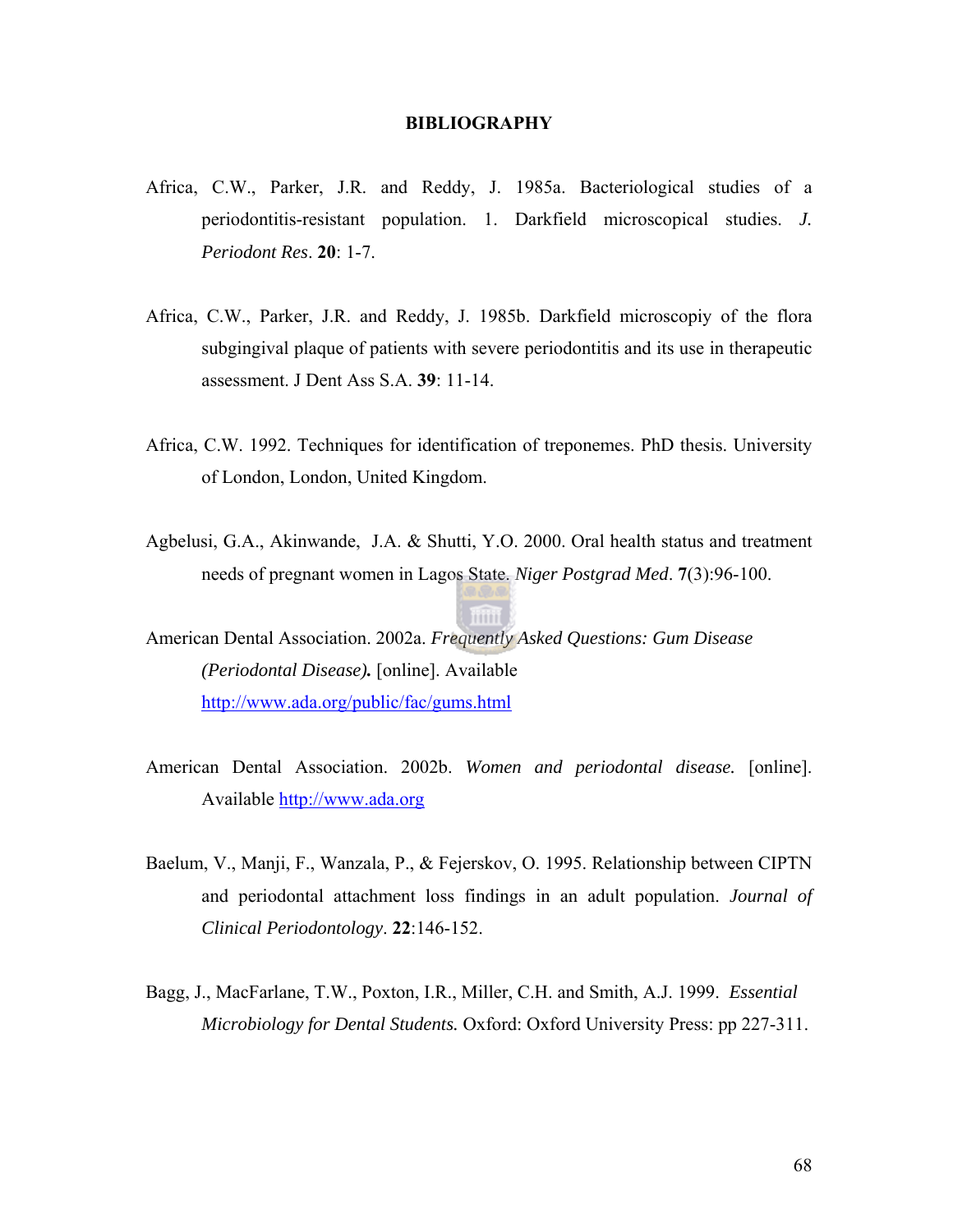- Blagojevic, D., Brkanic, T. and Stojic, S. 2002. Oral health in pregnancy. *Med Prelg*. **55**:203-216.
- Brady, L.J., Walker, C., Oxford, G.E., Stewart, C., Magnusson, I.and McArthur, W. 1996. Oral diseases, mycology and periodontal microbiology of HIV-1infected women. *Oral Microbiol Immunol*.**11**(6):371-380.
- Bueltmann, K., and Stillman, N. 2002. Periodontal Disease and the Female Patient. [Online].Available: <http://www.femalepatient.com/html/arc/sel/sept02/article04.asp>
- Chattin, B.R., Ishihara, K., Okuda, K., Hirai, Y. and Ishikawa. T. 1999. Specific microbial colonization in the periodontal sites of HIV-infected subjects. *Microbiol Immunol*. **43**(9):847-852.
- Conrads, G., Flemmig, T.F., Seyfarth. I., Lampert, F.& Lütticken R. 1999. Simultaneous detection of *Bacteroides forsythus* and *Prevotella intermedia* by 16S rRNA genedirected multiplex PCR*. J Clin Microbiol*. **37**(5): 1621-1624.
- Dasanakeye, A.P. 1998. Poor periodontal health of the pregnant, as a risk factor for low birth weight. *Ann Periodontol*. **3**(1):206-212.
- Dasanayake, A.P., Byd, D., Madianos, P.N., Offenbacher, S. & Hills, E. 2001. The association between *Porphyromonas gingivalis*-specific maternal serum IgG and low birth weight. *J Periodontol*. **72**(11):1491-1497.
- Dasanayake, A.P., Russel, S., Boyd D., Madianos, P.N., Forester, T. & Hill, E. 2003. Preterm low birth weight and periodontal disease among African-Americans. *Dent Clin North Am*. **47**(1):115-125.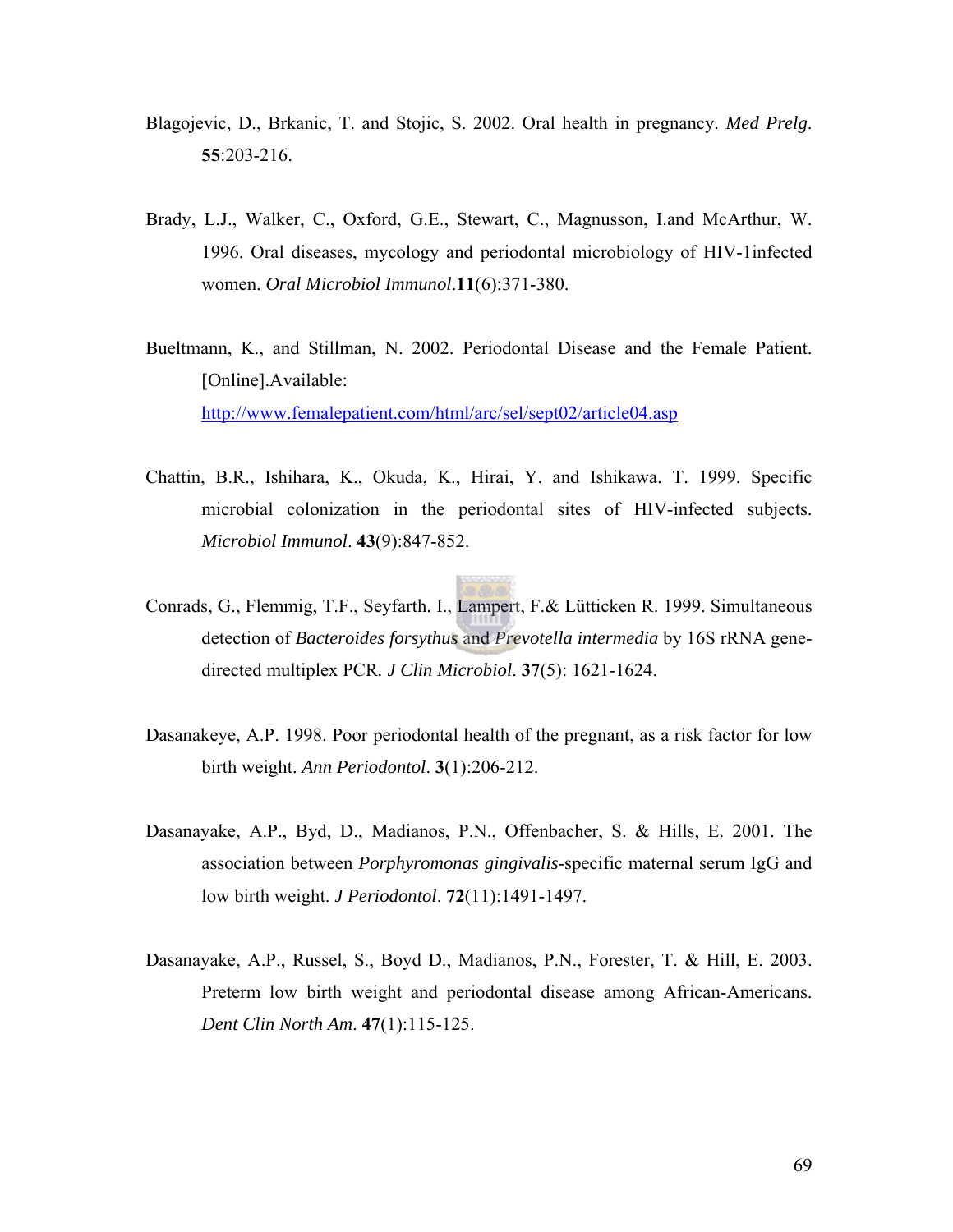- Davenport, E.S., William, C.E., Sterne, J.A., Sivapathasundram, V., Fearne, J.M. and Curtis MA. 1998. The East London study of Maternal Chronic Periodontal Disease and Preterm Low Birth weight infants: Study design and prevalence data. *Ann Periodontol*. **3**(1): 213-221.
- Davenport, E.S., William, C.E., Sterne, J.A., Murad, S., Sivapathasundram, V.and Curtis MA. 2002. Maternal periodontal disease low birthweight: case-control study. *J Dent Res*. **81**(5): 313-318.
- De Stefano F., Anda, R.F., Kahn, H.S., Williamson, D.F. and Russel, C.M. 1993. Dental disease and risk of coronary heart disease and morbidity. *Brit. Med J*. **306**: 688- 691.
- Deasy, M.J. and Vogel, R.I. (1976) Female sex hormonal factors in periodontal disease. *Ann Dent*. **35**(3): 42-46.



- Drisko, C.L. Brandsberg, J.W., Walters, P.L., Killoy, W.J. and Tira, D.E. 1986. Fluorescent Ab and flagella stains for rapid detection of bacteria at periodontally healthy and disease sites. *J Periodontol*. **57**: 542-550.
- Dörtbudak, O., Eberhardt, R., Ulm, M., and Persson, R. 2005. Periodontitis, a marker of risk in pregnancy for preterm birth. *J Clin Periodontol*. **32**:45-52.
- Doungudomdacha, S., *Rawlinson, A., & Douglas, C.W.I. 2000. Enumeration of Porphyromonas gingivalis, Prevotella intermedia* and *Actinobacillus actinomycetemcomitans* in subgingival plaque samples by a quantitativecompetitive method. *J Med Microbiol*. **49**: 861-874.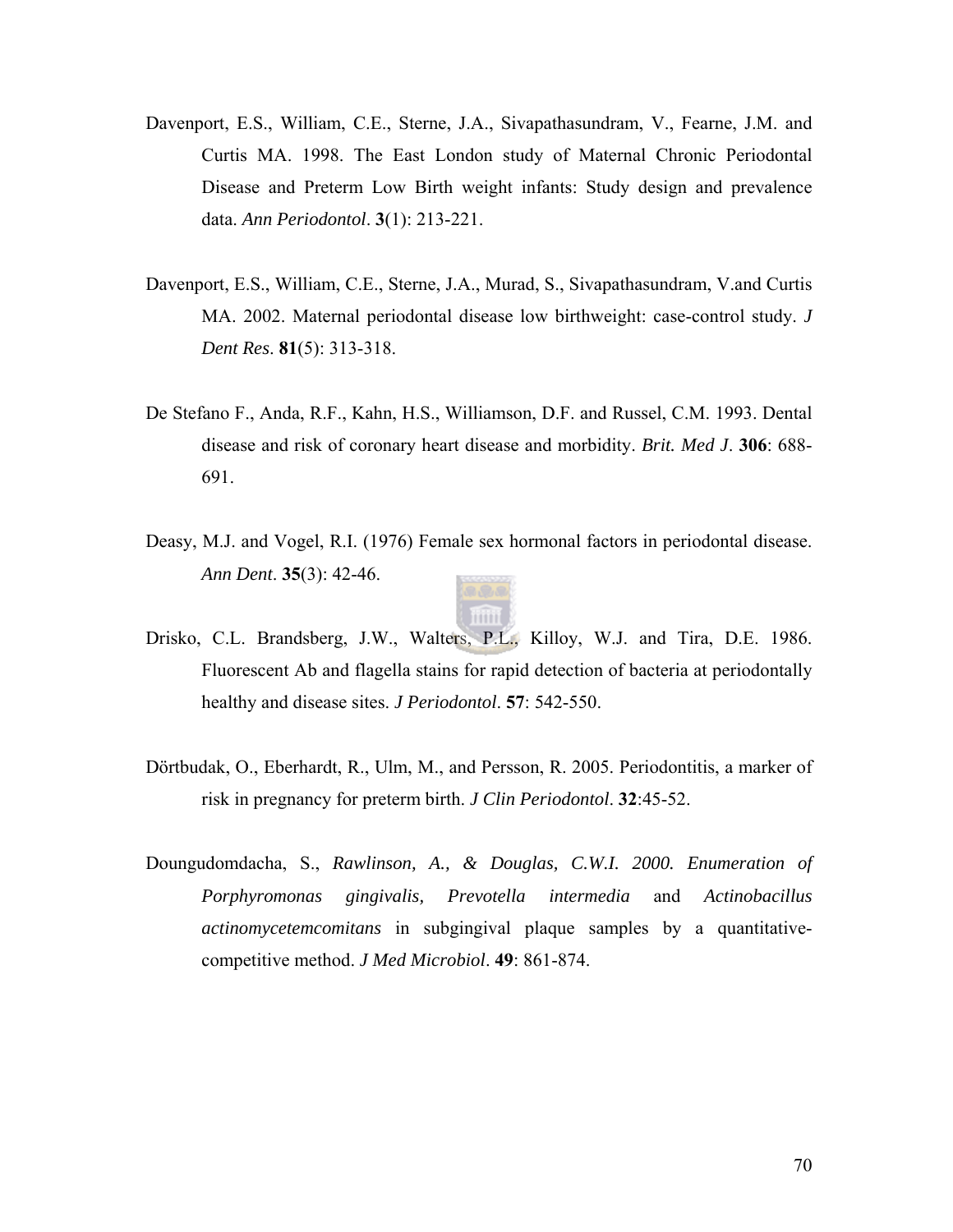- Ebersole, J.L., Taubman, M.A., Smith, D.J., Genco, R.J. and Frey, D.E. 1982. Human immune response to oral microorganisms 1. association of localized juvenile periodontitis (LJP) with serum antibody responses to Actinobacillus actinomycetemcomitans. *Clin Exp Immunol*. 47: 43-52.
- Edwards, A.M., Dymock, D., Woodward, M.J. & Jenkinson, H.F. 2003. Genetic relatedness and phenotypic characteristics of treponema associated with human periodontal tissues and ruminant foot disease*. Microbiology*. **149**(5):1083-1093.
- Erlich, H.A. 1989. *PCR Technology: principles and Application for DNA Amplification*. Stockton Press: New York.
- Family Gentle Dental Care. 2003. *Pregnancy and gingivitis.* Sage Street: Nebraska. [online]. Available http:// www. Dentalgentlecare.com/pregnancy\_and\_gingivitis.htm
- Feitosa, A., Amalfitano, J., Loesche, W. 1991. The specificity of the BANA-test. *J. Dent Res*. **70**:113-120.

mini

- Figueiredo, LC., Toledo, BE., and Salvador, SL. 2000. The relationship between place BANA reactivity and clinical parameters in subjects with mental disabilities. *Spec Care Dentist*. **20**(5):195-198.
- Fine, D.H., and Mandel, I.D. 1986. Indicators of periodontal disease activity. An evaluation. *J Clin Periodontol*. **13**(5): 533-546.
- French, C.K., Savitt, E.D., Simon, S.L., Eklund, S.M., Chen, M.C., Klotz, L.C. and Vaccaro, K.K. 1986. DNA probe detection of periodontal pathogens. *Oral Microbiol Immunol*. **1**: 58-62.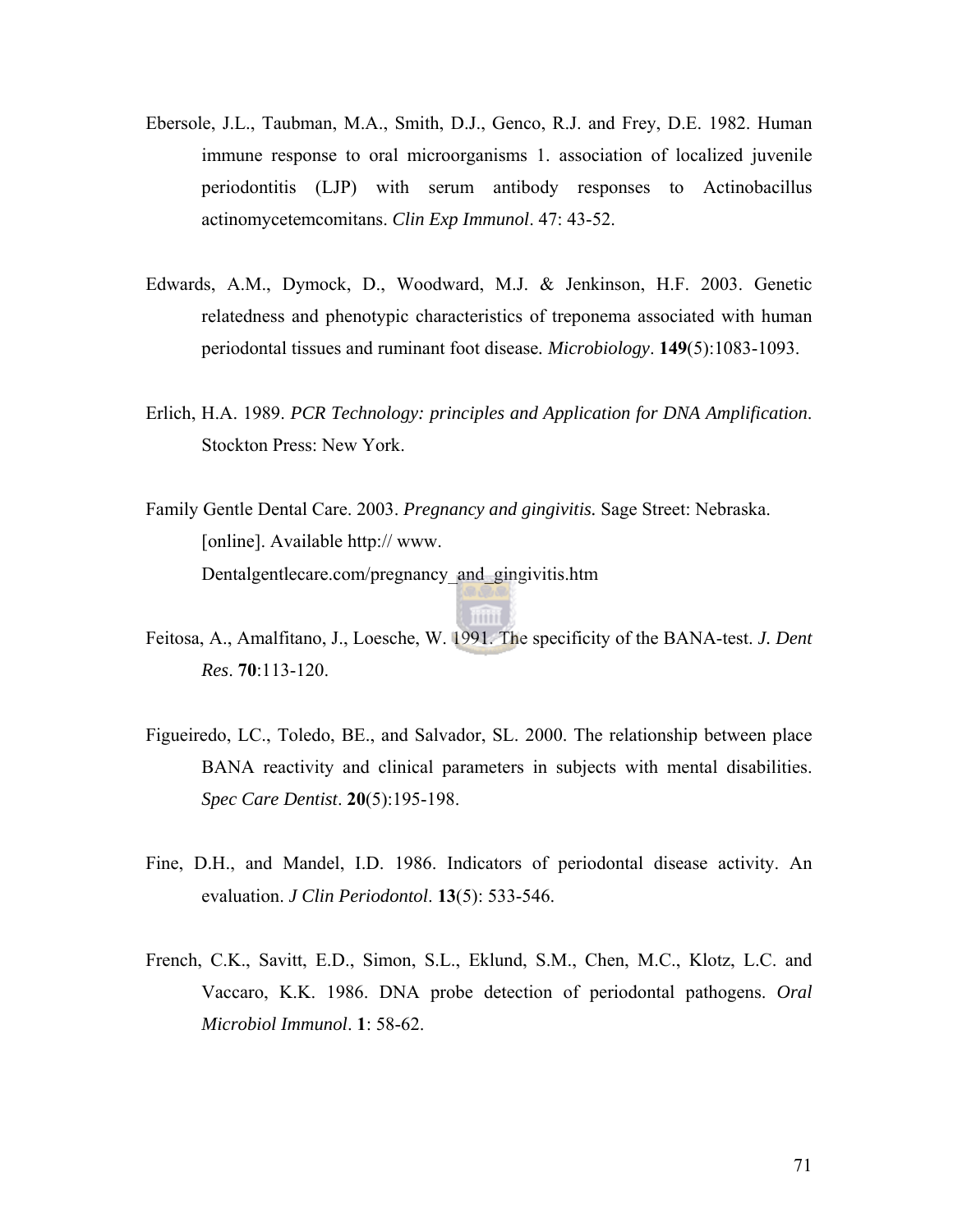- Genco, R.J., Zanbon, J.J., and Christersson, L.A. 1986. Use and interpretation of micobiological assays in periodontal disease. *Oral Microbial Immunol*. **1**:73-79.
- Gettinger, G., Patters, M.R., Testa, M.A., Loe, H., Anerud, A., Boysen, H. and Robertson, P.B. 1982. The use of six selected teeth in population measures of periodontal status. *Journal of Periodontology*. **54**: 155-159.
- Gibbs, R.S., Romero, R., Hillier, S.L., Eschenbach, D.A., Sweet, R.L. 1992. A review of premature birth and subclinical infections. *Am J Obstet Gynecol*. **166**(5): 1515- 1528.
- Gmur, R. 1988. Applicability of monoclonal antibodies to quantitatively monitor subgingival plaque for specific bacteria. *Oral Microbiol Immunol*. **3**: 187-191.
- Grisi, M.F.M., Salvador, S.L., Martins, J.W., Catandi, N. & Silva-Neto, C.R. 1999. Correlation between the CIPTN Score and Anaerobic Periodontal Infection Assesed by BANA Assay*. Braz Dent J*. **10**(2): 93-97.
- Grisi, M.F.M., Correa Filho, T.A., Fanganiello, C.L.S., Martins, W., Silva-Neto, C.R. & Salvador, S.L.2001. Relationship Between the Presence or Absence of Gingival Bleeding and the Enzymatic BANA Test. *Braz Dent J*. **12**(1): 23-26.
- Gornitsky, M., Clark, D.C., Siboo, R., Amsel, R., Iugovaz, I., Wooley, C., Iuliani, N.& Chan EC. 1991. Clinical documentation and occurrence of putative periodontopathic bacteria in human immunodeficiency virus-associated periodontal disease. *J Periodontol*. **62**(9):576-585.
- Guillot, E., Mouton, C. 1996. A PCR-DNA probe assay specific for *Bacteroides forsythus*. *Mol Cell Probes*. **10**(6): 413-421.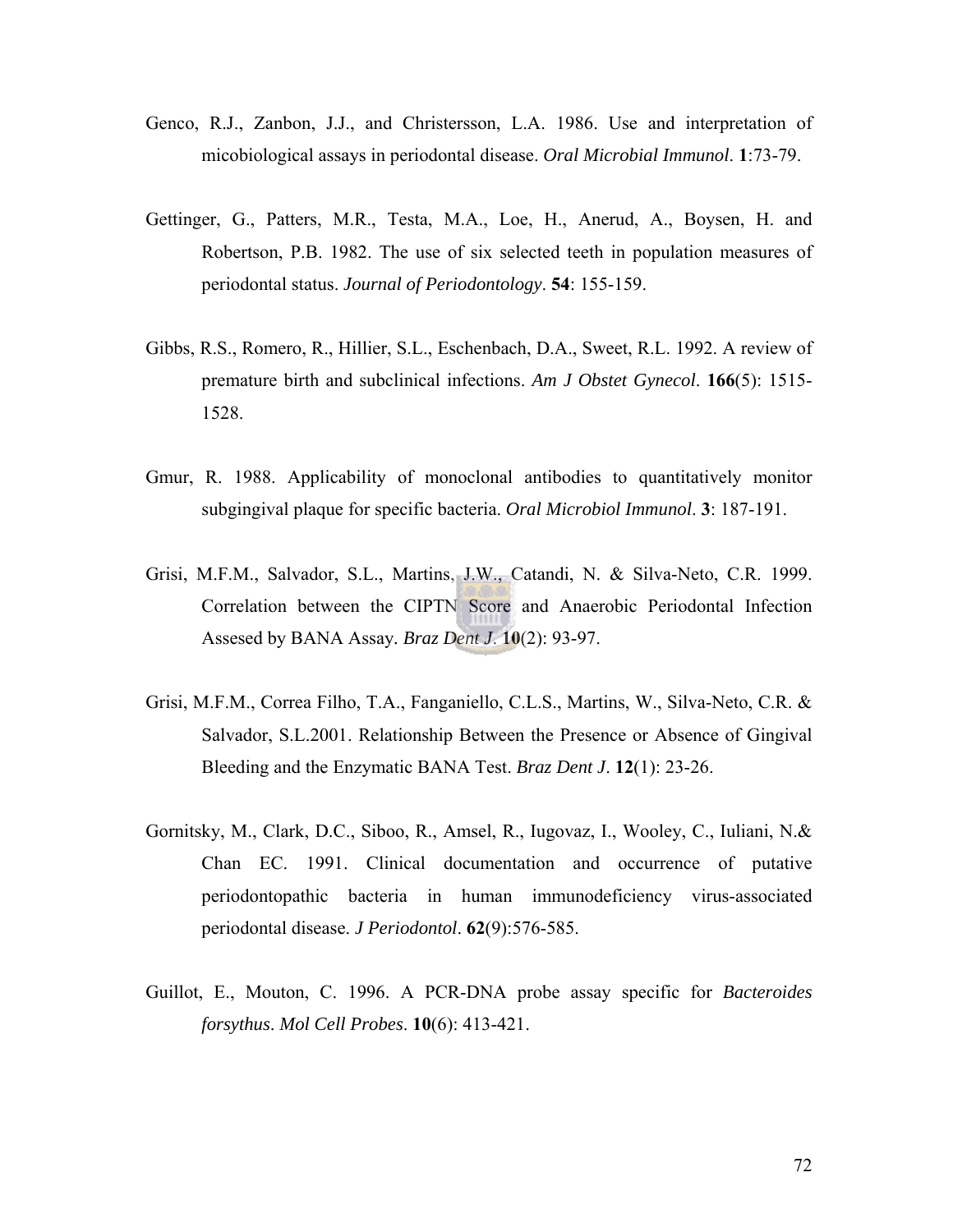- Ishira, K., Naitoy, Kato, T. *et al*. (1991). A sensitive enzymatic method (SK-013) for detection and quantification of specific periodontopathogens. *J Periodont Res*. **27**: 81-91.
- Jeffcoat, M.k. 2000. Pre-term birth, osteoporosis and periodontal disease. *Compend Contin Educ Dent Suppl*. **30**:5-11.
- Jeffcoat, M.k., Geurs, N.C., Reddy, M.S., Godenberg, R.L. & Hauth, J.C. 2001. Current evidence regarding periodontal disease as risk factors in preterm birth*. Ann Periodontol*, **6**(1):183-188.
- Jeffcoat, M.k., Geurs, N.C., Reddy, M.S., Cliver, S.P., Godenberg, R.L. & Hauth, J.C. 2003. Periodontal infection and preterm birth: result of a prospective study. *J Am Dent Assoc*. **132**(7):875-880.
- Jensen, J., Liljemark, W., Bloomquist, C. 1981. The effect of female sex hormones on subgingival plaque. *J Periodontol*. **52**: 599-602.
- Kasuga, Y., Ishihara, K. and Okuda, K. 2000. Significance of detection of *Porphyromonas gingivalis, Bacteroides forsythensis* and *Treponema denticola* in periodontal pockets. *Tokyo Dent Coll*. **41**(3):109-117.
- Kazor, C., Taylor, G.W., Loesche, W.J. 1999. The prevalence of BANA-hydrolyzing periodontopathic bacteria in smokers. *J Clin Periodontol*. **26**(12):814-821.

Keller, G.H., and Manak, M.M. 1991. *DNA Probes*. M Stockton press: New York.

Keyes, P.H., and Rams, T.E. 1983. A rational for management of periodontal diseases: rapid identification of microbial "therapeutic targets" with phase-contrast microscopy*. J Am Dent Assoc*. **106**: 803-812.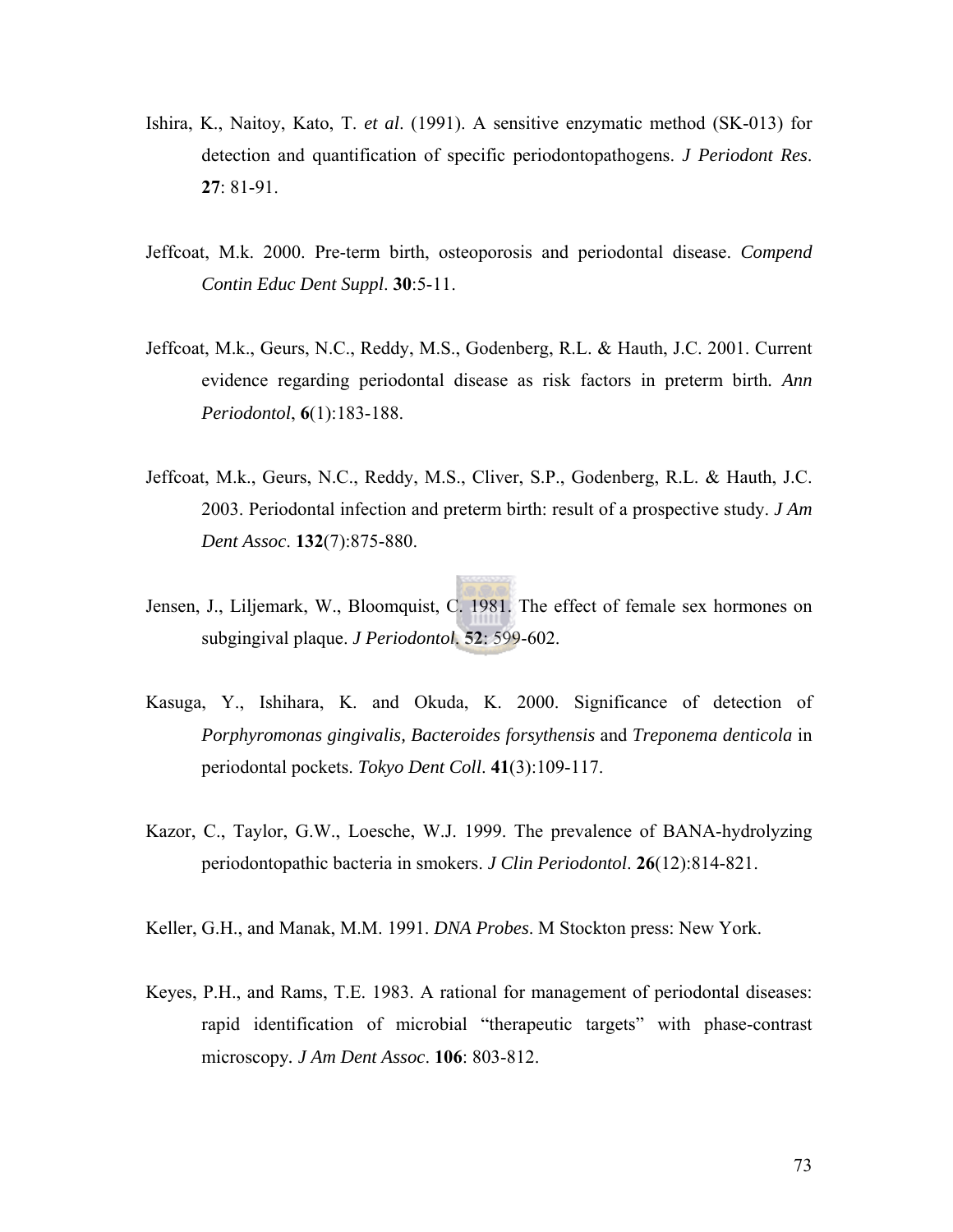- Klein, I.M. and Gonçalves, B.R. 2003. Detection of *Tannerella forsythensis* (*Bacteroides forsythus*) and *Porphyromonas gingivalis* by Polymerase Chain Reaction in Subjects with Different Periodontal Status. *J Periodontol*. **74**(6): 798-802.
- Krejci, C.B. & Bissada, N.F. 2002. Women's health issues and their relationship to periodontitis. *J Am Dent Assoc*. **133**(3):323-9.
- Kornman, K.S., Loesche, W.J. 1980. The subgingival microflora during pregnancy. *J Periodontal Res*. **15**(2):111-122.
- Kornman, K.S. 1987. Nature of periodontal diseases: assessment and diagnosis. *J Periodont Res*. 22: 192-204.
- Kuhnert, P., Frey, J., Lang, N.P. & Mayfield, L. 2002. Phylogenetic analysis of *Prevotella nigrescens*, *Prevotella intermedia* and *Porphyromonas gingivalis* clinical strains reveals a clear species clustering. *Int J Syst Bacteriol*. **52**:1391- 1395.
- Laughon, B.E., Syed, S.A. 1982. API ZYM system for identification of *Bacteroides spp*., *Capnocytophaga spp*., and spirochetes of oral origin. *Journal of Clinical Microbiology*. **15**(1):97-102.
- Lee, W.J., Choi, K.B., Yoo, J.Y., Choi, H.S., Cho, S.K., Chai, K.J., & Kim, K.C. 2003. Distribution of Periodontal Pathogns in Korean Aggressive Periodontitis. *J periodontol*. **74**(9): 1329-1335.
- Levision, H., 1997. *Textbook for Dental Nurse.* Blackwell Science: United Kingdom. pp 308-326.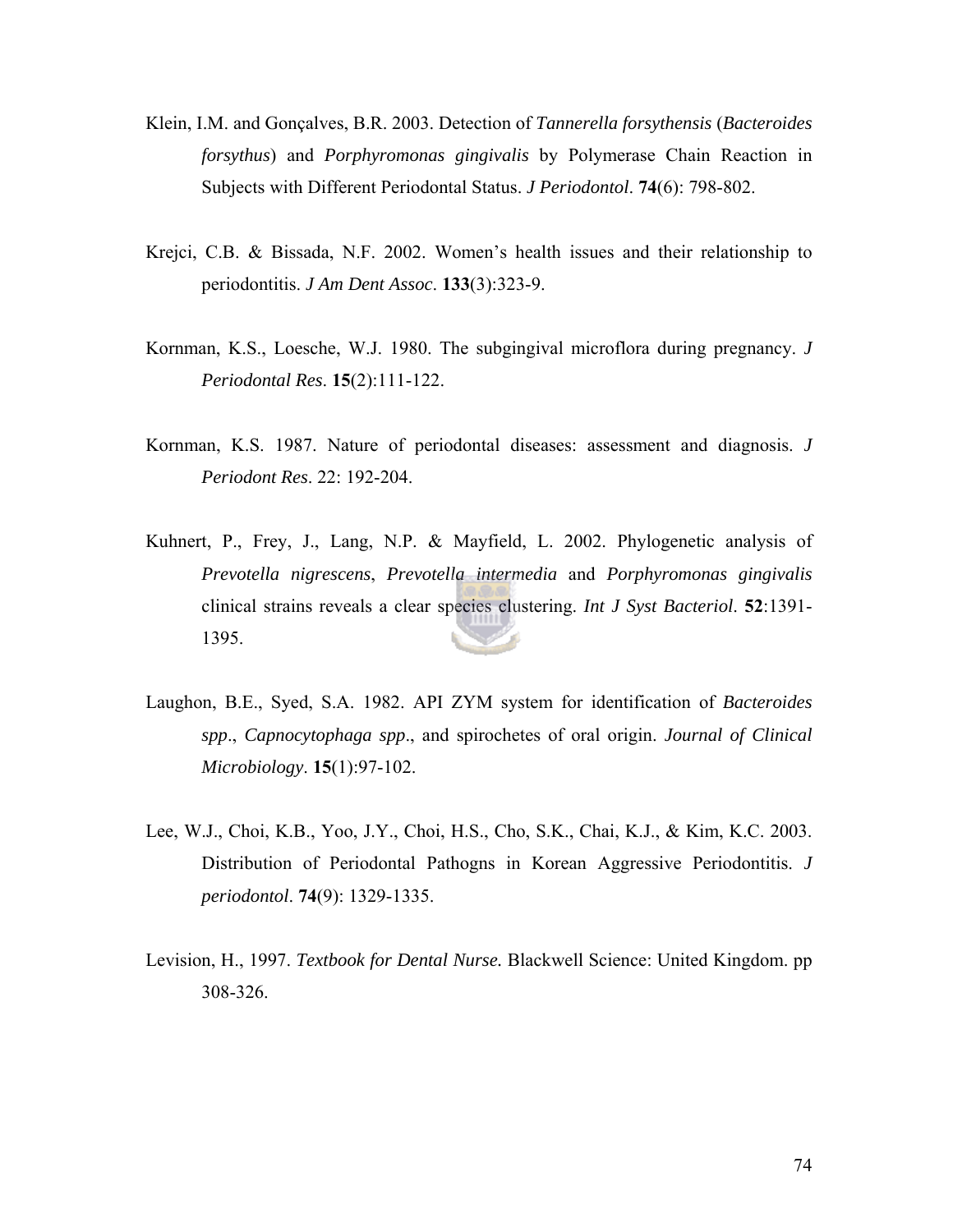- Lieff, S., Boggess, A.K., Murtha, P.A., Jared, H., Madianos, N. P., Moss, K., Beck, J. & Offenbacher, S. 2004. The Oral Conditions and Pregnancy Study: Periodontal Status of a Cohort of Pregnant Women. *J Periodontol.* **75**(1): 116-126.
- Lin, D., Smith, M.A., Champagne, C., Elter, J., Beck, J. and Offenbacher, S. 2003. *Porphyromonas gingivalis* infection during pregnancy increases Maternal Tumor Necrosis Factor Alpha, Suppresses Maternal Interleukin-10, and Enhances Fetal Growth Restriction and Resorption in Mice. *Infection and Immunity***. 71**: 5156- 5162.
- Listgarten, M.A. and Helldén, L. 1978. Relative distribution of bacteria at clinically and periodontally disease sites in humans. *J Clin Periodontol*. **5**: 115-132.
- Listgarten, M.A. and Levin, S. 1981. Positive correlations between the proportions of subgingival spirochaetes and motile bacteria and susceptibility of human subjects to periodontal deterioration*. J Clin Periodontol*. **8**: 122-138.
- Löe, H., and Silness, J. 1963. Periodontal disease in pregnancy. Prevalence and severity. *Acta Odontol Scand*. **21**: 551-553.
- Loesche, W.J., Syed, S.A., Morrison, E.C., Kerry, G.A., Higgins, T. and Stoll, J. 1984. Metronidazole in periodontitis. I. Clinical and bacteriological results after 15-30 weeks. *J. Periodontol* . **6**: 325-335.
- Loesche, W.J., Bretz, W.A. Kerschensteiner, D., Stoll, J., Socransky, S.S., Hujoel, P., Lopatin, D.E. 1990. Development of a diagnostic test for anaerobic periodontal infections based on plaque hydrolysis of benzoyl-DL-arginine-naphthylamide. *Journal of Clinical Microbiology*. **28**(7):1551-1559.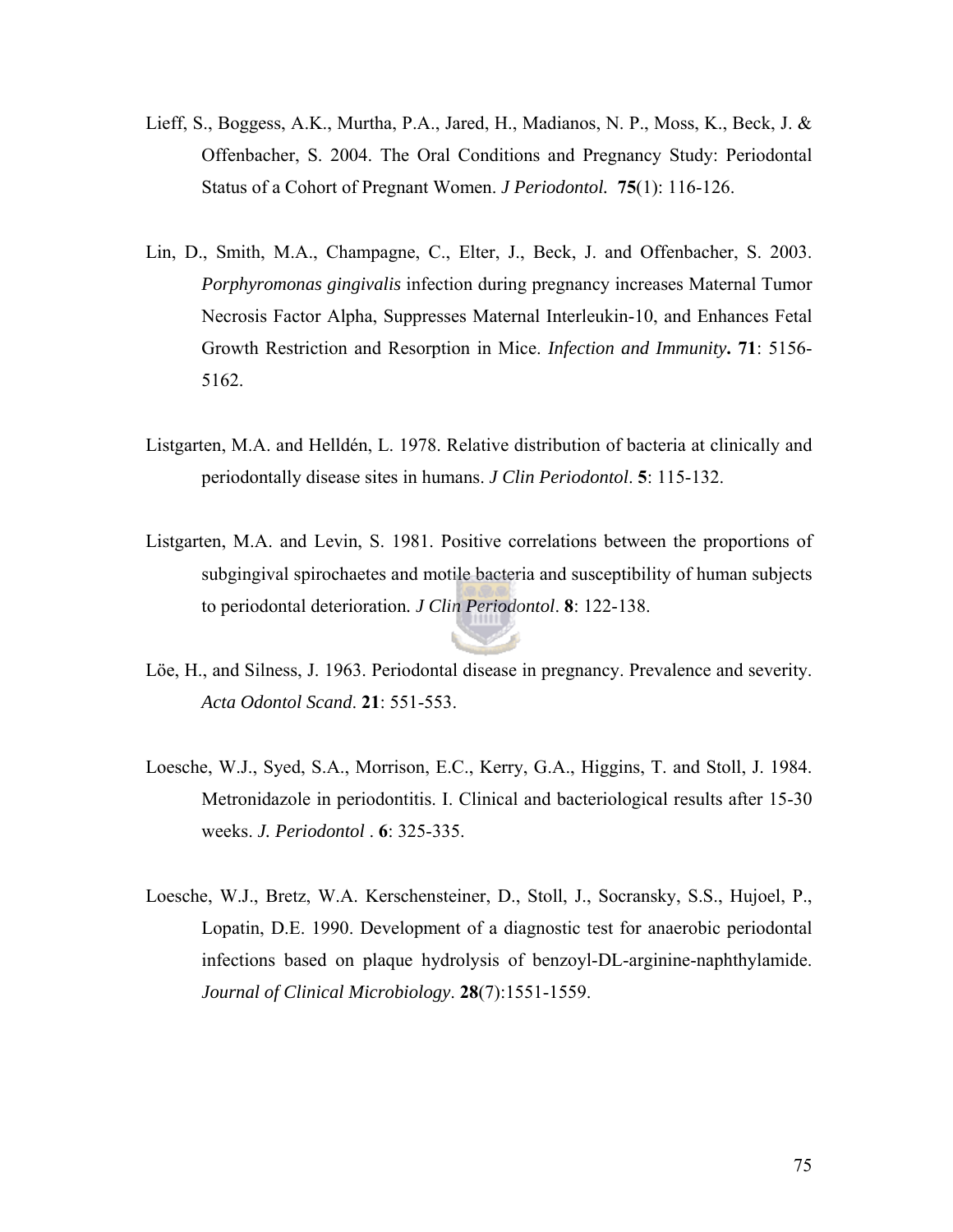- Loesche, W.J., Lopatin, D.E., Giordano, J., Alcoforado, G. and Hujoel, P. 1992. Comparison of the Benzoyl-DL-Arginine-Naphthylamide (BANA) test, DNA Probes and Immunological reagents for Ability to detect anaerobic periodontal infections due to *Porphyromonas gingivalis, Treponema denticola, and Bacteroides forsythus*. *Journal of Clinical Microbiology*. **30**(2): 427-433.
- Loesche, W.J., Kazor, C.E. & Taylor, G.W. 1997a. The optimization of the BANA test as a screening instrument for gingivitis among subjects seeking dental treatment. *J Clin Periodontol*. **24**(10):718-726.
- Loesche, W.J., Taylor, G.W., Giordano, J., Hutchinson, R., Rau, C.F., Chen, Y.M., Schork, M.A. 1997b. A logistic regression model for the decision to perform access surgery. *J. Clin Periodontol*, **24**:171-179.
- Lopez, N.J., Smith, P.C. & Gutierrez, J. 2002. Higher risk of preterm birth and low birth weight in women with periodontal disease*. J Dent Res*. **81**(1): 58-63.
- Lundgren, D., Magnussen and B. Lindhe, J. 1973. Connective tissue alterations in the gingival of ratstread with estrogens and progesterone. *Odontol Revy*. **24**: 49-58.
- Machtei, E.E., Mahler, D., Sanduri, H. and Pelet, M. 2004. The effect of Menstruation Cycle on Periodontal Health. *J. Periodontol*. **75**(3):408-412.
- Madianos, PN., Lieff, S., Murtha, AP., Boggess, KA., Auten, RL. Jr., Beck, JD. And Offenbacher, S. 2001. Maternal periodontitis and prematurity. Part II: Maternal infection and fetal exposure. *Ann Periodontol*. **6**:175-182.
- Marsh, P. & Martin, M. 1992. *Oral Microbiology*. London, New York, Tokyo, Melbourne, Madras: Chapman & Hall: pp167-196.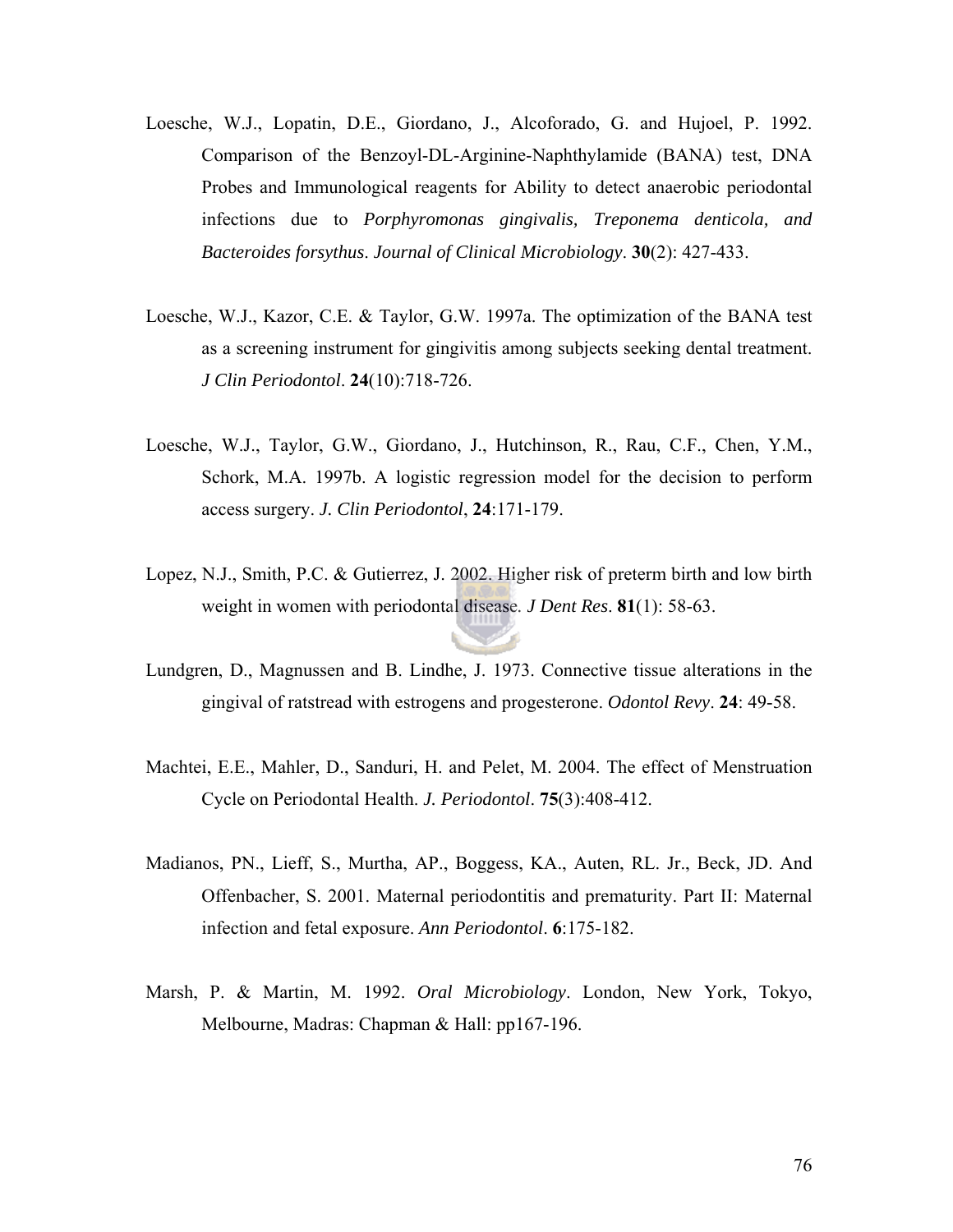- McGaw, T. 2002. Periodontal disease and preterm delivery of low-birth-weight infants. *J Can Dent Assoc*. **68**(3): 188-192.
- Masouredis, C.M., Katz, M.H., Greenspan, D., Herrera, C., Hollander, H., Greenspan, J.S. & Winkler, J.R. 1992. Prevalence of HIV-associated periodontitis and gingivitis in HIV-infected patients attending an AIDS clinic. *J Acquir Immune Defic Syndr*. **5**(5) :479-483.
- Mitchell-Lewis, D., Engebretson, S.P., Chen, J., Lamster, I.B. & Papapanou, P.N. 2001. Periodontal infection and pre-term birth: early finding from a cohort of young minority women in New York. *Eur J Oral Sci*. **109**(1):34-39.
- Miyazaki, H., Yamashits, Y., Shirahama, R., Goto-Kimara, K., Shimada, N., Sogame, A. & Takehara, T.1991. Periodontal condition of pregnant women assessed by CIPTN*. J Clin Periodontol*. **18**(10):751-754.
- Moore, S., Ide, M., Wilson, R.F., Coward, P.Y., Borkowska, E., Baylis, R., Bewley, S., Maxwell, D.J., Mulhair, L. & Ashley, F.P. 2001. Periodontal health of London women during early pregnancy. *Br Dent J*.**191**(10): 570-573.
- Moter, A., Hoening, C., Choi, K.B., Riep, B., & Gobel, B.U. 1998. Molecular Epidemiology of Oral treponemes associated with Periodontal Disease. *Journal of Clinical Microbiology*. **36**(5): 1399-1403.
- Mumghamba, E.G.S., Pitiphat, W., Matee, M.I.N., Simon, E., & Merchant, A.T. 2004. The usefulness of using Ramfjord teeth in predicing periodontal status of Tanzanian adult population. *J Clin Periodonol*. **31**(1): 16-18.
- Nakamura, M., and Slots, J. 1983. Salivary enzymes. Origin and relationship to periodontal diseases. *J Periodont Res*. **18**: 559.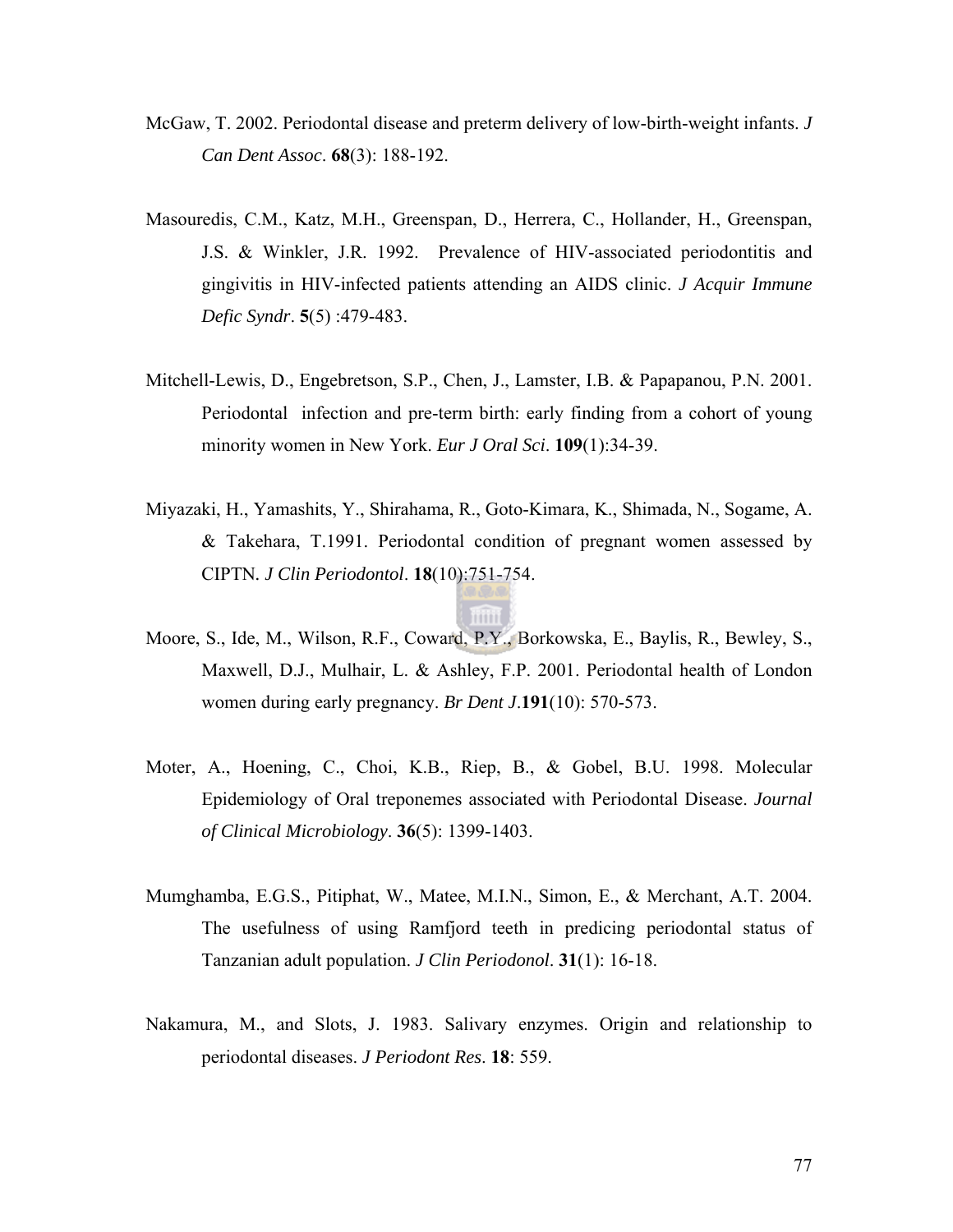- Ndiaye, C.F., Critchlow, C.W., Leggott, P.J., Kiviat, N.B., Ndoye, I., Robertson, P.B. & Georgas, K.N. 1997. Periodontal status of HIV-1 and HIV-2 seropositive and HIV seronegative female commercial sex workers in Senegal*. J Periodontol*. **68**(9):827-831.
- Neuenschwander-Schupbach, A., Wetzel, A.C., Lopatin, D.E. & Lang, N.P. 1992. Application of BANA during experimental gingivitis. Application of N-alphabenzoyl-DL-arginine 2 naphtilamide (BANA) hydrolysis to identify periodontopathic environments during experimental gingivitis in man. *Schweiz Monatsschr Zahmed*, **102**(11):1315-1320.
- Nuamah, I. & Ebihara, Y. 1998. Periodontal status and oral hygiene practices of pregnant and non-pregnant women. *East Afr Med J*. **75**(12):712-714.
- Offenbacher, S., Katz, V., Fertik, G., Collins, J., Boyd, D., Maynor, G., McKaig, R., & Beck, J. 1996. Periodontal infection as a possible risk factor for preterm low birth weight. *J Periodontol*. **67**(10):1103-1113.
- Offenbacher, S., Macharios, P.S., Sutte, M. *et al*. 1999. Elevated human IgM suggests *in utero* exposure to periodontal pathogens. *J. Dent Res*. **78**:2191.
- Offenbacher, S., Lieff, S., Boggess, K.A. *et al*. 2001. Maternal periodontitis and prematurity. Part I: obstetric outcome of prematurity and growth restriction. *Ann periodontal*. **6**: 164-174.
- Onagawa, M., Ishihara, K. and Okuda, K. 1994. Coaggregation between *Porphyromonas gingivalis* and *Treponema denticola*. *Bulletin of Tokyo Dental College*. **35**:171- 181.
- Radnai, M. & Gorzo, M. 2002. Periodontal disease as a potential risk factor for preterm birth and low birth weight. *Fogorv Sz*. **95**(6):241-244.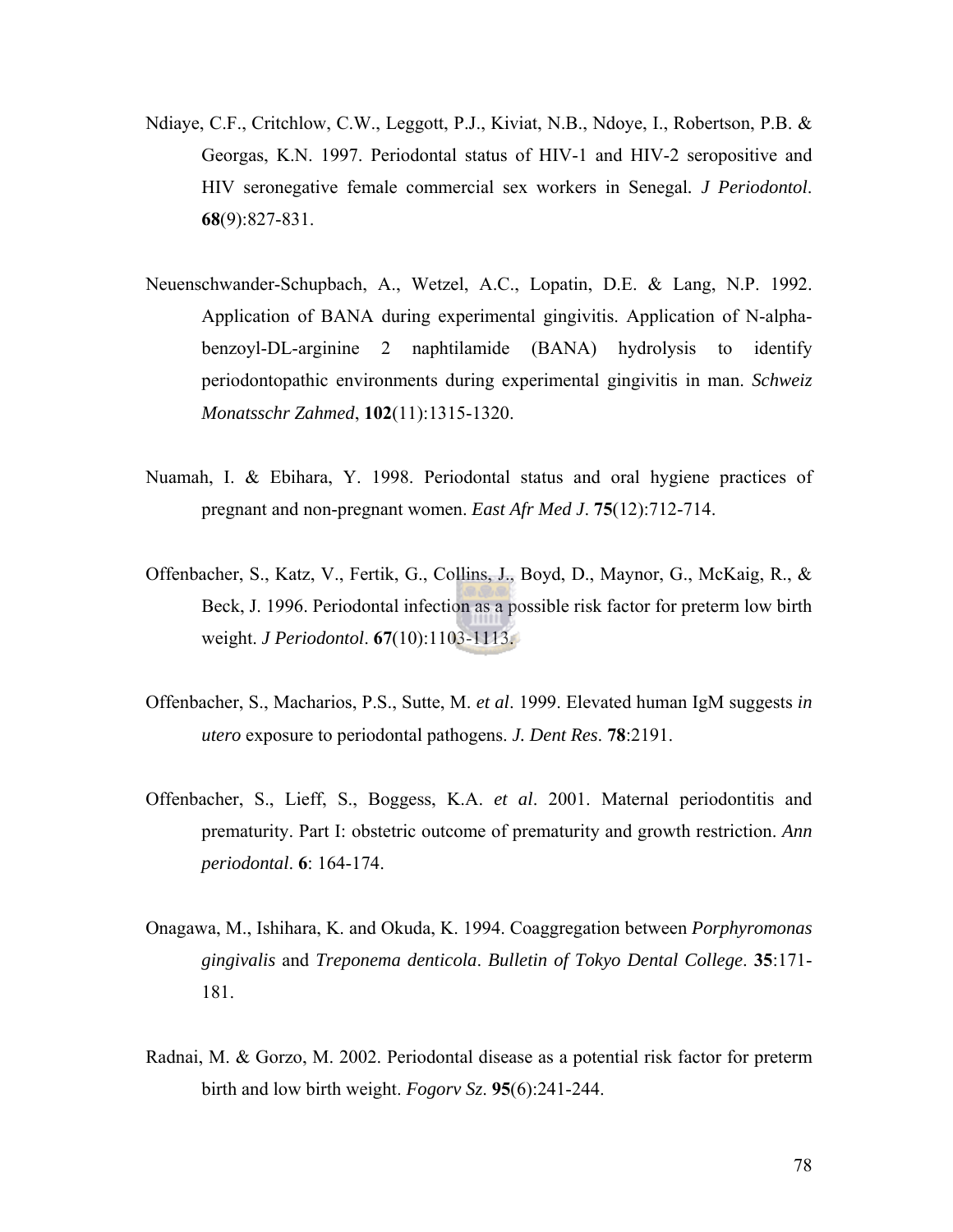- Ramfjord, S.P. 1959. Indices for prevalence and incidence of periodontal disease. *J Periodontol*. **30**: 51-59.
- Robinsson, P.G., Adegboye, A., Rowland, R.W., Yeung, S. & Johnson, N.W. 2002*. Periodontal diseases and HIV infection*. Oral Diseases. **8**(2):91-97.
- Rocas, I.N., Siquiera, J.F., Santos, K.R.N., and Coelho, A.M.A. 2001. "Red complex" (*Porphyromonas gingivalis*, *Tannerella forsythensis* and *Treponema denticola)* in endodontic infections. *Oral Surg Oral Med Oral Pathol Oral Radiol Endod.* **91**:468-471.
- Rosell, F.L., Montandon-Pompeu, A.A. & Valsecki Junior A. 1999. Simplified periodontal record for pregnant women. *Rev Saude Publica*. **33**(2): 157-162.
- Sakamoto, M., Suzuki, M., Umeda, M., Ishikawa, I. & Benno, Y. 2002. Reclassification of *Bacteroides forsythus* (Tanner *et al*. 1986) as *Tannerella forsythensis* corrig., gen.nov., comb. Nov.International Journal of Systematic and Evolution Microbiology. **52**:841-849.
- Samaranayake, L.P. & Jones, B.M. 1998. *Essential Microbiology for Dentistry*. Churchill Livingiston: Edinburgh, London, New York, Philadelphia, Sydney, Toronto. Pp 283-292.
- Schuman, P., Ohmit, S.E., Sobel, J.D., Mayer, K.H., Greene, V., Rompalo, A. & Klein, R.S. 1998. Oral lesions among women living with or at risk for HIV infection. HIV Epidemiology Research Study(HERS) Group. *Am J Med*. **104**(6):260-267.
- Scully, C., Porter, S.R., Mutu, S., Epstein, J.B., Glover, S. & Kumar, N. 1999. Periodontopathic bacteria in English HIV-seropositive perso*ns*. *AIDS Patient care STDS*. **13**(6):369-374.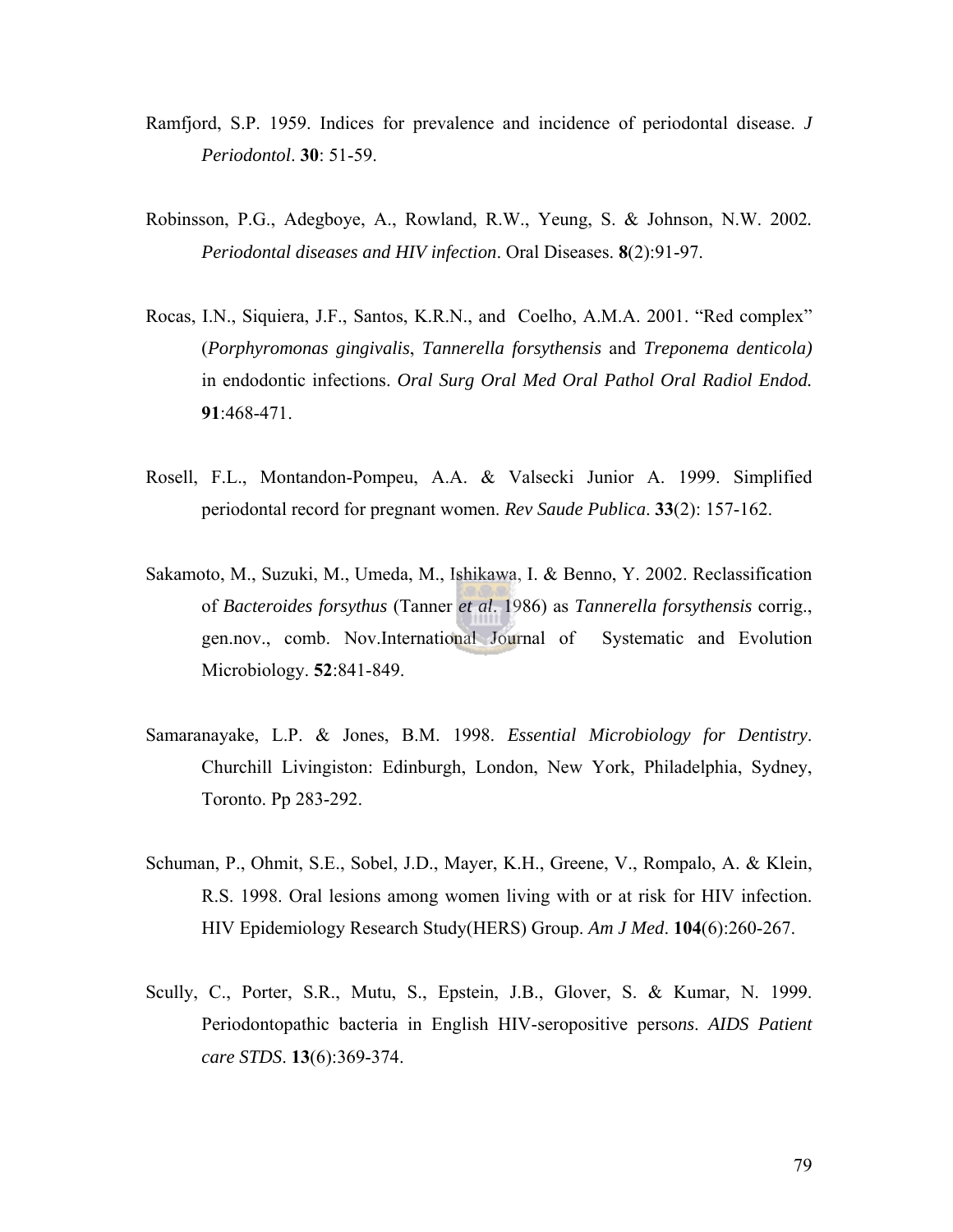- Sembene, M., Moreau, J.C., Mbaye, M.M., Dialoo, A., Diallo, P.D., Ngom, M. & Benoist, H.M. 2000. Periodontal infection in pregnant women and low birth weight babies. *Odontostomatol Trop*. **23**(89):19-22.
- Shapiro, S., Mccormick, M.C., Starfield, B.H., Krisher, J.P., Bross, D., 1980. Relevant of carrelates of infant death for significant morbidity at 1 year of ag*e*. *Am J Obstet Gynecol*. **136**(3): 363-373.
- Shiloach, J., Patters, M.R., and Waring, M.B. 2000. The prevalence of pathogenic periodontal microflora in health young adult smokers. *J Periodontol*. **71**: 562- 567.
- Silness, P., and Löe, H. 1964. Periodontal disease in pregnancy. II. Correlation between oral hygiene and periodontal condition. *Acta Odontol Scand*. **22**: 121-124.
- Silness, J. and Roynstrand, T. 1988. Partial mouth recording of plaque, gingivitis and probing depth in adolescents. *Journal of Clinical Periodontology*. **15**:189-192.
- Singletary, M.M., Crawford, J.J. and Simpson, D.M. 1982. Darkfield microscopy monitoring of subgingival bacteria during periodontal therapy. *J Periodontol*. **53**: 671-681.
- Siquiera, J.F., and Rocas, I.N, Favieri, A., Oliveira, J.C.M. and Santos, K.R.N. 2001. Polymerase Chain Reaction detecton of *Treponema denticola* in endodontic infection within root canals. *International Endodontic Journal.***34**(4): 280-284.
- Slots, J., Mashimo, P., Levine, M.J. and Genco, R.J. 1979. Periodontal therapy in humans. *J Periodontol*. **50**: 495-509.
- Socransky, S.S., Haffajee, A.D., Cugini, M.A., Smith, C., and Kent, R.L. Jr 1998. Microbial complex in subgingival plaque. *J Clin Periodontol*. **25**: 134-144.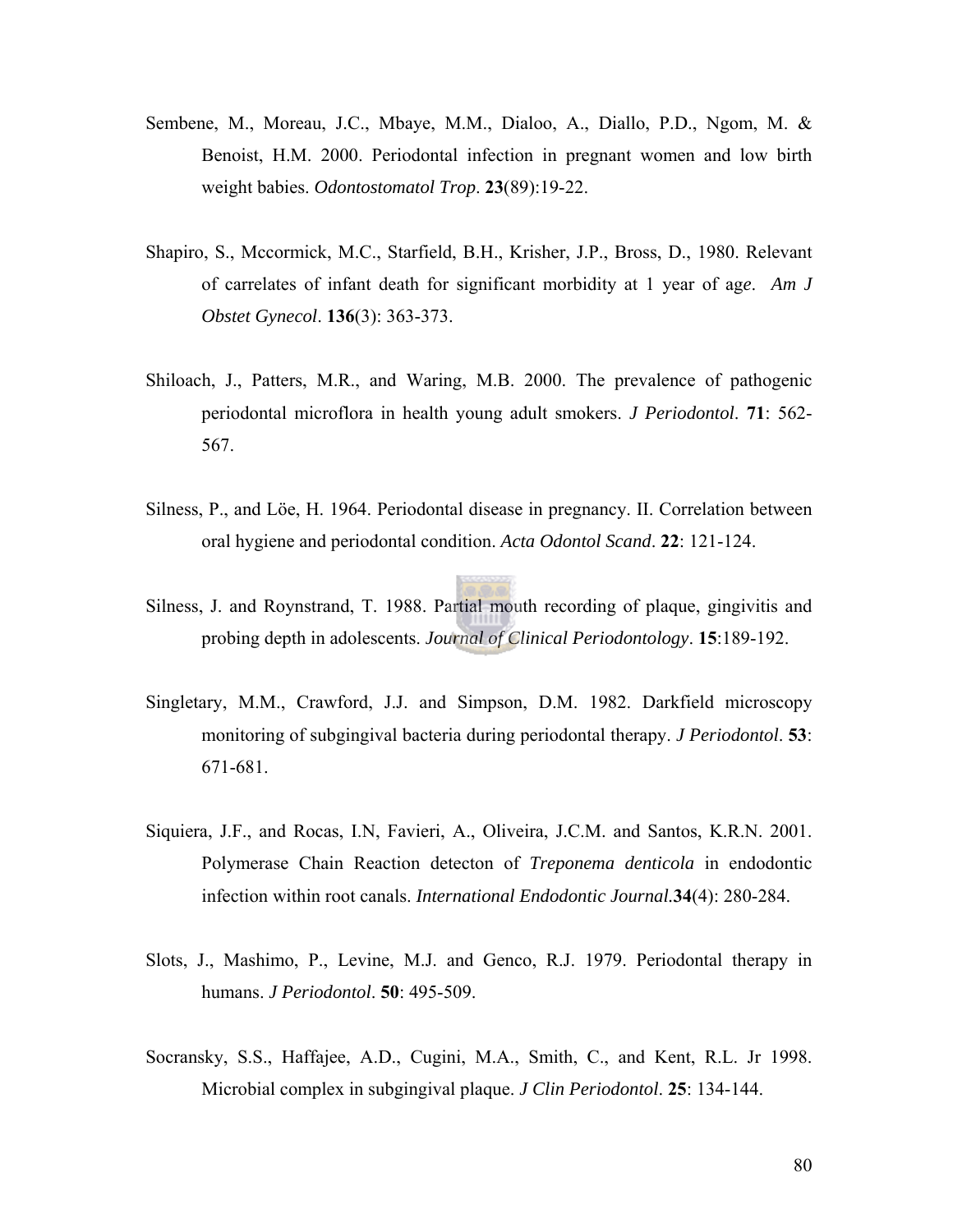- Sooriyamoorthy, M. Gower, DB. 1989. Hormonal influences of gingival tissue: relationship to periodontal disease. *J Clin Periodontol*. **16**:201-208.
- Soory, M. 2000. Hormonal factors in periodontal disease. *Dent Udate*. **27**(8):380-383.
- Steinberg, B.J. 2000. Women's oral health issues. *J Calif Dent Assoc*. **28**(9):663-667.
- Taani, DQ., Habashneh, R., Hammad, MM., Batieha, A. 2003. The periodontal status of pregnant women and its relationship with socio-demographic and clinical variables. *J Oral Rehabil*. **30**(4): 440-445.
- Takamatsu, N. 1997. The effect of periodontal initial therapy on detection frequency of *Bacteroides forsythus*, *Porphyromaonas gingivalis*, and *Actinobacillus actinomycetemcomitans-* detection by DNA probe and PCR methods. Kokubyo Gakkai Zasshi. **64**(4): 534-543.
- Takemoto, T., Kurihara, H. and Dahlen, G. 1997. Characterization of *Bacteroides forsythus* isolates. *J Cin Microbiol*. **35**:1378-1381.
- Tenenbaum, H., Elkaim, R., Cusinier, F., Dahan, M., Zamanian & Lang JM. 1997. Prevalence of six periodontal pathogens detected by DNA probe methods in HIV vs non-HIV periodontis. *Stockton press*. **3**:153-155.
- Teng, Y.T., Taylor, G.W., Scannapieco, F., Kinane, D.F., Curtis, M., Beck, J.D. & Kogon, S. 2002. Periodontal health and systemic disorders. *J Can Dent Assoc*. **68**(3):188-192.
- The American Academy of Periodontology. 1994. *Periodontal Consideration in the HIV-Positive patient*. Chicago, Committee on Research, Science and Therapy.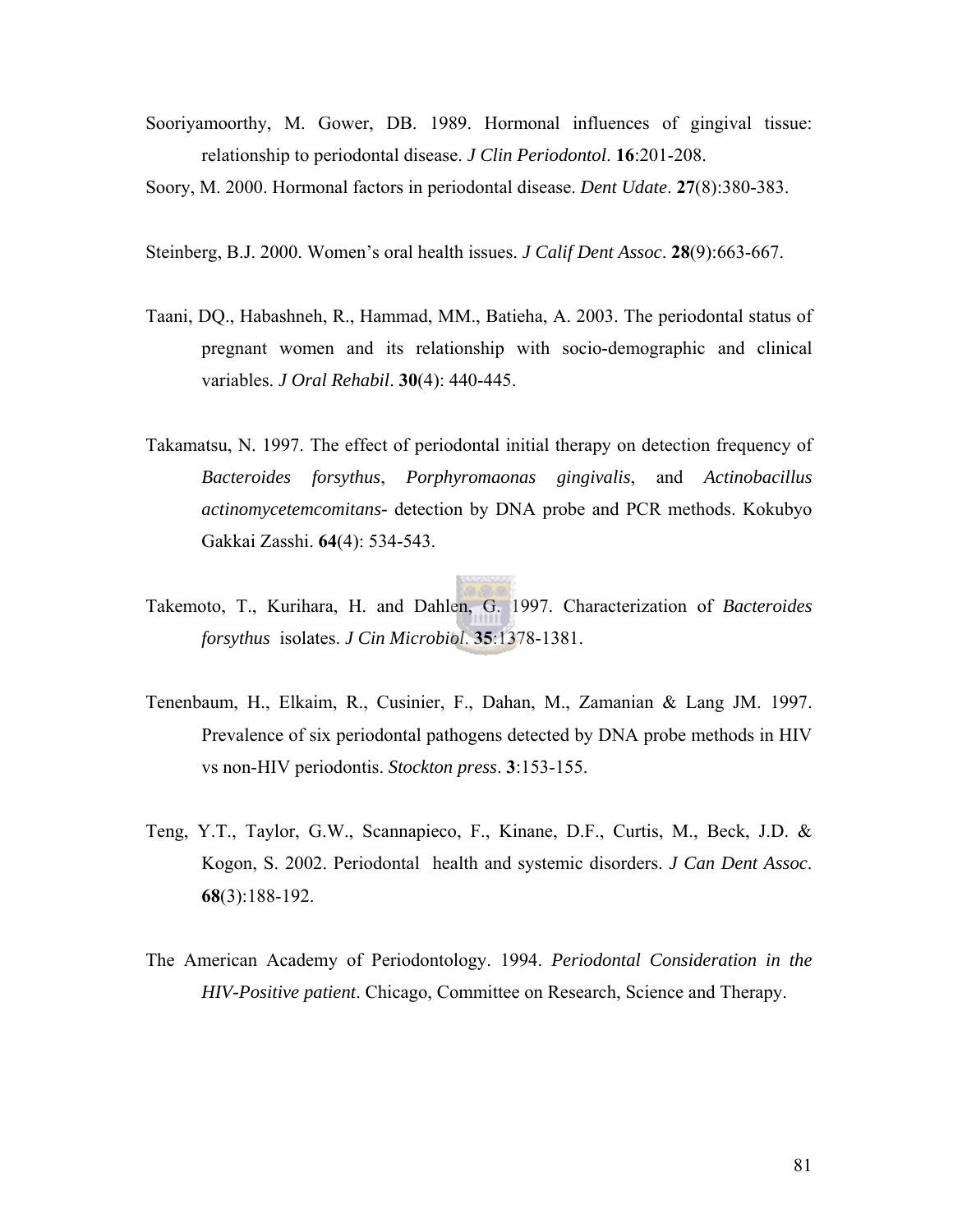- Tilakarantne, A., Soory, M., Ranasinghe, A.W., Crea, S.M.X., Ekanayake, S.L. & De Silva, M. 2000. Periodontal disease status during pregnancy and 3 months postpartum, in a rural population of Stri-Lankan women*. J Clin Periodontol*. **27**:787- 792.
- Tran, S.D. & Rudney, J.D. 1996. Multiplex PCR using Conserved and Specific 16S rRNA gene Primers for Simultaneous Detection of *Actinobacillus actinomycetemcomitans and Porphyromonas gingivalis. J Clin Microbiol*. **34**(11):2674-2678.
- Tran, S.D. & Rudney, J.D. 1999. Improved Multiplex PCR Using Conserved and Species-Specific 16S rRNA Gene Primers for *Simultaneous detection of Actinobacillus actinomycetemcomitans, Bacteroides forsythus, and Porphyromonas gingivalis. Journal of Clinical Microbilogy*. **37**(11): 3504-3508.
- Wactawski-wende, J. 2001. Periodontal Diseases and Osteoporosis: association and mechanisms. *Ann Periodontol*. **6**:197-208.
- Watanabe, K., Frommel, TO. 1993. Detection of *Porphyromonas gingivalis* in oral plaque samples by use of the Polymerase Chain Reaction. J Dent Res. **72**(6): 1040-1044.
- Watanabe, K., Frommel, TO. 1997. *Porphyromonas gingivalis*, *Actinobacillus actinomycemcomitans* and *Treponama denticola* detection in oral plaque using the Polymerase Chain Reaction. *J Clin Periodontol*.**23**(3): 212-219.
- White, B.A. 1993. *PCR Protocols: Currents Methods and Applications*. Human Press: Towaka, New Jersy.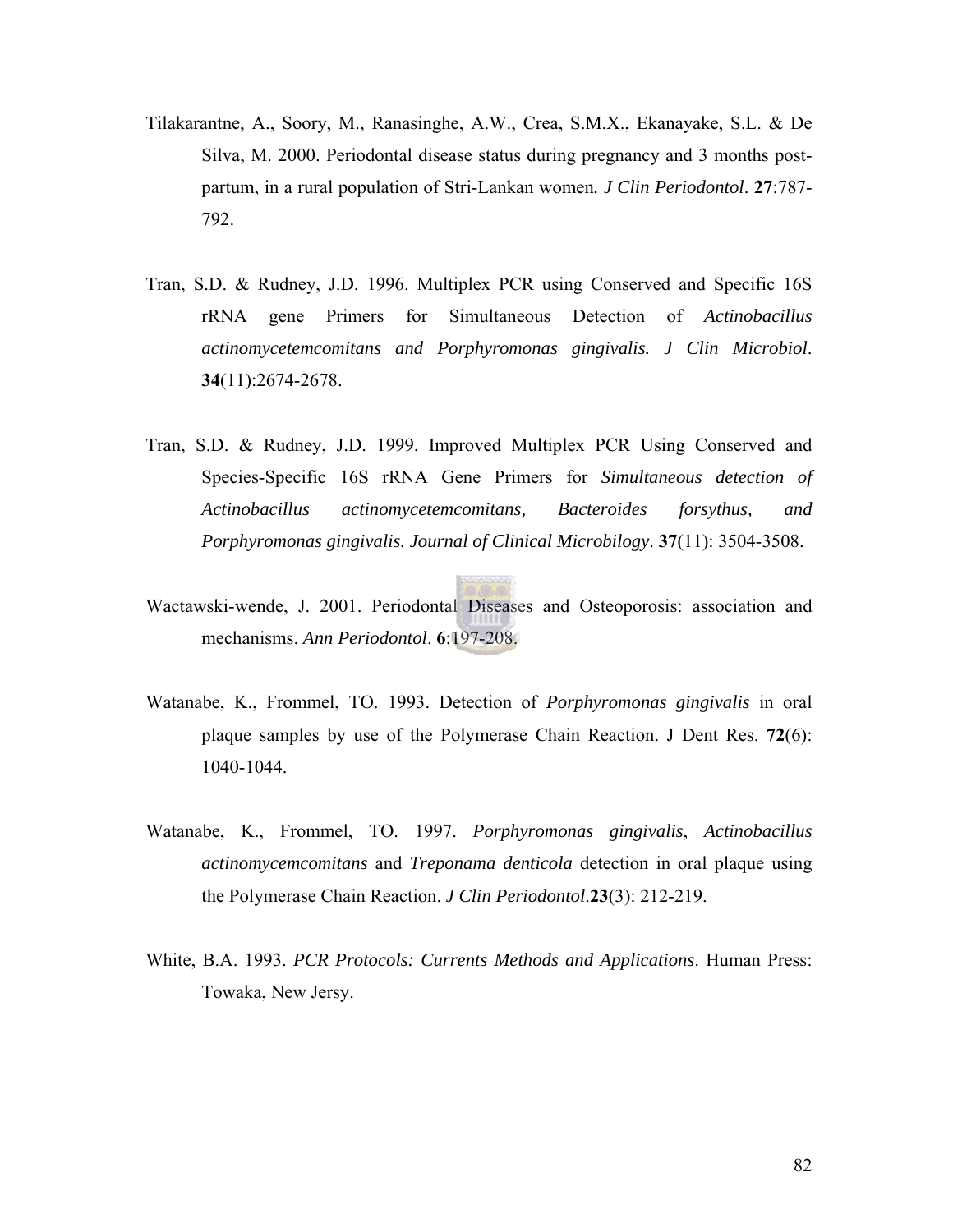- Willis, S.G., Smith, K.S., Dunn, V.L., Gapter, L.A., Riviere, K.H. & Riviere, G.R. 1999. Identification of seven *Treponema* species in health and disease associated dental plaque by nested PCR*. J. Clin. Microbiol*. **37**(3):867-869.
- Wilson, M., Lopatin, D., Osborne, G. & Kieser, J.B. 1993. Prevalence of *Treponema denticola* and *Porphyromonas gingivalis* in plaque from periodontally-healthy and periodontally-disease sites. *J Med Microbiol*. **38**(6):406-410.
- Yalcin, F., Eskinazi, E., Soydine, M., Basegmez, C., Issever, H., Isik, G., Berber, L., Has, R., Sabuncu, H. & Onan, U. 2002. The effect of sociocultural status on periodontal conditions in pregnancy. *J Periodontol*. **73**(2):178-182.
- Yao, E.S., Lamont, R.J., Leu, S.P. and Weinberg, A. 1996. Interbacterial binding among strains of pathogenic and commensal oral bacterial species. *Oral Microbiology and Immunology*. **11**:35-41.



Zachariasen, R.D. 1991. Ovarian hormones and gingivitis. *J Dent Hyg*. **65**(3): 146-150.

- Zachariasen, R.D. 1993. The affect of elevated ovarian hormones on periodontal health: oral contraceptives and pregnancy. *Women health*. **20**(2):21-30.
- Zakrzewska, J.M. 1996. Women as dental patients: are there any gender differences? *Int Dent J*.**46**(6):548-557.
- Zambon, J.J., Reynolds, H.S., Chen, P. and Genco, R.J. 1985. Rapid identification of periodontal pathogens in subgingival dental plaque: comparison of indirect immunofluourescence microscopy with bacterial culture for detection of *Bacteroides gingivalis*. *J Periodontol*. **56**:32-40.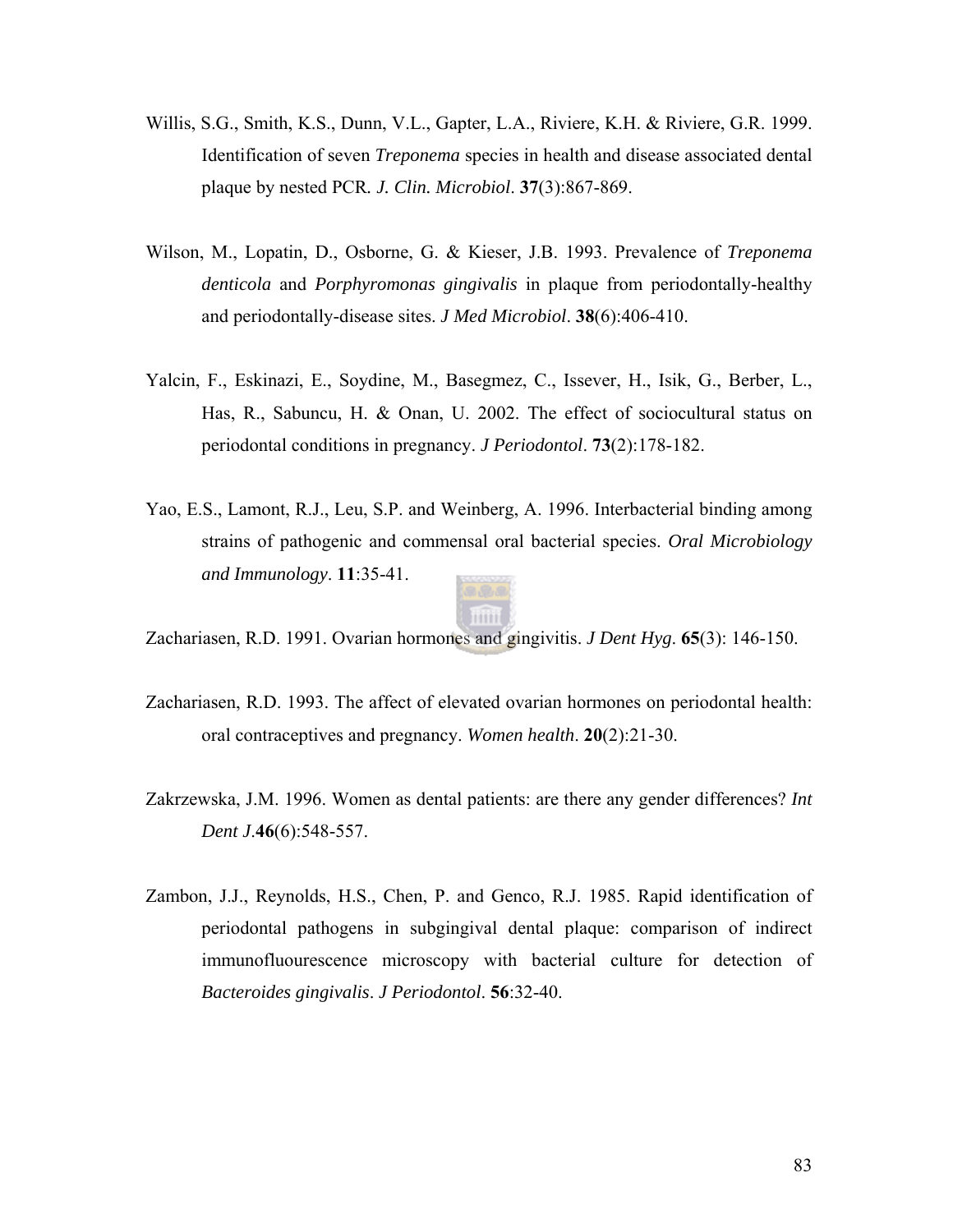Zambon, J.J., Reynolds, H.S. & Genco, R.J. 1990. Studies of the subgingival microflora in patients with acquired immunodeficiency syndrome. *J Periodontol*. **61**(11):699-704.

Zambon, JJ. 1996. Periodontal disease: Microbial factors. *Ann Periodontol*: 1:879-925.

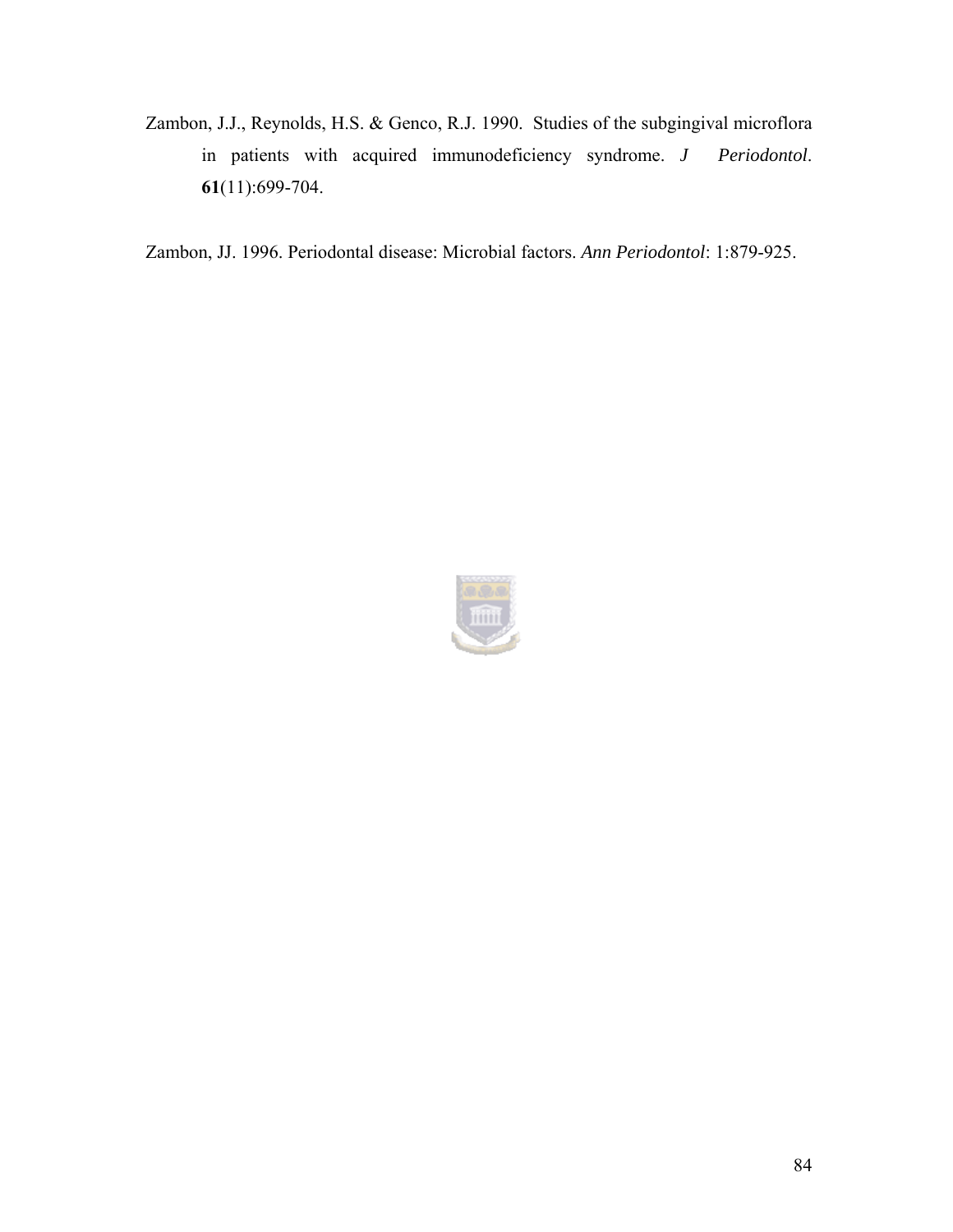#### **APPENDIX 2A**

#### **CONSENT FORM FOR PARTICIPATION IN RESEARCH PROJECT**

**Title of Project**: BANA screening for periodontal disease in a sample of HIV positive and HIV negative pregnant women in the Western Cape.

**Names of Researchers:** Prof Charlene WJ Africa, Dr Soraya Harnekar, Mr Claude Bayingana (MSc student)

#### **If you would like to participate in this study please tick the relevant boxes:**

- 1.Have you read the attached information sheet and has the purpose of the research project been explained to you? Yes or No
- 2. Do you understand the method of sample collection and any risks involved? Yes or No
- 3. Do you grant permission for information from your medical records to be disclosed to the research team as and when necessary? Yes or No
- Do you agree that samples collected for research or diagnostic testing can be stored for possible use in future research projects conducted by the above named researchers and /or other research collaborators? Yes or No

I declare that my participation in this research project is voluntary and that I am free to withdraw my approval for use of the sample(s) at any time without giving a reason and without my medical treatment or legal rights being affected. I understand that any information contained in my file will remain confidential and that I (or my doctor) will be informed if any of the results of the medical tests done (as part of the research) have implications for my health. I know how to contact members of the research team should I change my mind about participating in this study.

| Name of patient<br>(BLOCK CAPITALS) | Date | <b>Signature</b> |  |
|-------------------------------------|------|------------------|--|
| Name of person taking consent       | Date | <b>Signature</b> |  |
| Name of researcher                  | Date | <b>Signature</b> |  |

THANK YOU FOR AGREEING TO PARTICIPATE IN THIS RESEARCH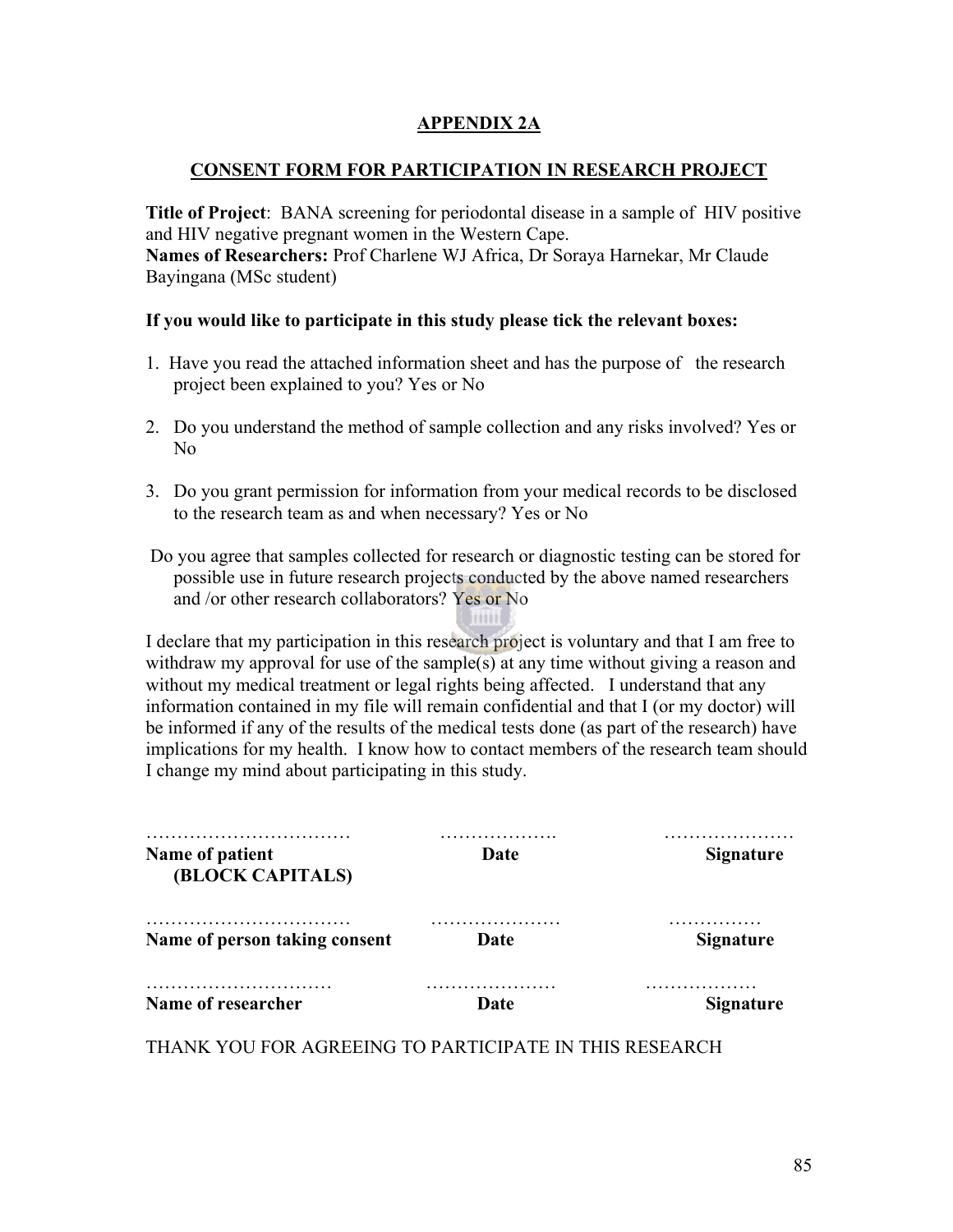#### **APPENDIX 2B**

## **INFORMATION SHEET**

**Prospective participants are requested to read this information sheet carefully and to ask questions where necessary, before signing the attached consent form. This sheet must be detached and retained by the participant and the consent form filed for record.** 

The purpose of the research project is to compare the bacterial species in the mouths of pregnant women in order to establish whether the prevalence of certain species can be used as indicators for pre-term delivery or delivery of babies with low birth weights. The effect of HIV infection on pregnancy gingivitis has thus far not been documented and the outcome of this study will therefore provide valuable information regarding the impact of the oral health of a HIV-positive mother on her infant.

The clinical procedure will entail the measurement of oral clinical indices for use in making a clinical diagnosis of pregnancy gingivitis and the removal of plaque samples from selected teeth for laboratory investigation. The clinical measurements and sample collection are non-invasive and safe and will be carried out with the utmost care to ensure the comfort of the patient.

It must be brought to the attention of the individual that pregnancy gingivitis may present with bleeding gums and that any bleeding during the procedure may therefore be due to this condition (as during tooth brushing) and not due to injury inflicted by the dental examiner. The bleeding will be of short duration and will pose no major threat or discomfort to the individual. If the gums are healthy, no bleeding will occur.

Patients will be required to sign the attached form granting consent for these procedures to be carried out and for the subsequent use of the samples donated and clinical parameters recorded. The patient will also be required to grant permission for her HIV status and other medical history to be disclosed. Participants will not be recorded by name, but samples and information will be coded to protect the identity of the individual.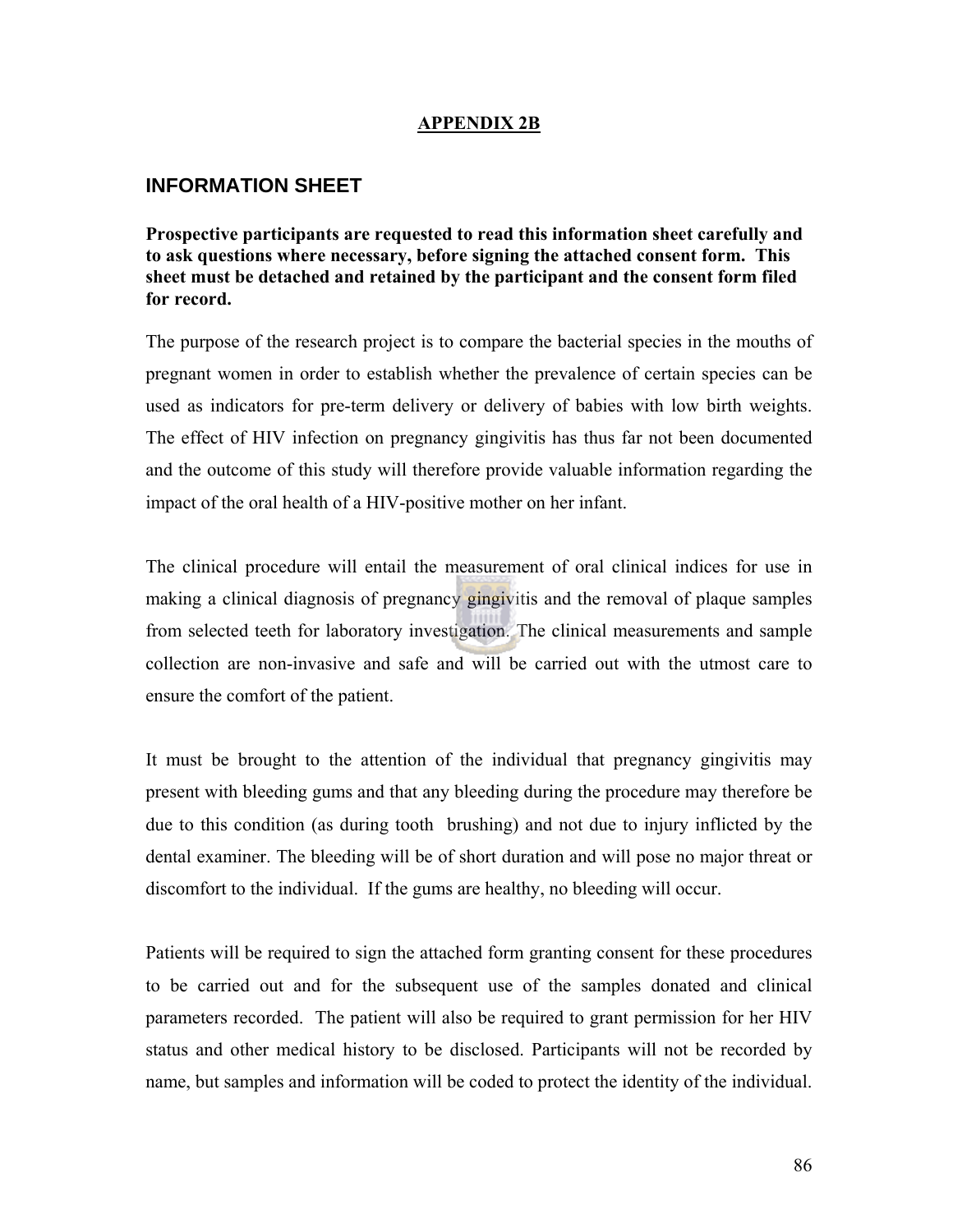However, the coding will be used by the clinic to trace the individual if relevant information (as a result of the study) should be passed to her or her doctor. Where necessary, participants with severe periodontal disease will be referred for treatment. Permission will also be sought for the use of additional biological material collected in the clinic, which is usually discarded but which the researchers may find useful for future research.

Participation in this study is voluntary and refusal to participate will not prejudice the treatment of the patient in any way. Consent to participate will be recorded by completing the attached form. Should individuals agree to participate and later change their minds, they may withdraw by calling the following persons:

Prof C. Africa, University of the Western Cape, Department of Medical Biosciences, Tel: 021 9592342, or Dr S Harnekar, Oral Health Centre, Mitchells Plain, Tel: 021 3704400.

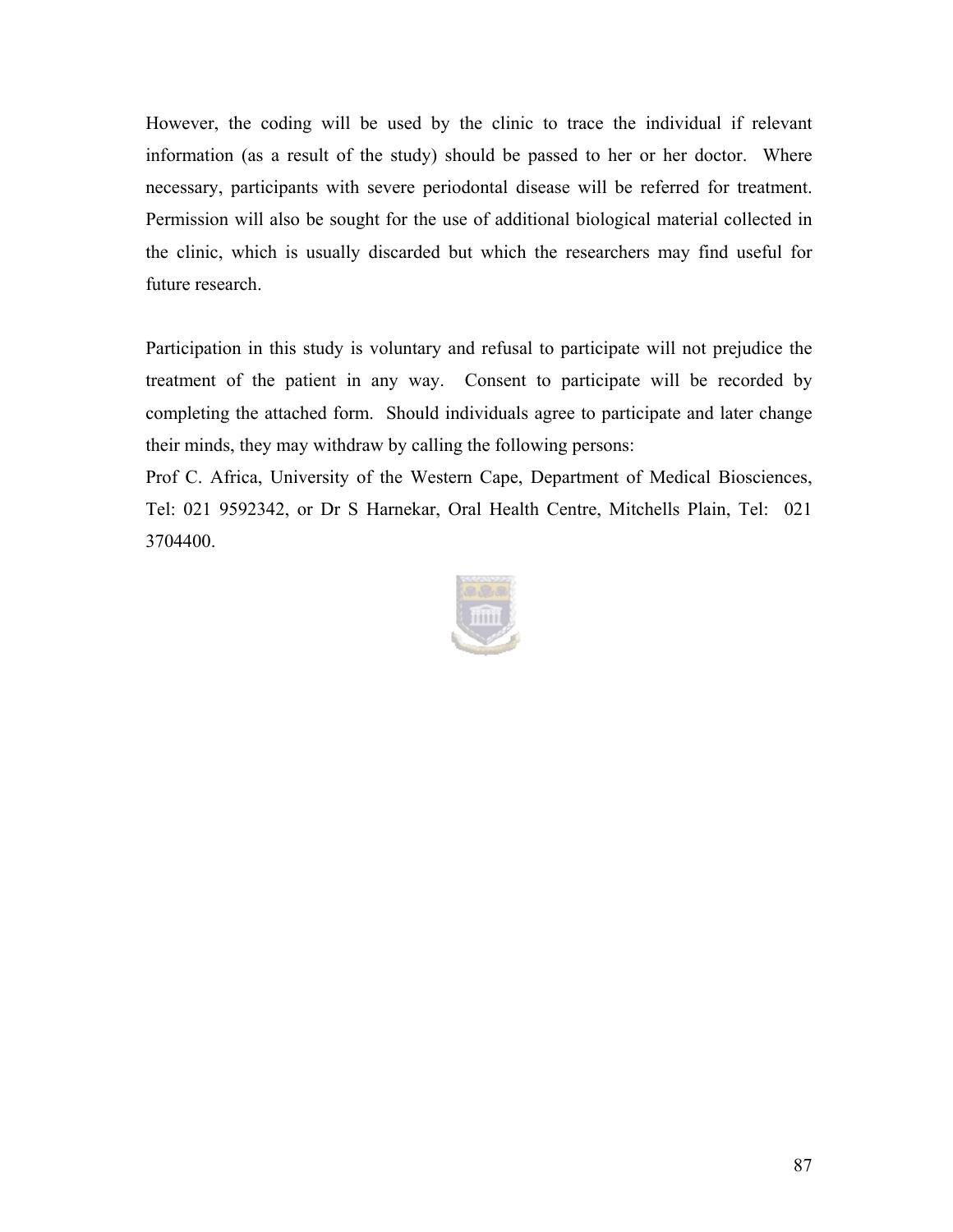#### **APPENDIX 2C**

#### **Health Risk Assessment Questionnaire**

Dear patient,

As part of this study we need to collect information pertaining to your lifestyle so that an assessment of your health risks may be made. Any information contained on this sheet will be held in the strictest confidence and I would urge you to respond to the questions with accuracy. No details of personal identification will be included for your protection.

Age………………………... Stage of pregnancy………………………………

| 1. What is your level of formal education?                     | 2. Do you live in a House / flat / shack/ homeless                                                     |
|----------------------------------------------------------------|--------------------------------------------------------------------------------------------------------|
| High school / primary school/ university/ no formal education  |                                                                                                        |
| 3. How many people share your home?                            | 4. (i) How long have you been living at your present address?<br>$<$ 5 Years / 5-10 years / > 10 years |
| 5. (i) How many children do you have ?                         | 6. (i) Is this your first pregnancy $? Yes / No$                                                       |
| (ii) Are they healthy? Yes / No                                | (ii) If No, how many have you had and did you carry full                                               |
| (iii) If No, what is the problem?                              | term? Yes / No                                                                                         |
| (iv) How long has it been?                                     |                                                                                                        |
|                                                                | (iii) Have you ever had an induced abortion? Yes / No                                                  |
|                                                                | (iv) What stage of your pregnancy was it terminated?                                                   |
|                                                                | First / second / third trimester                                                                       |
| 7. (i) Have any of your children been born preterm or with low | 8. How often do you visit your doctor for gynecological check                                          |
| birthweight? Preterm / low birthweight                         | ups? Never / once a year / only when necessary                                                         |
| 9. (i) Do you have frequent urinary tract infections?          | 10. (i) Have you ever had a sexually transmitted disease ?                                             |
| Yes / No                                                       | Yes / No                                                                                               |
|                                                                | (ii) If yes, do you know what it was and was it treated?                                               |
|                                                                | (iii) How many sexual partners have you had? $1/<5/5$ -10/                                             |
|                                                                | $\lambda$ 10                                                                                           |
| 11. (i) How frequently do you visit the dentist?               | 12. Do you have easy access to medical or dental care?                                                 |
| Never / Once a year / Twice a year / whenever                  | Yes / No                                                                                               |
| (ii) When was the last time you visited a dentist?             |                                                                                                        |
| (iii) What was the reason?                                     |                                                                                                        |
| (iv) Do your gums bleed when you brush your teeth? Yes / No    |                                                                                                        |
| (v) How frequently do you brush your teeth?                    |                                                                                                        |
| Once a day / twice a day / after every meal                    |                                                                                                        |
| (Vi) Do you have bad breath? Yes/ No                           |                                                                                                        |
| 13. Do you have medical insurance?                             | 14. (i) How often do you have a drink containng alcohol?                                               |
| Yes / No                                                       | Never / daily / weekly/ special occasions                                                              |
|                                                                | (ii) How many drinks would you consume when you do                                                     |
|                                                                | drink? $1-2/3-5/ >6$                                                                                   |
| 15. (i)Do you smoke? Yes / No/ Sometimes                       | 16. (i) What does your diet mainly consist of ?                                                        |
| (ii)If yes, How many a day? $\leq$ / 5-10 / >10                | Bread / meat / fruit and veg /                                                                         |
| (iii)How long have you been smoking? $\leq$ / 5-10 />10yrs     |                                                                                                        |

Thank you for your participation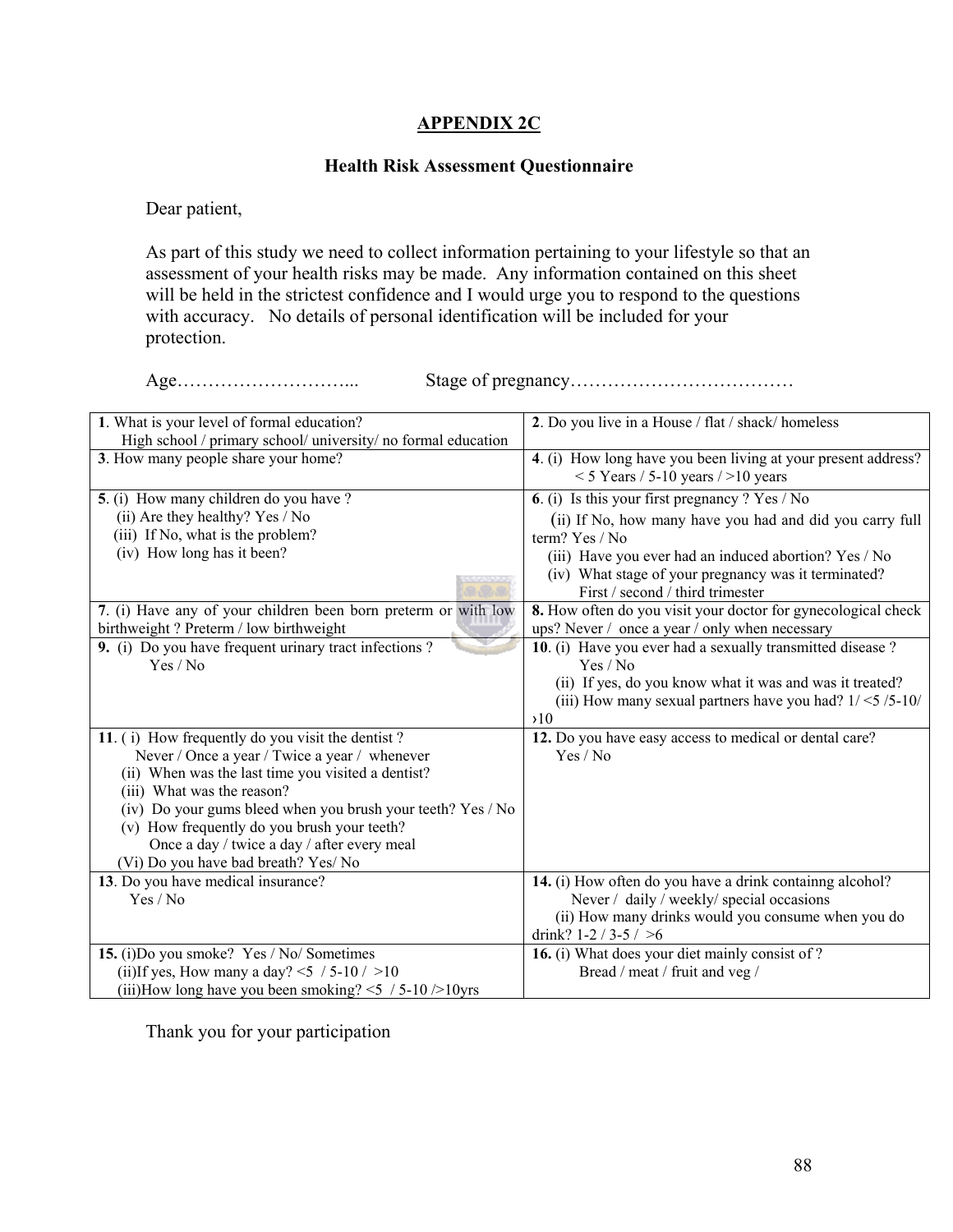# **APPENDIX 2D**

## **Clinical measurements**

|             | $16 \text{ m/d}$ | $21 \text{ m/d}$ | $24 \text{ m/d}$ | $36 \text{ m/d}$ | $41 \text{ m/d}$ | 44 m/d |
|-------------|------------------|------------------|------------------|------------------|------------------|--------|
|             |                  |                  |                  |                  |                  |        |
| PI          |                  |                  |                  |                  |                  |        |
| <b>GI</b>   |                  |                  |                  |                  |                  |        |
| <b>PD</b>   |                  |                  |                  |                  |                  |        |
| LA          |                  |                  |                  |                  |                  |        |
| <b>BANA</b> |                  |                  |                  |                  |                  |        |



| <b>Decayed</b> | <b>Missing</b> | <b>Filled</b> | <b>DMF</b> |
|----------------|----------------|---------------|------------|
|                |                |               |            |

## **Observations and comments**: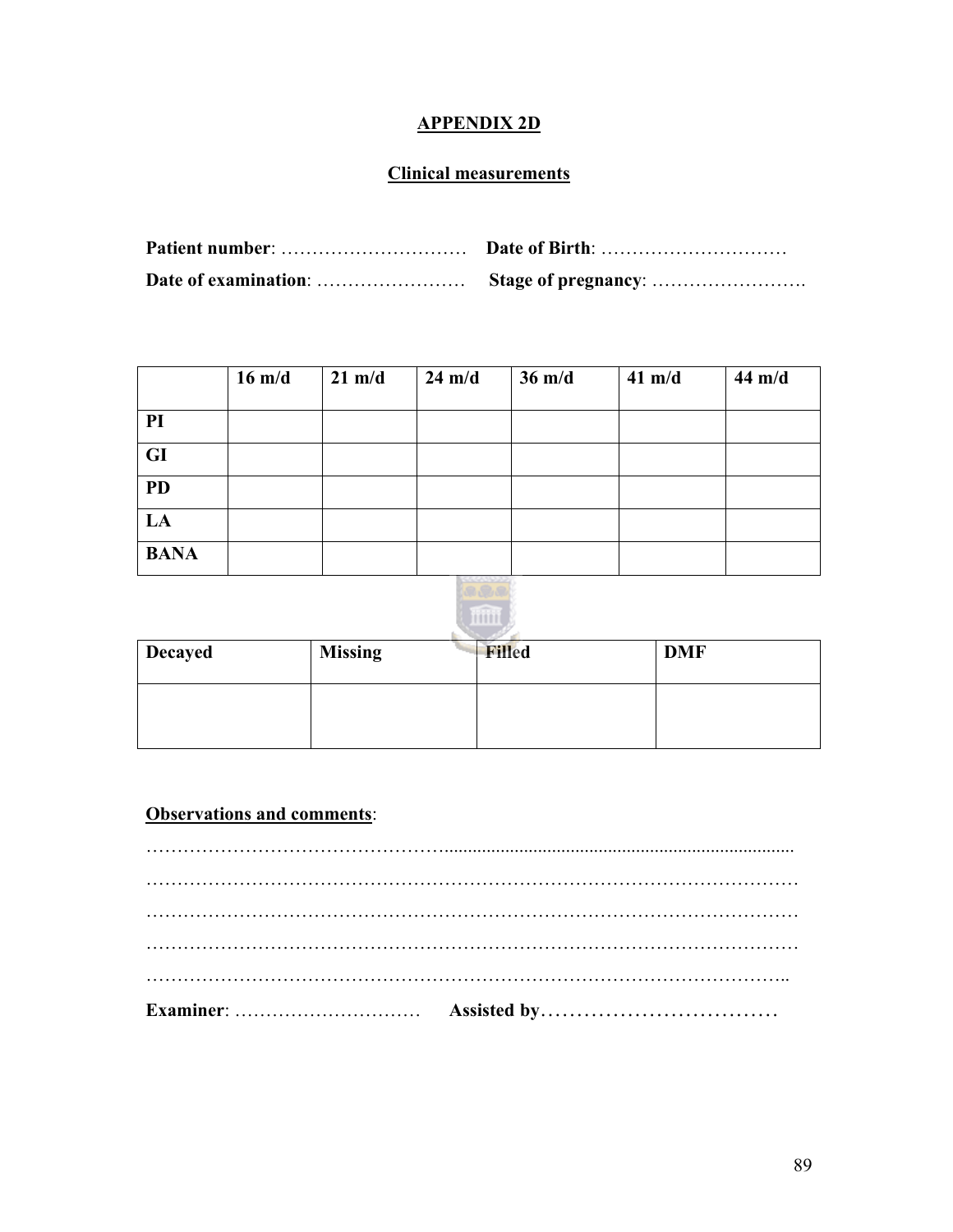## **APPENDIX 2E**

**BANA Solution** (Loesche et al. 1987)

Stock solution: 44 mg in 1 ml dimethyl sulphoxide Working solution: Dilute stock solution 1:100 with Soresen buffer (0.67 mM).

### **Sorensen's buffer**

 $0.15M$  KH<sub>2</sub>PO<sub>4</sub>  $0.15M$  Na<sub>2</sub>HPO<sub>4</sub> pH 7.2 at  $4^{\circ}$ C

## **ZYM A**

25 g Tris-hydroxymethyl-amino-methane

11 ml HCl (37%)

10 g Lauryl Sulfate

up to 100 ml distilled water



Store at RT. Forms a precipitate at  $2-8^0C$  which is readily dissolved at  $68^{\circ}C$ 

## **ZYM B**

0.35 % Fast blue BB in 2-methoxyethanol

This reagent is light sensitive and should be kept in the dark, preferably with the container wrapped in foil and stored at  $4^{\circ}$ C.

## **TES buffer**

50 mM Tris hydroxymethyl methylamine

pH 8.0

15 mM Ethylenediaminetetra-acetic acid disodium salt.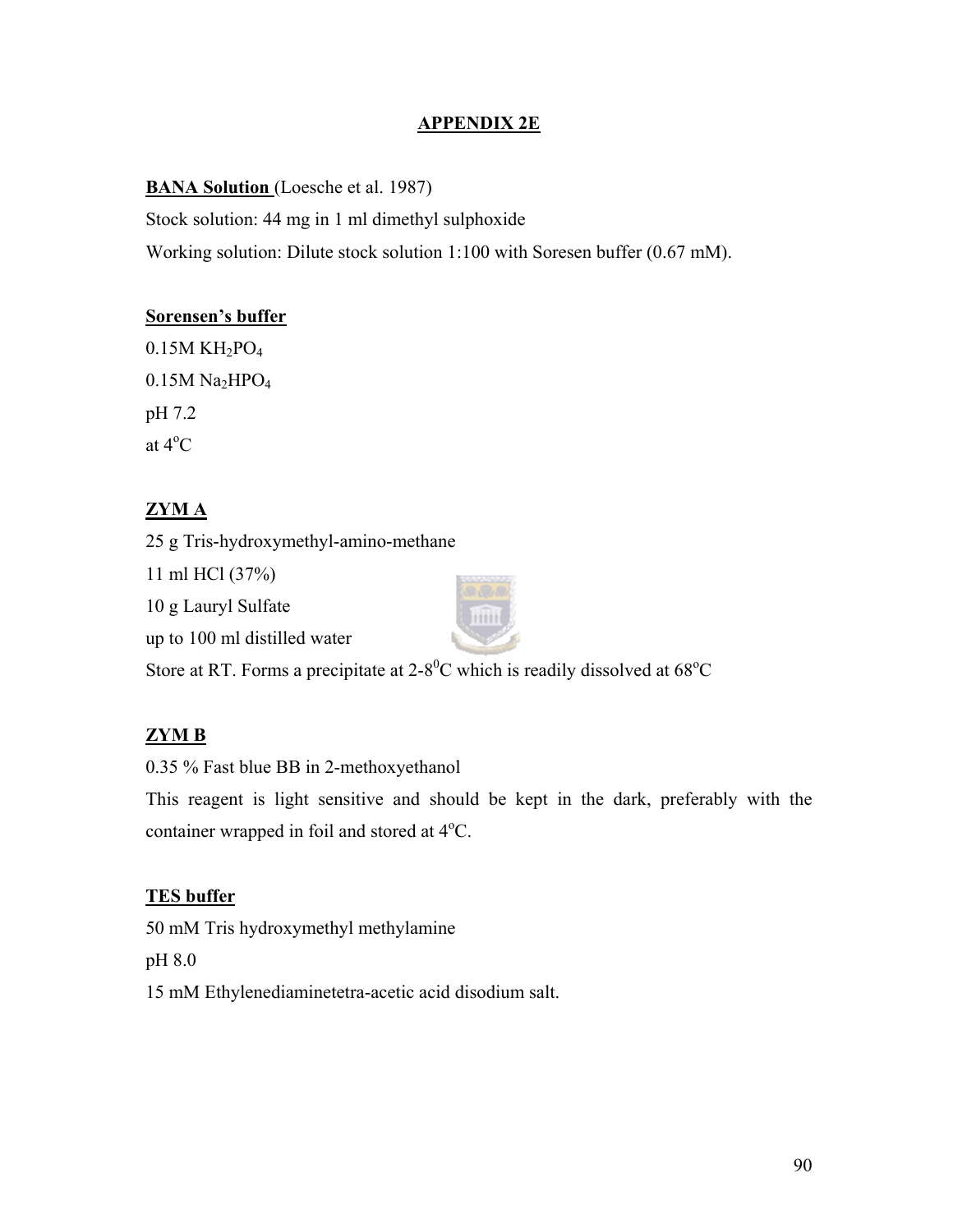### **20 % SDS**

20g sodium dodecyl sulfate (SDS) dissolved in 100 ml water. Sterilize by filtration through a 0.2 µm filter.

### **5 M Ammonium acetate**

Dissolve 38.54g ammonium acetate in 100ml distilled water.

## **10X TE** :

 100 mM Tris-Cl pH 7.5 10 mM EDT

For 1 liter: Dissolve 12.11 g Tris and 3.72 g EDTA in around 700 ml distilled water. Adjust pH to 7.5 with concentrated HCl. Make volume up to 1 liter. Autoclave.

## **10XTBE**

108g Tris, 55g boric acid and 9.3g EDTA. Dissolve and make up to 1 liter.

## **Ethidium Bromide (EtBr)**



Dissolve 0.1 g in 10 ml of water. Shake well to dissolve. Wear gloves and never breath the dust.

## **Loading buffer**

0.25% bromophenol blue and 0.25% xylene cyanol in 30% of glycerol in distilled water.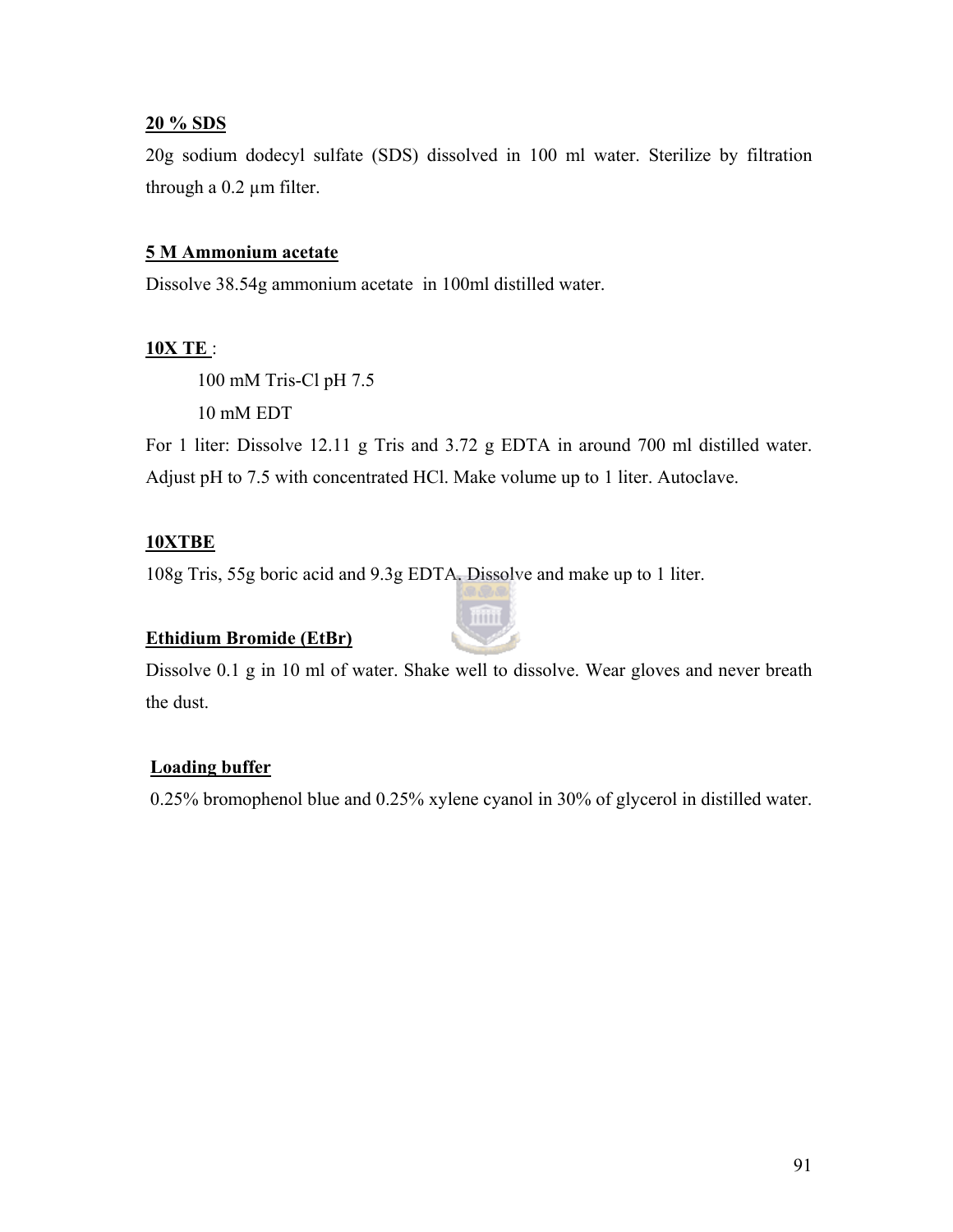## **APPENDIX 3A**

|                | 16 | 21 | 24                                     | 36 | 41 |  |
|----------------|----|----|----------------------------------------|----|----|--|
|                |    |    | $59.1\%$ 68.2% 71.2% 62.1% 63.6% 62.1% |    |    |  |
|                |    |    | 24.2% 10.6% 19.7% 33.3% 24.2% 31.8%    |    |    |  |
|                |    |    | 9.1% 3.0% 3.0% 3.0% 10.6% 4.5%         |    |    |  |
| <b>Missing</b> |    |    | 7.6% 18.2% 6.1% 1.5% 1.5% 1.5% 1.5%    |    |    |  |

# **Plaque Indices for all six Ramfjord teeth**

# **Gingival Indices for all six Ramfjord teeth**

|             | 16 | 21 | 24 | 36 | 41                                     | 44      |
|-------------|----|----|----|----|----------------------------------------|---------|
| $ 0\rangle$ |    |    |    |    | $13.6\%$ 36.4% 13.8% 15.2% 28.8% 13.6% |         |
|             |    |    |    |    | $57.6\%$ 33.3% 58.5% 62.1% 37.9% 60.6% |         |
| 2           |    |    |    |    | $21.2\%$ 12.1% 21.5% 21.2% 31.8% 21.2% |         |
| 3           |    |    |    | 0  |                                        | $3.0\%$ |
| Missing     |    |    |    |    | 7.6% 18.2% 6.2% 1.5% 1.5% 1.5% 1.5%    |         |

# **Pocket Depth for all six Ramfjord teeth**

|                | 16       | 21               | 24             | 36    | 41      | 44      |
|----------------|----------|------------------|----------------|-------|---------|---------|
|                | $\theta$ | 1.5%             | $\overline{0}$ | 1.5%  | 4.5%    | 1.5%    |
| $ 2 \>$        | 9.1%     | 30.3%            | 6.1%           | 12.1% | 40.9%   | 22.7%   |
| 3              | 24.2%    | 36.4%            | 39.4%          | 54.5% | 36.4%   | 48.5%   |
| 4              | 25.8%    | 6.1%             | 27.3%          | 18.2% | 13.6%   | 22.7%   |
| $\vert$ 5      | 22.7%    | 4.5%             | 16.7%          | 10.6% | $3.0\%$ | $3.0\%$ |
| 6              | 7.6%     | 1.5%             | 1.5%           |       |         | 0       |
|                | 1.5%     | $\boldsymbol{0}$ | 1.5%           |       | 0       | 0       |
| <b>Missing</b> | 9.1%     | 19.7%            | 7.6%           | 3%    | 1.5%    | 1.5%    |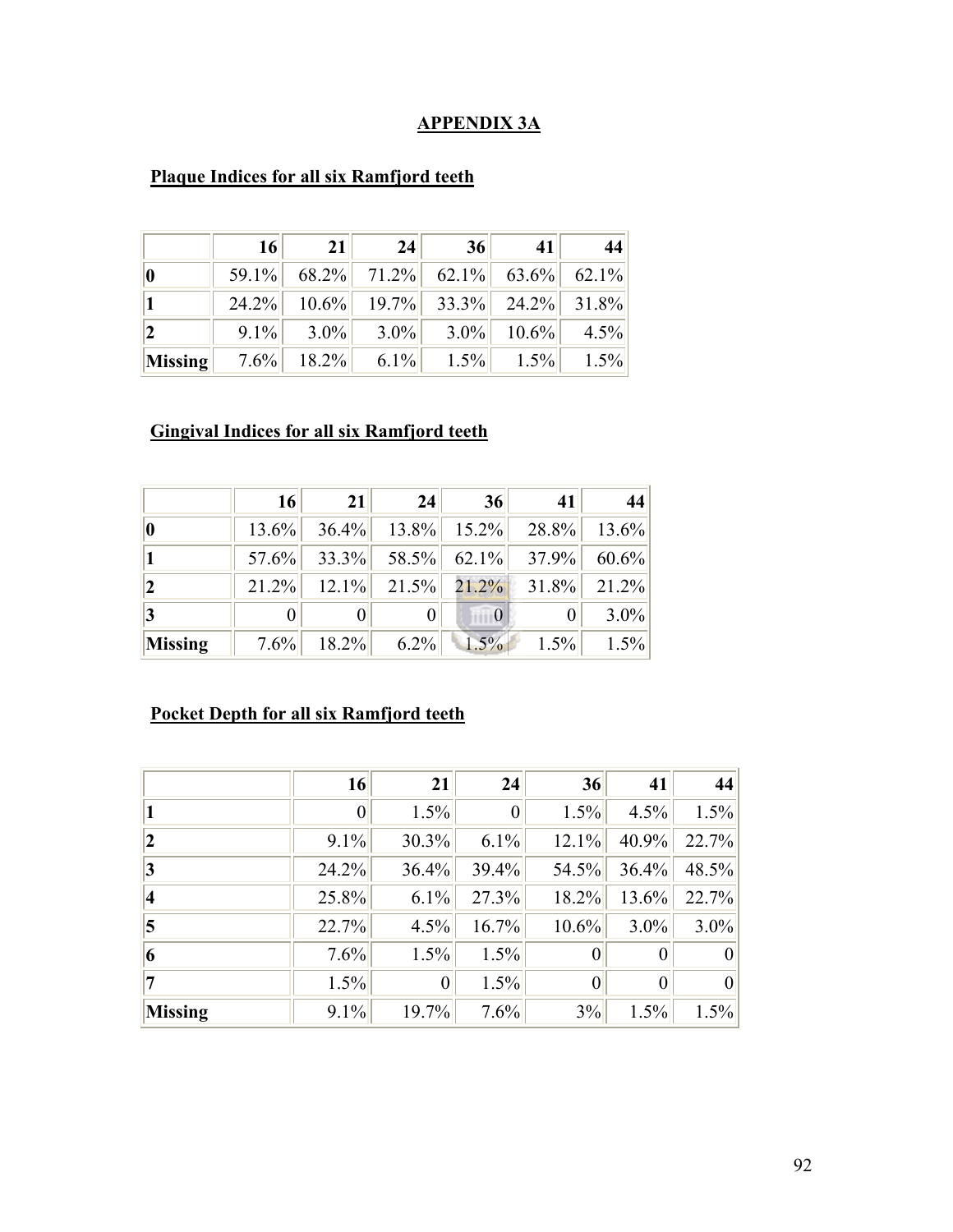|         | <b>16</b>  | <b>21</b>        | 24       | 36      | 41           | 44                |
|---------|------------|------------------|----------|---------|--------------|-------------------|
|         |            | $ 68.8\% $ 75.0% | $81.3\%$ |         |              | 89.1% 85.9% 87.3% |
|         | $ 12.5\% $ | $1.6\%$          | $9.4\%$  |         | $3.1\%$ 3.1% | 4.8%              |
|         | $9.4\%$    | $1.6\%$          | 1.6%     |         | $4.7\%$ 6.3% | 6.3%              |
|         |            | $1.6\%$          |          | 0       | $3.1\%$      | $\vert 0 \vert$   |
| Missing | $9.4\%$    | $20.4\%$         | $7.9\%$  | $3.2\%$ | $1.6\%$      | 1.6%              |

# **Loss of Attachment for all six Ramfjord teeth**